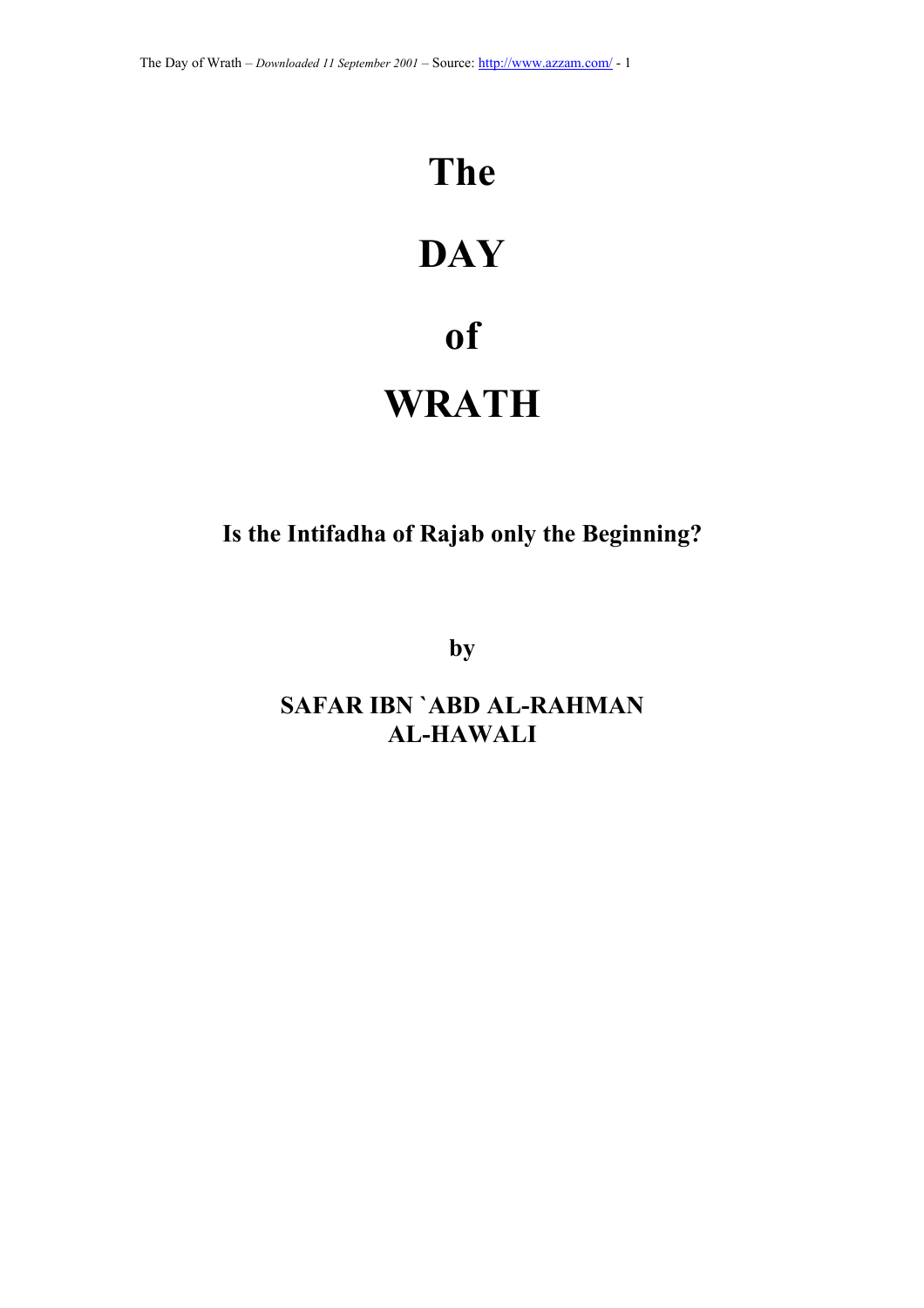All praise belongs to Allah alone, and blessings and peace be upon the final Prophet:

The contents of this booklet are glad tidings to the oppressed people of the occupied territories particularly, and to all Muslims in general. However, it was not written to give them glad tidings, the Qur'an and the Sunna are sufficient for that purpose. Any other source has limits to its reliability and therefore cannot be the basis of Muslim belief, in contrast to what is supposed by some Christians, Jews and Muslims. No, this booklet was written only to outline terms for engagement with the theoretical foundations of Zionism in its two facets: Jewish Zionism and Christian Zionism, the enemy which has distracted the world, and filled the airwaves as well as books with talk of Biblical Prophecy –especially since the latest *intifadha*. [1](#page-1-0)

The study of prophecy is one of the subjects of futurist studies, except that prophecy contains that which is authentic and that which is not. The reader deserves to hear the final verdict on this all-important subject, and the Muslim reader especially deserves to have the reserves called out for this long, vicious battle. The reserves in this case being the topical study of the doctrinal foundations of the enemy's psyche and behavior from his own sources which are the spiritual foundation of his faith in his cause.

When doing this we are not in actuality producing anything new, but are only following the example of the Qur'anic methodology that teaches us to go back to the scriptural sources in order to prove our case and compel the falsifier:

"Say, 'bring forth the Torah and read it if you are truthful'"

As we know they are knowingly concealing the truth and obscuring it with falsehood.

If the justness of the cause is the spiritual foundation of the fighter, then the Torah does not merely prove that cause of the Zionist soldier is unjust, but that it is his duty to fight for the opposing side, and that the settler must understand that his coming to this land only serves to bring down the torment and wrath of Allah upon him. Thus, the least he can do is to depart, although we would love to see him rightlyguided to Allah's light and become our brother in Islam -which is the Faith of Abraham- and to share with us in the blessing of faith in all of Allah's scriptures and messengers without discriminating against any of them.

He should not delay his departure or his Islam until the day of wrath when he may lose the opportunity. It is my advice to every Jew in our occupied territories not to leave the Torah as the exclusive property of the Rabbis who receive free exclusion from the mandatory military service, while he must put his life on the line for it and them. I advise him to read it, but with his intelligence and awareness, not with the Rabbis glosses and interpretations, and he will discover the truth, which will soon be clearly seen by the whole world.

He should also understand that no matter what atrocities he commits against us, whether killing our children, or burning our crops, or corrupting our lives, we will only deal with him according to the law of Allah, not according to our desires. We want only for him, and for all mankind, to achieve Allah's pleasure and happiness in this life and the next.

The complete account and just sentence will only be given on the Day of Judgment before Allah Himself, who shall judge each of us according to the good or evil which we have done. At that time our claims will be to no avail:

<span id="page-1-0"></span><sup>&</sup>lt;sup>1</sup> The Palestinian uprising of Rajab, 1421/ October, 2000 which began at al-Aqsa mosque, Jerusalem.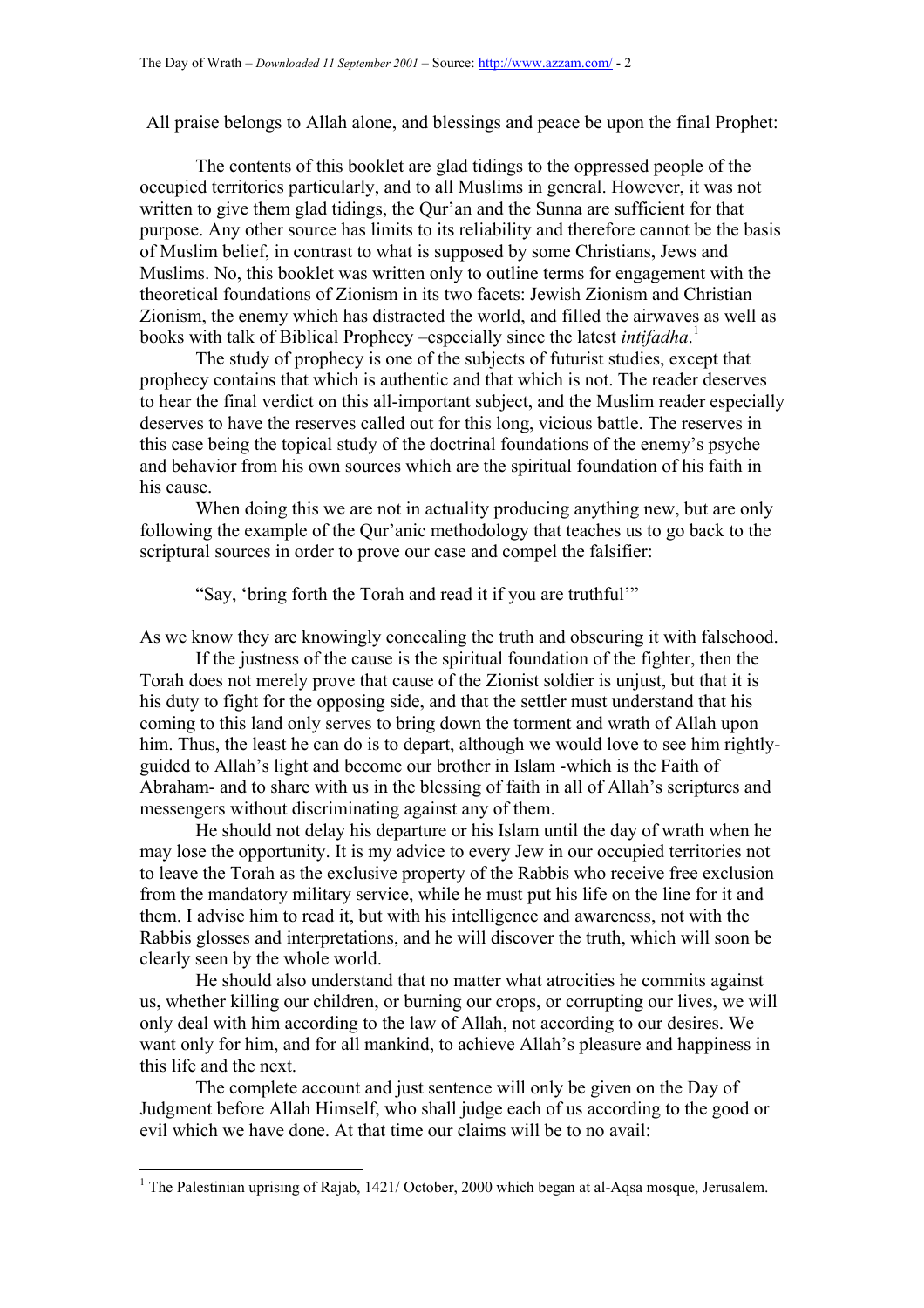"It is not according to your desires, nor the desires of the followers of the Bible. Whoever does evil will be requited for it, and he will find no supporter or helper besides Allah."

This is a word of fairness to which we hold ourselves, and to which we hope our opponents will have the courage to hold themselves, or attempt to hold themselves.

-The Author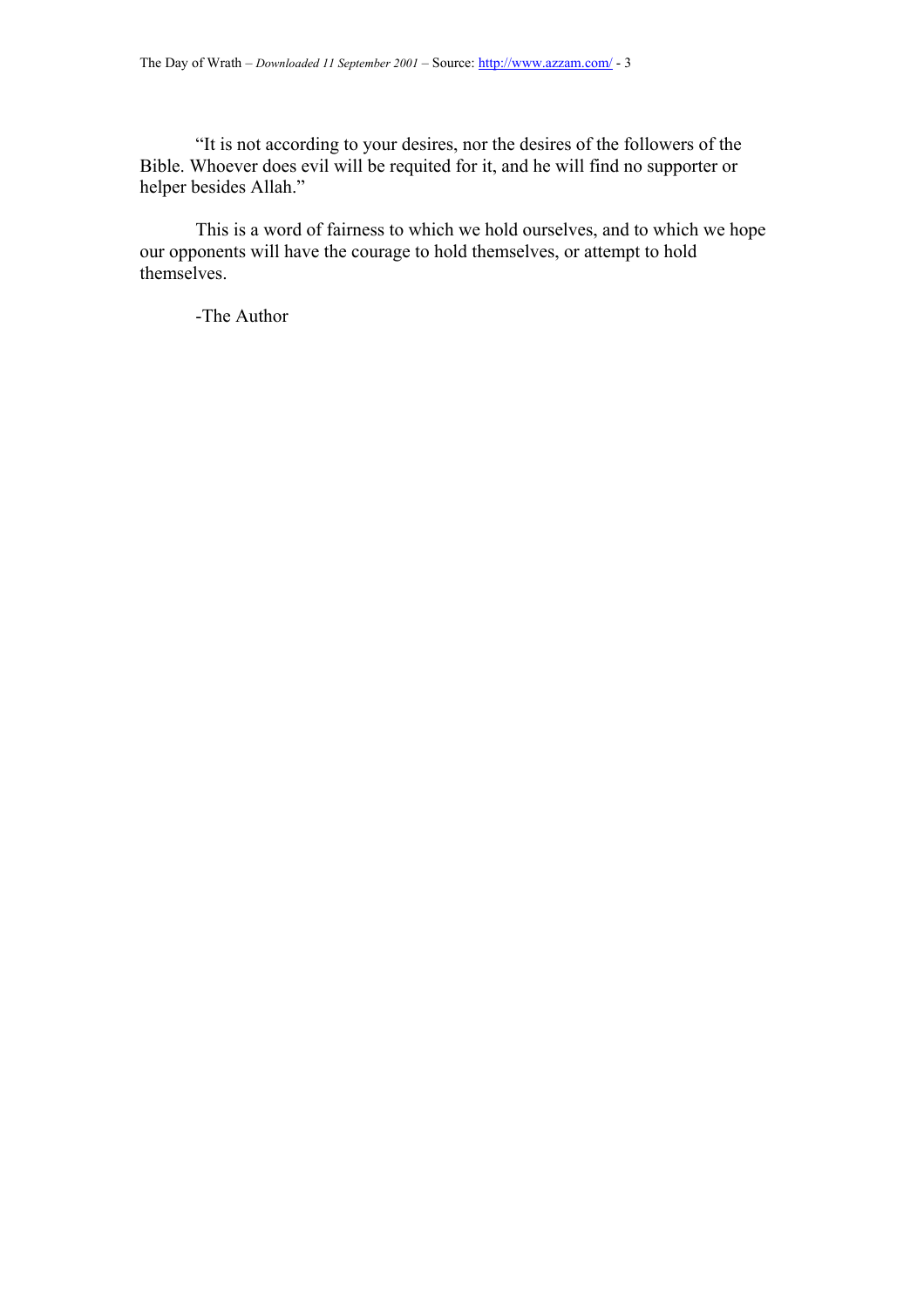### **1. The Intifadha Of Rajab**[2](#page-3-0)

After a few years, short in the perspective of time, but long and heavy in the perspective of the night of subjugation and hopelessness, what has happened? Ears pound, eyes stare, breathlessly awaiting. At each sign of the latest news or event, the same questions are on every lip:

Where? Who? How many? Jews? Americans? An uprising here, martyrs there…

Scenes pass through the mind even faster than they do on the TV screens: the shredding of the pages of negotiations and their burning in the flames of anger and rage, the shameless shepherd of peace who punishes the sheep in his charge every time the wolf attacks them.

Slingshots of David manufactured by shackled hands, standing before rockets of Goliath. Military vehicles driven back by stones. A single man opposing hundreds of soldiers protected by the latest of American technology. Israeli brutality that shocks even her most loyal friends, disturbs her secret friends, and drives those who previously had wavered into the camp of her open enemies.

An unprecedented Muslim consensus that the only solution is *jihad*, these are the words of leaders, scholars, thinkers, strategists, populists, preachers, the illiterate masses, men, women, children…Everyone agrees with these words which no sooner enter the ear and settle into the depths of the heart, then new questions arise: how? From where? With whom? When? Will the rulers do this? Will the Americans do that?

A government-appointed scholar of the Azhar declares on the most widelyviewed satellite television channel that the only way to deal with the Jews is with the principle: "Slay them wherever you find them." The interviewer asks, "But Shaykh, do you mean actual killing?" (That is, "Do you understand what you are saying?"). "Does the Azhar agree with you?" And the answer is unequivocally: "Yes."

Tremendous anger everywhere, new terms of rejection, and new attempts at solution, what happened? Why?

After a long, winding labyrinth of fruitless negotiations and content-less meetings, the term 'peace' as understood by the Jews has become all too clear. The new crisis was born between the triviality of the 'doves' and the violent opposition of the 'hawks,' when the other side was exposed like a lamb among wolves. (In Israel, or so we have been told since the time of Sadat, there are hawks and doves). Many of us believed this since we are accustomed to seeing opposing sides on different issues within every human community, whether family, tribe, or state. But in the entire world there are no stranger opposing sides than within the ranks of the Jews. You hear communiqués or read announcements and are unable to tell whether they come from the hawks or the doves unless you know the name of the speaker or his party. When you hear two Jewish leaders -one a politician, the other a Rabbi- threatening the Palestinians and refusing to cease Israeli expansion, your first thought is that they represent the hawks, but when you learn who they are they are assumed to be doves. And when you hear one of the hawks calling for the total annihilation of the Palestinian then you know that the dove only disagrees with him concerning method and timing.

<span id="page-3-0"></span> $2^2$  The seventh month in the Islamic calendar, two months before Ramadhan.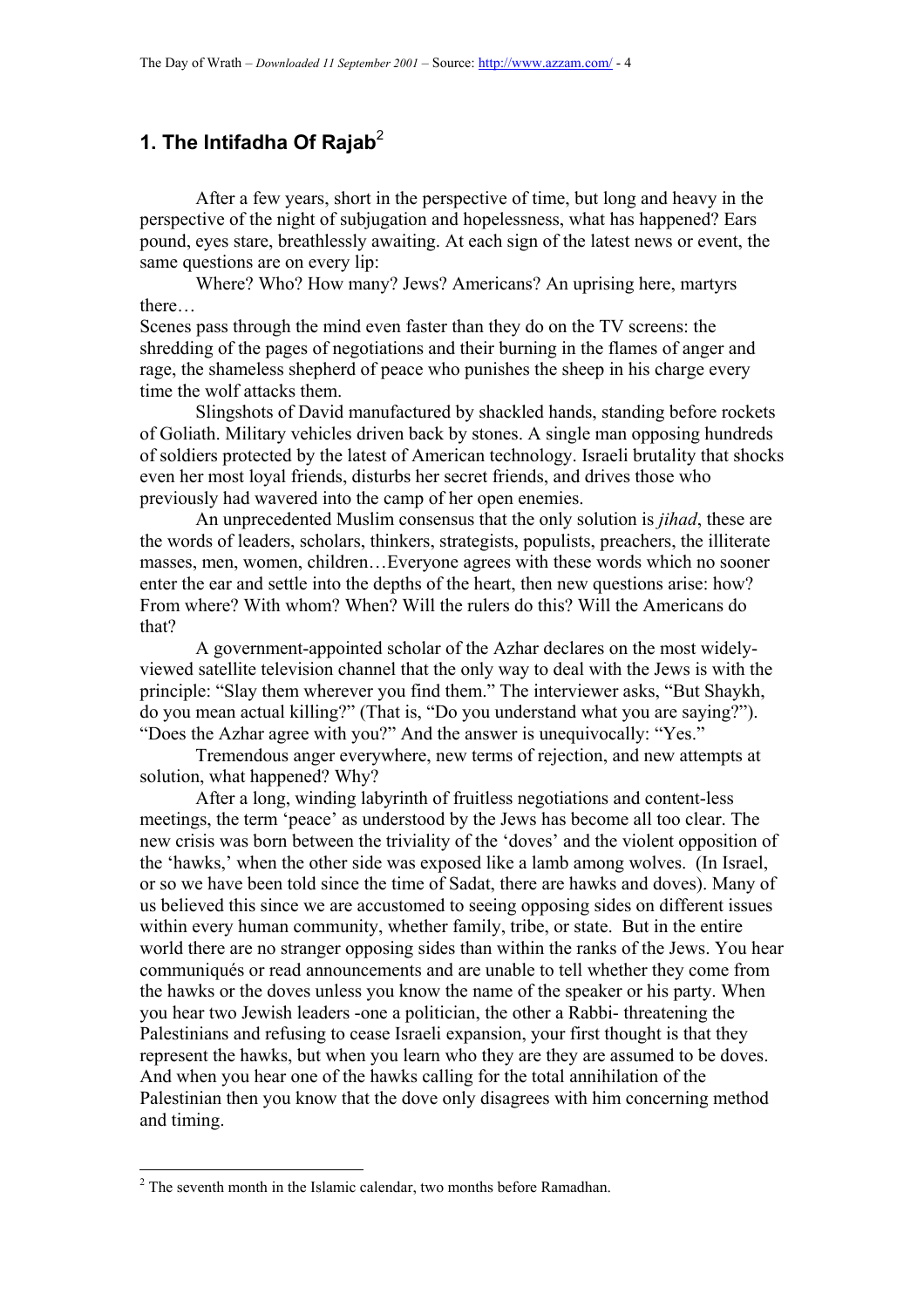Attendance at Madrid, Oslo, or Camp David II does not mean the attendees are doves. Whichever party happens to be in power at the time attends. Strange terms which have no equivalent in other countries. In Jewish logic those whom they call hawks and those whom they call doves, compete against each other in zealotry, excess, crookedness, and delay. They oppose each other, yet they are both the same. They are not two sides of the same coin, either party can be either side. Thus, Jews are Jews. There are no hawks or doves.

The single permanent factor, whether in war or peace, in government or in opposition, is the Jewish belief system and psyche, which has not lost its particular characteristics since ancient times. This is attested by the books of the Bible that have been collected over many centuries (as we shall see).

Therefore, the doves maneuver and delay in order to concede some issue or semi-issue, while the hawks debate and contend so that no concession is made. Between the insignificance of the concessions and the violence of the opposition this Jewish belief system and psyche was clearly exposed, and the crisis exploded.

#### **Concession:**

After a long and confused process of negotiations, mediation attempts, and procedural disputes, Barak agreed, or nearly agreed, to a strange project of dividing the al-Aqsa mosque complex which was, nevertheless, in harmony with the Jewish mind. The mosque complex was to be divided into three levels:

- 1) The mosque and its adjacent courts.
- 2) All that lies below the surface.
- 3) The air space above it.

 Israel was to have total sovereignty on everything below the surface since they conjecture that it may contain the remains of the temple. They were also to have sovereignty over the airspace. Mentioning this was hardly necessary since Israel is the only of the two parties permitted to possess military aircraft of any kind. Thus, Arafat's Palestinian authority is limited to that which is between these two Israeli levels, and its authority is itself limited to a nominal, caretaker jurisdiction over the mosque and its environs. As a sort of symbolic gesture, the Palestinian authority was allowed to raise the Palestinian flag over this one small area of the Holy City.

#### **Opposition:**

The religious and political opposition immediately fell onto Barak, criticizing this minor concession. The groups supporting the rebuilding of the Temple (there are more than a dozen such groups) screamed their threats to kill Barak, and to destroy the Aqsa mosque, and the Palestinians. The crisis-nature of this situation was further enhanced by the fact that the negotiations took place near the day of fasting (the Day of Atonement), and near the day of remembrance of the destruction of the Temple by the Roman emperor Titus.<sup>3</sup> The opposition seized on this fact to connect the criminal Titus with the traitor Barak, as one of the Rabbis said: "We do not mourn the destruction of the Temple two-thousand years ago, we mourn its destruction today."

The blood-thirsty former general Sharon (responsible for the infamous Sabra and Shatila massacres) then came to the rescue by his inauspicious visit to the Aqsa mosque, thus delaying or finishing off the project.

Sharon's visit was, without doubt, planned by, or with the knowledge of both the Israeli government which sent along two-thousand troops to guard him, and

<span id="page-4-0"></span> $3 \text{ In } 70 \text{ C.E.}$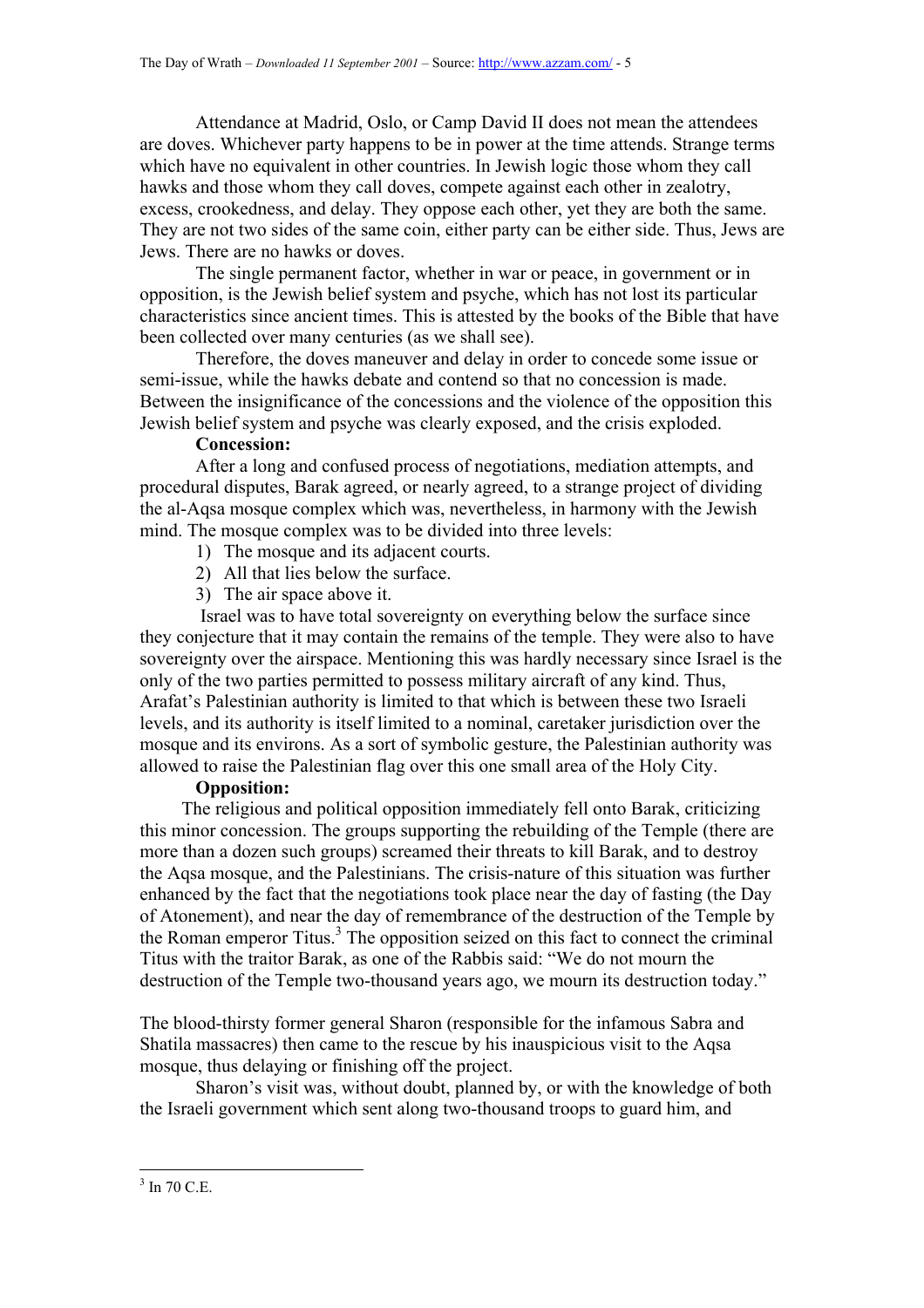Arafat's Palestinian Authority which pledge an explosive popular reaction which they expected, but the extant of which he could never have known.

Since the Aqsa Mosque is dear to every Muslim, and since Jewish arrogance provokes even the most patient of people, and since it is the people who pay the price, they immediately leapt to zealously protect it from Sharon, and the Jews reacted with the barbarity of their distorted Torah and Talmud. All the occupied territories erupted, as did the rest of the Islamic world. The *Intifadha* of *Rajab* was like a cyclone, knocking down many barriers and walls, and blowing the cover off many plans and plots.

In brief, it was an expression of:

- 1) The subjugation which the Palestinian people suffer. The uprising of those who are subjugated is unequalled.
- 2) The long-withheld anger and silent rejection which the people had endured during the long period of fruitless negotiations.
- 3) The feelings of the Arab leadership of insult and marginality since there came to be only three players: Israel which sought endless claims, Arafat, who made continuous concessions and compromises, and America, the biased judge who demands that the Arabs get in line with what it has predetermined, to act as their intermediaries to force Palestinians to accept their decision, to finance their projects, to pass along their decisions to the media, and to force them upon their people with no consideration for the religious sensitivity of the issue.

One of the Arab leaders advised America: "If you want to be obeyed, then order that which is possible," but she remained unchecked in her impudence*.* These were also the feelings of the Europeans and Japanese, and even more so the Russians, the former superpower whose house had collapsed atop them. Thus, the anger was universal and violent, though for different reasons.

A distinguishing feature of this uprising is the open use of Islamic terminology by everyone, which is the mark of the spiritual strength of the blessed Islamic revival: which is the only remaining path after the exposure of the futility of the all the secular slogans.

Thus, arrived the morning of the day that will end when Allah pours out His wrath and vengeance upon the tyrants of unbelief, and the forces of criminality and destruction.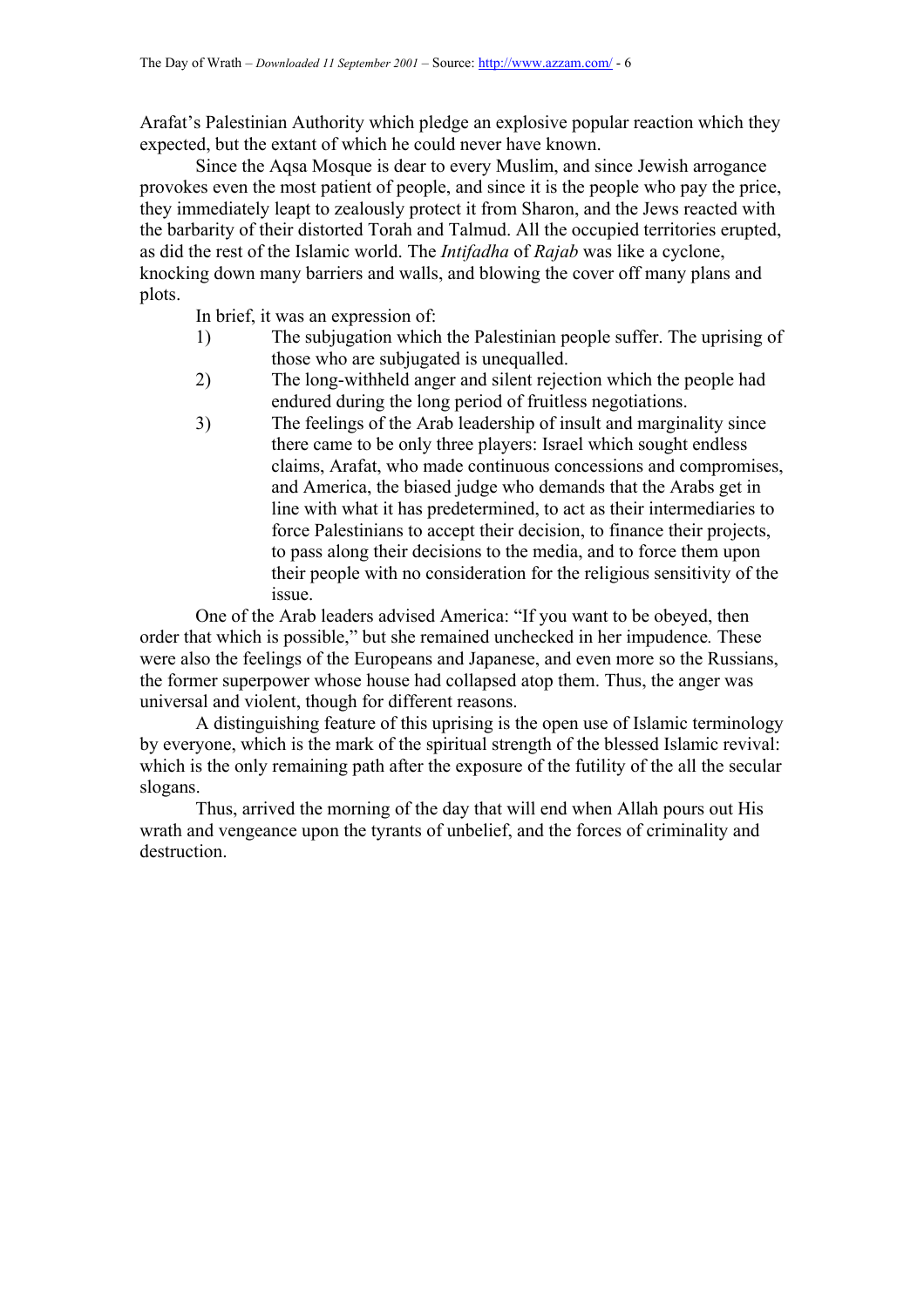#### **2. Islamic Vision of Prophecy**

The future is known only to Allah, but in His infinite wisdom, He allows some of His servants to see some future events. The greatest means of seeing the future is through revelation, which is restricted to the prophets –may Allah's peace and blessings be on them; true dreams, which are revelation for prophets, and good or bad tidings to ordinary people. True dreams happen to believer and unbeliever, pious and impious. Furthermore, there are other means such as intuition, inspiration, and discernment.

Any prediction of the future requires two things to be accurate:

- 1) Correctness of the prediction itself.
- 2) Correctness of its interpretation.

 The Christians and Jews speculate concerning future events and calamities more than any other religion. Some Muslims have also engaged in this since early times. Thus, do the scholars explain the relative neglect of hadith narration among the scholars of Syria/Palestine and Egypt compared to those of Hijaz and Iraq by the fact that they were busy studying the predictions of future events and calamities. Amazing examples are attributed to Ka`b al-Ahbar which we cannot take the time here to detail. Their sources for this study were their Holy Books and their glosses and commentaries, especially those using symbolism and numerology.

In accordance with the innate yearning of mankind to unveil the future, it has not only occupied theologians, but even secular scholars and well-known natural scientists such as Newton in the past, and some computer scientists and mathematicians of today. Their writings on this subject are numerous, some of which are included in our references.

The captivity and dispersal of the Jews, and the Roman persecution of the Christians had a great effect on their occupation with predictions of a savior or redeemer, fabricating prophecies concerning him, and interpreting every text as referring to him.

One of the best examples of this is their distortion of prophecies and predictions so that they would conform to the circumstances of the era and people of the interpreter. For this reason, the interpretations of the prophecies are more contradictory than those of the disputes of the various denominations and sects. Most of them have committed an even worse crime, which is to efface or distort any prediction of the prophet of the last days and his community, and arbitrariness in interpreting them to be about the Jewish Messiah called 'the Prince of Peace,' or Christ –peace be on him.

Furthermore, the variations within the texts, discrepancies of the translations, and the numerous interpretations only add heap upon heap, so that getting to the buried truths requires great care and patience, along with guidance of the light of the accurately preserved revelation of the Qur'an and Sunna.

Because of the Christian and Jewish rejection of this light, they have forbidden of themselves the sources of certainty, and lost themselves in darkness from which there is no other means of escape.

Our position concerning the prophecies of the Christians and Jews is identical to our position concerning their texts and statements in general, which are of three categories:

**First**: That which is doubtlessly false. This consists of that which they have fabricated or whose actual meanings they have distorted, such as their claim that the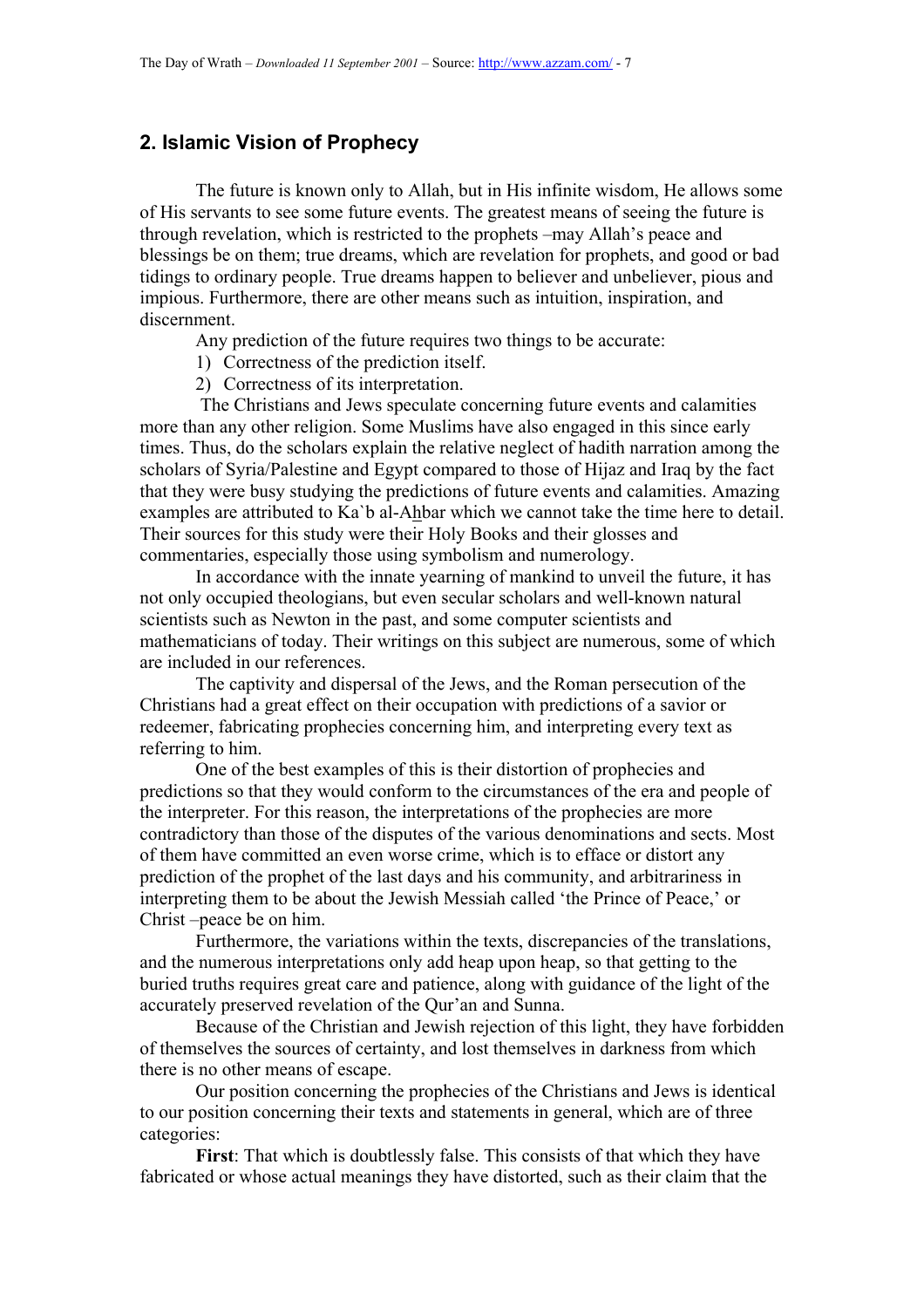prophet of the last days will be a descendent of David, that the promised Messiah will be Jewish, and their effacing of the prophecies concerning Islam and its messenger – Allah's blessing and peace be on him. In general, it is everything that contradicts that which is found in the Qur'an and the authentic Sunna.

**Second**: That which doubtlessly correct. This is of two types:

- 1) That which is confirmed by a revealed text. Examples of this are their description of the seal of prophethood, of the Second Coming of Christ, the coming of the Anti-Christ and their description of great battles in the last days between the forces of unbelief and the forces of faith. Included in this type are texts of whose details or interpretation we may dispute with them.
- 2) That which is confirmed by actual events, such as the hadith of *Sahih al-Bukhari* narrated on the authority of Jarir ibn `Abd Allah: "I was in Yemen when I met two Yemeni men: Dhul Kila` and Dhu `Amru. I began to talk to them about Allah's Messenger –may Allah's peace and blessings be on him- when Dhu `Amru said, 'If what you say about your leader is so, then he has passed away three days ago.' They traveled along with me until we met a caravan from Madinah on one of the roads. We asked them and they informed us that Allah's Messenger had died, and that Abu Bakr had been appointed to succeed him, and that the people were fine. The two Yemenis then said, 'Tell your leader that we have come, and that perhaps we will return.' They then returned to Yemen. I then told Abu Bakr their story and he said, 'Why did you not bring them here?' Later Dhu `Amru said to me, 'Jarir, I owe you a favor. I will tell you something: You Arabs will be fine as long as you continue to choose a leader to replace the one who has died, but when they (assume power by) the sword, then they will be kings, angered by what angers kings, and pleased with what pleases kings."<sup>3[4](#page-7-0)</sup>

**Third**: That which we neither confirm nor deny. It consists of all that is not included in either of the two previous categories. As the Prophet –may Allah's blessing and peace be on him- said, "Do not believe what the followers of the Bible say, but do not deny it."<sup>5</sup>

Examples of this are their predictions concerning the Assyrian, the Abomination of Desolation, and similar things. Our neither confirming nor denying them means that it is outside the bounds of doctrine and revelation, and within the bounds of opinion and historical narrative in which error, modification, or addition are possible. That is, the negation does not imply that it is absolutely unacceptable to research the issue, but it is research into that which is conditional, and which is circumscribed with doubt and vagueness.

Today, when nearly the entire world is following the course of events occurring in Palestine through the media, we find that there are many people in America and elsewhere who have another concern. There is another marketplace besides the marketplace of the visual and printed media, it is the marketplace of prophecy and fortune-telling. It is a market whose business never slows or ceases. Its goods are the books of the Old and New Testaments and their commentaries. Its merchants are the priests of literalist fundamentalism. Its customers are from all

<span id="page-7-0"></span><sup>&</sup>lt;sup>4</sup> Al-Bukhari, *al-maghazi*, hadith 4359.

<span id="page-7-1"></span> $<sup>5</sup>$  Ibid., *al-Tafsir*, hadith 4485.</sup>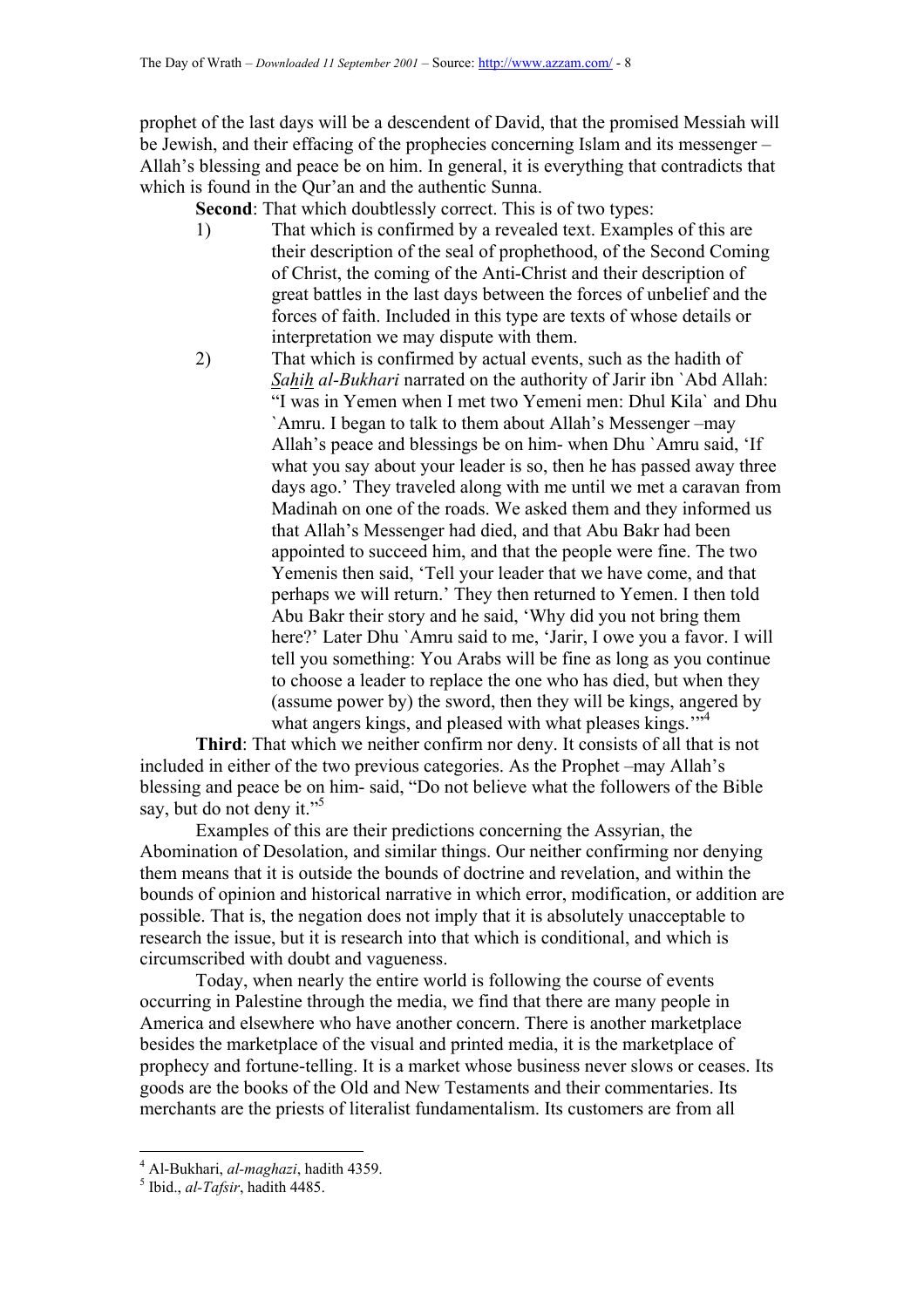classes of society from the rulers of the White House and the Pentagon, to the man in the street. Of this group there are many divisions:

Some await the coming of Christ.

Some await the coming of the Anti-Christ.

Some await the battle of Armageddon.

And some predict the end of the State of Israel due to the *intifadha*, and the destruction of the peace process.

This last is what interests us since the end of that state is the most urgent of these issues in respect to our real life situation, and the most removed of them from the sphere of Allah's exclusive knowledge which would lead to speculation on matters concerning the Day of Resurrection which are known only to Allah.

Furthermore, any secular strategic study can arrive at conclusions, which are similar or nearly identical to that which Biblical Prophecy states concerning the end of the State of Israel.

The one decisive component which is unique to the prophecies is specification of the actual number of years until the end of the State of Israel, which makes this to be an article of faith for believers in the Old and New Testaments, and not simply a matter of opinion for researchers. In this case we hope that many of them will benefit from the truth which we will attempt to uncover for the sake of the truth alone.

Since Christian Zionism is the most dangerous to humanity of all contemporary movements, and since the foundation of its doctrines and hellish plans is the coming true of the prediction of the establishment of the State of Israel; it is necessary for every lover of justice and peace on earth to know the reality of their prophecies and to join hands with them to destroy with truth and reason, the fundamentals on which their fundamentalism is based, before they can destroy world peace and change our troubled planet into lump of flame.

The reality of our world today which is recognized by many intellectuals, is that it is possible for a terrorist organization in Europe or Russia to demolish world peace completely, so why are we ignoring this huge movement which has seized the minds of a third of the people in the most powerful nation on earth, and which strives with all persistence to control the affairs of this nation, and which expends all its energy to support the largest terrorist organization in the world –the Zionist state?

We hope –if the intelligentsia of America and elsewhere would do their dutythat the fundamentalists will realize their error, and that many of those who have been deceived or ignorant will awaken from their stupor. When we work together to show them the falseness of their concept and the error of their prophecies, then we will have opposed falsehood with the truth, enmity with justice, and terrorism with logic. This is one of the greatest goals of Islam. As Allah says addressing His Messenger in His scripture:

"We have sent you only as mercy for all the worlds."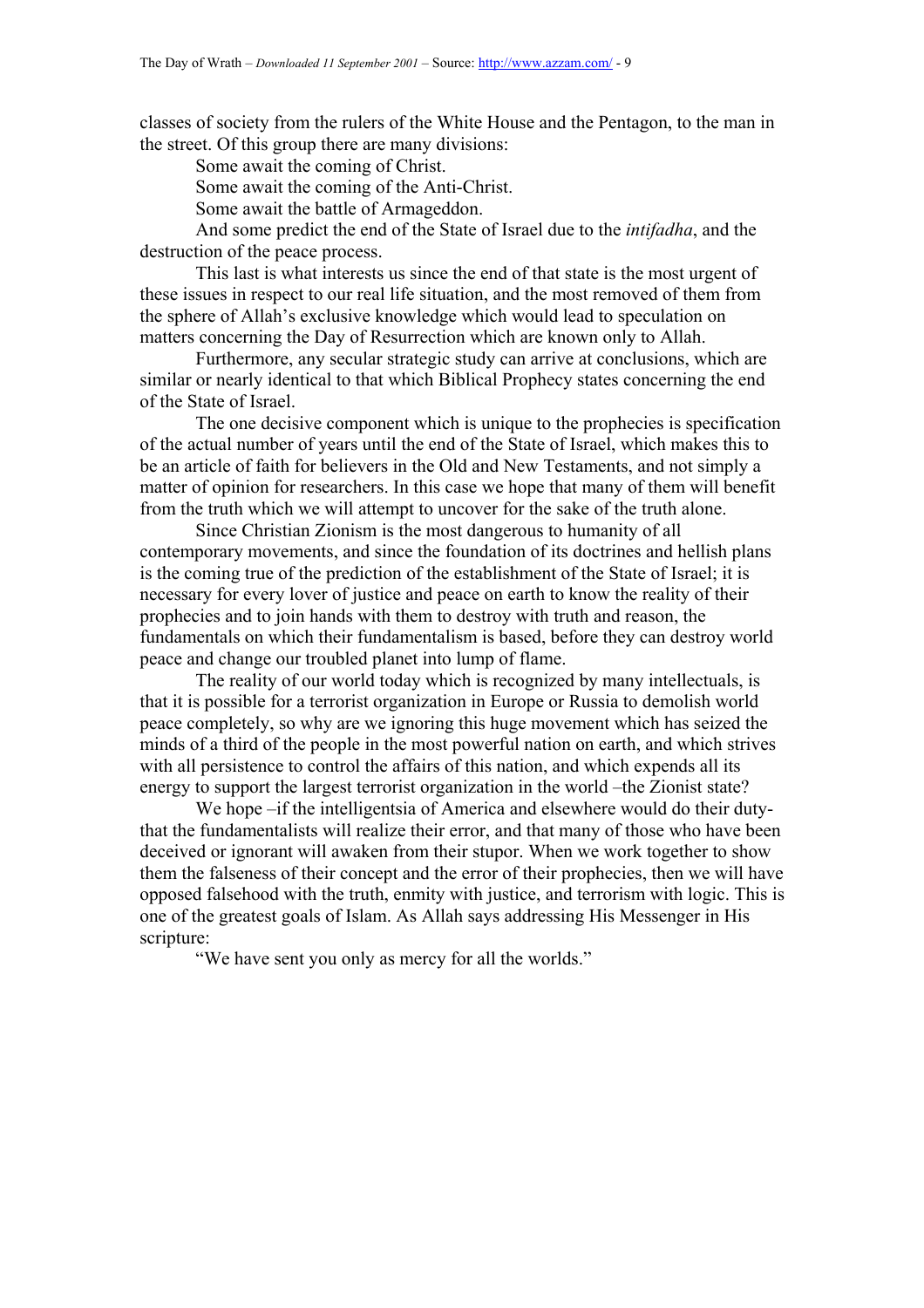#### **3. False Messiahs**

America, as Edward Said says, is more occupied with religion than any other nation, and in America there is a totally mad fundamentalist current that seeks to hasten the second-coming of Christ, and who are prepared to do the stupidest thing in the world in order to achieve it.

And what could be stupider than attempting to infiltrate nuclear bases and dispatch nuclear devastation on the entire world? What more proof do we need when we have seen them commit mass suicide, and bomb federal installations, as well as forming militias and troops prepared for the coming day?

The problem is that they are increasing in number and not decreasing. They follow no system of logic or reason, but fantasies, visions and the prompting of devils that they believe to be the Holy Spirit. Moreover, there are numerous individuals who claim to be Christ, or that Christ speaks through him, or to him.

Among their beliefs are:

- 1) The establishment of the state of Israel as a precursor of the coming of Christ.
- 2) The peace process delays the promise of God.
- 3) All of Jerusalem must be under Israeli control.
- 4) Israel is blessed. Blessed are they who bless it, and cursed are they who curse it.
- 5) The Palestinians (and the Arabs in general) are a pagan scum, and the party of Gog and Magog.
- 6) The Millennial reign will soon commence, but only after believers are suddenly caught up into heaven to meet the Lord while all the pagans are destroyed in the battle of Armageddon.

But these fundamentalists are not monks cloistered away from the world as they were in the early centuries of Christianity. Rather, they exercise remarkable influence on society, as well as an effective media arsenal, and high-level government positions.

The prophecies of the Bible with the addition of fortune-telling and summoning spirit(s) are the most important of their rituals. Their political and social theories depend on these prophecies, as does their interaction with other people.

Secular thinkers in America know that it is nearly impossible to change the backwards beliefs of these people, since their intellectual foundation has been totally destroyed, and their psychology is extremely complex and peculiar. Secular politicians pretend to support them due to their influence on public opinion, and in the financial sectors and media. The Arabic media rarely speak about them since they are preoccupied with their war against Islamic extremists and terrorists and have no time to discuss these Western extremists who, as long as they are not Muslims, cannot be terrorists.

They and the Western intellectuals are total opposites, but the problem is that the moderate bloc is gradually decreasing, and more people are tending to the fundamentalist camp rather than the secular grouping, fleeing from the confusion and spiritual drought of modern culture. For this reason, visionary fundamentalism has penetrated into all aspects of society and destroyed all barriers.

The forces of destiny seem to have been mobilized for fundamentalist strife in our age as never before, and doubtlessly there is divine wisdom behind it. This is due to two circumstances which have never combined before: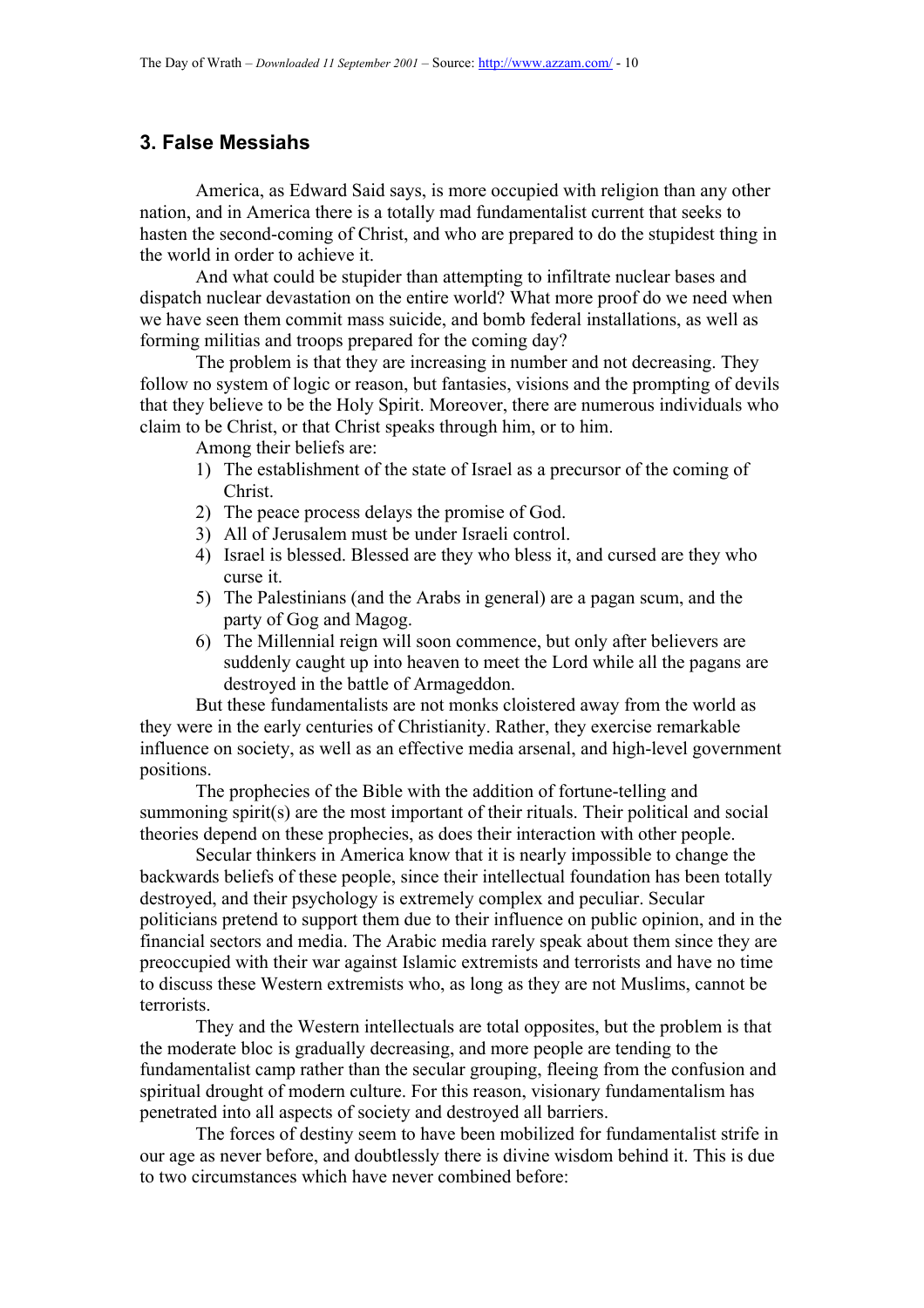- 1) The large Jewish presence in Palestine which has not been seen in two thousand years. Hal Lindsey says in *The Late Great Planet Earth* that before the establishment of the State of Israel none of the future events were clearly understood, but now that that has occurred, the countdown has begun for the occurrence of the indicator *events* connected to all of the types of prophecy, and on the basis of the prophecies, the entire world will focus on the middleeast, and especially Israel in the last days.
- 2) The advent of the millennium, or more accurately, the year twothousand, which to them means the beginning of the end of our world, and the beginning of the coming of the new world, the world of the millennium of Christ, which is similar to the concept of the hereafter or paradise to Muslims.

In the commotion of the flood of enthusiasm over the approach of the millennium, the fundamentalists were activated to a formidable extent in the last two decades of the twentieth century in every field. Except that they especially focused on studying and writing, and the media clamor concerning the Second Coming of Christ and the millennial reign, in which they hastened to force every current event into their frightening apocalyptic scenarios, all of which are based on one assumption: the occurrence of miracles which could not possibly agree with the logical succession of historical events in any manner.

They discovered that they could not possibly conceive of the inauguration of Christ's millennial reign in accordance with the objective conditions of time, place and the present-day political situation. Therefore, there would have to be a great external interference to completely overturn the world order. Thus, the easiest means of realizing it would be a nuclear disaster that would terminate the present-day civilization, and bring the world back to conditions more closely resembling the world during Christ's first advent, in preparation for his second-coming. They found their answer in the ominous events of Armageddon. Reagan and Nixon both agreed about destroying the 'Evil Empire' of the Soviet Union because they supposed that the Russians were Gog and Magog. Then after the Gulf War began, they decided that Sadam Hussein is the Assyrian, and that Gog and Magog are the Arabs, or the Arabs and Iranians, and that there is no escaping nuclear conflict.

After the Oslo agreement they calmed down a bit –rather, they were in disarray. But when the latest *intifadha* began they breathed a sigh of relief, especially since it occurred in the year two-thousand. Because of this many Western intellectuals and scholars are holding their breath out of fear of one of these madmen venturing some stupid stunt that would end in an unthinkable catastrophe. Even the Israeli authorities have been adamant in restricting the entry of these Christian extremists into Israel, fearing that they would attempt something of that type. As for the great catastrophe which disturbs the sleep of observers of the situation, it is the possibility of them gaining entry into a nuclear facility and lighting a fire which the world cannot extinguish.

People must understand that the passing of the year two-thousand without incident does not mean the end of these ideas. All they will do is reexamine their calculations, and Satan will reveal to them a new mirage to lead them astray, and with which to raise the fears of the world, and with which they will remain a source of threat to all of humanity.

Because I am convinced that they lack reason, I believe that it is necessary for reasonable people to destroy the doctrinal foundation of their fantasies and error. If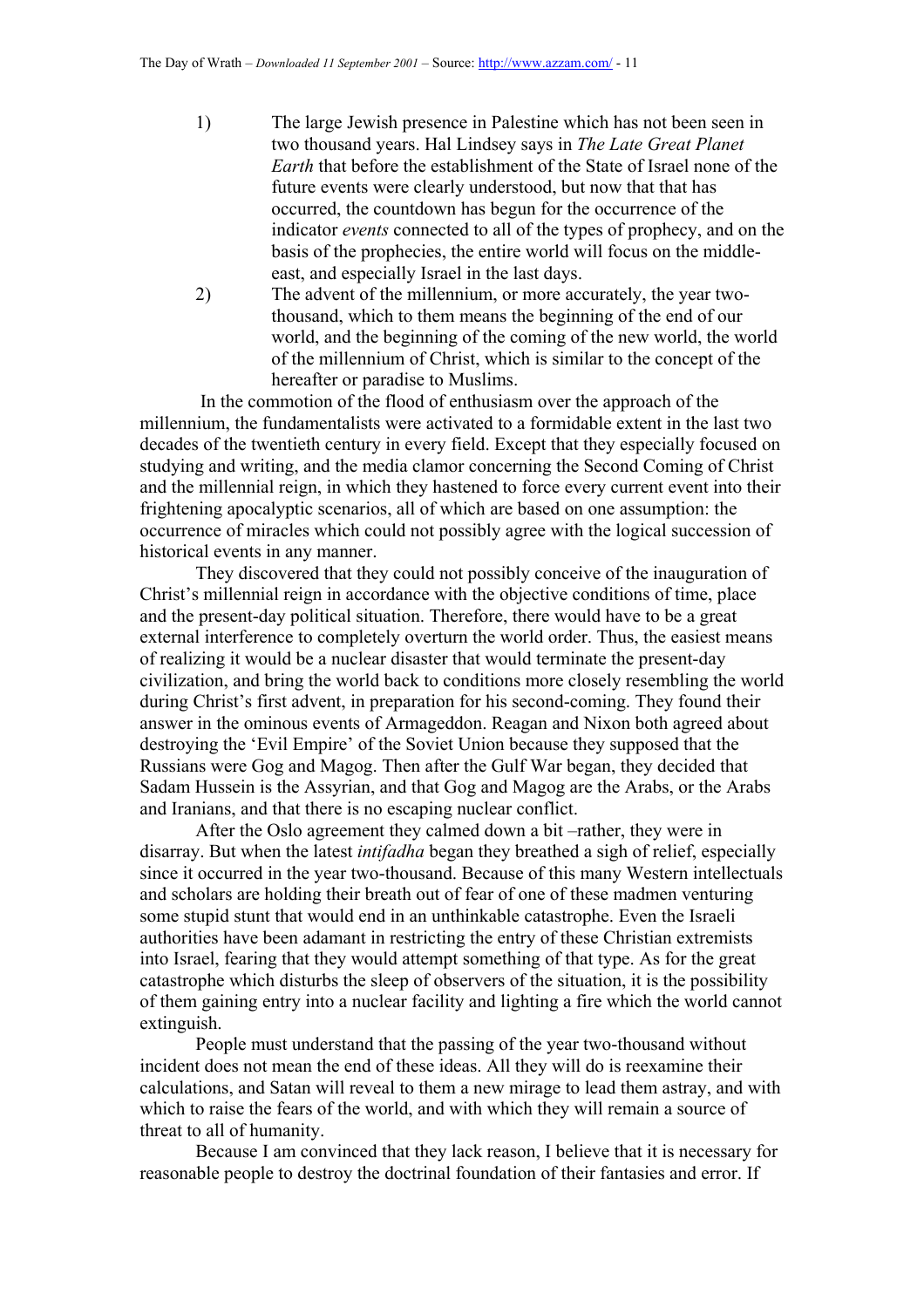the Christians and Jews are unable or unwilling to do so, it is not possible for us to forsake or neglect it when we possess the infallible revelation of truth, which Allah would cause humanity to accept, if we were to present it to the world.

Therefore, confirmation that there is no connection whatsoever between the existing State of Israel, and the Messiah, and that the second millennium shall pass as the first with nothing new, is the defense against their evil, not only for the sake of Muslims, but for all humanity. This is one of the causes behind the writing of this brief research. The other cause especially concerns Muslims, which we will shortly discuss.

Their coreligionists who have doubts about the soundness of their doctrines need only read the twenty-third and twenty-fourth chapters of Matthew, especially the discussion of the prophecy of Daniel, and to carefully contemplate Christ's warning against false Messiahs and those who spread rumors at the time of the setting up of the 'abomination of desolation' in Jerusalem, then ask themselves who they believe fit that description, and what their position should be concerning such people? They will then –we believe- arrive at the right conclusion, if not, then they need only continue on with us as we shed complete light on the subject –Allah willing.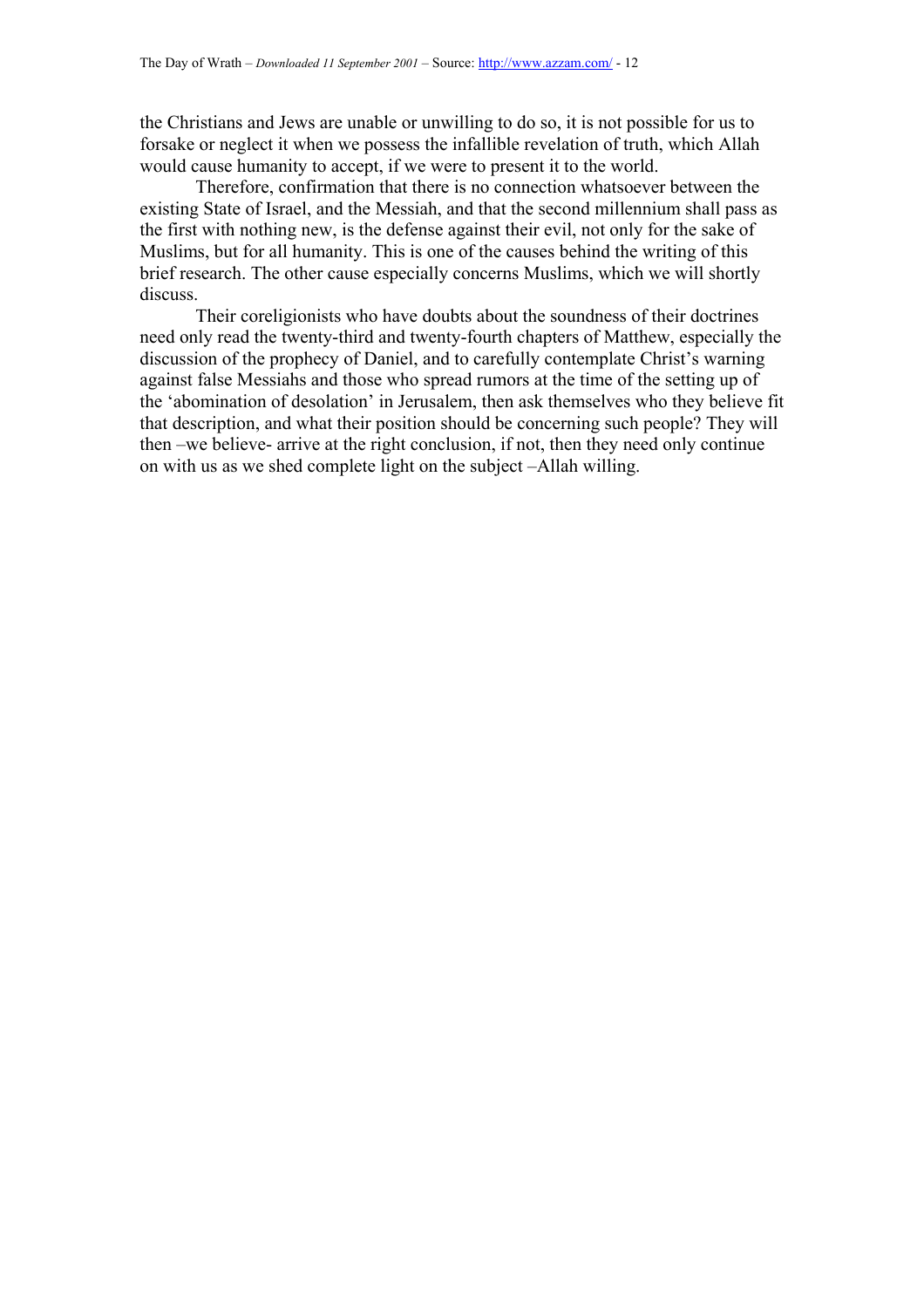#### **4. Has Anything Changed?**

When the Zionist forces fired on the Muslim crowds in the precincts of the Aqsa, it was a proclamation of the coup de grace of the peace process, that miscarriage whose difficult birth was delayed for several years. When Israeli helicopters bombed some of Arafat's Palestinian authority's administration buildings, it was really shattering the Oslo accords.

Thus, the Jews turned back on what they had accomplished, burning what they had nurtured for so long. What changed? Why? This requires that we review the causes behind Madrid and Oslo, and the United States middle-east policy according to the Zionist plan.

After the inauspicious Madrid peace conference I made the following statement:

"The so-called peace process has not come about due to changes in international conditions and the end of the stage of the Cold War, and in harmony with the requirements of international accords, as it is pictured in the Western media and its Arab retinue. These changes themselves only came as a result of the fundamental cause of the changes, the Zionist plan for world domination, especially in the Islamic world.

"This plan –to put it simply- has changed from the idea of establishing Greater Israel, or to put it more correctly, that idea has changed due to necessity because of essential characteristics of the Israeli State. After forty years the Jewish State finds itself to be a composition of contradictory forces, a foreign entity within a sea of enemies.

"On the security level it was unsuccessful in controlling the Palestinian territories which it had swallowed, so how could it further expand? And Lebanon, its weakest and least threatening neighbor, proved to be a continuous source of endless anxiety and trouble even after the total destruction that had befallen it. [Now, during the latest *intifadha*, Lebanon is the only active front].

"The population problem is one of the deepest and most far-reaching problems. Many Jews were never tricked by the honey-coated promises and glittering illusions of migration to a land swarming with social problems, from deteriorating security to a detested class-system, to suicidal political division, etc. When snakes of all types gather together they must taste each other's poison, in addition to the stones of the Muslim youths that continually crush their heads, so how much more so when the matter turns to bullets?

"The Jewish State feared the rising tide of reverse migration, and the failed attempts to promote procreation. Statistics appeared showing that for every Palestinian Muslim martyr dozens were born to take his place. Indisputable Israeli experience demonstrates that she is unable to eliminate the opposition herself. For their annihilation she depends on her agents in Lebanon, Jordan, Syria, Kuwait, and elsewhere.

"So why should she not work hand in hand with them to implement a new plan in which Israel will renounce its claim to the wider Biblical territories in exchange for narrower borders? This is not strange coming from Jewish doctrine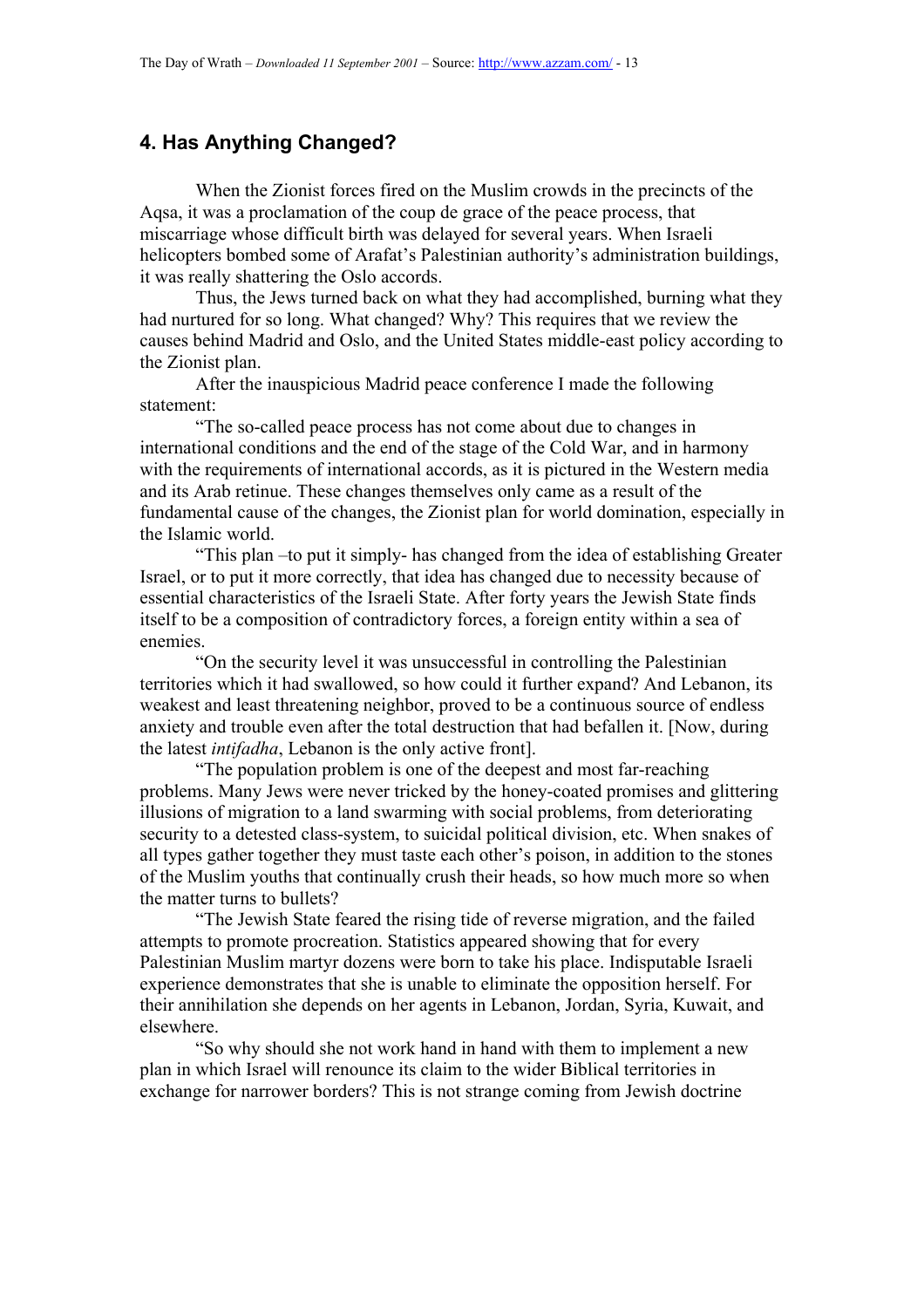which believes in *bada*<sup>,[6](#page-13-0)</sup>, and in which the Rabbis correct the mistakes of God. Furthermore, in order to convince the Westerner who is enamored of democracy and human rights, Israel cannot remain a big military enclave and prison camp forever.

"Similarly, the Arab boycott however ineffective, remained a psychological barrier for the people of the region. Therefore, it was necessary to fabricate a tactical movement in which the Jews would withdraw from certain areas and surrender them to what is called 'limited self-government,' so as to complete the greater strategic goal in which they would give up geographical expansion in exchange for political, economic and social penetration which more than one observer called: 'the United States of the Middle East.'

"In this manner the opening of cultural, social and economic borders and the announcement of the opening of political channels will lead to the Jews becoming to the Middle East what they are to New York. The Muslims' resources will become their buried treasure, their universities and cultural institutions will become their dens, their financial centers will become their marketplaces for their goods, and the general Arab population will toil as laborers in the service of their Jewish lords.

"This is the goal of the supposed peace no matter how much they attempt to conceal it. The Zionist plan was not changed impromptu, nor was it the exclusive result of field studies or scholarly research. Rather, its causes and roots extend deeper, to the hidden psychological reserves which are the true natural Jewish disposition, and the reality of Jewish history both ancient and modern. The establishment of a distinct and independent Jewish entity like all other political or religious entities in the world contradicts that psychological and historical disposition. The biggest mistake of those designers of dreams of return from the Babylonian exile until the European oppression, which was planned by Herzl, Feishman, and Weizman, is that they were ignorant of, or ignored that reality. Thus, when the sought-after entity was established, that reality appeared like the sun coming from behind the clouds.

"It is not news to the Jews or to observers of the modern Zionist movement, that there are Jewish religious and philosophical groups that reject the establishment of a distinct Jewish state. They are a reflection of the Biblical prophecies upon its followers, claiming that the establishment of a state is a harbinger of destruction for Judaism, for which there is a great deal of evidence from Biblical texts as well as historical facts.

"The Israeli state embodies the great dilemma in which the Jews find themselves, in which the limitless racist dreams of the Talmud clash with the reality of the ailing Jewish psyche which has never been the leader in any affair, not even its own. So how could it be the leader of the whole world? For this reason, she awaits the advent of the promised Messiah who will bear that role for her.

"If the Jews are to be the leaders of an affair, even their own in our age, it will be for the first time in their history, but that is something that is never meant to be. They are like a parasitic vine that can only grow on a host tree, or the intestinal worm that can only live on the food of its host. From the incident of Banu Qaynuqa` in which the (Muslim) hypocrites were the official spokesmen, to the conspiracy of the Confederates, in which the army was that of Quraysh and their allies, not the army of Quraytha and their (Jewish) brethren, to the American administration in which the Jews continue to control the largest portion of the economy, media, and political influence, they use people like Nixon, Carter, Reagan, and Bush who are all Christian.

<span id="page-13-0"></span><sup>&</sup>lt;sup>6</sup> According to Jewish belief, God may change His mind after discovering an error in His previous plan, contrary to the Islamic conception that Allah, in His absolute and perfect knowledge and wisdom cannot make any mistake, and does not go back on His decisions.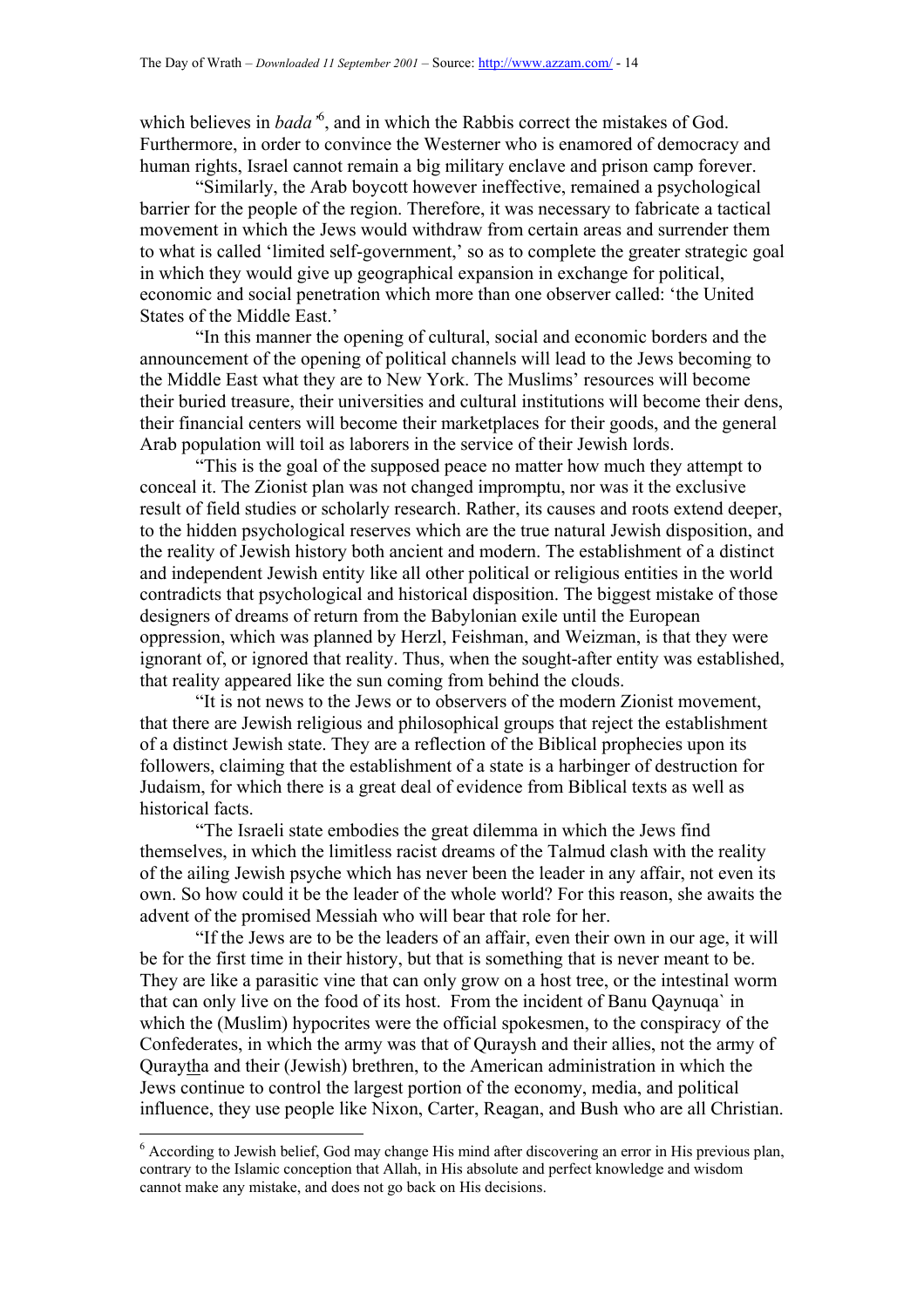"They lived within the bowels of Europe experiencing the Crusader-like hatred of the Christians only with a covenant of protection from the people, and now that they have become, for the first time in nearly two-thousand years, a state and government, the divine law has once again become apparent:

" 'You suppose that they are united, but their hearts are divided.' –al-Hashr 59:15.

"This state swarms with contradictions and conflicts, it begs from the entire world and presses the Jews and others everywhere for donations, and it cannot do without an American representative in every international gathering, although it appears to play the part of the fox for America's tiger.<sup>[7](#page-14-0)</sup>

"They always control the puppet from behind the curtain. If they appeared on the stage they would be exposed and the magic would be gone. They are careful to adopt every American president and they also plan his downfall should he contradict him, but they cannot and will not even consider having a Jewish president and an openly Jewish government. (Now they have nominated a Jewish vice-president).

"Another matter which disturbs the Jews of the State of Israel is that it is not within the capacity of blind Jewish greed to remain within the confines of the Biblical land of milk and honey, while the region as a whole contains oil and gold. Furthermore, it remains the pawn of its ideological claim to a state from the Nile to the Euphrates following the example of the Nazi military which was unable to control its new territories after seizing them.

"Moreover, the part of the dream which has come true is sufficient to cause them to move to implement that other ideology upon which Rothschild and his descendents established their historically unprecedented kingdom: 'the Kingdom of Usury, Media, and Espionage.' It is a kingdom which fully exemplifies the parasitic vine, and the lands which they have occupied during their many wars, or some of the land, is the starting point for this kingdom, and the soil for this parasitic vine which will grow and choke with its culture, ideology and methodology the rest of the region whose resources are the envy of the entire world.

"How long will their entry to those vast resources be through American and European channels when it is they who are the nearest neighbors?

"The Jews are too shrewd and too greedy to remain entrenched in an error as great as this –the error of non-guaranteed geographical expansion- even if it were the dream of the Rabbis of the Talmud since ancient times, and with or without the coming of the Messiah.["8](#page-14-1)

This is what we said previously. Now what has changed and what has remained the same?

 $\overline{a}$ 

The prophecy has come true in its negative aspect, for one clear reason, which is that the Jewish psyche is permanent and does not change according to the changes of strategy of war and peace. If not, how did the Zionist State lose the huge profits of peace? And how can peace, which is the goal of every nation, be the cause of weakness and collapse? The Zionist State is now at its weakest although it has not been at war with anyone, and nobody even thinks of going to war against it. Why? It must be a totally internal cause. If this process had been established for any other

<span id="page-14-0"></span> $<sup>7</sup>$  According to the ancient fable, the fox claimed that the animals feared him as much as they feared the</sup> tiger. The tiger disbelieved the fox, so the fox said, "Come along with me and I will show you." As the fox walked along with the tiger the animals fled in fear. So the fox said to the tiger, "Now do you believe me?"

<span id="page-14-1"></span><sup>8</sup> *Jerusalem between the True Promise and the Bogus Promise*, pp.9-13. Unfortunately this text from the second edition in Arabic, is not found in the English translation of that book.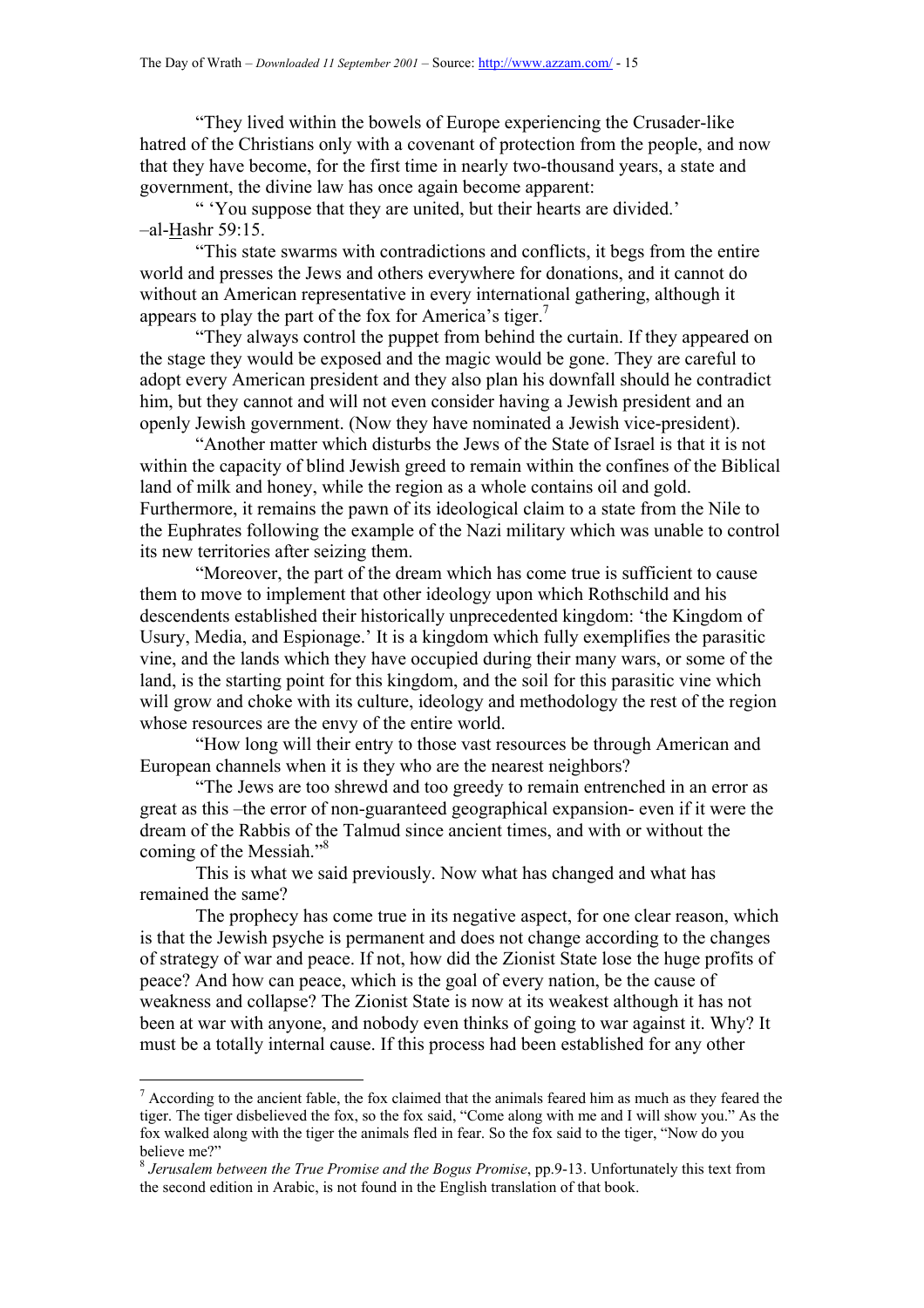people, and if those agreements had been forged with another party, it would have been possible to arrive at some permanent results, with reasonable expectation of violation and deception, as we see in disputes between other groups of people. But the Jews have a unique nature of evasion and retreat.

In brief, it is our position that the assumptions on which the Madrid and Oslo accords were based, were as follows: That peace breaks down the psychological barriers between people –which is a reasonable assumption- except in the case of a people whose psychology is a complex web of barriers: the nation 'on whom is Allah's wrath,' the Jews, and based on the fact that peace is vital pursuit of for all nations –which is a fact- except in the case of a nation which only survives on enmity, barbarity, and malevolent racism.

Just in case somebody will accuse us of racism, or take us to court as they did to Garoudy, we will not cite the evidence of the Qur'an, or the words of any gentile. Rather, we will cite the Bible itself, upon the prophecies of which the Zionist entity is established (and let him who has ears hear).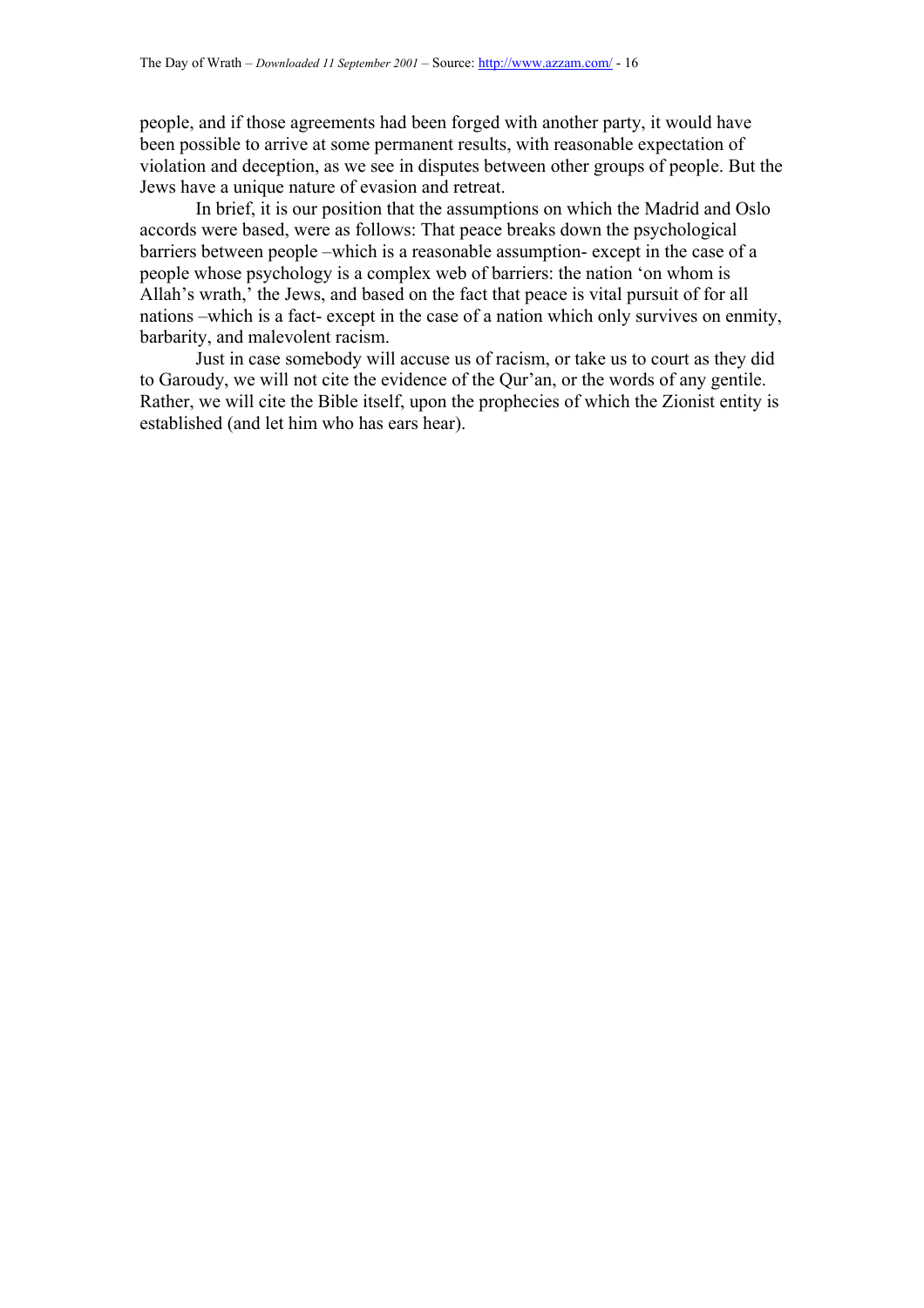#### **5 Jews are Jews**<sup>[9](#page-16-0)</sup>

Jews are Jews since the worshippers of the golden calf who desired a god like the gods of the pagans, breakers of the covenant of Allah at every opportunity, those who said, "We will not believe in you until we see Allah clearly," those who said, "Go, you and your Lord and fight, we will be sitting right here," those who distorted words [of scripture] from their proper places, devourers of ill-got gain and usury, those who said that Allah's hand is bound, that Allah is poor and we are rich, slayers of the prophets, concealers of the truth, who forsook commanding right and forbidding wrong, who were cursed on the lips of David and Jesus son of Mary, those who were transformed into apes and pigs…and on and on.

From Qaynuqa', al-Nadhir, Quraytha, and Khaybar who rejected the light at noon, who conspired with the worshippers of al-Lat and al-`Uzza, who planned to kill the best of all creation at first, and finally poisoned his food, whose scandals and abominations cannot be counted, to Herzl and his gang, Begin and his party, to the murderers who came after them –and they are all murderers- those wolves in sheep's clothing, and those who flash their teeth and openly proclaim their terrorism…

To the impudent, hard-hearted persons who aim their bullets at children, who break the hearts of mothers, and who expose the true face of Israel: the 'abomination of desolation,' through their atrocities and barbarism. From those of ancient times to these of modern times, they have not changed their nature. They have not refined their behavior, and their punishment will be no different.

Read along with me what their Bible says about them, and apply what you read to any era you wish, whether the worshippers of the golden calf, or the traitors of Quraytha, or the murderers of Israel today. Rather, apply it to all of them, since there is no difference. For this reason we will quote them without explanation or comment.

Read the description of their rulers, the nature of the people, the characteristics of their priests, the features of Zionist society, its morality, its treatment of others, even its treatment of Allah their Creator; during the kingdoms of Israel and Judah, during the Babylonian exile, during the Diaspora, and in the State of Israel today, you will find that nothing has changed, and that what was true at one time is true in every time. What you will read is merely a drop in the ocean, and it is only from the Bible, not from the Talmud –and what could we say about the Talmud?!

1) Moses:

"So it was when Moses had completed writing the words of this law in a book, when they were finished, that Moses commanded the Levites, who bore the ark of the covenant of the Lord, saying: 'Take this Book of the Law, and put it beside the ark of the covenant of the Lord your God, that it may be there as a witness against you; for I know your rebellion and you stiff neck. If today, while I am yet alive with you, you have been rebellious against the Lord, then how much more after my death?'"

(Deuteronomy 31:24-27)

2) David:

<span id="page-16-0"></span> $9^9$  By Jews here, we mean those unbelievers who reject the prophets and their scriptures, regardless of whether they reject Moses, or Jesus, or Muhammad.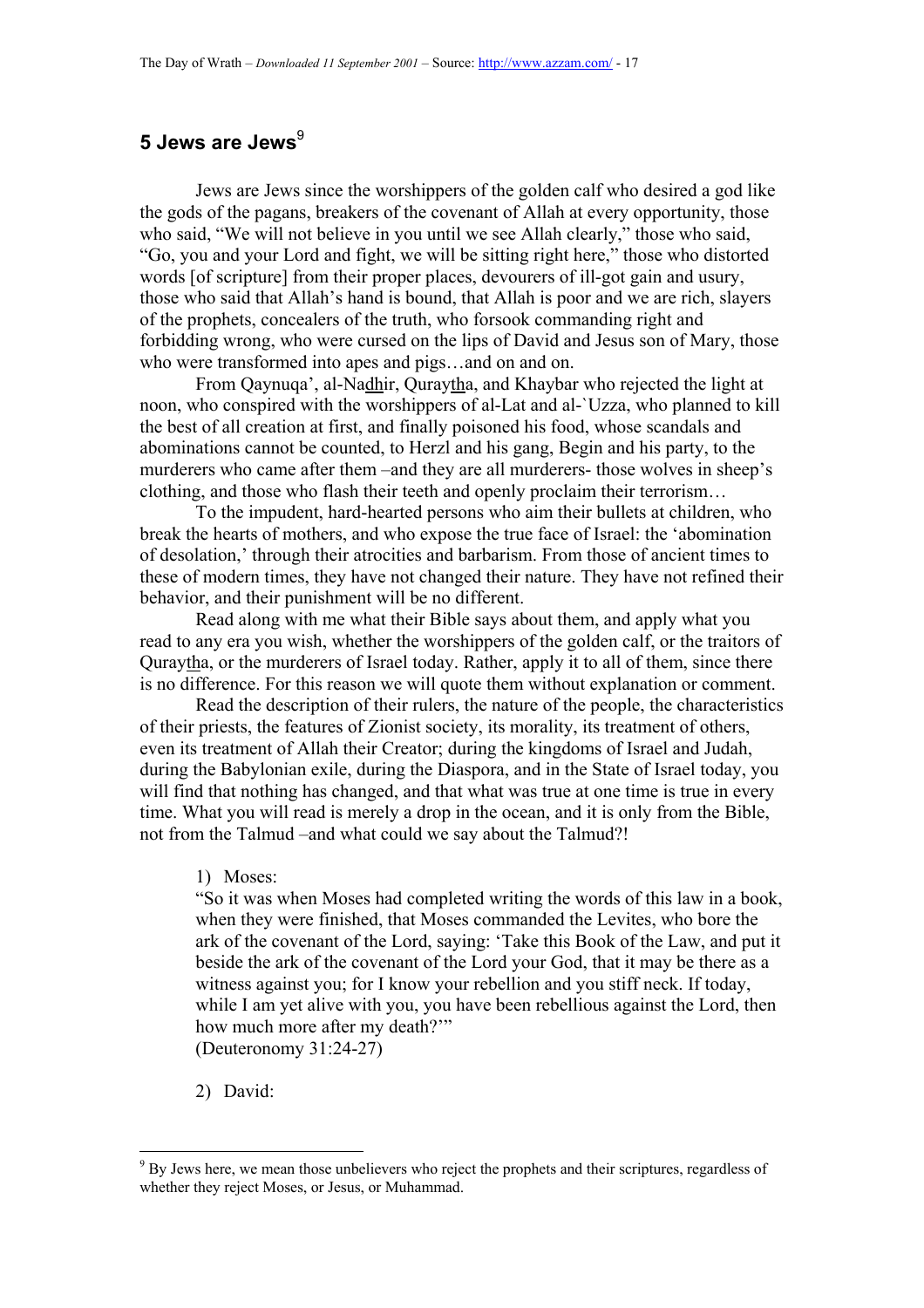Reading Psalm106 you will notice the resemblance between this book and Sura al-Baqara: the enumeration of Allah's blessings upon them and His signs which He has shown them, yet each time they turn away and violate their covenant, worship other gods besides Allah, and reject Allah's blessing. For that reason, they are threatened by Allah:

"Therefore He raised up His hand in an oath against them, to overthrow them in the wilderness, to overthrow their descendents among the nations." (vv.26, 27)

"Many times He delivered them; but they rebelled in their counsel, and were brought low for their iniquity."  $(v.43)$ 

- 3) With nearly identical terms they are rebuked in Nehemiah: 9.
- 4) As for Isaiah, he details and elaborates, but we will summarize with a few choice verses:

"Hear, O heavens, and give ear, O earth! For the Lord has spoken: 'I have nourished and brought up children, and they have rebelled against Me; the ox knows its owner and the donkey its master's crib; but Israel does not know, My people do not consider. Alas, sinful nation, a people laden with iniquity, a brood of evildoers, children who are corrupters! They have forsaken the Lord, they have provoked to anger the Holy One of Israel, they have turned backward. Why should you be stricken again? You will revolt more and more. The whole head is sick, and the whole heart faints. From the sole of the foot even to the head, there is no soundness in it, but wounds and bruises and putrefying sores; they have not been closed or bound up, or soothed with ointment."

 $(1:2-6)$ 

"Unless the Lord of Hosts had left to us a very small remnant, we would have become like Sodom, we would have been made like Gomorrah." (1:9)

"Hear the word of the Lord, you rulers of Sodom; give ear to the law of our God, you people of Gomorrah: 'To what purpose is the multitude of your sacrifices to Me?' says the Lord. 'I have had enough of burnt offerings of rams and the fat of fed cattle. I do not delight in the blood of bulls, or of lambs or goats. When you appear before Me, who has required this from your hand, to trample My courts? Bring no more futile sacrifices; incense is an abomination before Me. The New Moons, the Sabbaths, and the calling of assemblies- I cannot endure iniquity and the sacred meeting. Your New Moons and your appointed feasts My soul hates; they are a trouble to Me, I am weary of bearing them. When you spread out your hands I will hide My eyes from you; Even though you make many prayers, I will not hear. Your hands are full of blood.'"

 $(1:10-15)$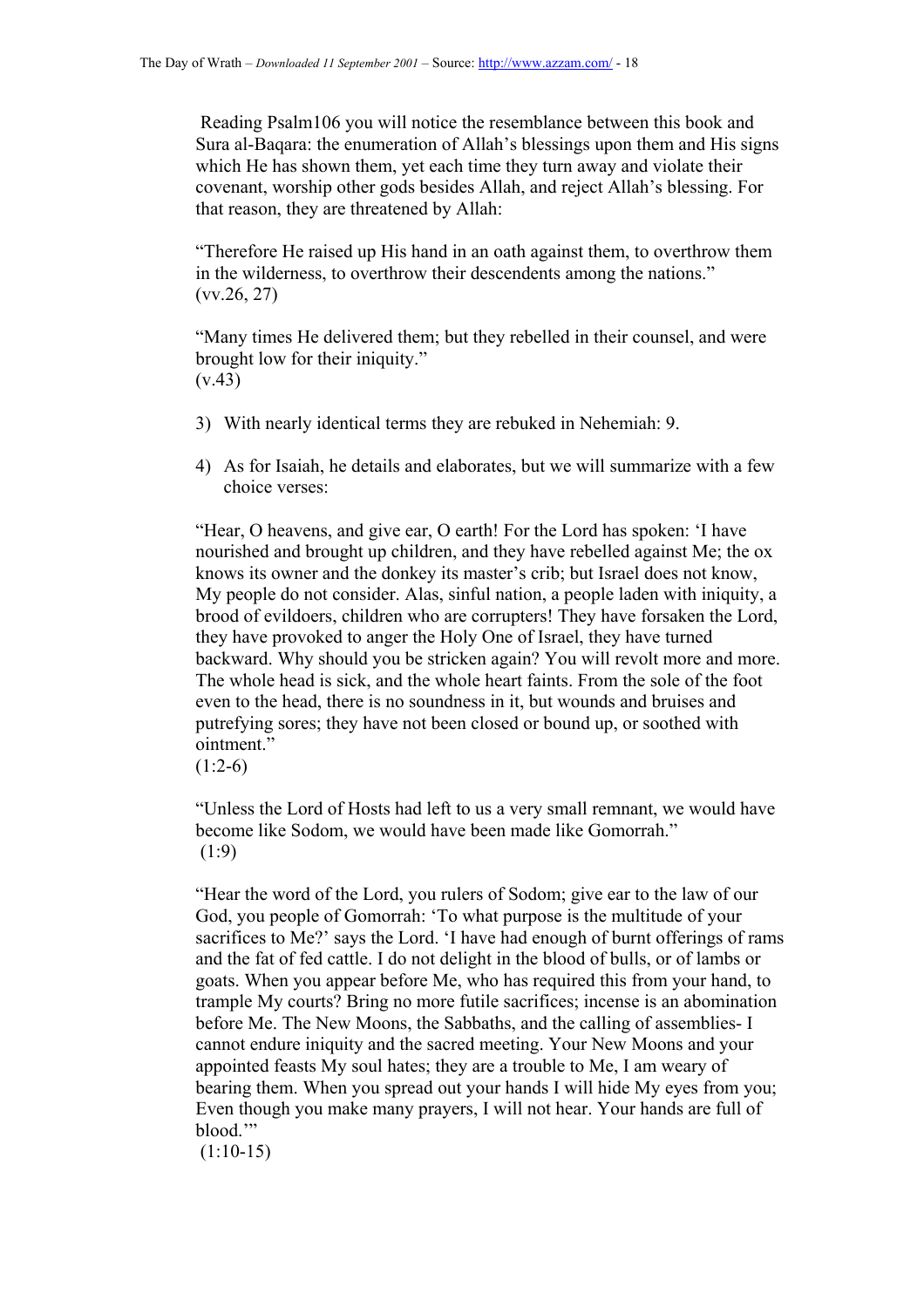"How the faithful city has become a harlot! It was full of justice; righteousness lodged in it, but now murderers. Your silver has become dross, your wine mixed with water. Your princes are rebellious, and companions of thieves; everyone loves bribes, and follows after rewards. They do not defend the fatherless, nor does the cause of the widow come before them. Therefore the Lord says, the Lord of hosts, the Mighty One of Israel, 'Ah, I will rid Myself of My adversaries, I will take vengeance on My enemies. I will turn My hand against you, and thoroughly purge away your dross, and take away all your alloy.'"

 $(1:21-25)$ 

"Woe to those who call evil good, and good evil; who put darkness for light, and light for darkness; who put bitter for sweet, and sweet for bitter! Woe to those who are wise in their own eyes, and prudent in their own sight! Woe to men mighty at drinking wine, woe to men valiant for mixing intoxicating drink, who justify the wicked for a bribe, and take away justice from the righteous man! Therefore, as the fire devours the stubble, and the flame consumes the chaff, so their root will be as rottenness, and their blossom will ascend like dust; because they have rejected the law of the Lord of hosts, and despised the word of the Holy One of Israel. Therefore, the anger of the Lord is aroused against them and stricken them, and the hills trembled. Their carcasses were as refuse in the middle of the streets. For all this His anger is not turned away, but His hand is stretched out still."  $(5:20-25)$ 

After this the prophet predicts the punishment that will befall them, realizing that at the time the Jews were in the Babylonian captivity, and had no state or gathering:

"He will lift up a banner to the nations from afar, and will whistle to them from the end of the earth; surely they shall come with speed, swiftly. No one will be weary or stumble among them, no one will slumber or sleep; nor will the belt on their loins be loosed, nor the strap of their sandals be broken; whose arrows are sharp, and all their bows bent; their horses' hooves will seem like flint, and their wheels like a whirlwind. Their roaring will be like a lion, they will roar like lions; yes, they will roar and lay hold of prey; they will carry it away safely, and no one will deliver. In that day they will roar against them like the roaring of the sea. And if one looks to the land, behold, darkness and sorrow; and the light is darkened by clouds."  $(5:26-30)$ 

We will discuss the description of this nation which Allah will honor with the privilege of fighting a war against His enemies, in greater detail later in this book. Isaiah later says:

"Your iniquities have separated you from your God; and your sins have hidden His face from you, so that He will not hear. For your hands are defiled with blood, and your fingers with iniquity; your lips have spoken lies, your tongue has muttered perversity. No one calls for justice, nor does any plead for truth. They trust in empty words and speak lies; they conceive evil and bring forth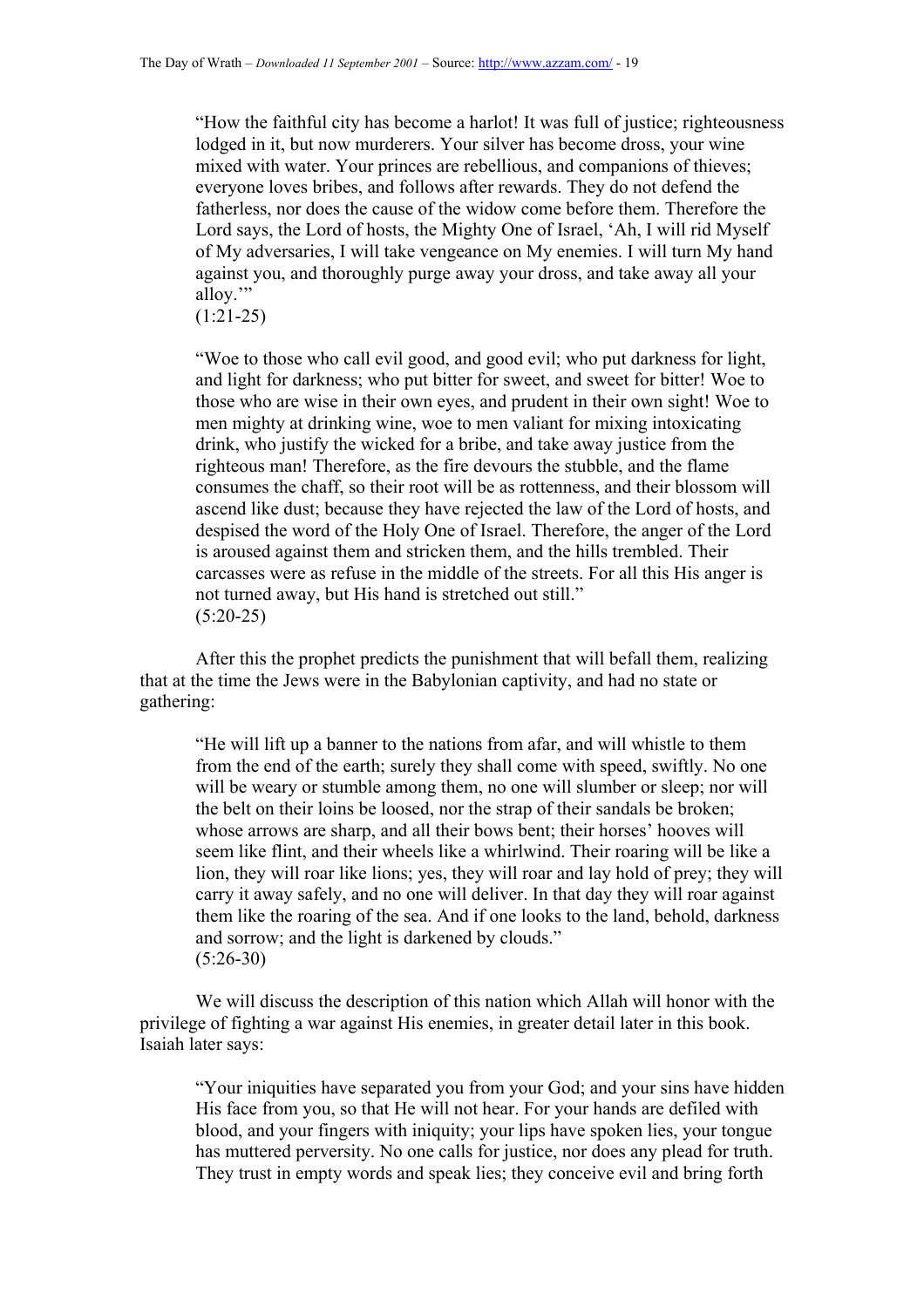iniquity. They hatch vipers' eggs and weave the spider's web; He who eats of their eggs dies, and from that which is crushed a viper breaks out. Their webs will not become garments, nor will they cover themselves with their works; their works are works of iniquity, and the act of violence is in their hands. "Their feet run to evil and they hasten to shed innocent blood; their thoughts are thoughts of iniquity; wasting and destruction are in their paths. The way of peace they have not known, and there is no justice in their ways; they have made themselves crooked paths; whoever takes that way shall not know peace.

"Therefore, justice is far away from us, nor does righteousness overtake us; we look for light, but there is darkness! For brightness, but we walk in blackness! We grope for the wall like the blind, and we grope as if we had no eyes; we stumble in noonday as at twilight; we are as dead men in desolate places.

"We all growl like bears, and moan like doves; we look for justice, but there is none; for salvation, but it is far from us. For our transgressions are multiplied before You, and our sins testify against us; for our transgressions are with us, and as for our iniquities, we know them:

"In transgressing and lying against the Lord, and departing from our God, speaking oppression and revolt, conceiving and uttering from the heart the words of falsehood. Justice is turned back, and righteousness stands off; for truth is fallen in the street, and equity cannot enter. So truth fails, and he who departs from evil makes himself a prey.

"Then the Lord saw it, and I displeased Him that there was no justice… For He put on righteousness as a breastplate, and a helmet of salvation on His head; He put on the garments of vengeance for clothing, and was clad with zeal as a cloak. According to their deeds, accordingly He will repay, fury to His adversaries, recompense to His enemies." (59:2-18)

5) We read in the book of Ezekial:

"Son of man, I am sending you to a rebellious nation that has rebelled against Me; they and their fathers have transgressed against me to this very day. For they are impudent and stubborn children. I am sending you to them, and you shall say to them, 'Thus, says the Lord God.' As for them, whether they hear or whether they refuse –for they are a rebellious house- yet they will know that a prophet has been among them… Do not be afraid of them nor afraid of their words, though briers and thorns are with you and you dwell among scorpions; do not be afraid of their words or dismayed by their looks, though they are a rebellious house."

 $(2:3-8)$ 

6) In Micah we read:

"Hear now, O heads of Jacob, and you rulers of the house of Israel: Is it not for you to know justice? You who hate good and love evil; who strip the skin of My people, and the flesh from their bones; who also eat the flesh of My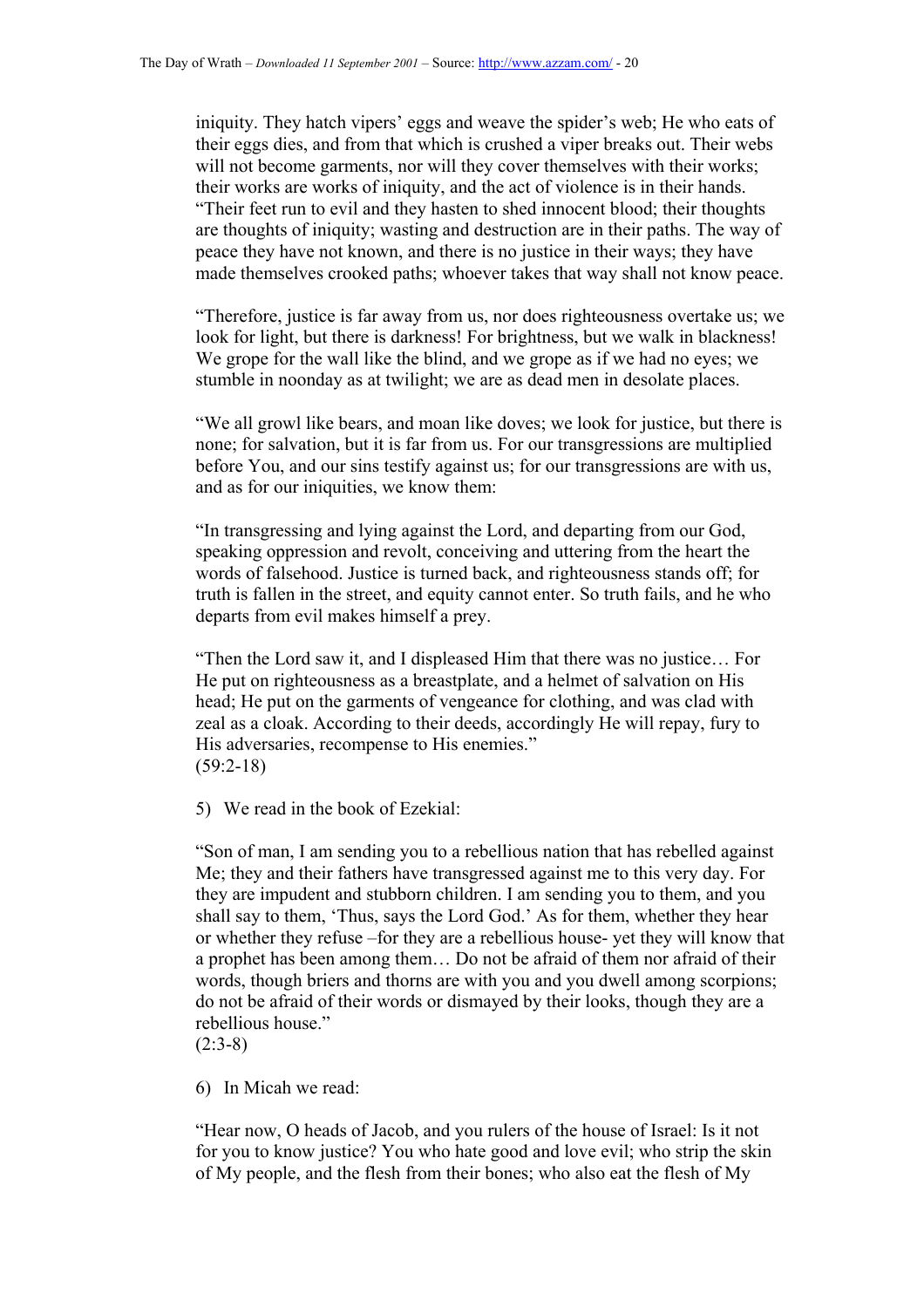people… Thus says the Lord concerning the [false] prophets who make people stray; who chant 'Peace' while they chew with their teeth, who puts nothing into their mouths."

"You heads of the house of Jacob and rulers of the house of Israel, who abhor justice and pervert equity, who build up Zion with bloodshed and Jerusalem with iniquity…" (3:1-5, 9-12)

7) Despite the claim that they are God's chosen people we read:

"Surely, had I sent you to them [non-Jews], they would have listened to you. But the house of Israel will not listen to you, because they will not listen to Me; for all the house of Israel are impudent and hard-hearted." (Ezekial 3:6-7)

The phrase 'because they are a rebellious house,' is repeated like a refrain throughout the book.

8) Finally, read what it says in the book of Amos, who seems to be addressing the makers of the current peace process:

"Do horses run on rocks? Does one plow there with oxen? Yet you have turned justice into gall, and the fruit of righteousness into wormwood… 'But, behold, I will raise up a nation against you, O house of Israel,' says the Lord God of hosts; 'and they will afflict you from the entrance of Hamath to the Valley of the Arabah.'"

 $(6:12-14)$ 

This is only a tiny portion of the detailed descriptions of the Jews found in the books of the Bible. It also includes advice to those who must deal with them, and even greater than that, it describes the method of their punishment, to which we will –with Allah's permission- devote a special chapter.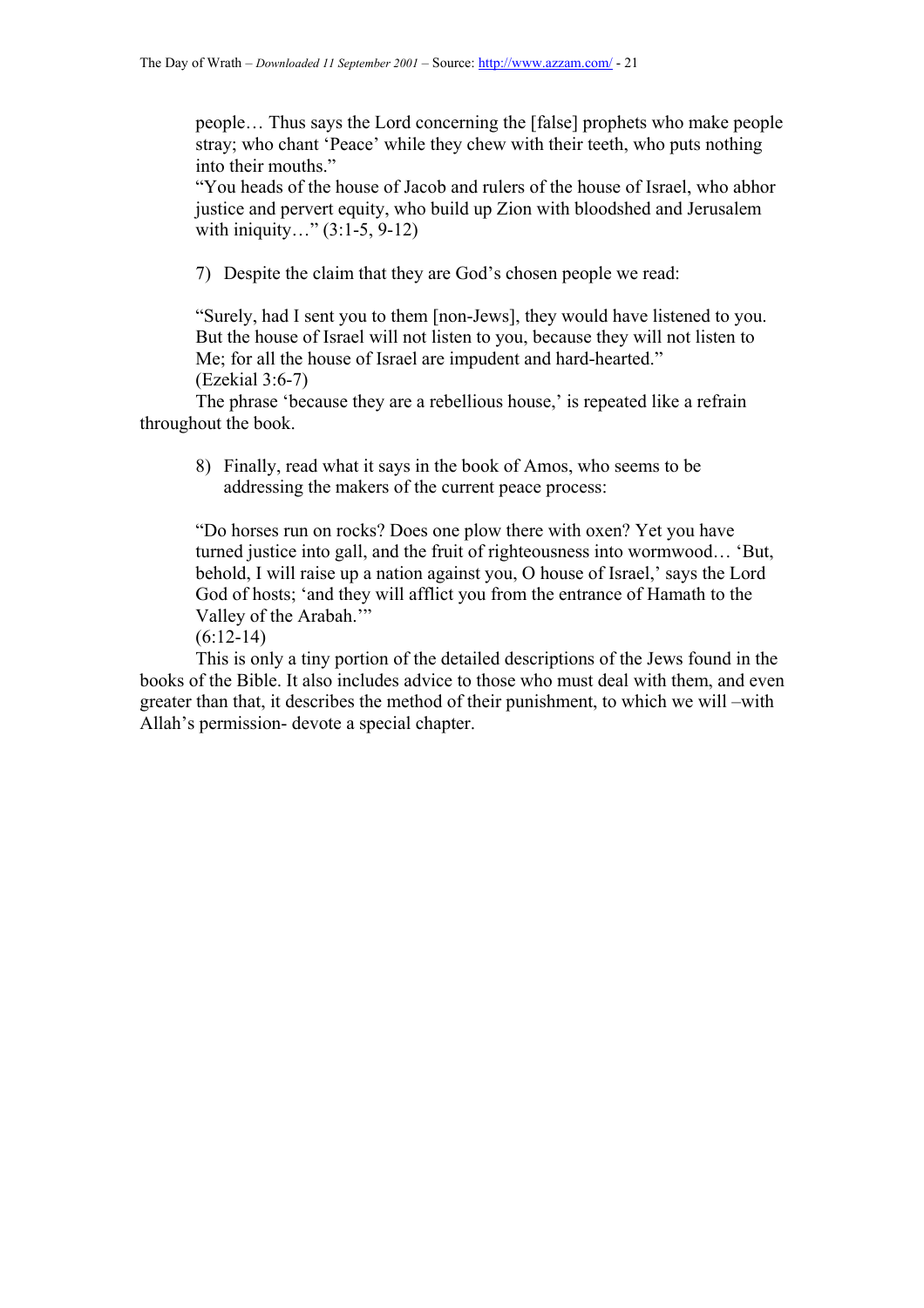#### **6 Indisputable Evidence**

The future of Jerusalem is the greatest problem of the most dangerous conflict in the world. This is agreed upon among politicians, observers and researchers of the world.

The problem of Jerusalem is the location of the Holy House of Allah, called the Aqsa mosque by Muslims as well as throughout prophetic history, and called the Temple by the Jews and fundamentalists who depend on the Biblical prophecies.

The Biblical prophecies clearly link the great future honor and splendor of the House of Allah and His new *qibla*, and the holy, chosen nation who will worship Him who worship there. Wherever we find that House, we find that nation whom Allah promised to multiply, to establish, to make its Faith manifest over all other religions, and to give it power over the kingdoms of the unbelievers forever; and wherever we find that nation we find their *qibla* and its greatest landmark, the House of Allah whose honor, splendor and holiness has been allotted to no other temple in existence.

This link between the nation and the house has never been more emphatic and clear than in the present era, and the reason behind it is –surprisingly- the Zionist fundamentalists.

The Muslims, despite their ignorance of many of their special characteristics and the divine blessings upon them, including this house and facing towards it, do not see the relationship between Makkah and Jerusalem as one of opposition or competition. Rather, it is the same relationship as that between Muhammad –may Allah's blessings and peace be upon him- and Moses and Jesus –peace be upon him; a connection of love, brotherhood, and a single goal. Although there is a difference between them in the level of favor bestowed on the messengers and on the mosques.

As for the Zionist fundamentalists, the matter is to them, decisive and absolute: Jerusalem is the City of God, and the Temple is the House of God mentioned in the prophecies. There is no choice, or idea, or even existence for any other.

In this way they have placed themselves in an extremely dangerous position before the court of reality which shows no favoritism to anyone. Either what they say is correct, or else they are the worst liars in the world, and the ones most deserving of that deferred punishment from which there is no escape.

For this reason, it is necessary for us to briefly discuss the Aqsa Mosque of Jerusalem and its relationship with the Sacred Mosque of Makkah, and to discover the evidence of the falseness of the fundamentalists' claim from the Jewish and Christian scriptures, and from the real world which is visible to every person in the world, and that the prophecies are actually against them and do not support them.

The story of the Aqsa Mosque is a long one, but its most important features are:

1) It is the second mosque on earth after the Sacred Mosque of Makkah according to the hadith narrated by Imam al-Bukhari in his Sahih, on the authority of Abu Dharr: "I asked Allah's Messenger which mosque was first placed on earth? He answered, 'The Sacred Mosque.' Then I asked which came next? He replied, 'The Aqsa Mosque.' Then I asked how long it was between the founding of the two? He answered, 'Forty years."<sup>10</sup>

<span id="page-21-0"></span><sup>10</sup> Hadith 3322.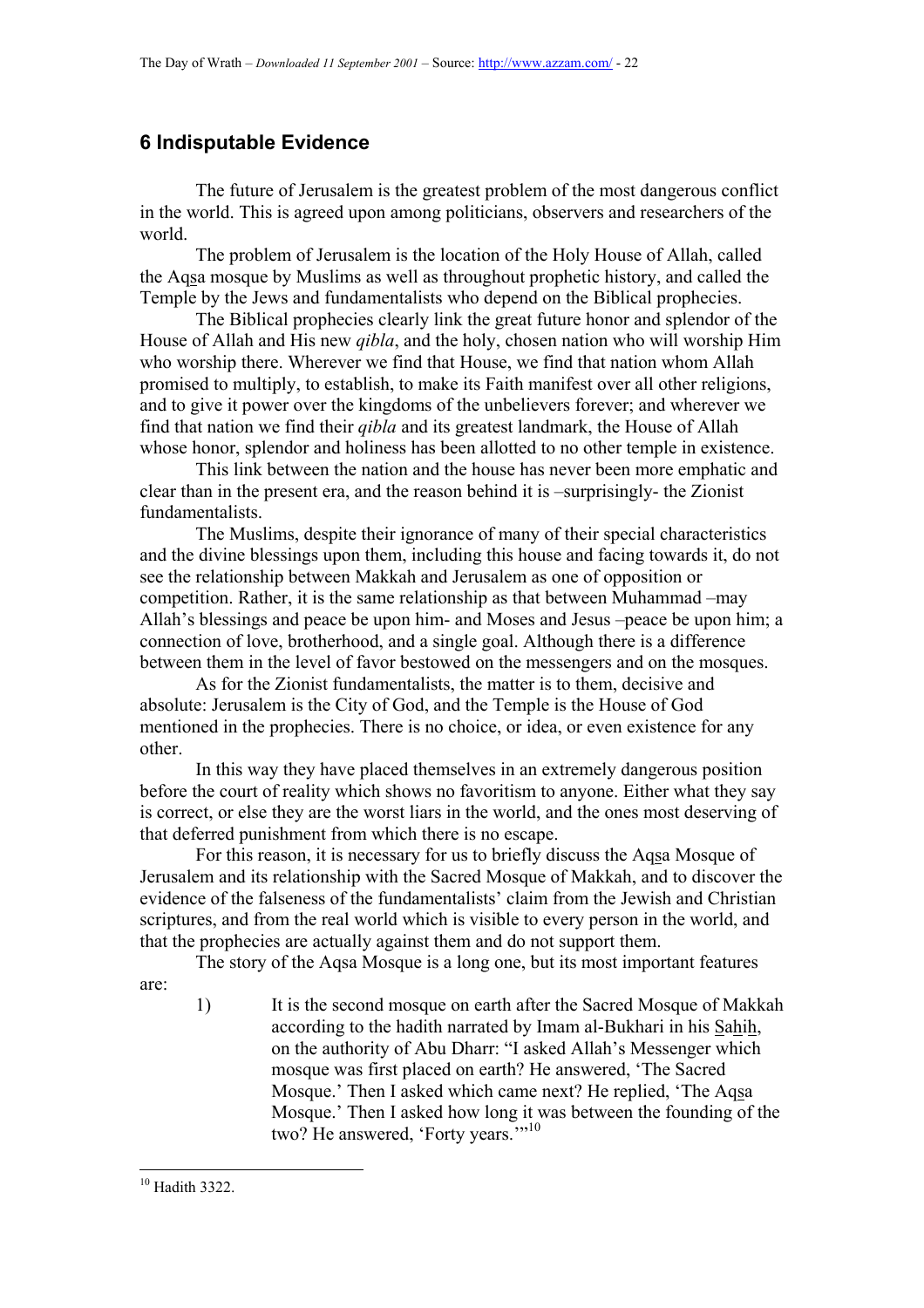- 2) After Abraham restored<sup>11</sup> the Sacred Mosque, Jacob restored the Aqsa Mosque as is found in some traditions.
- 3) The followers of Moses entered it after the wandering in the wilderness, when they fought against the unbelievers. Allah granted them victory and the entered the Holy Land which Allah decreed for them, as is found in Sura al-Ma'ida. They worshipped Him alone, and worshipped none besides Him.<sup>[12](#page-22-1)</sup>
- 4) It reached the pinnacle of its greatness when Allah granted Solomon the kingdom. He utilized both human and jinn as to build it, so that it could be a house devoted to Allah's exclusive worship. He asked his Lord that "May any man who leaves his house desiring only to pray in this Mosque leave behind his sins like the day his mother gave birth to him."<sup>[13](#page-22-2)</sup>
- 5) The Jews call it the 'temple' which is a well-known pagan term, although in the Bible it is called the House of the Lord in many different passages. The problem is not simply in its name, but they distorted and innovated their religion until it became like paganism. The Bible records in many passages that they worshipped 'Baal,' 'Tamuz,' 'Manat,' and many other idols.
- 6) It was subjected to great attacks and destruction on several occasions, some of which will be mentioned in the following paragraphs.
- 7) The Prophet –may Allah's blessings and peace be upon him- was carried to it during the Night Journey, before the *hijra* to Madinah.
- 8) The Muslims conquered Jerusalem under the leadership of `Umar.
- 9) The Jews seized it in 1386AH/1968CE and desired to destroy it as they still do. The most dangerous incident that could possibly take place in the near future is that they could burn or explode it, or its features could be obliterated and incorporated into a portion of the proposed structure which the Jews are planning.
- 10) The Jews claim that the Temple of Solomon lies beneath it or in its vicinity. They have excavated the land below the mosque and left it as subterranean vaults from which they have removed tons of buried artifacts, but they have never found any trace of the supposed temple.

It is a sign from Allah, Who sent His Messenger with guidance and the True Faith, that it may be manifest over all religion, though the disbelievers may despise it,

<span id="page-22-0"></span> $11$  We use the term 'restore' since the correct position is that the mosque was present before Abraham. It was initially built either by Adam or by the angels. Among the evidence for this is the verse: "And when Abraham and Ishmael raised the foundations of the House…" –al-Baqara 2:127. Al-Tabari narrates with a correct chain from Ibn `Abbas: "The foundations existed before that. Abraham did not found it, but he only raised it by building atop it."

<span id="page-22-1"></span> $12$  This is the correct position although the Jews claim that Joshua conquered Jericho, and that Jerusalem was not conquered until the time of David. The text of the Qur'an indicates that David entered Jerusalem after the Jews had been expelled from it (al-Baqara 2:246). Ibn Kathir specifically asserts in his *Tafsir* of al-Ma'ida 5:26 that Joshua and his followers entered Jerusalem. He cites a hadith concerning the sun standing still for him until he could conquer it. Such a miracle is more appropriate for Jerusalem than for Jericho. Perhaps Muhsin Muhammad Salih will correct this matter in his book: *Al-Tariq il al-Quds* p28.<br><sup>13</sup> Musnad A<u>h</u>mad 2:176, al-Nasa'I 2:43, see also the commentary on the previous hadith in Ibn Hajr's

<span id="page-22-2"></span>*Fath al-Bari,* and Ibn Kathir's *tafsir* of Sura Sad 38:35.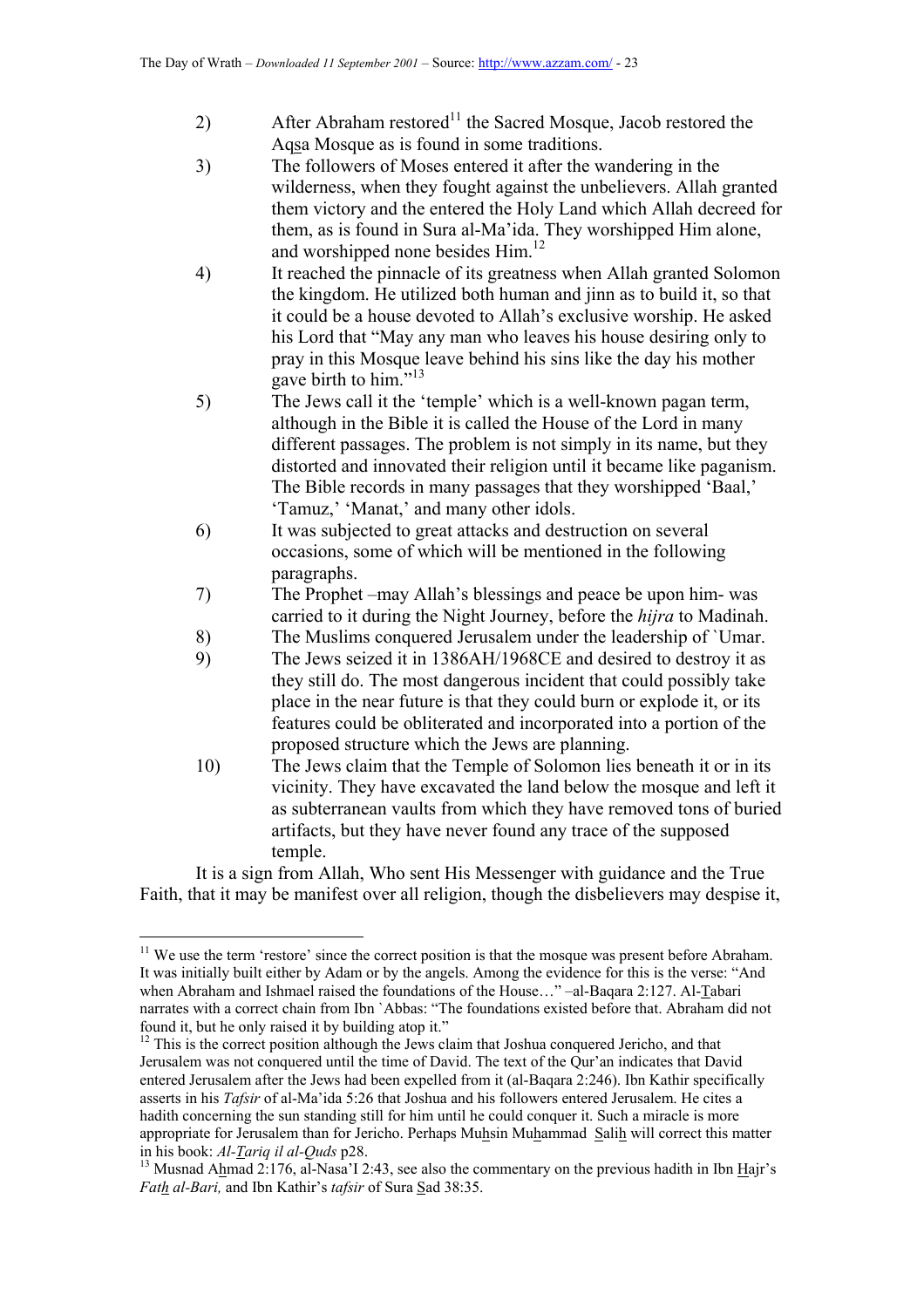that the first House of Allah, the foundations of which were raised by Abraham, still remains, manifest, visited, preserved and holy, after more than four-thousand years. The prophets before Abraham performed pilgrimage to it, and it was the secure goal of pilgrimage in the time of `Ad and Thamud. During the same period the temples of Babel, Nineveh and Jerusalem fell into oblivion, and the idols of the people of Noah,`Ad and Thamud were forgotten. During those many centuries the Christians and Jews themselves fell into idolatry, despite the fact that the claim descent from Abraham. Yet they search through the records and artifacts of history, and in the end either find nothing, or else they discover evidence bearing witness of the Faith of Allah, not their religion.

If the worldly adornments provided to America and Israel cannot save them anxiety and sorrow, and cannot extinguish the flame of envy that consumes their hearts when they see that this unlettered Muslim nation possesses truth, and enjoys the blessings of light. Those poor wretches are constantly digging in Turkey, northern Iraq, southern Egypt and everywhere else, but they discover only that which points in the direction of the font of human civilization and the center of world leadership: the peninsula of the unlettered Arab nation. This is the case after spending centuries and hundreds of millions of pounds and dollars, that all the evidence is against them. Have you ever seen someone pay a lawyer to prove his opponent's case? It is only by Allah's wisdom.

The biblical texts bear witness of us Muslims, the facts of history serve us, and our enemies are utilized to prove our case. But why?

Because we believe in all of Allah's messengers and venerate all that Allah consecrates, without racism or sectarianism. Our position is as clear as the sun: the Sacred Mosque of Makkah is the Sacred Mosque, whether when Adam built it, or when Abraham built it, or when it was rebuilt by Quraysh –despite their idolatry and ignorance- and when the Muslims rebuilt it, and whenever it may be renewed until the Day of Judgment.

Similarly, to us the Aqsa Mosque is the Aqsa Mosque, whether when it was built the first time, or when it was built by Solomon, or when the Prophet –may Allah's blessing and peace be on him- prayed there, or when the Muslims built it, and whenever it may be rebuilt until the Day of Judgment.

We believe in the correctness of Allah's words to Solomon after he built the Mosque which are found in the book of Kings:

"I have consecrated this house which you have built to put My name there forever, and My eyes and heart will be there perpetually."[14](#page-23-0)

This is the truth. We still –praise be to Allah- venerate this house and worship Allah within it.

As for the Jews who reject everything but racism and deception, what are they looking for? If they search for the place made holy by Allah, there it is plain as day. They can worship Allah there as ordained by the Seal of the Prophets and Messengers, the Reviver of the Faith of Abraham. What would be the harm to them if the submitted to Allah and were rightly guided to the truth.

If they merely want a building, what is the value of the stones themselves if the rites performed therein are abrogated or false, and unacceptable to Allah?

<span id="page-23-0"></span> $14$  I Kings 9:2.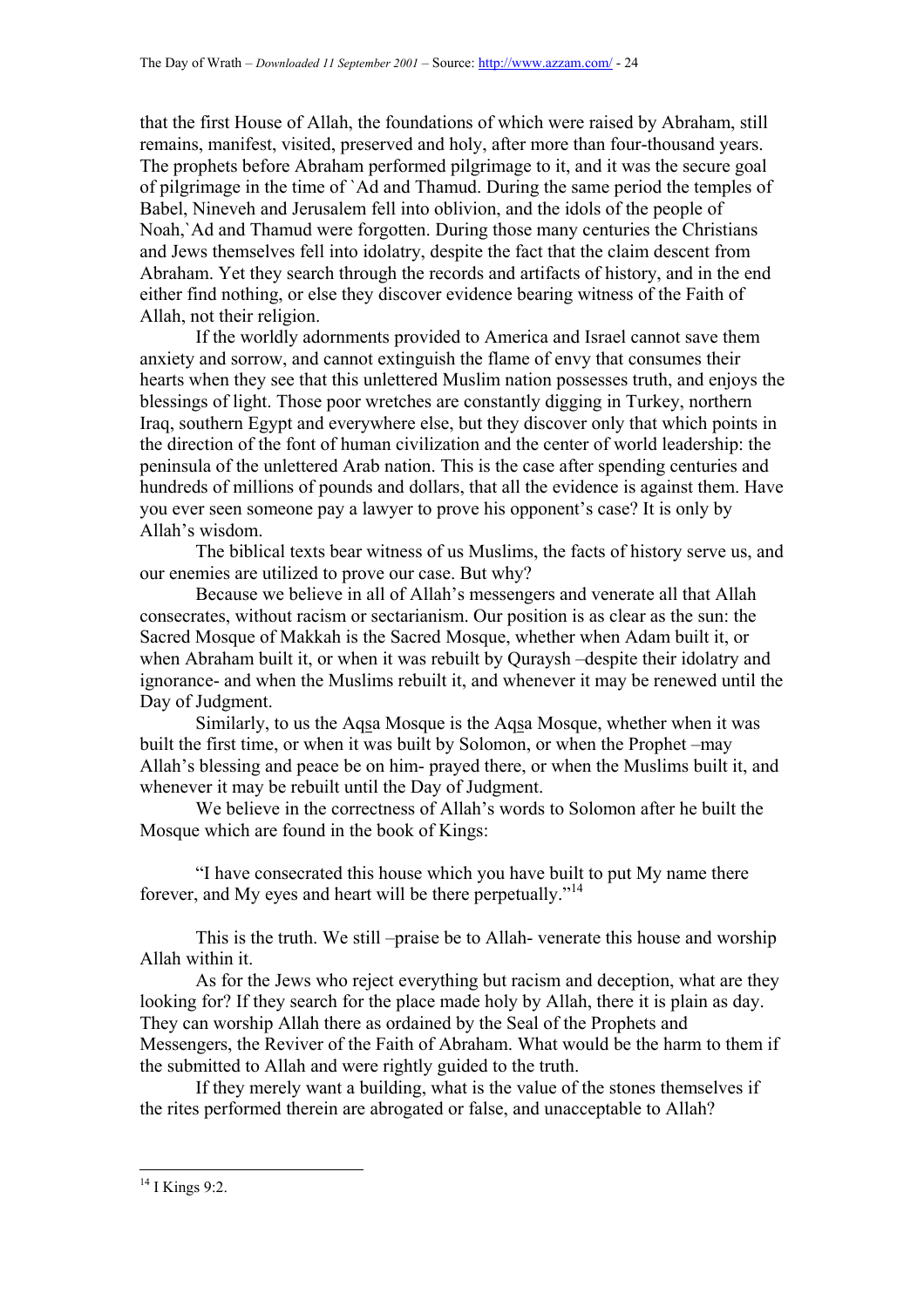If we imagine that their search continues without success until Judgment Day, what will be the result? It is denial of Allah's promise to Solomon that it will remain consecrated forever. So why do they cast a blind eye to the facts of revelation, history, and the real world?

It is only through the message of Muhammad –may Allah's blessing and peace be on him- that Allah's decree of revelation and sacred law is in harmony with His decree destined within creation, so that the mosque which is consecrated according to revelation and sacred law, is also consecrated is the real, physical, objective world.

As for the differences of holiness and divine favor bestowed on the two mosques, that is another matter containing great wisdom, much greater than the existence or non-existence of the Temple.

When prophethood was found among the descendants of Abraham (Isaac?), the Aqsa Mosque was the hub of events and the mosque of the descendants of Isaac. But when Allah removed prophethood and scripture from them, and placed it among the descendants of Ishmael, it was His will that the Prophet be born in the Sacred land itself, so that all the Arabs without exception, would know that he was a descendant of Ishmael; and that he be born in the year in which Allah protected the Sacred Mosque from the elephant of the Christians. When the Christians could not find their supposed temple, and were unable to turn the hearts of the people toward its replacements in Sanaa and Rome, they strove to destroy Allah's House itself, and they will keep trying until they destroy it just before the final Hour.

The Prophet –may Allah's blessing and peace be on him- witnessed the rebuilding of the House before his prophethood. Then during his mission, when Allah wanted to reveal to him the most sacred rites of Islam (the five daily prayers), he brought him on the night journey first to the Aqsa Mosque, and from there he caused him to ascend into heaven. He remained praying towards the Aqsa Mosque despite his longing to pray towards the *Ka`ba*. While in Makkah it was possible for him to get around this by praying with the *Ka`ba* between him and Jerusalem, but that was not possible after the migration to Madinah. He remained facing towards the Aqsa Mosque for ten or so months for a wise reason, if the Christians and Jews would only think a bit. The Prophet –may Allah's blessing and peace be on him- followed what was revealed to him by his Lord, not what he himself desired. Furthermore, his facing towards Jerusalem articulated his prophethood and his veneration for the prophets, and his following their path and manner. Then the command came to him from his Lord to turn, so he turned towards the first house of Allah and the station of his father Abraham. That was a test and trial of faith for this nation of the just mean, and a permanent refutation of the religion and worship of anyone who fails to turn towards the new *qibla*, and their disinheritance from the Faith of Abraham, as well as a great testimony that the disbelief of the Christians and Jews is only out of envy and hatred, despite their knowledge and certainty of the truth.

For this reason among the verses of the *qibla* which were revealed in Allah's well-guarded scripture in Sura al-Baqara verse 142-150, He says;

Those who were given the scripture know that it is the truth from their Lord…those to whom We gave the scripture recognize it like they recognize their own sons, but a sect of them knowingly conceal the truth.

Furthermore, we find that the context of the entire Sura leads toward this concept, especially Allah's saying: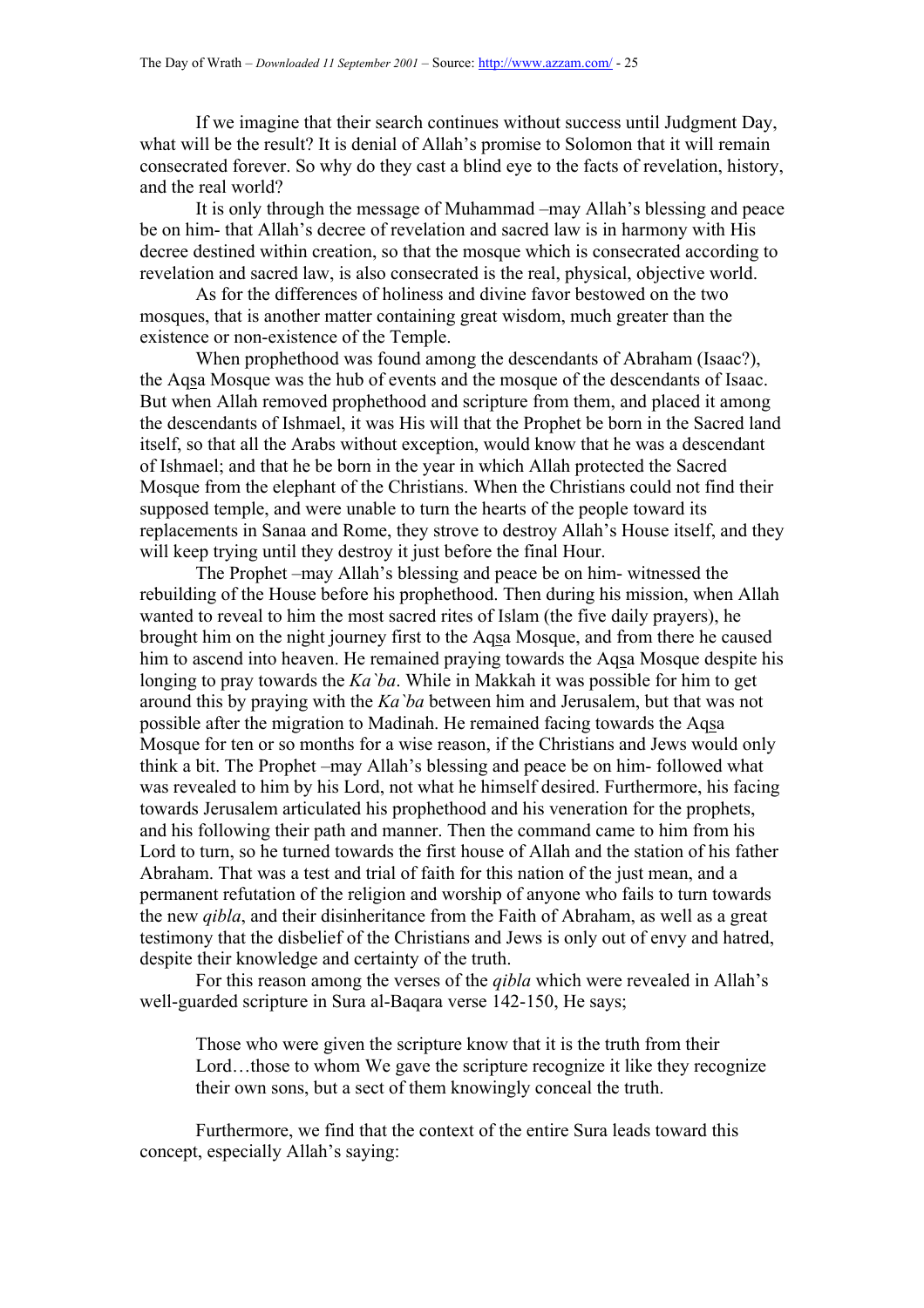And when his Lord tried Abraham…

Which defines the Islamicity of Abraham, Ishmael, Isaac, Jacob and the Tribes (of Israel), commands this nation to believe in what was revealed to them, and refutes the claim of the followers of the Bible that they were Jews or Christians.

It is a sign as clear as the sun that the Jews and Christians strayed from the Faith of Abraham, as well as from his *qibla* and mosque which is the goal of pilgrimage unequaled in the entire world. If there were even one Jewish congregation per year the size of a typical congregation for one of the five daily prayers in this Sacred Mosque, it would be an historic occasion for them. Yet they continue to search and dig for that which exists only in their imaginations, much distorted since ancient times by their adopted paganisms.

Even if the Jews and Christians continue to dispute and cast a blind eye on these dazzling signs, they will not be able to reject that which is written in their own holy scriptures about Makkah and the new *qibla*. So we will mention a few of them so that the Americans, and the Jews behind them, will know that they have no share of faith, and no share of the heritage of the prophets, other than mere claims and vain hopes, and that their pursuit of the mirage of the promised land and temple will never bear fruit other than removing them farther from the straight path and into a labyrinth from which there is no escape.

These are some of the descriptions of the *Ka`ba* –the House of Allah- and Makkah –the land of sanctuary- from their holy scriptures. We will cite some of them word for word, and summarize others:

- 1) The New Jerusalem = the Messianic Jerusalem during the age of the promised savior.
- 2) In the wilderness or mountains of Paran where Ishmael and his mother lived, and where Allah brought forth a spring to save them.
- 3) The city towards which Abraham would turn in longing.
- 4) Its residents are the tribe of Kedar (Arab descendants of Ishmael).
- 5) It is the city of the trustworthy and truthful one, the leader of humanity.
- 6) There is no temple therein.
- 7) The Temple of Solomon in all its glory cannot compare to the new house.
- 8) The new house is in the shape of a cube.
- 9) The cubical house contains a valuable stone.
- 10) It is festooned with garlands and jewels like a bride.
- 11) Everyone who opposes it is filled with dread. Fear does not approach it.
- 12) The health-giving water of life springs from the vicinity of the cubeshaped house, free for all who desire to drink.
- 13) Its gates are open day and night and never close.
- 14) Every knee in the world bends before it.
- 15) There is a road there called the holy road on which no unclean person may pass.
- 16) No unclean thing may enter it.
- 17) Its children are greater in number than the children of Jerusalem.
- 18) It is crowded with residents and worshippers.
- 19) Kings bow down before it and lick its dust.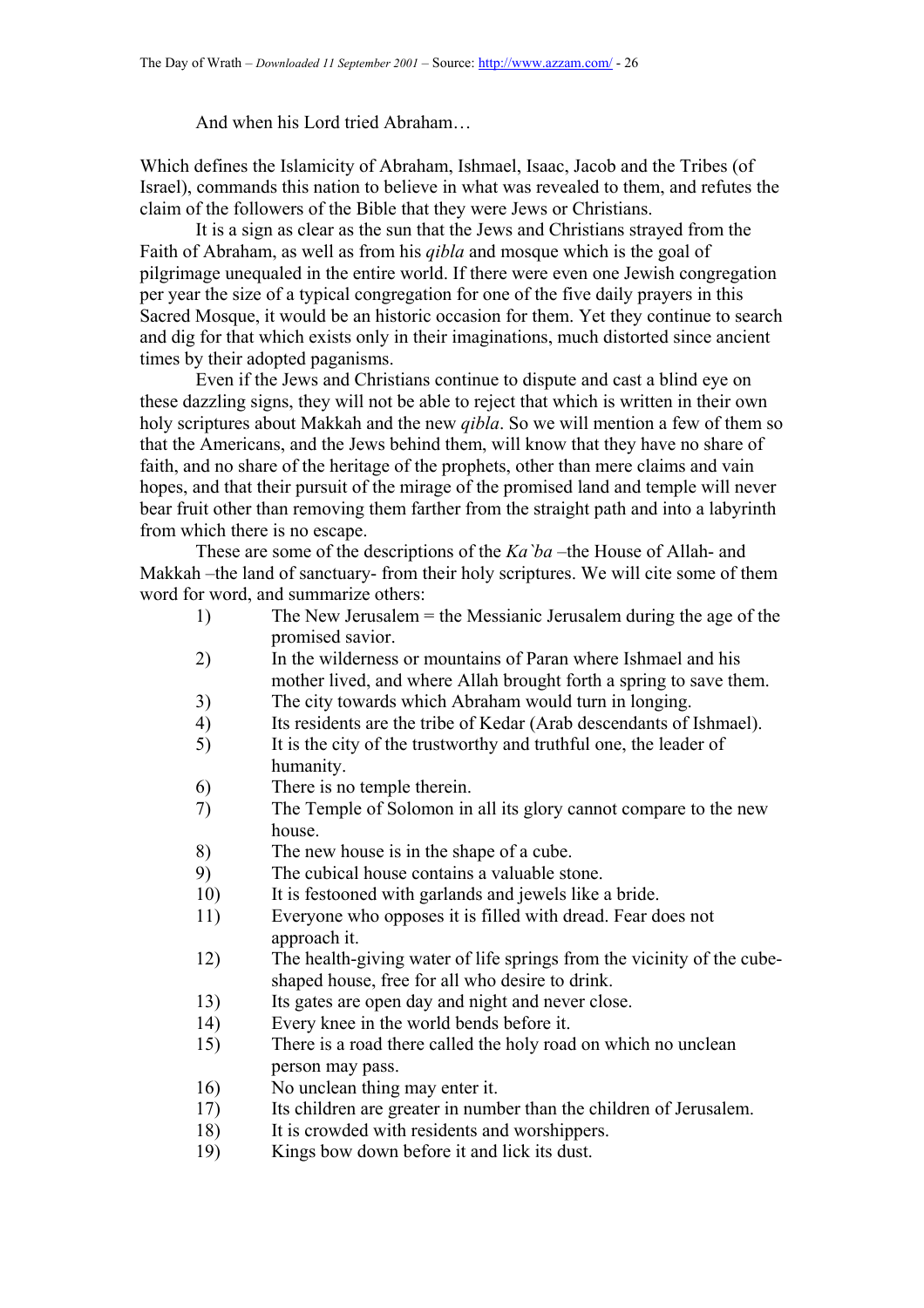- 20) The mountains and hills may pass away but Allah's kindness and peace towards it does not pass away.
- 21) The treasures of the sea are sent there, and the wealth of the nations is brought to it.
- 22) The people gather there from afar.
- 23) Its land is crowded from the camels and sheep brought there from East and West, Sheba, Midian, Paran and Kedar. The men of Maarib serve it.
- 24) There is a holy mountain there to which the nations come to worship Allah therein.
- 25) Everyone there is equally free to worship Allah.
- 26) The name of Allah is written on the foreheads of its people.
- 27) The people gathered around the house restrain themselves from the call of nature (passing urine and feces).
- 28) The man bares his head and the woman covers her head. They cover from their loins to their legs, and shave the hair of their heads (the clothing worn during the state of *ihram* and the shaving of the head upon completion of the rites of pilgrimage).

The interpreters of the Bible are at a loss to explain the references to this city, since they do not want to admit the truth. These verses are as clear as the sun, but biblical interpreters turn a blind eye towards them stumble about in contradictory interpretations.

Sometimes they claim that these are descriptions of a heavenly city, sometimes they say that it is a symbolic Jerusalem, and sometimes they say that it is the perfect Messianic Jerusalem of the Millennial Kingdom.

They do not understand that through these interpretations they bear witness against themselves, that it is not the present-day Jerusalem as it is known, and that its people are not the children of Israel who live there today. Thus, the light dawns on those who have eyes –all praise to Allah- and Allah exposes the truth even if the envious despise it.

Those westerners who doubt what we have mentioned need only watch the live satellite transmissions of the annual pilgrimage, or of the *Tarawih* prayers held in Makkah during Ramadhan, and compare the descriptions that he reads in the Bible with that which he sees with his own eyes, in order to understand why Allah addresses the scholars among his people:

"O followers of the Bible, why do you disguise the truth with falsehood, and knowingly conceal the truth?"

And let him consider the words of Christ to the Samaritan woman when she asked him which is the better place to worship Jerusalem or Mount Gerizim [the holy place of the Samaritans] He replied:

"Woman, believe me, the hour is coming when you will neither on this mountain, nor in Jerusalem, worship the Father." –John 4:21.

This being the case, it is a matter of scholarly integrity and academic freedom to reexamine the prophecies, and discount the commentaries. In that case there will be no difficulty in distinguishing between the chosen people who are promised divine support and victory, and the cursed nation who will establish the abomination of desolation in the land of the prophets. This is only one example. If we bring out the other prophecies the result will be the same [but to save the Western reader time we will give him the basic keys by which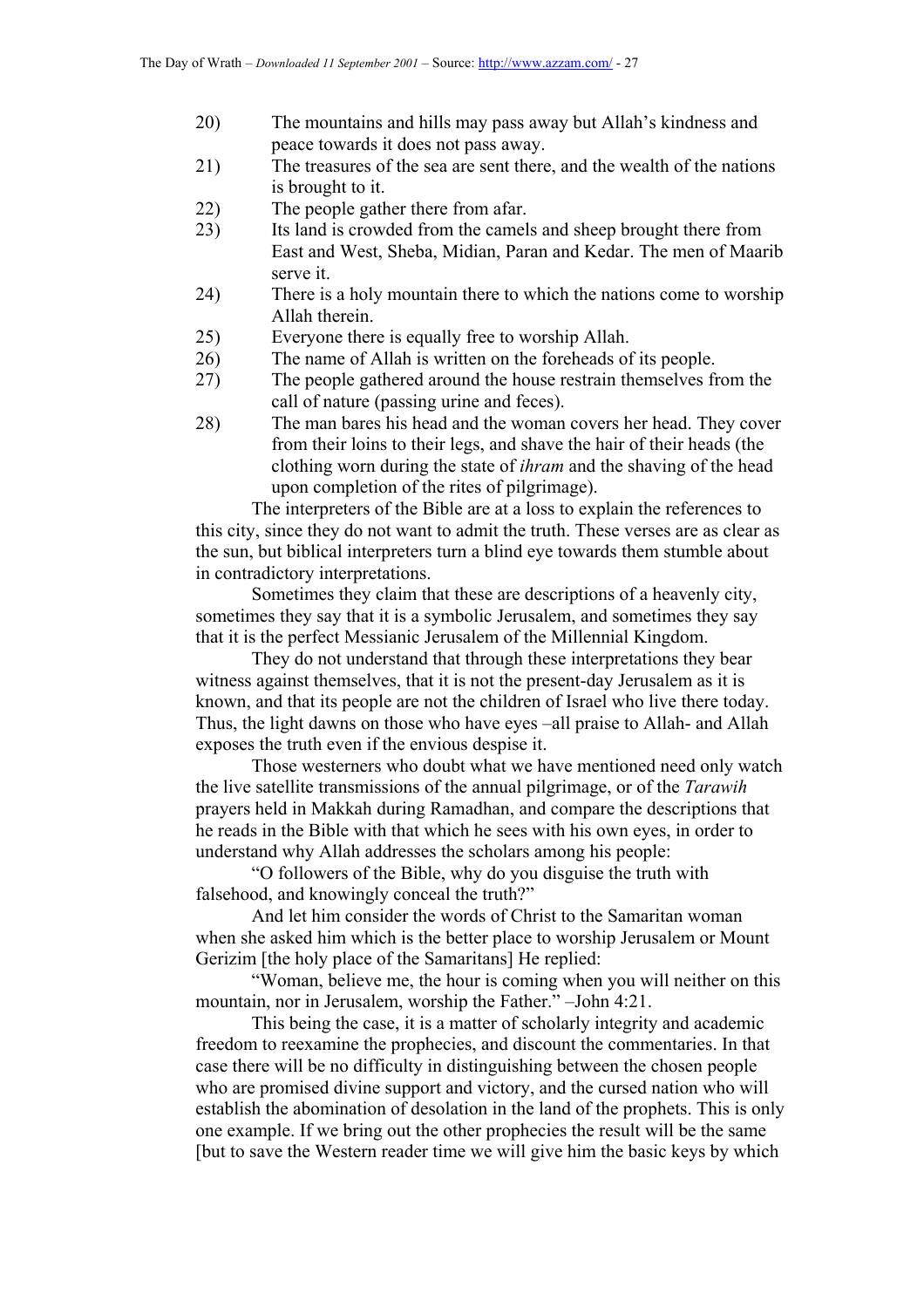to understand the prophetic symbolism, in the hope that he will bring them to his nearest priest or rabbi].

#### **A Gift for Jews and Christians**

Followers of the Bible, how long will you keep wasting your lives and energies in interpreting the prophecies in your scriptures? How long will you keep up your fruitless efforts to decode their symbolism and solve their parallels? You contradict each other's interpretations and the same interpreter even contradicts himself on the same page or in the same book. The process is actually easier than solving a children's crossword puzzle.

If you gathered all that has been written on this subject you could cover the entire land of Palestine. Why can't you sum it all up in one uncontradictory volume? We will give you –absolutely free- the keys to solve all the prophecies:

- 1) The New Jerusalem = Makkah.
- 2) The Trustworthy, Truthful One  $=$  the head of creation  $=$  the Paraclete = Muhammad –Allah's blessing and peace be on him.
- 3) The son of Man who will come in the latter days  $=$  Muhammad  $-$ Allah's blessing and peace be on him- since Christ is the son of a woman and it is he who announced the coming of the great Messenger after him, and that he is the son of Man. It does not make sense that Christ could be the son of Man according to the nature of his birth as well as their own doctrine concerning him, since they hold that he is the son of God –glorified is Allah above what they ascribe to Him.
- 4) The Messiah = Christ Jesus Son of Mary, Allah's servant and messenger and his brother in prophethood, and the closest of the messengers to him: Muhammad –may Allah's blessing and peace be on him.
- 5) The Anti-Christ = the false Messiah.
- 6) The beast  $=$  Zionism in its Jewish and Christian fundamentalist forms.
- 7) The false Prophet = Paul, the Popes, and everyone who claims to be Christ, or that Christ dwells within him, or sends revelation to him.
- 8)  $Gog = Ya'juj$  and Ma'juj of the Qur'an
- 9) The little horn = the abomination of desolation = the State of Israel.
- 10) The New Babylon = modern Western culture in general and American culture in particular.
- 11) The new Roman Empire = the United States of America.

Anyone who seeks the truth and the correct beliefs which is acceptable to Allah should reread the Biblical prophecies according to these free keys and compare his results with any of the books of the fundamentalists and ancient or modern commentators, and see the difference for himself, expecting some errors due to ancient distortions and misinterpretations in the Biblical text itself.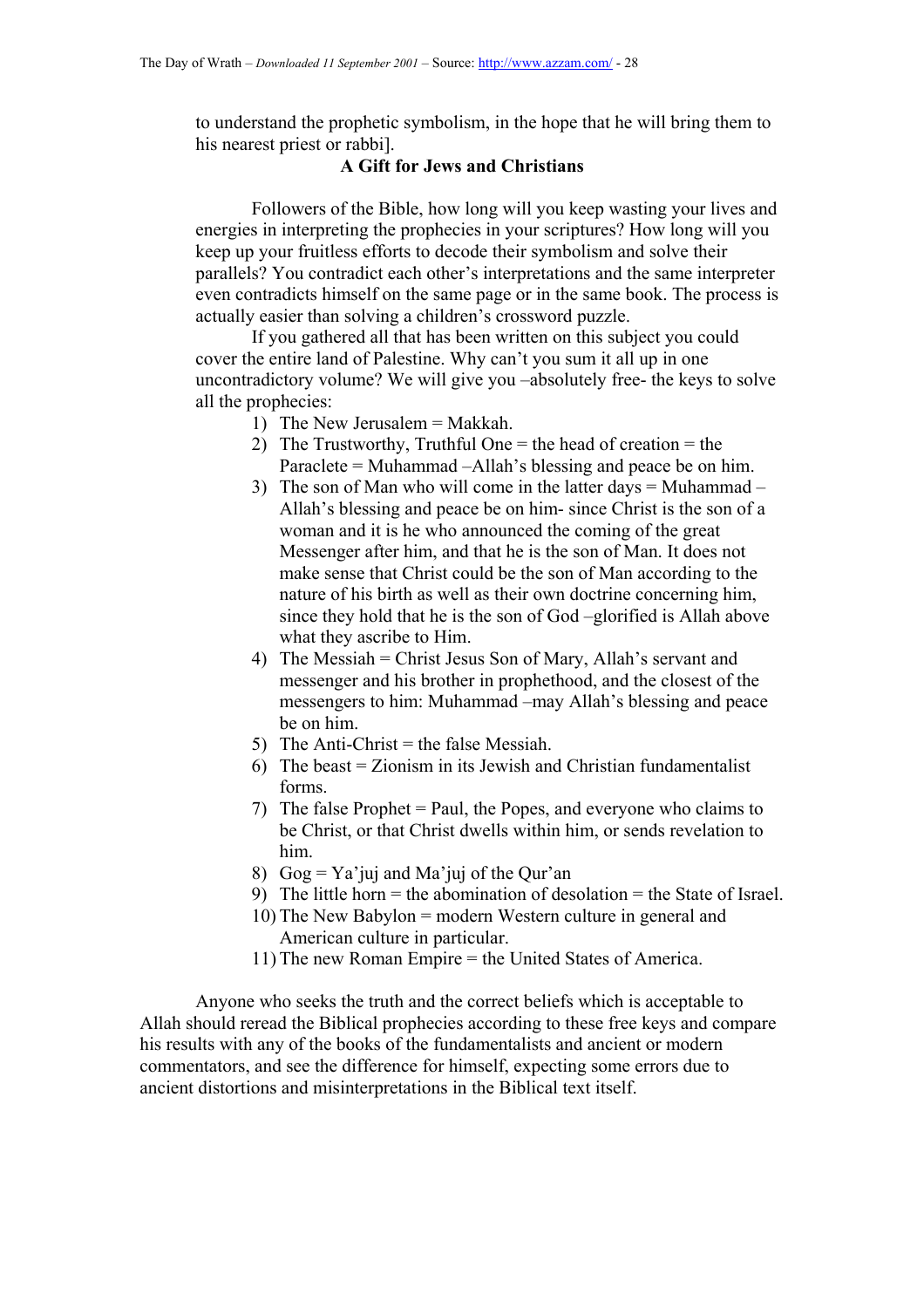#### **7 The Return of the Jews and the Prophetic Gap**

The reader of the Bible, especially the books of the prophets of the Babylonian captivity and the period thereafter, clearly discovers that they contain prophecies concerning the Jews of the latter days, that a remnant of them will gather in Palestine and revive their ancient kingdom, and that Allah will strike them with His wrath through a powerful nation who will gather together from the ends of the earth to attack them.

But the reader will be confused and perplexed by the great number of disputes and contradictions between the various commentaries and interpretations of these prophecies and their application to current events, and the multiplication of new sects and interpretations which increase with the passing of time.

However, we can assist the reader by pointing out that the majority of these opinions belong to one of two categories:

1) That these prophecies have already been fulfilled. This is an old opinion. The Jews in every age apply these prophecies to their circumstances in expectation of their salvation. This is similar to those Islamic states of history which were established in the name of the expected Mahdi, such as the Fatimids and the Mohades. People believed in them –and they still have followers- or as in the gospel of Matthew whose author had all the previous prophecies fulfilled in the first coming of Christ, which had a great effect on the Catholic Church, the majority of whose followers lean toward this opinion.

This opinion is the foundation on which the founders of the historical-critical school of Biblical interpretation during the period of the enlightenment. Some of them go so far as say that the statements of the prophets were dealing with events of the past, not predictions of the future. In this case they are not prophets, but merely storytellers. This view contradicts these prophecies in letter and in spirit, since how could Allah say to a prophet, "Arise and prophesy against Israel," or "against Egypt," or "against Edom," when those events had already occurred?

There is no evidence that the events described preceded the era of the prophets other than conjecture, or rather, recklessness.

For this reason we have no difficulty refuting this opinion from its foundation, especially when history has become clearly exposed to us than it was to those of the past, so that there is no excuse for rejecting the prophecies altogether.

2) That these prophecies are literally, statements concerning the future, which is the logical option. Especially, since interpreting all of them to concern Christ's first advent contradicts reason as well as the facts, since they describe states, kingdoms and wars, which cannot possibly apply to the time of Christ. Despite this, the majority of the Jewish and Christian commentators and interpreters, especially in recent times, interpret these prophecies as concerning the age of salvation, or the messianic era. That is, the events of the latter days before or during the great judgment. The age of salvation according to the Christians, is connected to the second-coming of Christ, while the Jews hold that it is connected to the king from the descendants of David, whom they call, 'the Prince of Peace.'

This means that both sides, and both methods of study of the prophecies, agree that since the time of Jesus, or a short time thereafter, there have been no historical events that correspond to the prophecies, and it shall remain so until the events of the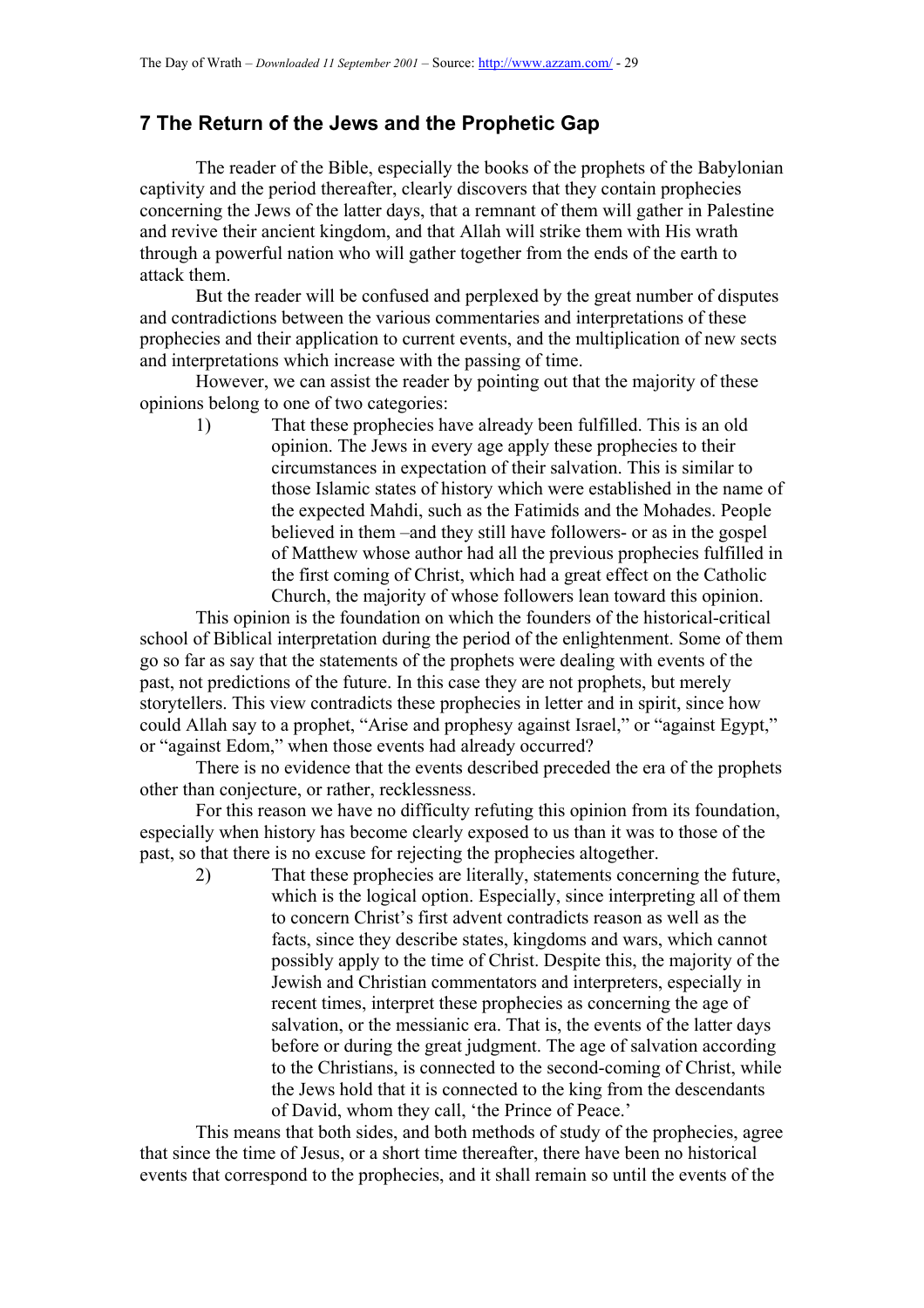final hour. Without doubt this is an unfair allegation, which would not be put forth without an important cause.

Therefore, there must be some matter which they purposely seek to avoid, for them to flee from relating these prophecies to the historical period between their time and that of Christ. What is this matter? And why this insistence on leaving this gap to widen ever more which the passing of time, until it reaches perhaps thousands of years? (And Allah knows best).

Doubtlessly, this did not happen suddenly. Rather, they found that the greatest event in history during this period was the coming of Muhammad –Allah's blessings and peace be upon him- and the domination of his religion over all others, so they had but two choices:

1) To believe in what the prophecies reveal, or at least those which relate to Muhammad and his followers. This means believing in him or accepting that some of the prophecies concern him. This leads logically to the step beyond that, so that in the end one can easily and clearly replace the missing bricks in the structure of prophecy, and suddenly, the entire structure is a visible witness to the truth of Islam, its state, and its culture.

This has rarely been the path chosen by Christian or Jewish commentators, since in reality this means joining that chosen community, and being driven out by his own people.

2) Or else, to totally ignore everything related to this religion, and to conceal it in such way as to perplex everyone who examines it, which is by far the more popular choice among them.

 It is necessary at this time to point out that the unbelievers of previous times (that is, the scholars of the middle-ages) were better than those of today, since they were unable to go beyond that stage, but they divided into several groups:

- 1) Some of them found no way out of acknowledging the prophethood of Muhammad –Allah's blessing and peace be upon him- and that his coming, and the rule of his community was the greatest event in the entire history of the world. It is unreasonable that prophecies would come concerning local events of a small tribe –that is, Israeland ignore the great event embodied in the destruction of the pagan world empires, and the establishment on their ruins, of a unified kingdom serving Allah, and venerating all His messengers, which is the kingdom that spread its authority and implemented justice and security of religion, person and property throughout most of the known world. But this glaring reality is in opposition to their blind religious zeal, so they decided that the way out of it was to claim that they are not required to follow the law of Islam, and that Islam is the religion of the Arabs alone. One of the best known of those holding this view was Paul of Antioch, whose book was refuted by Shaykh al-Islam Ibn Taymiyya in his book, "*Al-Jawab al-Sahih liman Badala Din il-Masih.*"
- 2) Others of them were unable to affirm his prophethood, and claimed that he was merely a ruler like Nebuchadnezzar or Sencharib, and that the rule of his community was simply an extension of those pagan empires. In reality, they neither followed the prophecies, nor did they accept Islam, nor did they any service to their own prophet.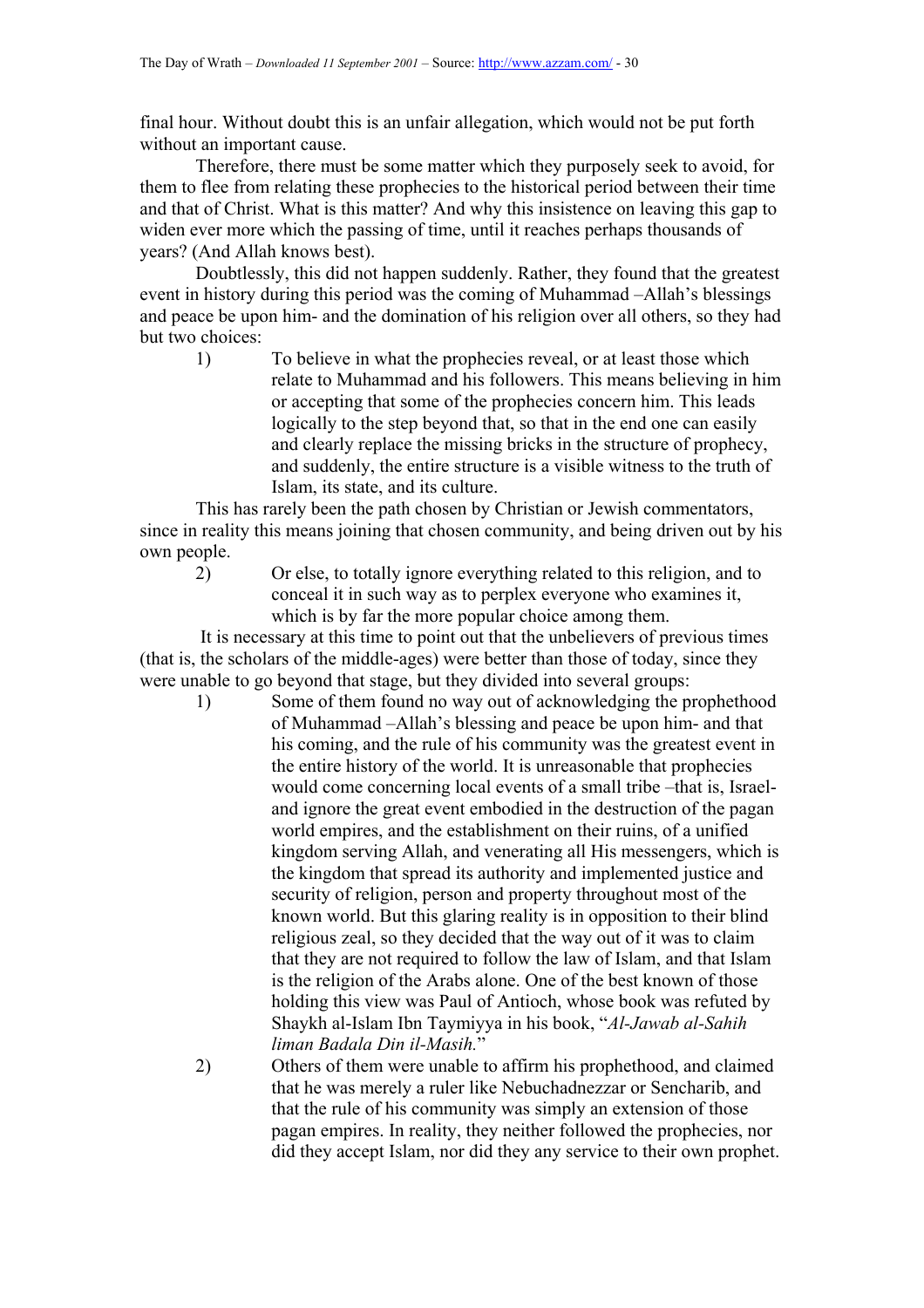Thus, they were fewer in number and less influential than the previous group.

3) Others among them went beyond all bounds in their extremism, turning the truth around, making the night day, and the day night. They claimed that Allah's Messenger –Allah's blessing and peace be upon him- was the Anti-Christ, or the False Prophet, or the Beast mentioned in the prophecies, and that those who fight him and his community are holy saints and sinless angels. This is the absurd interpretation which the Popes and monks who called to the crusader campaigns used to stir up the zeal of the ignorant masses and drive them to Muslim lands.<sup>13</sup>

The clearly negative results of these three opinions made the choice of silence and ignorance to be the preferred option among most researchers, especially those who hide behind scholarly objectivism.

These old opinions were nearly lost in the violent struggle in modern times between the Church and science on one hand, and between the various Christian sects on the other. This was accompanied by the nearly total subjugation of the Muslims to the Western powers, and the Jewish exodus from the ghetto and their pursuit of gold and usury, and the exclusive control of the Promised Land and the age of salvation. But the birth of the Zionist movement brought these matters back to the arena of religious faith and ideological debate.

The amazing thing is that the Zionist movement was not born Jewish, but is actually Christian in its origin and development. Its Jewish proponents came later and were secularists. One need only look at the Zionist communal farm, the 'kibbutz,' for an example of their application of the principals of socialism, and many Jews see the establishment of this state a violation of the divine law, and a forewarning of the destruction of the Jewish people. Because it was the Christian Zionist movement as represented in the aforementioned fundamentalism that started the battle all over again, which began and continues to circulate false interpretations of the prophecies, which considered the establishment of the Jewish state as the prelude to the coming of Christ, and which was thrilled by the failure of the peace process and the beginning of the latest *intifadha*.

It was they who exposed in practical form, the depths of that historical gap, and the doubt contained in their silence or ignoring. For that reason, the other Christian sects hastened to join the fracas after previously considering it a danger that should not be approached.

Thus, did world thought in general and future studies in particular fall into a raging chaos and violent crisis caused by the separation of and collision between acceptance that all of the prophecies concerning salvation, justice, peace, and the nation which Allah has chosen as a vehicle for His vengeance, which He will inflict upon the forces of unbelief, darkness and corruption, will not be realized except at the end of time at the hand of Christ, and the totally rational rejection of the claim that the establishment of the State of Israel and the dawn of the new millennium are the beginning of the end of time, and that that distant future is this present epoch. The cause of this is the contradictory nature of Biblical thought which sees one sect among them open the prophetic gap in history, while another comes to close the gap using that which is irrational and illogical.

<span id="page-30-0"></span><sup>&</sup>lt;sup>15</sup> See "In Pursuit of the Millennium"? by Norman Cohen.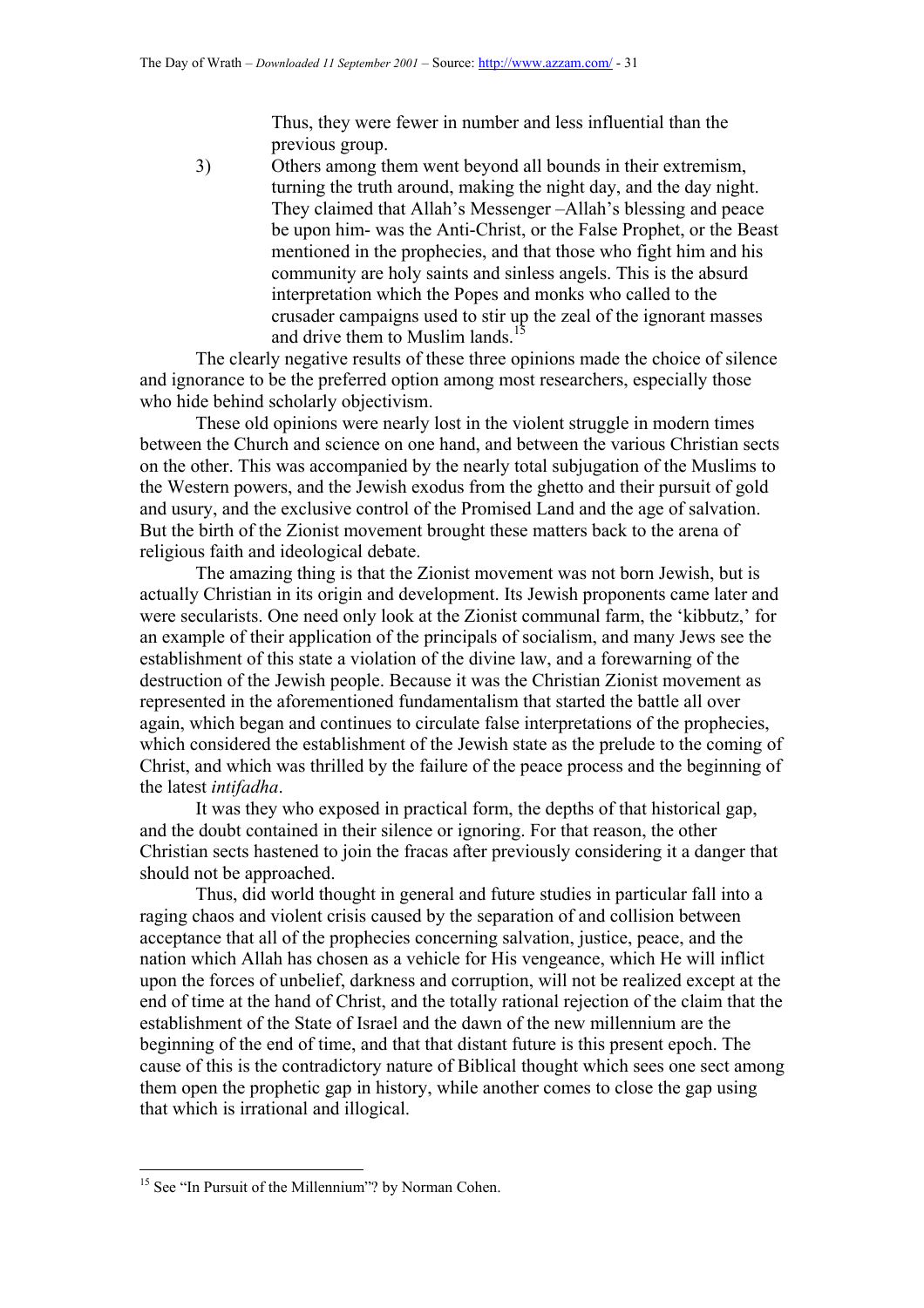In this way the truth which the followers of the Bible possess is dispersed either through intentional ignorance or purposeful distortion. As Allah says:

 "Followers of the Bible, why do you mix truth with falsehood, and knowingly conceal the truth?"

Inverting of the facts is not the only crime of these Jews and Christians, but the severing of human hope for deliverance, and their loss of the expectation of the triumph of truth, good and peace is their other crime which should be acknowledged by reasonable people of every faith.

Since it is obvious that the intellectuals of the world, including those of America, will never believe in the future as depicted by these people, then where is deliverance and hope? Where are the divine wisdom, mercy and justice of which the scriptures speak, towards which humanity's inner nature points, and which has been confirmed by reason and witnessed by facts of history? Is this to be the grievous end of the human race that Allah has favored above all creation?

Since this cannot possibly be the case, and since the Muslim scholar alone is able to ascertain reality and enlighten humanity, because it is he who possesses both authentic revelation and sound reason, and because he adheres to fairness and academic neutrality, not out of fear of critics but due to his fear of Allah and in obedience to His commandments. For all of that we summon the Muslims to assume their duty in this regard, and hope that what we write here contains some reminder to them, and a notice of the coming of good and justice from every religion and nation. Especially, the Jews and Christians, a group of whom we hope will reexamine the prophecies in the light of the recension which we are now presenting to them.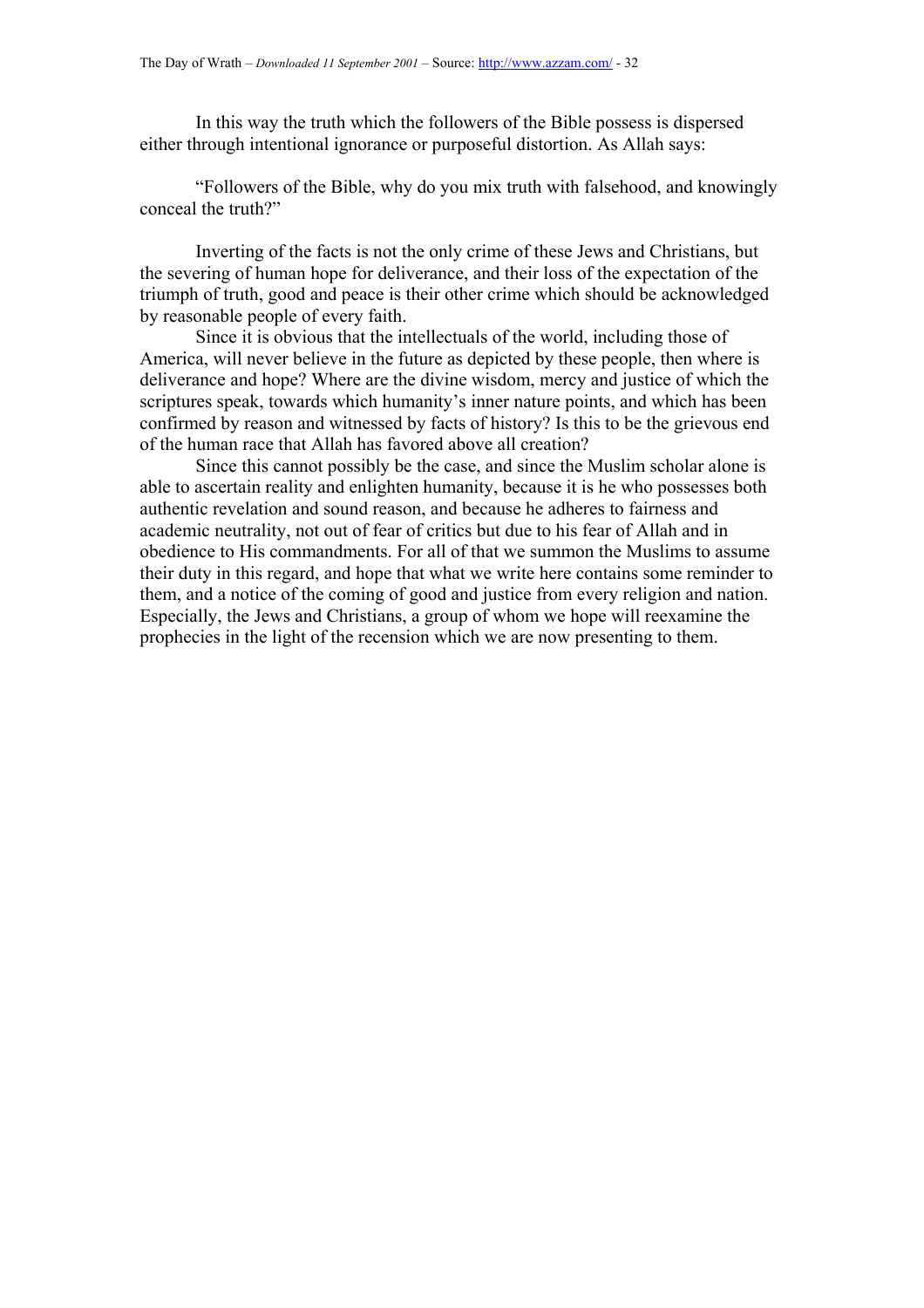#### **8 The Prophecy of Daniel**

Daniel is one of the prophets of Israel. His book is distinguished from most of the other books of the Bibles by several attributes, although it shares with them the general problem of the occurrence of distortion or alteration. Among its unique attributes are:

- 1) The clarity of the doctrine of monotheism. Daniel calls Allah Almighty the God of the heavens, unlike the books of the Bible that call Him the Lord of Hosts (a Jewish attribution which demonstrates their concept of God as well as their attitude towards humanity). He ascribes to Allah attributes that are not found in the other Biblical books. He is the All-Living, Eternal, Who possesses wisdom, force, knowledge, direction of and power over affairs. He is the Lord of Kings, Exposer of secrets, the only One deserving adoration and worship. Fortunetellers and astrologers are false, etc.
- 2) The prophecies found in his book are in harmony with the known reality of recorded history that is beyond doubt and dispute.
- 3) It contains clear prophecies of the seal of prophethood and the appearance of the eternal message.
- 4) His prophecies' specific numerical content has been the subject of research and debate throughout history.

As for the personality of Daniel himself, he most resembles the prophet Joseph, an oppressed stranger in a foreign land whom Allah nevertheless raises up with knowledge and the interpretation of the dreams of the king, the caller to monotheism who does not allow any persecution to distract him from his message.

In Islamic history there is a well-known event narrated by Ibn Ishaq, Ibn Abi Shayba, al-Bayhaqi, Ibn Abi Dunya and others, from the second-generation Muslims who participated in the conquest of the city of Tustar, including Abul-`Aliya and Mutraf ibn Malik. The particular incident that concerns us here is that the conquering Muslim army discovered the tomb of Daniel. They found his body lying on its bier, totally unchanged except for a few hairs on the back of his head. At his head was a scroll which they took and brought to `Umar who called Ka`b al-Ahbar to translate it into Arabic. Abul-`Aliya says, "I was the first man to read [the Arabic translation]." The narrator from Abul-`Aliya states, "I asked Abul-`Aliya, 'what was in it?' He replied, 'All of your history and affairs, the melody of your speech, and what is yet to happen."<sup>16</sup>

Thus, the text was translated into Arabic, and by none other than the proficient and experienced hands of Ka`b al-Ahbar. It was read by whoever read it, and therefore it would not be farfetched to assume that it was read by Islamic scholars and writers on the subject of the predictions of the coming of Muhammad –Allah's blessing and peace be upon him- found in the previous scriptures, such as Ibn Qutayba and Ibn Thafar. If not, and their source was versions of the Bible available to them in their era, then that is even better and stronger proof. The veracity of their narrations has never been challenged, and their Jewish and Christian contemporaries never denied their authenticity.

<span id="page-32-0"></span> $\overline{a}$ 16 Ibn Kathir: *Al-Bidaya wal-Nihaya* 1:40-42, al-Bayhaqi: *Dala'il al-Nubuwa* 1:381, Ibn Abi Shayba: *Al-Musannif* 7:4, al-Kurmi: *Shifa` al-Sudur –*edition of Jamal Habib p336.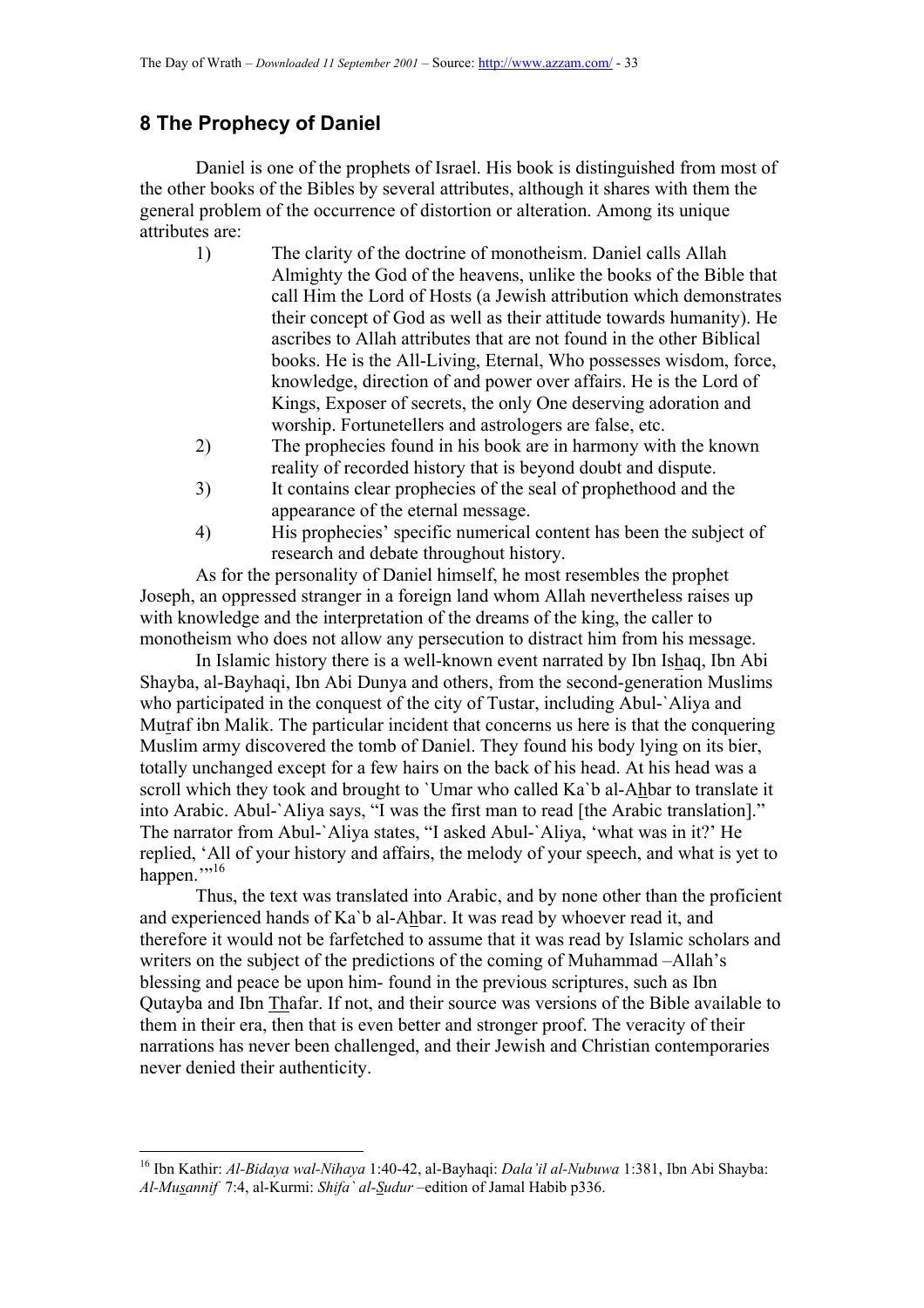Rather, Ibn Qutayba said (as quoted by Shaykh al-Islam Ibn Taymiyya in *Al-Jawab al- Sahih*): "This prophecy is found among the Jews and Christians today. They read it and claim that the one predicted in it has not yet appeared."

Even so, we will not rely on the reports transmitted by Muslim scholars, but on that which is possessed by the followers of the Bible in our day.

#### **The Great Prophecy of Daniel:**

King Nebuchadnezzar had a dream that disturbed him. He summoned his magicians and fortune-tellers to interpret its meaning, but none of them were able to do so. But Daniel beseeched Allah, and He revealed to him the dream as well as its interpretation. When he entered into the presence of the ruler he said to him:

"The secret which the king has demanded, the wise men, the astrologers, the magicians, and the soothsayers cannot declare to the king.

"But there is a God in heaven who reveals secrets, and He has made known to King Nebuchadnezzar what will be in the latter days."

He then explained it to the king:

 "You, O king, were watching; and behold, a great image! This image's head was of fine gold, its chest and arms of silver, its belly and thighs of bronze, its legs of iron, its feet partly of iron and partly of clay.

"You watched while a stone was cut out without hands, which struck the image on its feet of iron and clay, and broke them in pieces.

"Then the iron, the clay, the bronze, the silver, and the gold were crushed together, and became like chaff from the summer threshing floors; the wind carried them away so that no trace of them was found. And the stone that struck the image became a great mountain and filled the whole earth.

"This is the dream. Now we will tell the interpretation of it before the king.

"You, O king, are a king of kings. For the God of heaven has given you a kingdom, power, strength, and glory; and wherever the children of men dwell, or the beasts of the field and the birds of heaven, He has given them into your hand, and has made you ruler over them all –you are this head of gold.

"But after you shall arise another kingdom inferior to yours; then another, a third kingdom of bronze, which shall rule over all the earth. And the fourth kingdom shall be as strong as iron, inasmuch as iron breaks in pieces and shatters everything; and like iron that crushes, that kingdom will break in pieces and crush all the others.

"Whereas you saw the feet and toes, partly of potter's clay and partly of iron, the kingdom shall be divided; yet the strength of the iron shall be in it, just as you saw the iron mixed with ceramic clay. And as the toes of the feet were partly of iron and partly of clay, so the kingdom shall be partly strong and partly fragile. As you saw iron mixed with ceramic clay, they will mingle with the seed of men; but they will not adhere to one another, just as iron does not mix with clay.

"And in the days of these kings the God of heaven will set up a kingdom which shall never be destroyed; and the kingdom shall not be left to other people; it shall break in pieces and consume all these kingdoms, and it shall stand forever.

"Inasmuch as you saw that the stone was cut out of the mountain without hands, and it broke in pieces the iron, the bronze, the clay, the silver, and the gold – the great God has made known to the king what will come to pass after this. The dream is certain, and its interpretation is sure.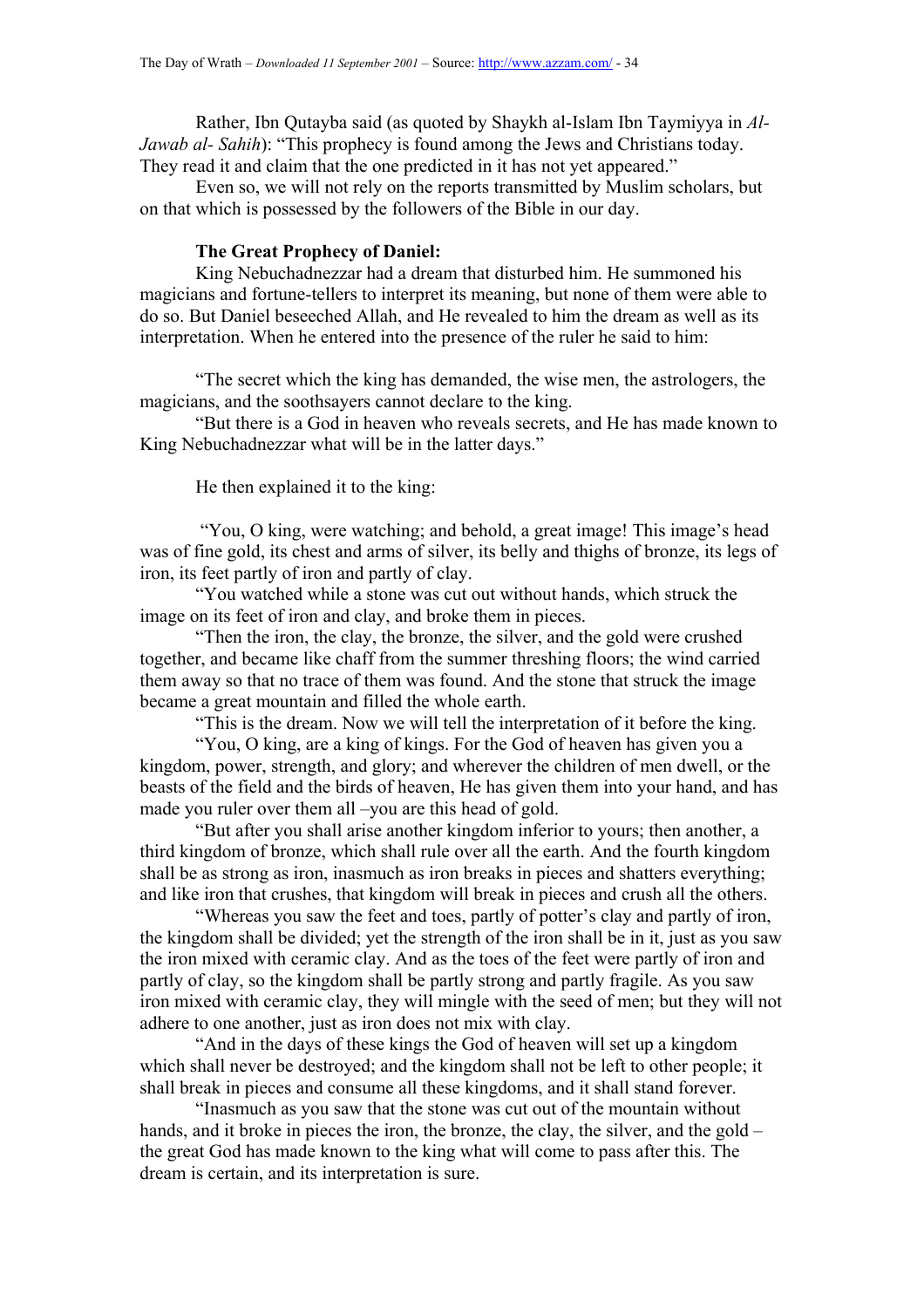"Then King Nebuchadnezzar fell on his face, prostrate before Daniel, and commanded that they should present an offering and incense to him.

"The king answered Daniel, and said, 'Truly your God is the God of gods, the Lord of kings, and a revealer of secrets, since you could reveal this secret." –2:21-48.

This is the actual text of the dream which is always described as the most famous and true of all the historical visions of the Bible. Its interpretation does not require great intelligence, and it is wrong to differ about its meaning when the prophet himself explained it. But the Jews and Christians sought to conceal its meaning and fabricated a dispute out of the envy of their own souls after the truth was made clear to them. For centuries they agreed about this vision and its meaning, without any doubt that it was literally true, that the first kingdom (the head of gold) was the kingdom of Babel, that the second (the chest of silver) was the kingdom of the Persians, that the third kingdom (the thighs of bronze) was the kingdom of the Greeks who attacked the Persians under the leadership of Alexander the Great of Macedonia in the year 333 B.C.E., and that the fourth kingdom (the legs of iron and the feet partly of iron and clay) was the Roman Empire which was divided into the Eastern Empire whose capital was Byzantium (Constantinople), and the Western Empire whose capital was Rome.

None of the followers of the Bible doubted this at all. Rather, they all –out of the force of their faith- awaited the fifth kingdom (the kingdom of God) which would destroy the kingdoms of idolatry, unbelief and oppression. Especially the fourth kingdom which persecuted them, for it was that kingdom which inflicted humiliation and degradation, and destroyed Jerusalem in the year 70 C.E., setting up idols in the sanctuary, as well as subjecting the Christians to all manner of unprecedentedly loathsome and atrocious tortures at the hands of its pleasure-loving emperors, of whom the infamous tyrant Nero is only one example. They continued their persecution for three centuries until the emperor Constantine embraced a distorted version of Christianity, and the persecution of the Jews and Unitarians, as well as other opposing theologies within Christianity, continued until our own era.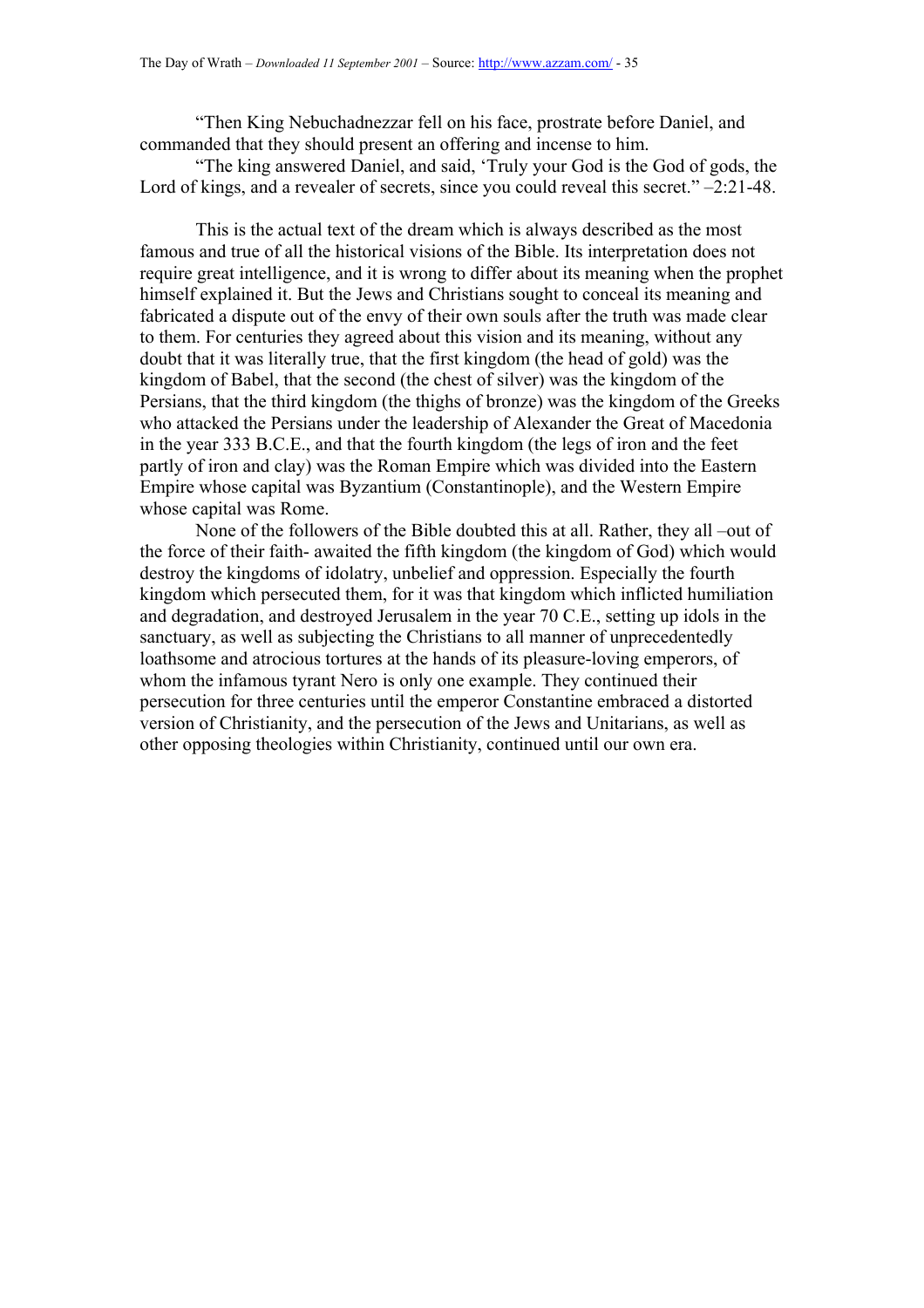#### THE FIVE KINGDOMS OF NEBUCHADNEZZAR'S VISION (We have included here the kingdoms that preceded Nebuchadnezzar's for clarity)

| Kingdom                                       | <b>Important Rulers</b>                                                                                                                                                                                                                                                                                                                             | <b>Position</b>                     |
|-----------------------------------------------|-----------------------------------------------------------------------------------------------------------------------------------------------------------------------------------------------------------------------------------------------------------------------------------------------------------------------------------------------------|-------------------------------------|
| Jewish Islamic<br>State based on<br>The Torah | David (ruled from 1013-973 B.C.E.)<br>Solomon (from 973-933 B.C.E.)                                                                                                                                                                                                                                                                                 | before Daniel                       |
| Assyrians                                     | Sargon II (from 772-705 B.C.E.)                                                                                                                                                                                                                                                                                                                     | , 2<br>, 2                          |
| Chaldeans                                     | Nebuchadnezzar (from 630-562 B.C.E.)                                                                                                                                                                                                                                                                                                                | First Kingdom<br>(head of gold)     |
| Persians                                      | Cyrus (from 550-529 B.C.E.)                                                                                                                                                                                                                                                                                                                         | Second Kingdom<br>(chest of silver) |
| Greeks                                        | Alexander the Great (from 336-323 B.C.E.)                                                                                                                                                                                                                                                                                                           | Third Kingdom<br>(thigh of bronze)  |
| Romans                                        | 1) Augustus Caesar (27 B.C.E-14 C.E.) first Fourth Kingdom<br>Roman emperor<br>2) Diocletian (from 284-305) divided empire of iron and clay)<br>into Eastern and Western empires<br>3) Constantine I founder of Constantinople<br>who embraced Christianity (d.337)<br>4) Heraclius (from 610-641) who lost the<br>Holy Land to the forces of Islam | (legs of iron, feet)                |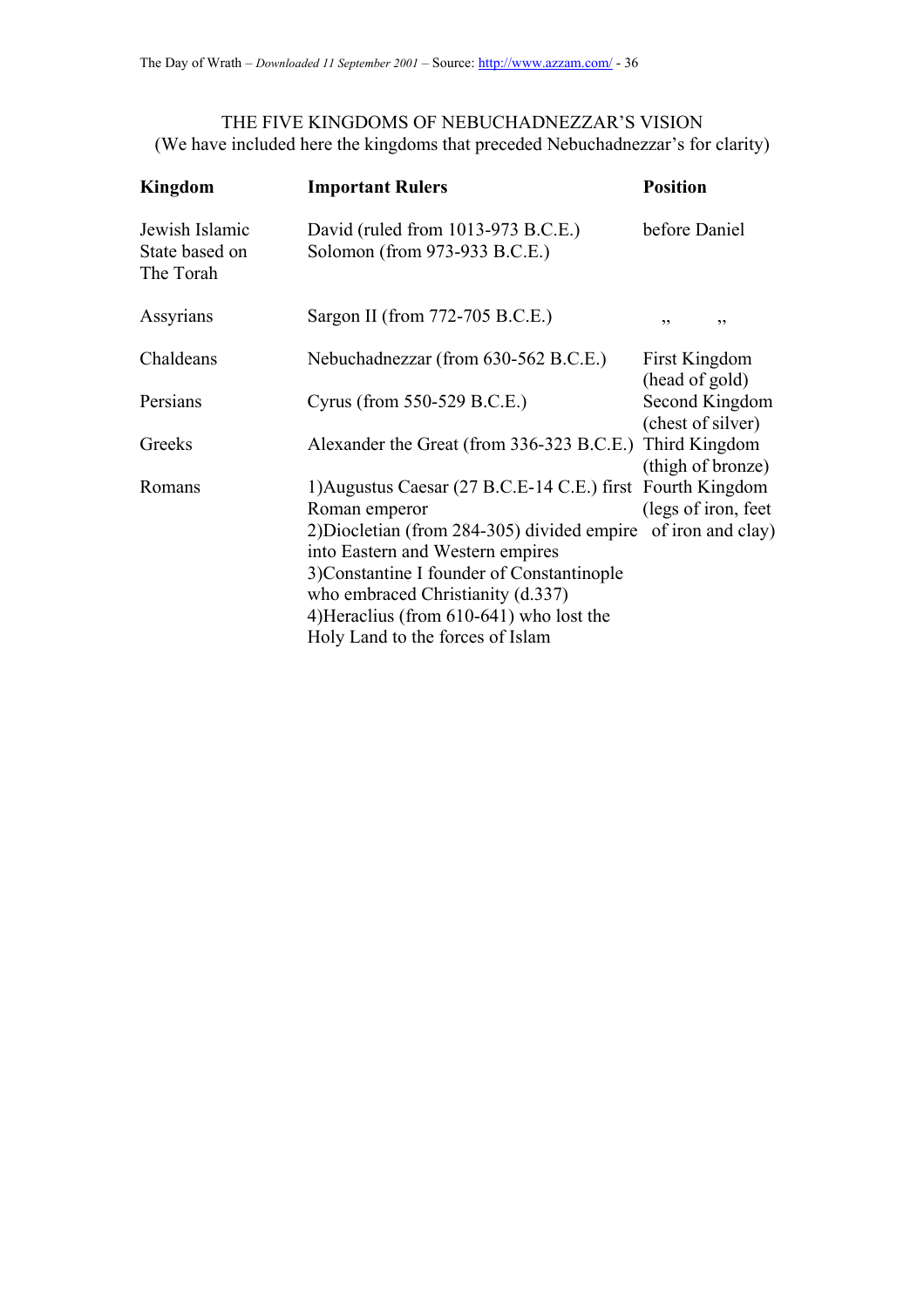It was in this atmosphere of gloom and persecution that the Jews and Christians awaited the Fifth Kingdom with utmost patience. They knew with certainty that it would be established at the hand of the prophet of the latter days, whom they called the 'Prince of Peace,' on whose shoulders was found the seal of prophethood, and whom all the prophets had predicted. So much so that some of their rightlyguided scholars gathered together from Isaiah alone, thirty prophecies concerning him.<sup>17</sup> They were aware of the time of his coming based on textual evidence and physical phenomena. They observed those signs until the day came when the pious and scholarly emperor Heraclius announced, "the kingdom of the circumcized has arrived." He was certain of this and attested as the leader of apostate Christianity to the leader of the Arab unbelievers, Abu Sufyan: "that his kingdom shall reach the place where I now stand (Syro-Palestine)," as is affirmed in the well-known and authentic hadith.

Yes, the divine fifth kingdom arose and ruled over the place where Heraclius stood, and he left Syria saying, "Farewell, Syria, a parting after which we will never meet again."

It arose and crushed the pagan kingdoms, and seized most of the known world, ruling with justice and peace. Its land area exceeded that of the moon, and it included under its banner a great portion of all the peoples of the world. It was only at this point that the Jews and Christians differed and disputed!

"The followers of the Bible differed not until there came to them clear evidence"

"And We granted them clear evidences of the matter, and they did not differ until knowledge had come to them, out of mutual hatred."

Some of them –and they were many- believed and were rightly-guided, and some of them disbelieved and in their unbelief broke into countless sects which continue to multiply and divide like bacteria.

Our interest here is to point out their disputes concerning the clear vision of Daniel:

They turned on their heels. After not disputing at all concerning the interpretation of the fourth kingdom (the Roman Empire) we find them distorting its interpretation and purposely delaying or transferring it, or at least obscuring its identity. All of this only to avoid affirming the last kingdom as we previously explained. The matter reached its climax and prime in the fundamentalist movement, 'Christian Zionism.'

Before we proceed to our outline of their interpretations, and their degree of correctness, we will mention that the vision draws an eloquent picture of the kingdoms of unbelief who worship idols carved by human hands, rather than worshipping Allah Almighty, that these kingdoms are in themselves, an idol, having a head, chest, thighs, legs and toes; an idol embodying all forms of paganism, so that the image of the mountain which would take their place becomes clear by contrast. It is a symbol of utmost simplicity and clarity, and what they have done is an appalling disfigurement totally out of harmony with this image.

In order to make the mountain to be the millennial reign of Christ's secondcoming, as the Christians believe, or the Davidic kingdom headed by the Jewish

<span id="page-36-0"></span><sup>17</sup> *Muslimu Ahlil-Kitab*, Dr. Muhammad al-Suhaym, pp 543-573.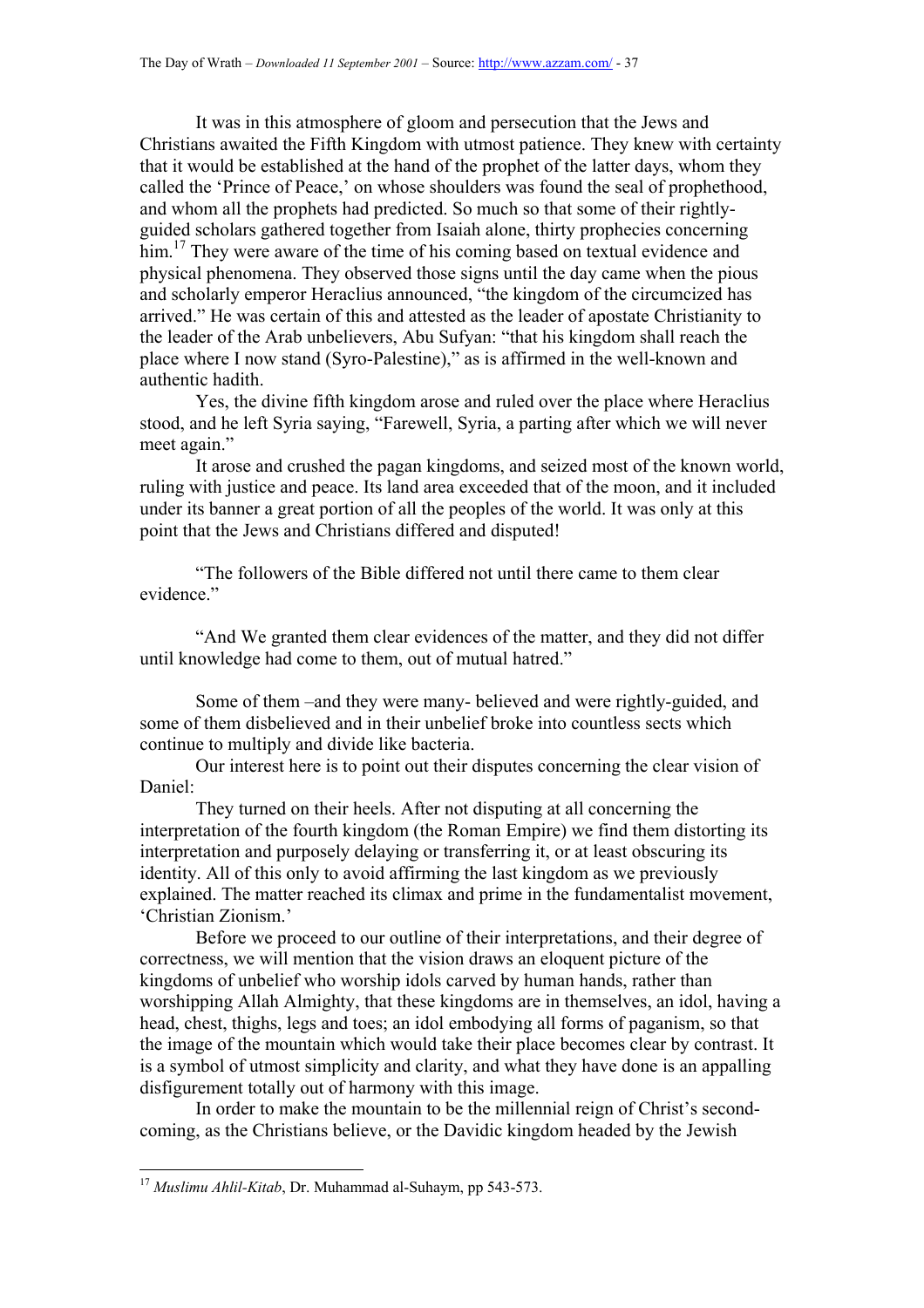messiah, as the Jews believe, they say that there is a gap in the prophecy of Daniel, and they place it between the legs and the feet! It is evident that the length of time between the head of the idol and its legs (that is, between the kingdoms of Babel under Nebuchadnezzar and Rome under Titus, the destroyer of Jerusalem) is no more than about six centuries. But this gap which they have fabricated between the legs and the feet is two thousand years! And the problem is that it will continue to grow until the end of the world. Imagine this strange idol with a gap between his upper and lower body that continues growing day after day!

It is an image which the mind cannot believe, and that no artist can accept, and no observer can appreciate.

We have seen why they fabricated this gap, so the question now is: how can they close the gap?

They have expropriated 'spare parts' removed from another idol, which they want to solder onto this idol! This is counterfeit will not succeed, but it has, without doubt, cast a dark cloud over the symbolism, and upon which we must cast light.

They discovered that Daniel had another vision –or more correctly, his book contains another vision in the seventh chapter: the vision of the four beasts. So they stole the fourth beast and mounted him on the idol in a way that brings to mind the Piltdown man who was fabricated by some Darwinists who wanted to find the missing link of evolution, and so put together pieces of a human skull with those of an ape. The difference is that religious imposture is worse than any other kind.

The other vision says that Daniel saw four great beasts come up from the sea: the first was like a lion with the wings of an eagle, the second was like a bear with three ribs in its mouth, the third was like a leopard with four wings and four heads, and the fourth was a beast, dreadful and strong with teeth of iron which devoured the other beasts, and trampled them beneath its feet. It had ten horns, and another little horn which came up in the midst of them, before which three of them fell. Then eyes and a human mouth appeared on this horn, and it spoke words of blasphemy and unbelief. The end of the little horn would be its destruction at the hand of the Ancient of Days, Lord of the Throne, Who is served by thousands and thousands.

The other beasts will remain, but their power is removed from them. (Daniel 7)

The vision explains itself that the fourth beast is the fourth kingdom of the earth which is unlike the other kingdoms, and which will devour all the earth and trample it beneath its feet. The ten horns of this kingdom are ten of its rulers who will arise, after which another will arise who is different than his predecessors, and will subdue three kings, and who will speak words against the Most High.

Finally, his rule is destroyed at the hands of the 'saints of the Most High,' to whom this vision repeatedly asserts, will triumph in the end, and who possess the everlasting kingdom.

Perhaps because the fourth beast has teeth of iron and the fourth kingdom was of iron, they claim that the fourth beast and the fourth kingdom are the same. Especially, since they are both the 'fourth.' They claimed that this kingdom is a symbol for Europe, in which there will be ten nation-states to which the world will submit before the coming of Christ.

According to this there will be a fifth kingdom, which is the millennial reign upon Christ's Second Coming. This opinion can be easily refuted in several ways:

1) By asking: "Then what is the interpretation of the other three beasts?" No matter how they interpret it, it will not be correct, and will contradict with the interpretation of Daniel himself. How can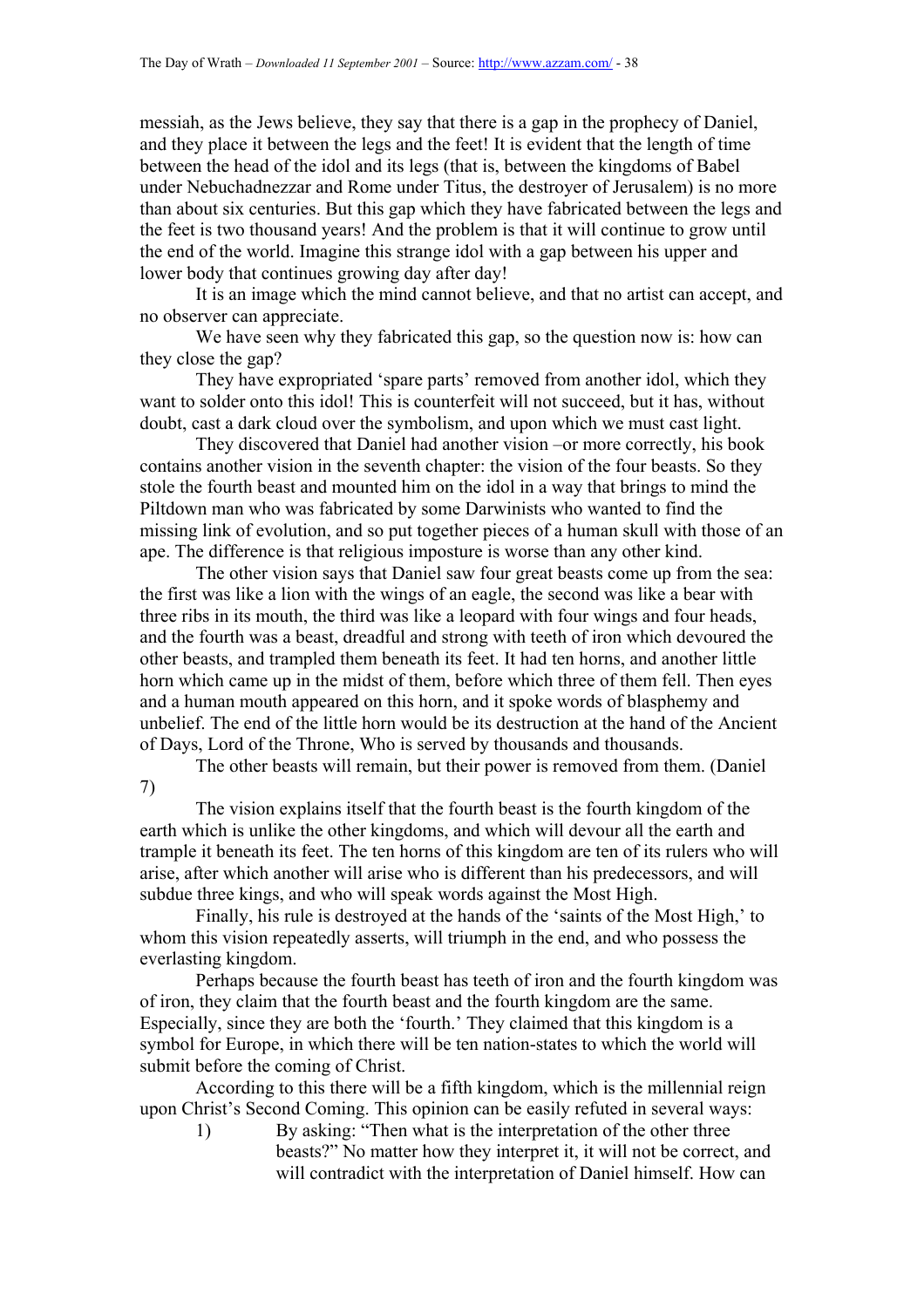the first three kingdoms of the idol be the ancient kingdoms, while the fourth is modern Europe? There is a clear dissimilarity. Sound logic dictates that either both visions must be interpreted together, or else they must be considered separately, which is the correct approach.

- 2) The beasts appeared together and were vanquished by the fourth beast all at the same time. But the kingdoms of the first vision appear successively, each defeating the one that precedes it.
- 3) The four beasts appear from the Great sea, but the four kingdoms were established in the middle-east, where the fifth (Islamic) kingdom also appeared, and then spread east and west until in the days of the Mongols and Turks it spread to Northern Europe and conquered all of Eastern Europe.
- 4) The three beasts were vanquished by the fourth, but remained alive, but the three kingdoms were totally annihilated.
- 5) The interpretation of the second vision is false in itself, since it mentions a beast with ten horns and explains that it is a kingdom with ten kings. Therefore, their interpretation that it is ten neighboring kingdoms is false.

Likewise, the claim that these ten kingdoms are the European Alliance during the time of Napoleon, as Bates (p251) mentions, or the current European Union as contemporary Christian fundamentalists claim, is neither correct as interpretation, nor in reality. It contradicts both visions, and contradicts reality. America alone today is stronger than the entire European Union, and the European Union does not consist of ten states, but more.

We do not want to embark on the interpretation of the vision, but we are able to say that the four beasts that came up from beyond the Great Sea are the 'lion' of the British empire, and the 'bear' of the Soviet communist state. As for the third, which had the appearance of a leopard with four heads and four wings, it may be the four Catholic colonial states of France, Italy, Spain and Portugal, or it could be the eight Asian 'tigers.'

Naturally, the fourth beast which ate and trampled the others is the United States of America (or NATO in general). As for the saints who will crush America, there is no need to interpretation, we need only wait shortly to see.

We say to the fundamentalists:

 $\overline{a}$ 

If you like this interpretation, take it and take a break, if you reject it as supposition and guesswork, well, yes. But whose guess is more likely? Why is your guess so certain and ours is just conjecture?

#### **But there are at least two matters of certainty:**

- 1) Rome with its horns, as the Prophet –may Allah's blessing and peace be on him- informed us: "Persia will need one or two thrusts, and Allah will open it, but Rome has horns. Each time one horn is destroyed another arises."<sup>[18](#page-38-0)</sup>
- 2) The battle between them and us will continue until the final conquest of Rome and the descent of Christ from heaven, but the time of this event is known only to Allah. Based on that, nobody knows the number of Rome's horns except Allah. Perhaps the ten

<span id="page-38-0"></span><sup>18</sup> Ibn Abi Shayba 4:206, al-Haythami 2:713, Nu`aym ibn Hammad "*Al-Fitn"* 2:479.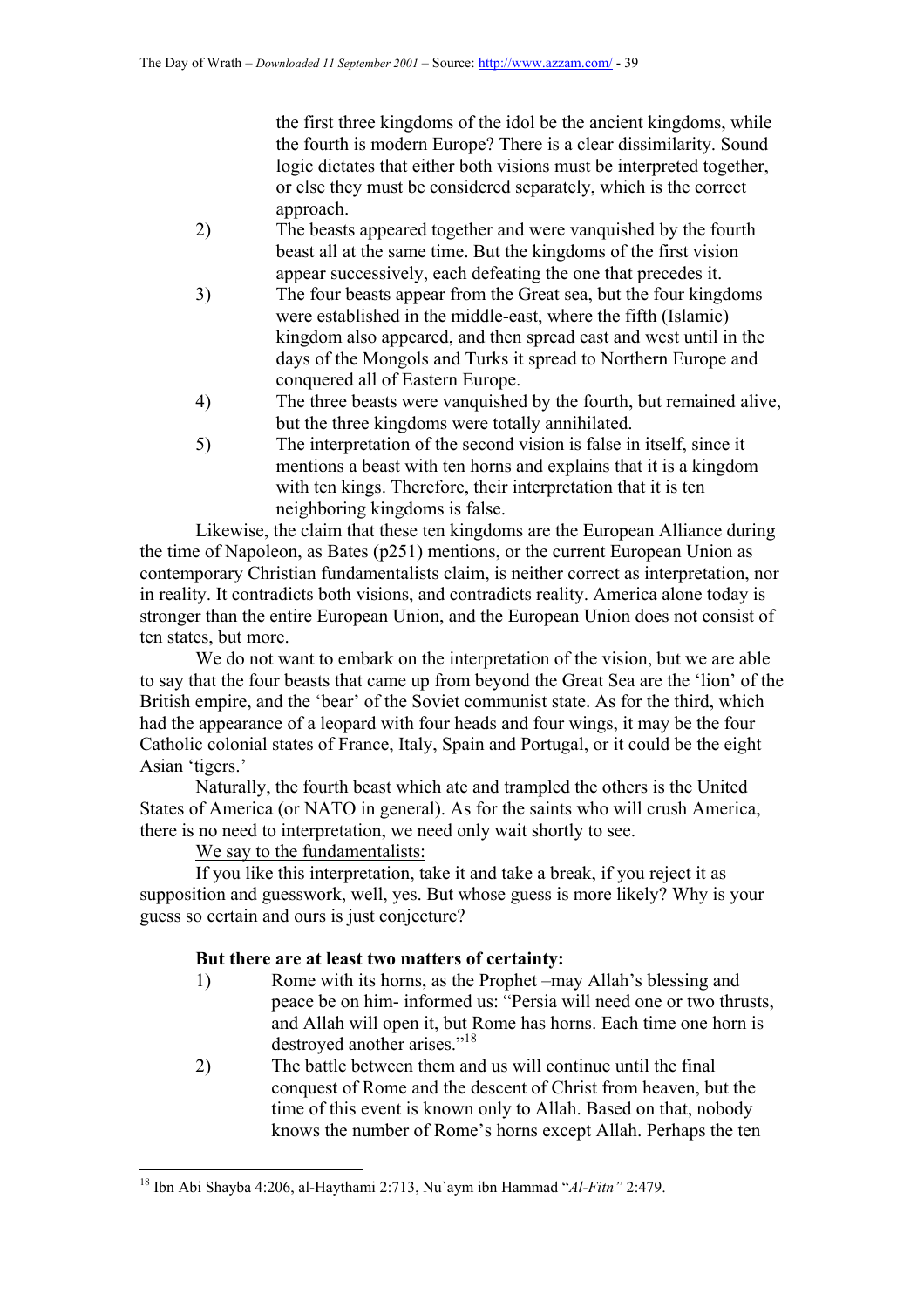mentioned in the vision have no meaning and are merely symbolic, which is one of their well-known points of view concerning the numerology of the Bible. That is, if we do not say that the vision contains distortion or addition.

In any case, we know that this vision, and the controversy concerning it, will not excite people's interest unless we identify the blasphemous little horn. Some of them claim that it is the Islamic state, and that the blasphemy is Muslim rejection of the divinity of Christ.

This is amazing. How can the great, everlasting fifth kingdom be one small horn of a beast, who has ten other great horns? How could the Islamic empire that embraced the Arabs, Persians, Turks, Berbers, Africans, Indians, Tartars, and others be merely a horn of Rome –and a small one at that?

When researching these matters gets this extreme, it requires us to ignore such nonsense, especially since there is absolutely no connection between Christ and his divinity, and this vision. Actually, the entire book of Daniel is monotheistic.

Some of them interpret the little horn as the beast mentioned in the book of Revelation. We must here apologize to our Muslim readers for the abandon with which we mention all manner of strange animals. Don't worry. We're not going to show that long horror film called the book of Revelation! But we do hope that you will consider this beast for a brief moment, only seconds of this film, so as to understand how millions of people in the West have wasted their work hours –or work days- and that books on this subject are the most popular in America.

What harm would it do for us to spend a few minutes or pages to direct them to the right path and save them from much toil?

The book of Revelation says:

 $\overline{a}$ 

"Then I stood on the sand of the sea. And I saw a beast rising up out of the sea, having seven heads and ten horns, and on his horns ten crowns, and on his heads a blasphemous name. Now the beast which I saw was like a leopard, his feet were like the feat of a bear, and his mouth like the mouth of a lion. The dragon gave him his power, his throne, and great authority. And I saw one of his heads as if it had been mortally wounded, and his deadly wound was healed. And all the world marveled and followed the beast." –13:1-3.

T.B. Bates<sup>19</sup> (one of the best commentators on Revelation) attempts to get at the heart of the matter, to identify for his people, the blasphemous little horn which comes up among the horns of Rome, but is unable for several reasons:

- 1) Which is common to all researchers in this field: the confusion of truth and falsehood in the books of the Bible, and the impossibility of distinguishing that which has been distorted from that which is unchanged, as well as additions and subtractions from the text.
- 2) Which is common to him and most researchers of his faith, which is to interpret all the prophecies as being about the coming of Christ, and to ignore that which conforms to Islam in its message, culture, and kingdom.
- 3) Which is his alone, which is that he died before the establishment of the Abomination of Desolation 'Israel,' so it was difficult for him to interpret events with accuracy.

<span id="page-39-0"></span><sup>&</sup>lt;sup>19</sup> The author of "The Proclamation of the Lord Jesus Christ" a commentary on Revelation which is well known among Christians of the Middle-east in its Arabic translation.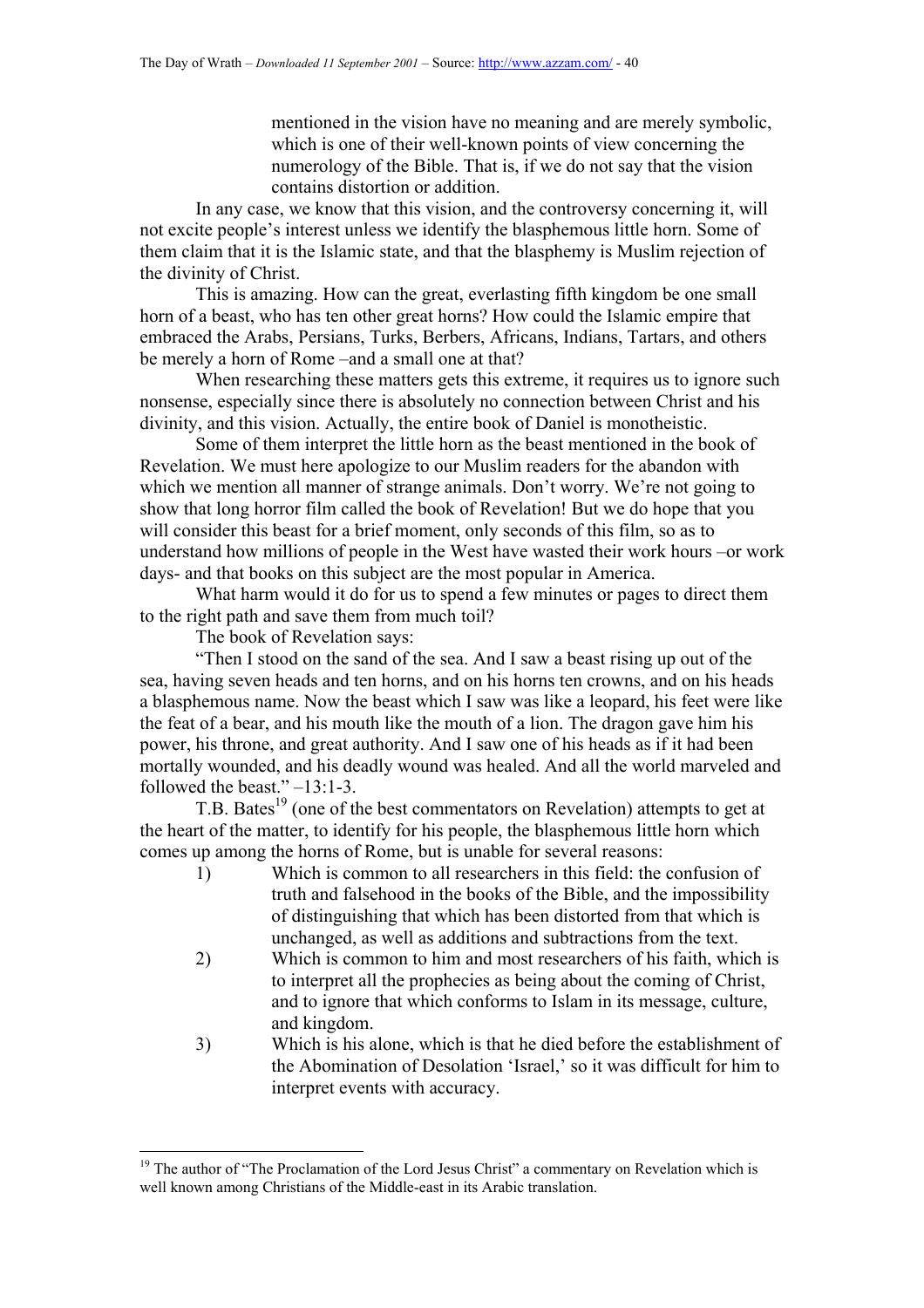However, due to the unique characteristics of his commentary, we will take it as an example in order to find the correct methodology.

Bates decides that the beast is the same as the little horn of Daniel's prophecy (although we should note that Revelation has two beasts!), at the same time it is the new form assumed by the Roman empire, which will assail the world before the coming of Christ to establish his kingdom –which is the final, eternal kingdom according to him.

Because he saw that the prophetic gap is very large, spanning too many centuries to be plugged with ten kings, even if each king ruled for a hundred years, he produced a new interpretation, that the horn is not a king. Rather, it is one of the forms of government, such as republic, or empire, for example. Each form has its own many rulers. However, he does not explain for us all the forms, but merely holds that the sixth one is empire, and that the seventh one is yet to come. As for the eighth and final one, it is the government of the beast who is the little horn (p 186).

It is a unique, or rare, occasion to discover among the statements of these people despite their length and elaborate detail, carefully considered words such as his, the first part of which resembles the statements of Muslim scholars:

"We notice the apparent agreement between this beast and the little horn of Daniel, as the little horn makes war on the saints and defeats them (Dan 7:21).

"So is the beast is allowed to make war on the saints and defeat them (Rev 13:7).

"And as in Daniel the horn speaks words in opposition to the Most High (7:25).

"So does the beast in Revelation open his mouth and speak blasphemy against God (13:6).

"As the authority of the little horn remains for a time, two times, and half a time (Dan 7:25).

"So does the authority of the beast remain for forty-two months (Rev 13:5). Which is the same period mentioned by Daniel despite the difference of their terminology (pp  $189-190$ )."

Let us pause here briefly since these people must contradict and confuse the mind. How could there be a form of government ruled over by a series of kings, but the length of their entire reign is this short period? Furthermore, he does not stick to one opinion, but sometimes makes it to be a ruler, and other times makes it to be a group of collaborators –as we shall see.

Let us follow along with him, the conditions and events connected with the beast, so that we can understand who this little beast really is.

Bates decides that:

- 1) The beast will be in Jerusalem (p 193), and that Jerusalem is "the center point around which gather all the events mentioned here in the language of symbol" (p 194). We should remind the reader that he wrote this when Jerusalem was nearly forgotten by them, except for a few tourists and pilgrims.
- 2) The beast is Israelite, but he cares nothing for YHW, the god of the nation, nor for the promised messiah, the hope of the nation, nor even for the false gods towards which the nation often turns.
- 3) The beast forms an alliance with the head of the Roman Empire, the power center of the world (p 200).
- 4) Bates is certain that this Roman leader is not one of the previous despots, but will come at the time of the establishment of the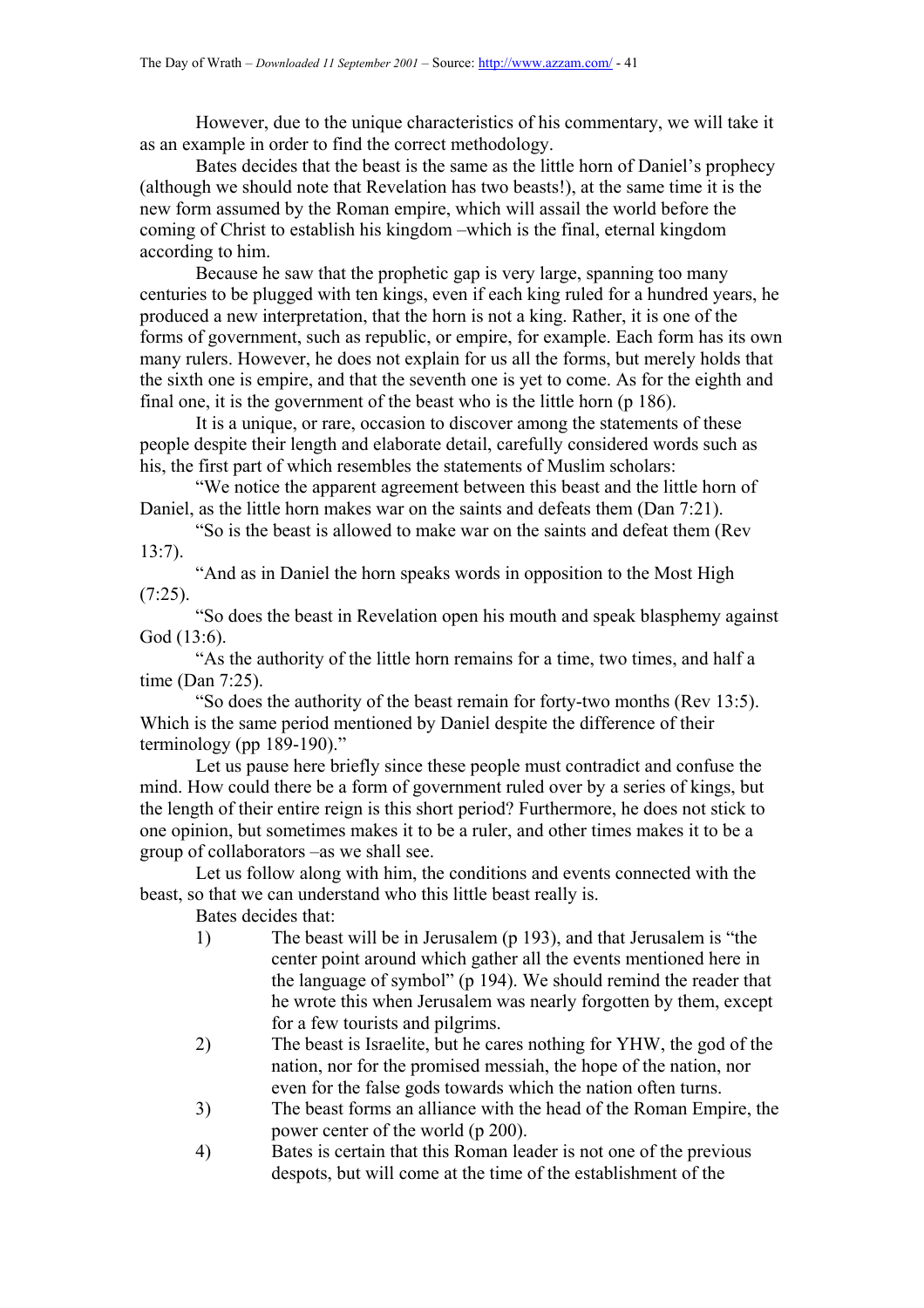abomination of desolation, of which Daniel speaks, and which is later mentioned again by Christ. He says:

"From many passages of God's Word (the Bible), it is clear that the ten tribes will gather in Jerusalem after their redemption and release (that is, before the Second Coming of Christ). There they will endure the fire of great poverty at its worse, whereas Israel who reject Christ will have already gathered there previously (p 217)." That is, in the day of the Lord's wrath upon the state of the abomination of desolation, of which we will present a chapter title: "the Day of the Lord's Wrath."

Once again we should mention that he died long before the establishment of the State of Israel.

- 5) The government of the beast will be in atheistic manner of the western system, not according to revealed guidance. Moreover, it will be one of the greatest causes of atheism and oppression. He says: "In Western Europe the chosen homeland of civilization, freedom, enlightenment and advancement, the result of the interaction of those human principles is the establishment of the government of the beast, the confluence of tyranny, oppression, misery and blasphemy. " (p 238)
- 6) Under the leadership of the beast, Bates decides that, based on his interpretation of Daniel, "there will be a temporary union of allied governments." (p 251) He described the alliance which the new Roman empire will take as, " the ten kings who rule it will of one accord present their rule to the beast." (p 253)

What is really amazing is that "it is not the beast who forces them to obey his order, but it is a voluntary action which they choose for themselves" (p253).

Similarly, it is not necessary for the beast to rule as king, but "through the medium of his influence on the councils and cabinets in the land of the old Roman empire, or at least its western sector." (p 254)

Once again we remind the reader that he wrote this before the establishment of the United Nations, and the appearance of Zionist control over western politics in general, and American politics in particular.

- 7) Concerning the enemy of the beast and the battle between them, Bates says: "The alliance between the Roman Empire and the unbelieving Jews does not prevent the attack of the army of the North, which because of the idolatrous worship in Jerusalem at the time, will overcome them like a torrential flood, and bring about the ruin of the land." (p 214)
- 8) As for the meaning of the army of the North we find that he says: "The rulers of the East will gather their forces in order to attack the borders of the beast's kingdoms, and from the other side, the beast will gather his forces in agreement with the kings of the West, and will advance towards the ominous battle of Armageddon. (p 240)
- 9) Finally, Bates tells us about the outcome of the battle: "Little did the beast and his sinful assistants dream that they would be taken away as prisoners from the battle field towards which they had rushed, and that they would be cast alive into the torments of the lake of eternal fire, and little did the suffering saints in hiding in the mountains and caves, dare to hope that they would raise their heads up at the end of the matter.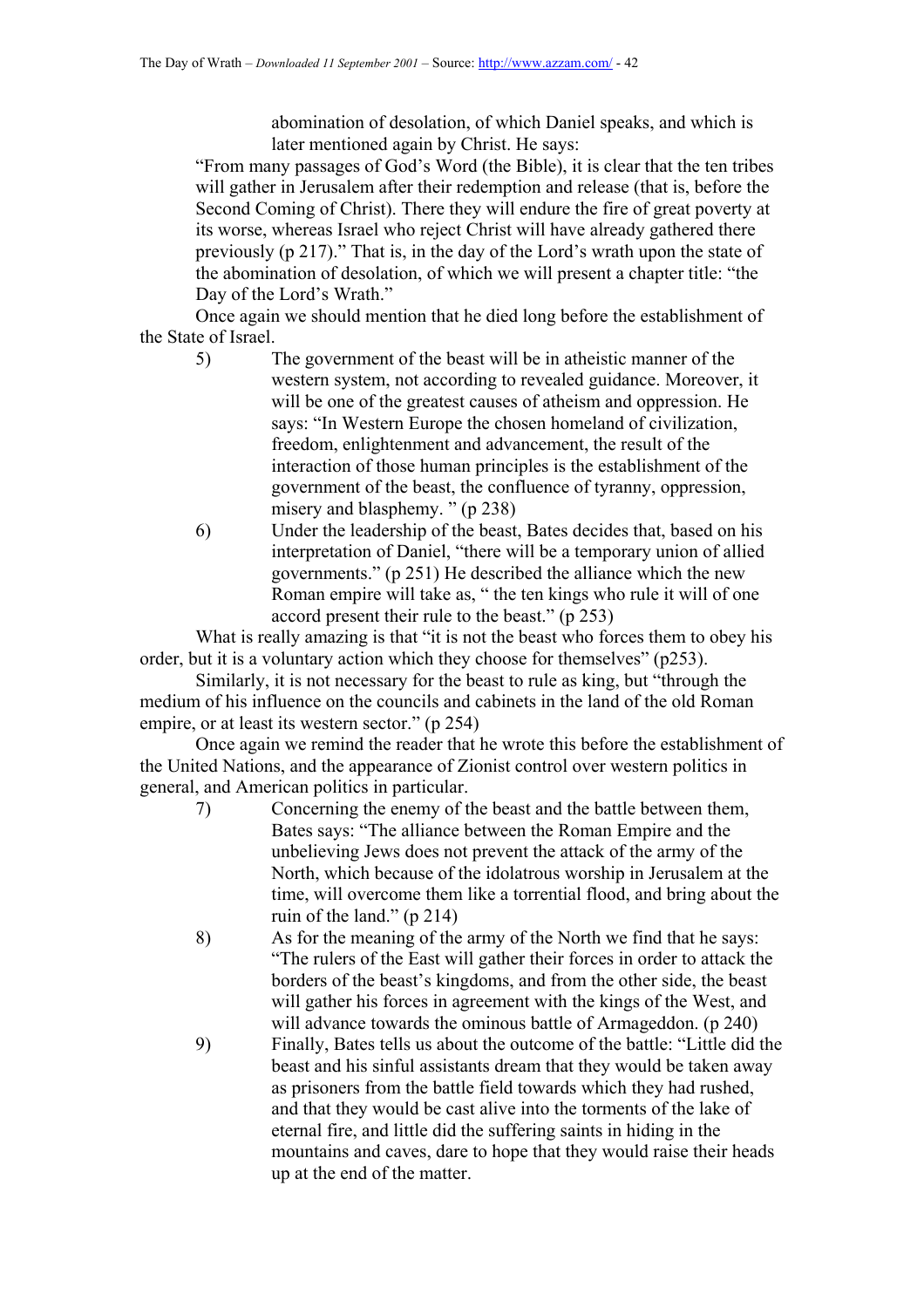Now that we know the beast, we ask, does this end only with Armageddon at the hands of Christ? That idea is a common error of Christian commentators, and some Muslim researchers as well. The difference is that the former do not take into account logic and reason, and Allah's customary dealings in history. As for the Muslims, they usually search for natural laws with which to explain incidents. The Muslims are like those who lose their way by day, but the Christians are like those whose entire journey is in darkness, except for a few glimpses of light.

 As we said, Bates nearly finds the truth. In order to assist the readers to find it themselves, we will quote his summary of the events as he explained them (p 213), omitting the Christian elements, and keeping the subject within appropriate limits, we read:

"The Roman empire will return to existence…the Jewish bloc will have returned to Jerusalem, mostly without faith [we add: most assuredly]…and while they are in Jerusalem a mighty force will threaten those returned people, in order for the Jewish bloc to protect itself from that force it… signs a treaty with the great leader who will become the ruler of the Roman empire in its new era… except that the alliance between the Roman Emperor and the unbelieving Jews does not present the invading army… which because of the idolatrous worship in Jerusalem at the time, will overcome them like a torrential flood." (213-214)

If we were to rewrite the subject we would simply say:

- 1) The State of Israel is the little horn among their great colonial horns, and has returned to the holy land as a defiling invader.
- 2) The beast, or two beasts are Zionism with its two faces, one Jewish, the other Christian.
- 3) The Jews in general and the Zionists in particular are missionaries of atheism and corruption in the world, and include most of the atheistic thinkers such as Marx, Freud, Durkheim, Marcuse, Herzl, Schiller, Bergson, and Martin Weber.
- 4) The establishment of the abomination of desolation in Jerusalem is the Jewish occupation, and their setting it up as the capital of their government. We will go into detail about this shortly.
- 5) The new Roman Empire is the United States of America, or you could say that the name includes the entire West. In this case it meshes with the new Babylon mentioned in other prophecies. This further underlines the scope of power and authority that is given to the beast. We will see the end of this serpent along with the end of his abomination of desolation during the Day of Allah's Wrath.
- 6) The army which shall come from the North or from the East is the Muslim *mujahidun.* This will also be explained shortly in another prophecy.

In this case there is no difficulty with the rest of the story with its alliances, war, and the coming of wrath of Allah, except that it is necessary to point out another reason to modify Bate's statements, which is that the concept of the trinity which has corrupted their belief, has also corrupted their minds. On page 211 he forgets everything he previously said and affirms that the three persons called the little horn, the beast, and the head of the empire are all in fact, one and the same person.

The important point is that a change of that type does not alter the substance of the scenario. All that he has done is change the names of some of the actors.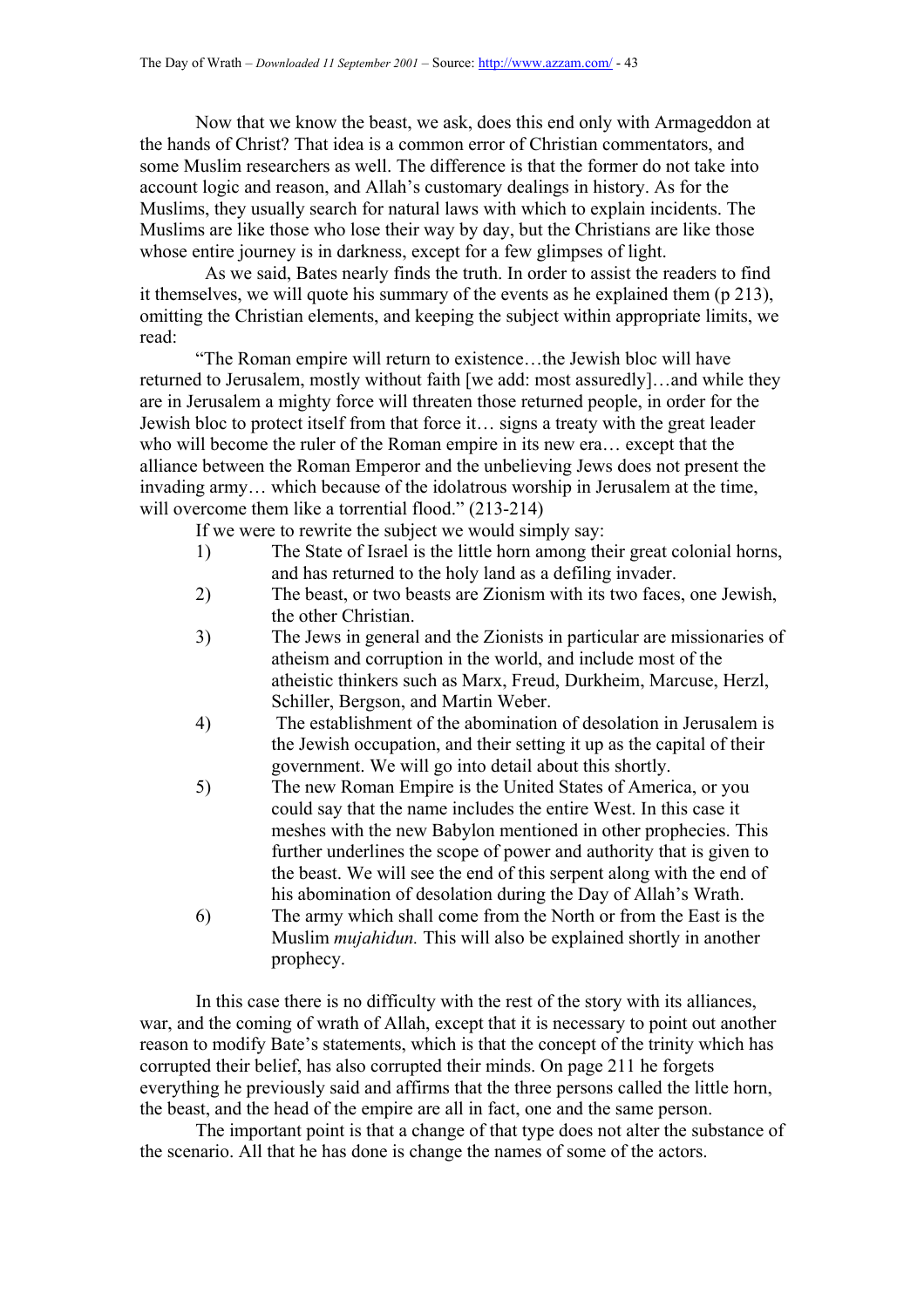The essential element in the drama is the return of the Jews to the Holy Land not with faith, but with their ancient unbelief, and their new atheism. In this way they established their state, which Daniel calls the abomination of desolation, on the holy and blessed land, which is the subject of the next chapter.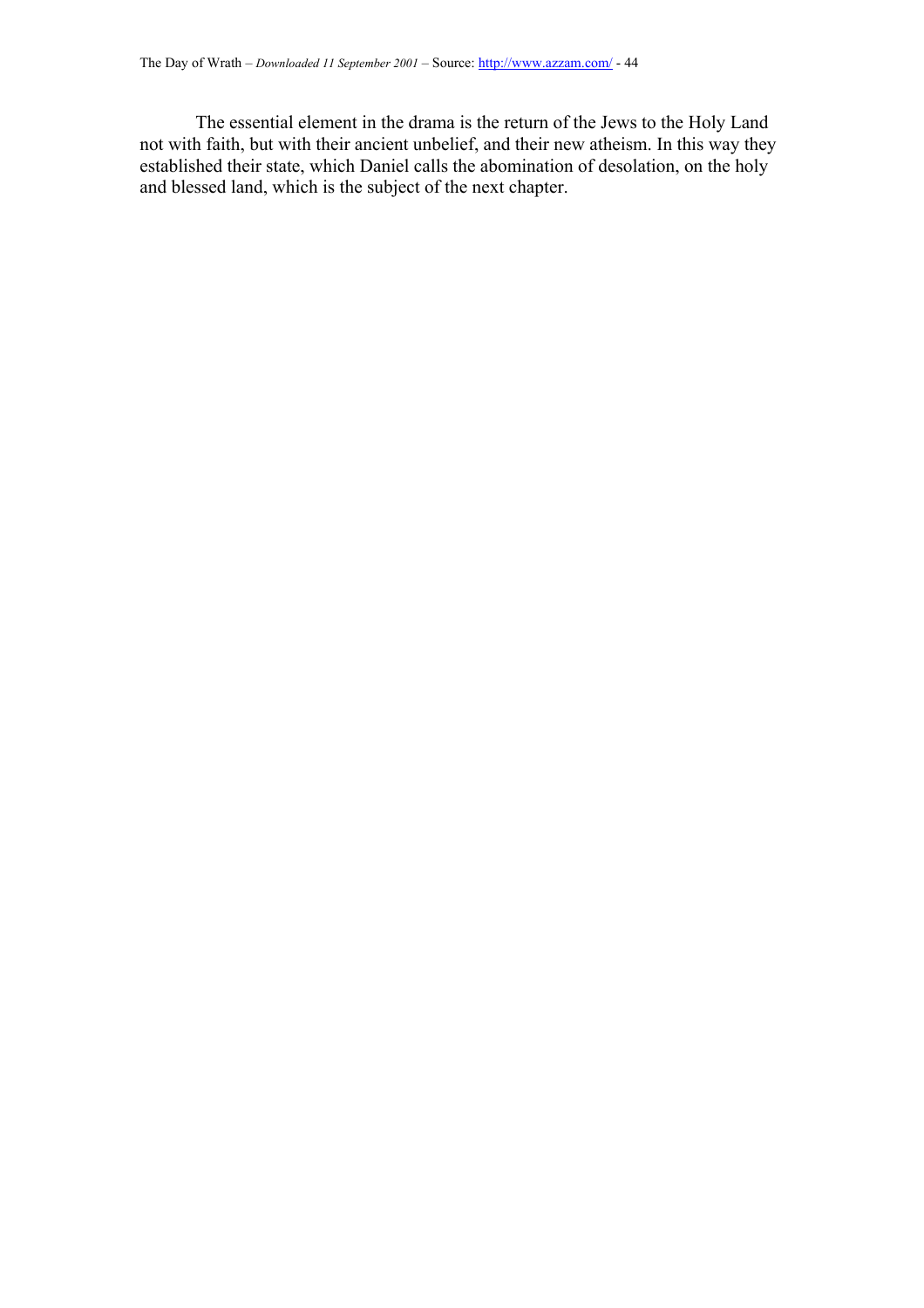# **9 The Abomination of Desolation**

The abomination of desolation is a very important Biblical term. It is quite clear, but the Christians have, as usual, surrounded it with a ring of obscurity concerning the term and its interpretation.

This term has been translated in various ways such as: 'beast of desolation,' 'abominable desolation,' as well as interpretive translations such as: 'transgression of desolation,' 'desolation of transgression,' and it has even been rendered more clearly as 'the kingdom of transgression.' As for Bates, he has determined that it is the 'abominable destroyer.' It can also be translated as the 'unclean' or 'abominable destroyer.' Perhaps the most correct translation, and the one most in harmony with Allah's Words, is to call it the 'abominable corruptor' or the 'corrupting abomination.'

Let us read what the book of Daniel says about it, since it is he who gave the term its great historical importance. But let us begin my explaining that after the first angel explained to Daniel the vision of the previously mentioned four beasts, he concluded with a definitive conclusion:

"Then the kingdom and dominion, and the greatness of the kingdoms under the whole heaven, shall be given to the people, the saints of the Most High. His kingdom is an everlasting kingdom, and all dominions shall serve and obey Him. This is the end of the account."

However, Daniel was greatly disturbed, and needed more understanding. It is as if he understood that the dream of the idol was general, and connected to the king who saw it, while the vision of the four beasts especially concerned himself. So he desired a clearer explanation of what would happen in the near future, as well as at the end of time, which are the two eras of interest to most people. As for the near future, everybody, wise or ignorant, strives to understand the development of humanity and the events which occur during his own lifetime. As for the distant future, the end is always a subject of question and interest: The end of the world, the end of his own nation, the end of the people of faith, or of unbelief, especially, for one who is a prophet or a follower of the prophets.

Thus, we have the third vision:

"I lifted up my eyes and saw, and there, standing beside the river, was a ram which had two horns, and the two horns were high; but one was higher than the other, and the higher one came up last. I saw the ram pushing westward, northward, and southward, so that no animal could withstand him; nor was there any that could deliver from his hand, but he did according to his will and became great.

"And as I was considering, suddenly a male goat came from the west, across the surface of the whole earth, and without touching the ground; and the goat had a notable horn between its eyes.

"Then he came to the ram with two horns… and ran at him with furious power. And I saw him confronting the ram; he was moved with rage against him, attacked the ram, and broke his two horns. There was no power to the ram to withstand him, but he cast him down to the ground and trampled him...

"Therefore the male goat grew very great; but when he became strong, the large horn was broken, and in its place four notable ones came up toward the four winds of heaven. And out of one of them came a little horn which grew exceedingly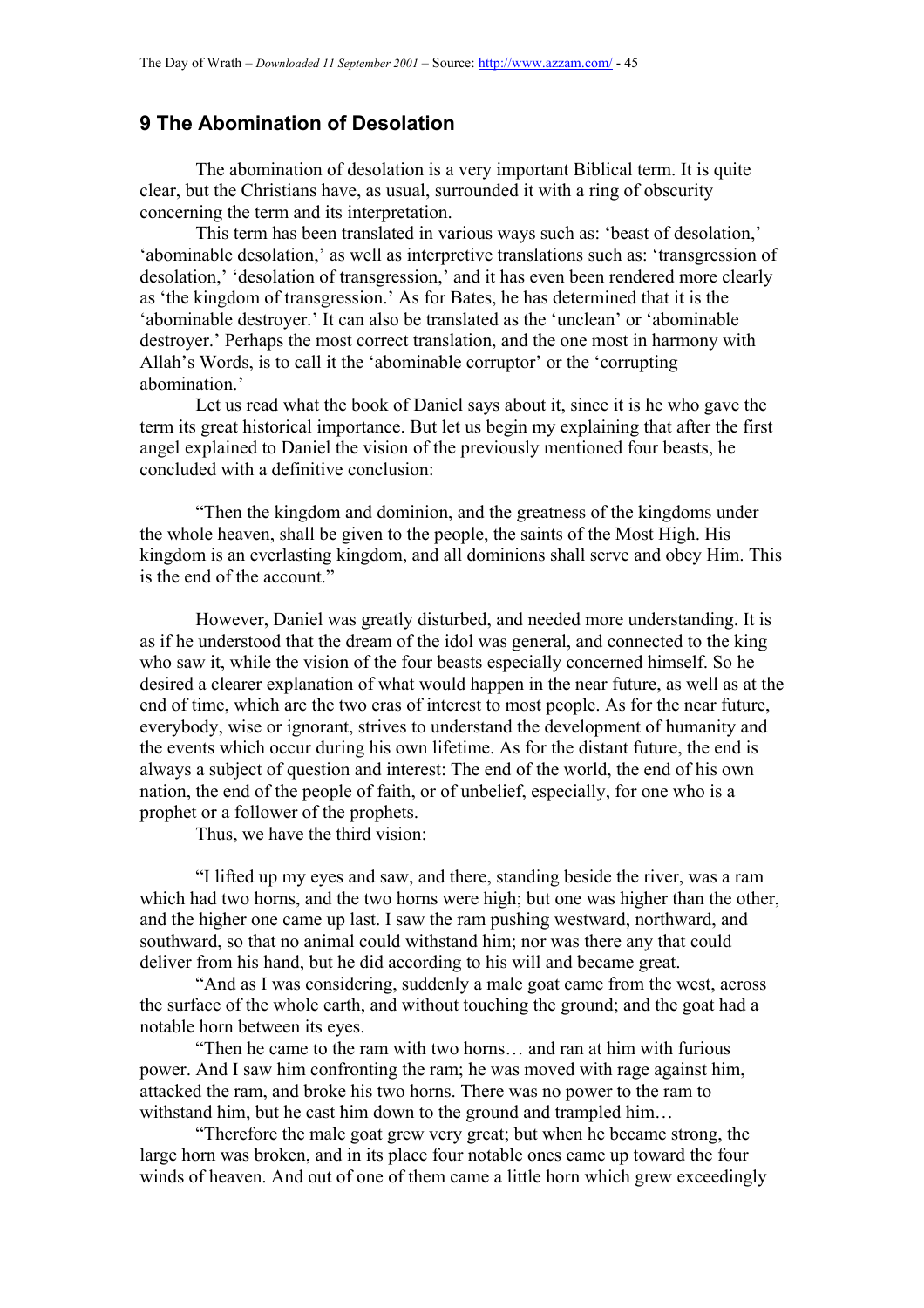great toward the south, toward the east, and toward the Glorious Land. And it grew up to the host of heaven; and it cast down some of the host and some of the stars to the ground, and trampled them.

"He even exalted himself as high as the Prince of the host; and by him the daily sacrifices were taken away, and the place of His sanctuary was cast down. Because of transgression, an army was given over to the horn to oppose the daily sacrifices; and he cast truth down to the ground. He did all this and prospered.

"Then I heard a holy one speaking; and another holy one said to that certain one who was speaking, 'How long will the vision be, concerning the daily sacrifices and the transgression of desolation, the giving of both the sanctuary and the host to be trampled underfoot?' And he said to me, 'For two-thousand three hundred days; then the sanctuary<sup>20</sup> shall be cleansed.'"  $(8:3-13)$ 

According to one of the Catholic translations it is:

"For two-thousand three hundred days; then the rights of the sanctuary shall be returned to it."

Thus, did Daniel ask the angel to interpret the vision, so he said to him:

"Understand, son of man, that the vision refers to the time of the end…Look, I am making known to you what shall happen in the latter time of the indignation; for at the appointed time the end shall be.

"The ram which you saw, having the two horns –they are the kings of Media and Persia. And the male goat is the king of Greece. The large horn that is between its eyes is the first king. As for the broken horn and the four that stood up in its place, four kingdoms shall arise out of that nation, but not with its power.

"And in the latter time of their kingdom, when the transgressors have reached their fullness, a king shall arise, having fierce features, who understands sinister schemes. His power shall be mighty, but not by his own power; he shall destroy fearfully, and shall prosper and thrive; he shall destroy the mighty, and also the holy people. Through his cunning he shall cause deceit to prosper under his rule; and he shall exalt himself in his heart. He shall destroy many in their prosperity. He shall even rise against the Prince of princes; but he shall be broken without human means.

"And the vision of the evenings and mornings which was told is true; therefore seal up the vision, for it refers to many days in the future." (8:2-26)

However, the desire for knowledge increases. Especially, since Daniel lived during a time of great events in the struggle between the two empires of Babylon and Persia. He was very concerned for the future of his wretched, captive people, and he was very concerned for Jerusalem and who would conquer it. So he began to beseech, cry and pray to Allah until showed him a vision of more detail concerning times and numbers. However, its interpretation is very difficult. Without doubt they have distorted it, and changed its clarity and accuracy into obscurity. It is the well-known vision of the weeks, in which the angel says:

<span id="page-45-0"></span><sup>20</sup> Translator's note: The Hebrew and Arabic word for used here for sanctuary: *qds*, is identical to the Arabic name for Jerusalem.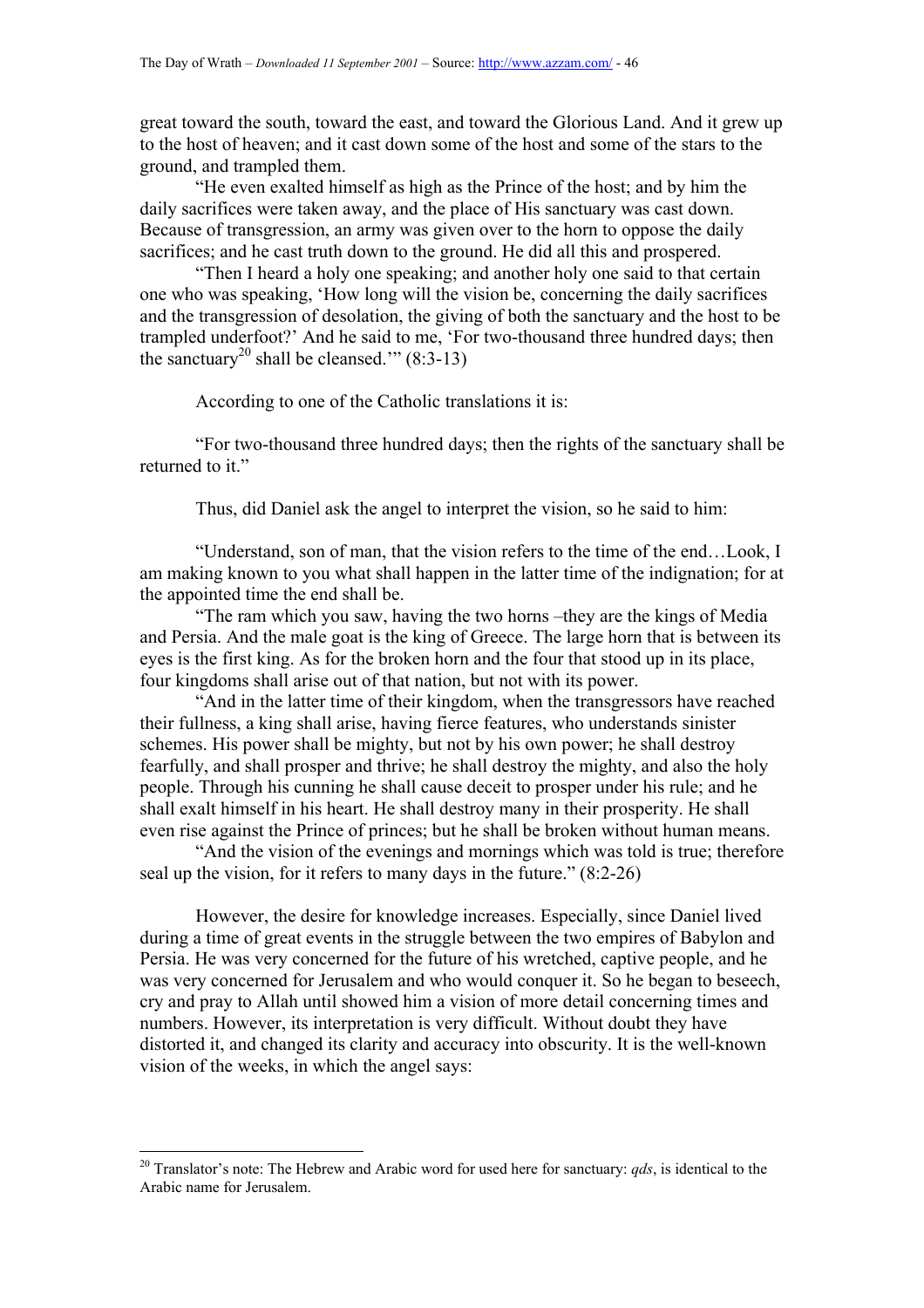"Seventy weeks are determined for your people, and for your holy city, to finish the transgression, to make an end of sins, to make reconciliation for iniquity, to bring an everlasting righteousness, to seal up vision and prophecy, and to anoint the Most Holy. Know therefore and understand, that from the going forth of the command to restore and build Jerusalem until the Messiah the Prince, there shall be seven weeks and sixty-two weeks…

"And the people of the prince who is to come shall destroy the city and the sanctuary. The end of it shall be with a flood, and till the end of the war desolations are determined. Then he shall confirm a covenant with many for one week; but in the middle of the week he shall bring an end to sacrifice and offering. And on the wing of abominations shall be one who makes desolate, even until the consummation, which is determined, is poured out on the desolate." (9:24-27)

According to the Catholic translation:

"A prince will come and destroy the city and the sanctuary, and its end will be by flood. Until the end shall be the killing and desolation that have been determined. In one week he will make a covenant with many, a firm covenant, but in the middle of the week he will end the sacrifices and offerings. In the wing of the temple will be the abomination of desolation, until the consummation is determined to finish the desolate."

It is because of this obscurity that we assert the occurrence of distortion, although scholars have gone to great lengths to interpret this prophecy so that it will conform to the birth of Christ, or the sending of Muhammad –Allah's blessing and peace be on them.

In any case, Daniel understood the time line of events. But how would they happen? The human has a strong desire to understand, and the Lord is generous in giving every time. So Daniel went back to his prayers and petitions, and the angel came to him and said:

"Now I have come to make you understand what will happen to your people in the latter days, for the vision refers to many days yet to come." (10:14)

Here we should note the repeated advice that the time of the fulfillment of the vision would be delayed, so that Daniel would not err in this regard. This is because Daniel wanted to know about the near future, but the vision concerned what the more important end-times of the distant future. Thus, the angel advises Daniel not to forget that, and suppose that it concerned the near future. Nevertheless, he informed him about the wars that would occur between the kings of Persia and Greece, and the king of the North and the king of the South. The portion which interests us is his saying:

"And forces shall be mustered by him [the king of the North], and they shall defile the sanctuary fortress; then they shall take away the daily sacrifices, and place there the abomination of desolation." $-(11:31)$ 

He refers to a pagan government that will conquer the sanctuary of Jerusalem and establish their worship there. The followers of the Bible disagree about their identity. That is not our concern, but what concerns us is to explain the other abomination of desolation which will be set up by the beast, or the little horn in the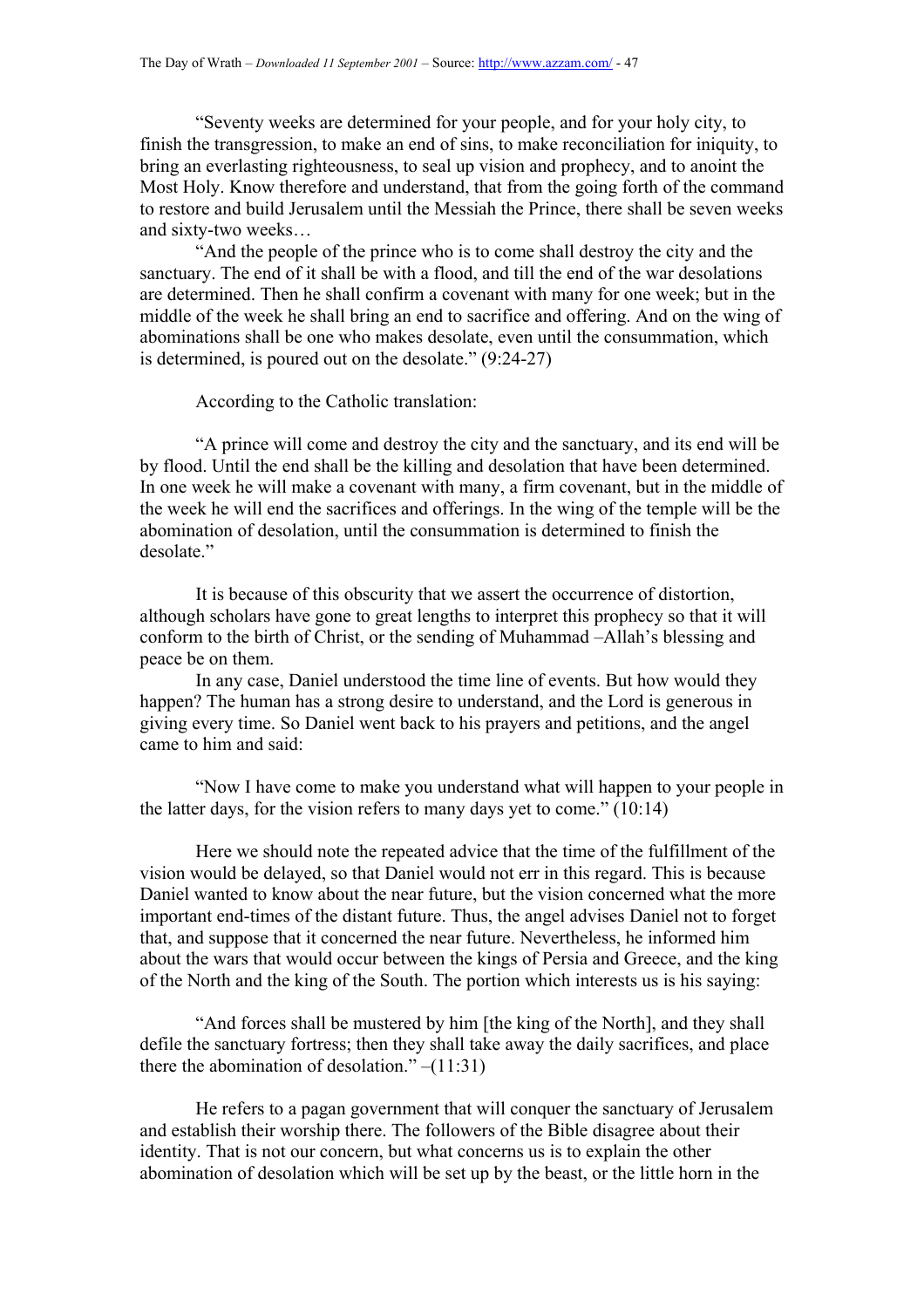land itself, which is a state. The name here is the same, but what is mentioned here is pagan, while the later one is Israelite.

His discussion of these events is concluded with the arrival of the final hour, and the day of resurrection, then he says to Daniel:

"But you Daniel, shut up the words, and seal the book until the time of the end." However, the two angels talk to each other so that Daniel can hear them and understand:

" When the power of the holy people is completely shattered, all these things shall be finished."

#### At this point Daniel says:

 $\overline{a}$ 

"Although I heard I did not understand. Then I said, "My lord, what shall be the end of these things?" And he said, "Go your way, Daniel, for the words are closed up and sealed till the time of the end…And from the time that the daily sacrifice is taken away, and the abomination of desolation is set up, there shall be one thousand two hundred and ninety days. Blessed is he who waits, and comes to the one thousand three hundred and thirty-five days. But you, go your way till the end; for you shall rest."

So the book ends and Daniel rests, especially, since he learns that Jerusalem will have its rights restored in forty-five years. But the Jews and Christians have not rested, and will have no rest about the meaning of these events, except for those who leave aside their partisanship and open their eyes to the truth. Yes, they have tired themselves, and tired the world, and tired us.

The preceding was a brief treatment of the most important of all the Biblical prophecies: the book of Daniel. From it we take note of several matters:

- 1) A clearer picture of the 'little horn.' He is a devious, treacherous conspirator who is not established by his own power, but through the power of others. His enemies are the holy people, the followers of the seal of the prophets. He lords himself over them, and overthrows the leader of their rulers (the caliph) without an army. His most wicked deed is his subjugation and defilement of Jerusalem with his forces, his canceling of the daily prayers, $21$  and his destruction of the House of Allah. He will establish his state there which is called the 'abomination of desolation.'
- 2) This little horn will do so during the days of the rule of the last kingdom, the kingdom of the Holy ones, not during the days of the Persians and Romans. The establishment of the unclean state does not mean the end of that everlasting kingdom. This is emphasized throughout the book. It is simply an event that occurs for a limited time at a certain place. It is in no way comparable to vision of the idol, in which one kingdom falls and another is established in its place, nor is it comparable to the vision of the four beasts in which one huge, frightening beast defeats the others. No, it is nothing like that at all. He is a little horn, and the extent of his power is limited. But his conspiracy is large, and his shrewdness is great, and behind

<span id="page-47-0"></span><sup>21</sup> The actual biblical term translated as 'daily sacrifices' is '*tamid*' literally: 'continual, perpetual,' and refers to acts of worship that are done continually on a daily basis, and thus, could refer to the daily prayers as well as the Temple sacrifices.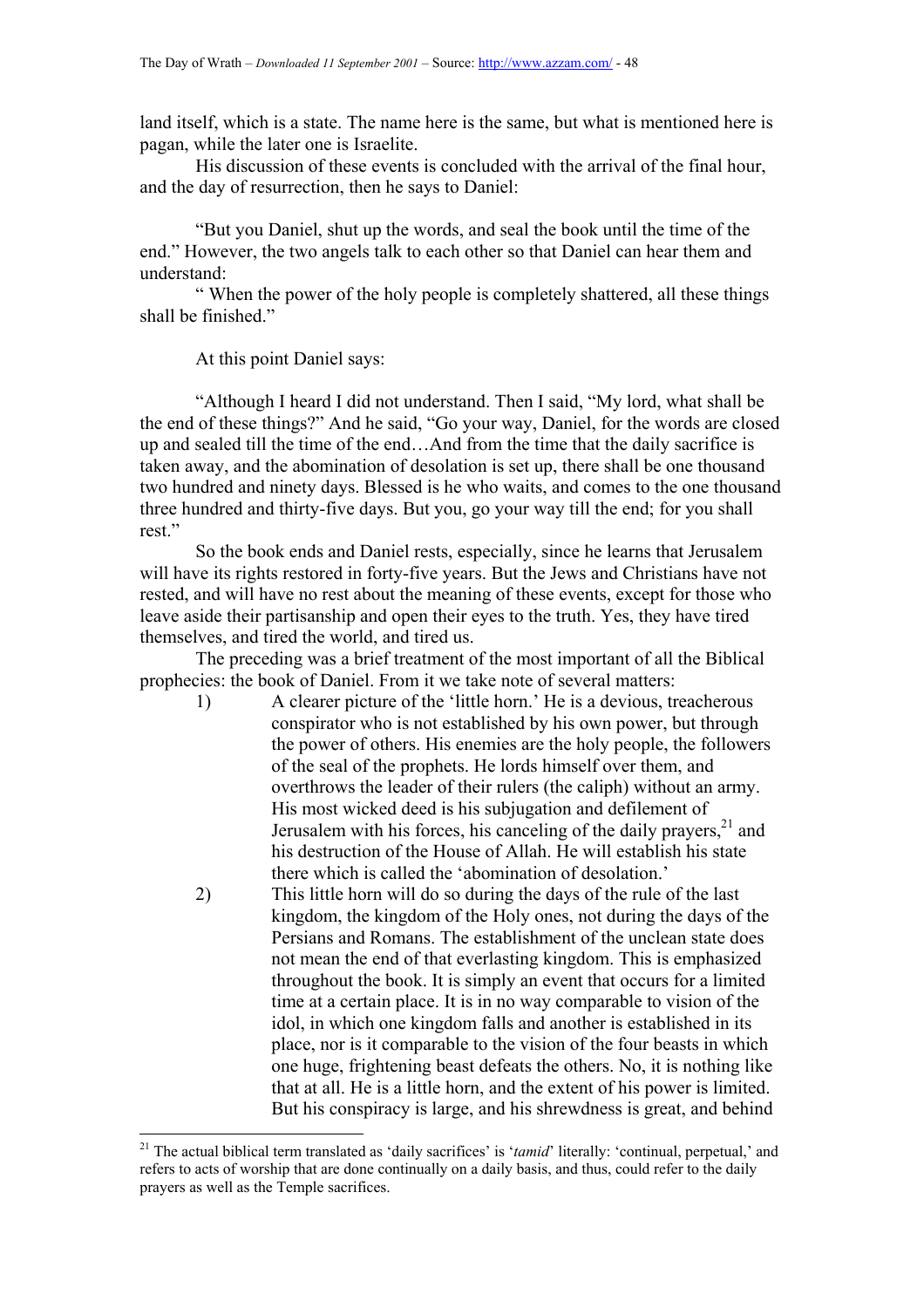him stands the great power in support of him. This is accompanied by the straitened circumstances [referred to by Daniel in 12:1] and great weakness of the holy people, however, their straitened circumstances end, and the saints are once again granted victory. They celebrate the day that the abomination of desolation is removed, and Jerusalem is purified.

This wicked, corrupt little horn destroys and builds. He destroys the sanctuary of Allah, and sets up the abomination of desolation in its place. For this reason some of Biblical commentators say that it is an idol set up in the temple. In actuality it is the temple that will be set up in the sanctuary [the mosque]. This does not contradict the meaning of 'abomination' [or defilement]. A foreign, enemy structure cannot be set up within the holy place of a nation, except by force. Thus, an abomination is what it is in both its general and particular meanings. In general, it is the establishment of the unholy state itself, and the particular instance is the setting up of the idol, or abomination that is worshipped or in which they worship.

Likewise, the idol cannot be removed from the house of Allah except by force. That is what the Prophet –Allah's blessing and peace be on him- did when he conquered Makkah, and that is what his followers will do when they enter the sanctuary of Jerusalem and find that an unholy structure is set up there by an unholy state.

It is possible that the only abomination there will be the flag of the Zionist state. Therefore, most of the commentators do not doubt that the establishment of the abomination is the establishment of an unholy, destructive state in the land of Jerusalem. But what is this state? Each of the three religions which venerate Jerusalem have established states there, or conquered it, and there is no doubt that only one out of the three is the abomination.

By this we are able to identify this state, not only from the statements of Daniel alone, but from history and reality. The important matter here is that this state will arise after Christ, since, as in Matthew and other gospels he relates the words of Daniel and explains that it will be in the latter days, as will be explained in greater detail soon. This demonstrates the error of that the setting up of the abomination of desolation occurred before the time of Christ, or that it means the idol of Zeus that was erected in the temple, or that it refers to the events shortly after his ascension in 70 or 135, for many reasons:

- 1) Those events were normal in course of history, and Jewish history in particular witnessed many similar events.
- 2) The Jews of that time were unbelievers due to their rejection of Christ, but those events will occur to those who believe in his message.
- 3) Those events were not in accord with the times and conditions specified by Daniel and Christ. Moreover, they are not in accord with the descriptions found in most of the prophetic books of the return of the Jews, their unholy gathering, and their judgment by Allah and the sending down of His wrath upon them by the hand of His chosen nation, as will be explained to the full satisfaction of our readers.

Jewish commentators, due to their rejection of Christ and his message, do not even consider his statements, and because of this interpret the abomination of desolation as an idol set up in the temple. Thereafter, they are confused and differ concerning the time when this occurred or will occur. Some of them place it in the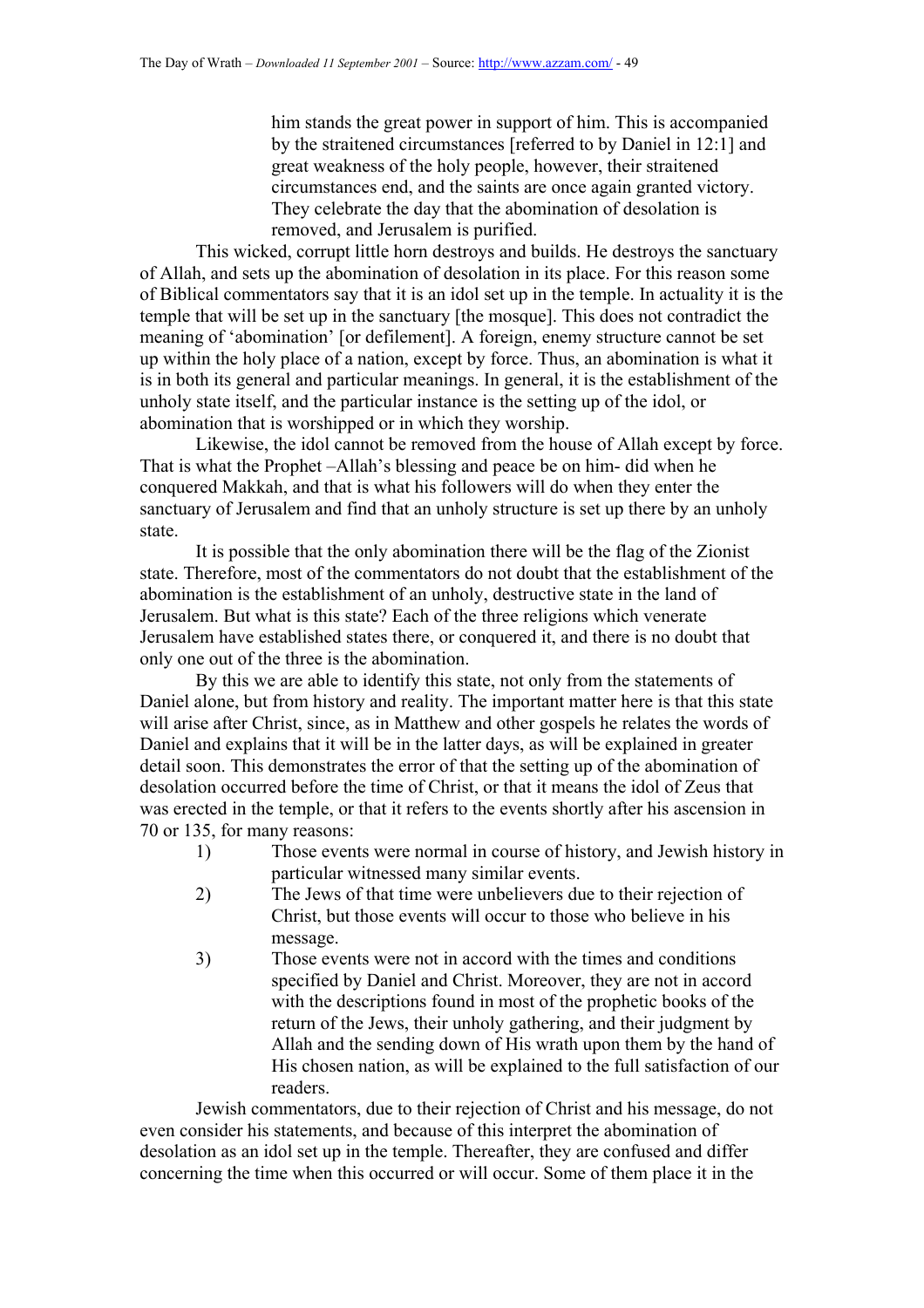time before Christ, and some of them after, and they are extremely contradictory concerning the time which Daniel specified with such precision, especially those who understand by 'days' the usual meaning of the term. As for those who interpret it as years, they must admit that it has not occurred and will not except after two thousand, three-hundred years have passed. Especially since in all of history there has never been a state that came after 2,300 days and established a state that lasted for 45 days, and then passed away. This would be such a trivial event that it wouldn't even deserve to be recorded in history, except as a footnote.

This is because the Biblical prophecies themselves specifically refer to years as 'days,' such as in Ezekial (4:6): "I have laid on you a day for each year," and in the text of the vision itself: "Blessed is he who waits," does not mean forty-five days, but one who waits for forty-fives years.

Furthermore, we have the witness of the Jews themselves. A large segment of them believed, and still do believe, that the Zionist entity which exists today is the abomination. They have continually warned their followers about Zionist ideology in the past and present. They have a deep faith that the Jewish gathering is taking place so that the vengeance of Allah's wrath can be poured down upon them. This is a large movement in America and elsewhere. They have large communities in the occupied territories themselves, including Rabbi Hirsch, leader of the 'Naturei Karta [Guardians of the City]' and the minister for Jewish affairs in the cabinet of Arafat's Palestinian Authority.<sup>22</sup> Other Jews believe this fact also, but interpret it in a secular manner, such as the philosopher and linguist Noam Chomsky. Enough then from the Jews, let us see what the Christians say.

The common mistake of both camps is that they consider the abomination of desolation to be of a people other than the Jews. Both religions consider people other than the Jews to be idolaters. In this case, it is easy to describe any idolatrous state as an abomination. Bates himself, despite his admission that the Jews will be idolaters in their worship, interprets the abomination as the 'Kingdom of Assyria,' which will invade the holy land in the latter days (p 209).

Perhaps he can be excused since he wrote this before the establishment of the State of Israel. Nobody imagined the establishment of a Jewish state. For this reason, he does not call them a state after their return to Jerusalem, but a 'bloc' or group, as we have previously seen.

Furthermore, he and others like him, imagined that the Jews would be oppressed by a gentile state (the Arabs), and so they would quickly turn to faith in Christ at the approach of the millennium, or at the time of his descent, which would be a great miracle as, in the words of Macintosh:

"The entire world on that day will be baffled, 'How did this unclean nation become holy to the Lord?"<sup>[23](#page-49-1)</sup>

 He explains it by the fact that "only a third of them will be saved from the consuming fire and poverty," by which he is referring to the end of the unholy state as depicted in the prophetic books, which will be featured in an upcoming chapter.

Thus, they possess half the truth, which is the Jew's unbelief and unholiness, but as far as their possessing a state, that is the half which they lack. Yet, without doubt, they are better than the other commentators and historians on whom

<span id="page-49-0"></span><sup>&</sup>lt;sup>22</sup> Translator's note: He is referring here to the ultra-orthodox or 'Haredi' Jews whose main centers are in New York and Jerusalem. They are divided between non-Zionists and Anti-Zionists. They are represented by parties such as Agudath Israel and Naturei Karta.

<span id="page-49-1"></span><sup>&</sup>lt;sup>23</sup> Quoted in the commentary of Revelation, from the Arabic magazine: "*Al-Maraai al-Khudhraa*" July 1934, p 16.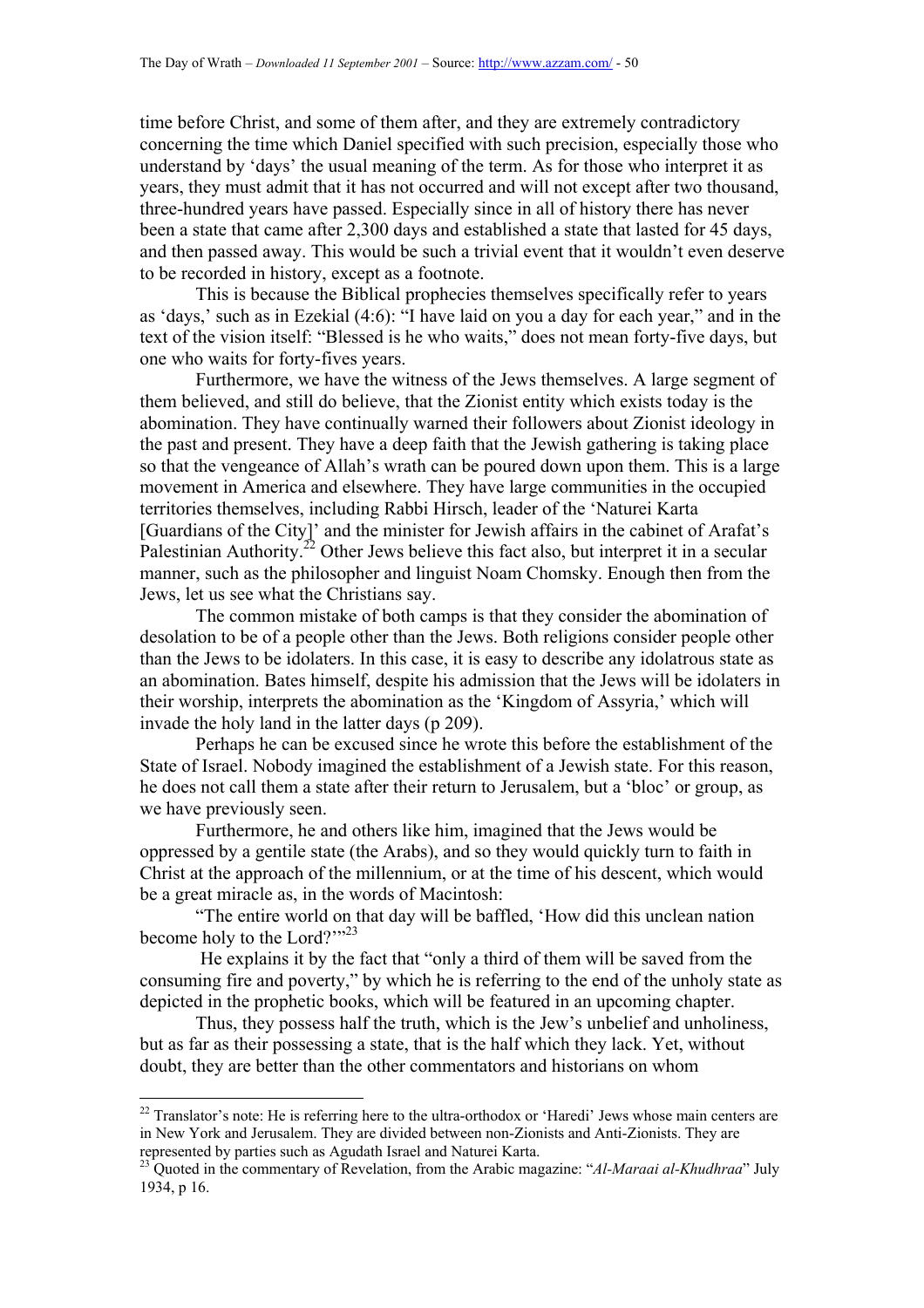contemporary fundamentalists rely, including Stephen Ronsman, author of the well known book concerning the crusades, who said:

"One day in the month of Febuary, 638, the Caliph `Umar entered Jerusalem…

"The Patriarch Saphronius came to the side of the Caliph, since he was considered the chief administrator of the surrendered city. Upon which `Umar immediately proceeded towards the site of the Temple of Solomon from which his companion Muhammad ascended into heaven. While the Patriarch stood watching him, he recalled the words of Christ, and began uttering them through his tears, 'when you see the abomination of desolation, spoken of by Daniel…'

"That was the last public service done by the Patriarch, which was the dramatic culmination of a long life which he spent in service of Orthodoxy, and the unity of the Christian world."<sup>[24](#page-50-0)</sup>

Sharing this opinion is the Arab Christian historian Phillip Hitti.<sup>25</sup>

Rightly-guided Jews and Christians turned to refute this. Moreover, some of them mention the biblical prophecy of `Umar's entry into Jerusalem, without knowing who made this shameless statement. That is, the verse in the book of Zechariah:

"Rejoice greatly, O daughter of Zion! Shout, O daughter of Jerusalem! Behold, your King is coming to you; he is just and having salvation, lowly and riding on a donkey, a colt, the foal of a donkey. I will cut off the chariot from Ephraim and the horse from Jerusalem; the battle bow shall be cut off. His dominion shall be 'from sea to sea, and from the River to the ends of the earth. $1^{1/26}$  $1^{1/26}$  $1^{1/26}$ 

This is the prophecy which the Christians interpret –in spite of itself- as meaning the entry of Christ into Jerusalem as a lone visitor.<sup>27</sup> Even if the Islamic conquest is not mentioned in any prophecy, and if its conqueror had not been `Umar himself, the attribute of abomination or uncleanness is as far away as possible from the Islamic community of monotheism and its great conquests, which brought the people out of darkness, oppression and uncleanness into light and purity. This is the witness of all of history –praise be to Allah- rejected only by arrogant fools, sickened by bigotry and blinded by hatred.

Furthermore, it cannot apply to that event in any case since it must occur 2,300 later, whether beginning from Daniel's death, or from the Seleucid year, since Daniel died in 456 B.C.E., and between that year and the Islamic conquest was only 1091 (453+638) years, and if you calculate according to the Seleucid year it was only 971 years later (333+638).

At this point we must turn to Daniels numerology, although we would prefer to delay discussing it since the confirmed facts and events of history are adequate for our purpose. However, it is necessary in order to complete the picture:

Daniel says that the abomination of desolation will be set up in 2,300 years – as we have explained. The terms 'how long?' 'until' are frequently repeated, both within the vision itself, and in other books of the Bible. It is an error of the translator, or a too-literal translation. Especially, as we have seen, there is emphasis that it shall occur at the latter day, at the far-distant time of the indignation

<span id="page-50-0"></span> $24$  History of the Crusades pp 17,18.

<span id="page-50-1"></span><sup>25</sup> *Al-Bashara bi Nabiy il-Islam*, Ahmad al-Saqa Hijazi (2:208). 26 9:9,10.

<span id="page-50-2"></span>

<span id="page-50-3"></span> $27$  No previous ruler of the Persians or Romans had ever achieved complete control of the land from the Persian coast to the Mediterranean, and from the Euphrates to Aden. This only happened to `Umar and his successors of the Eternal Kingdom.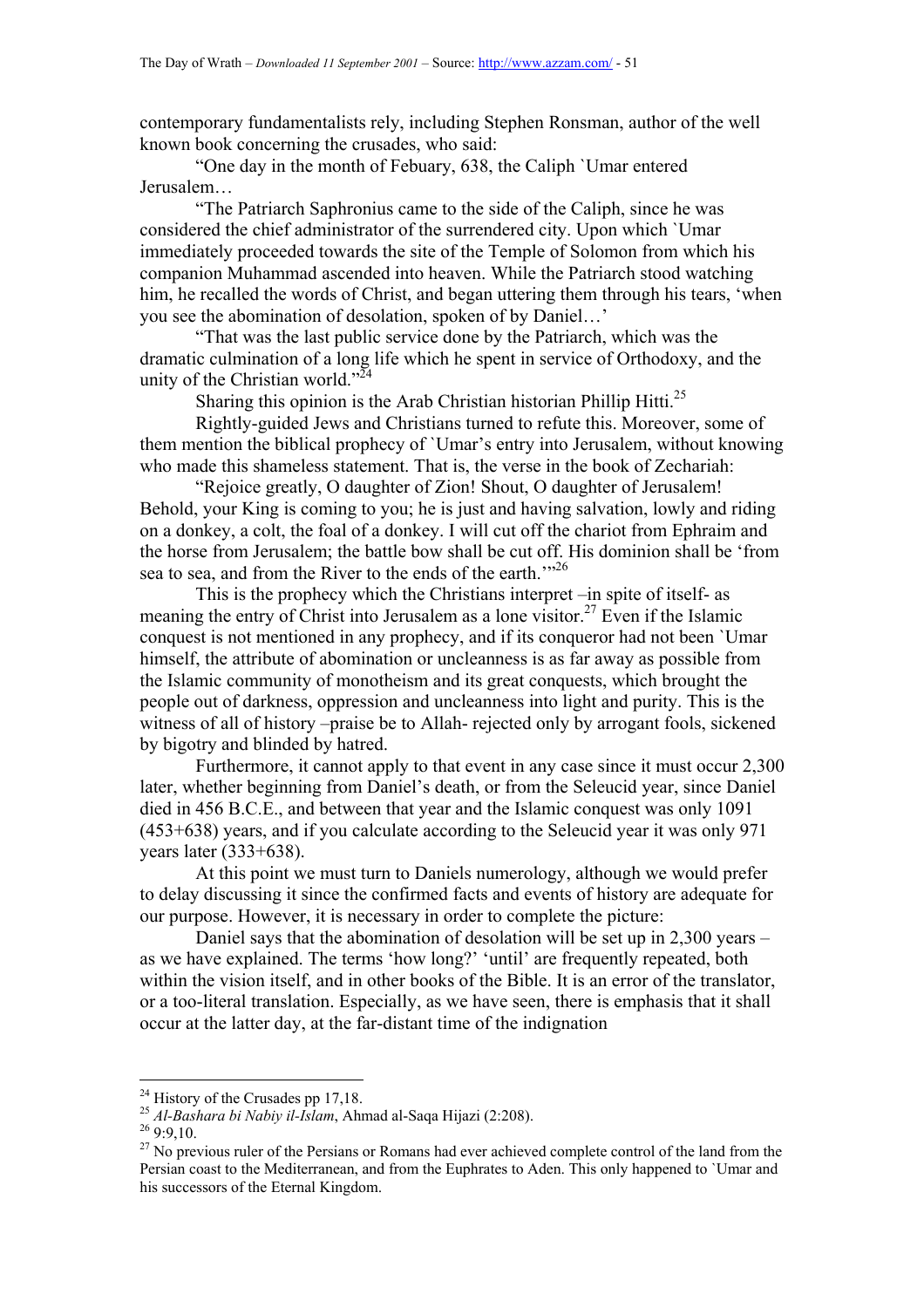None of the commentators who interpret the days as years disagree with us in this regard, and we have clearly understood the baselessness of its literal translation as common days. So what is the source of the dispute and confusion? It is possible to learn the various opinions from Chauncy's commentary, which he claims to have gathered from eighty-five Biblical commentaries, in which he says (as summarized by Rahmat-Allah al-Hindi):

"From the earliest times it has been very difficult for scholars to ascertain and define the time of the commencement of the event to which this vision refers.

"The majority of the scholars have concluded that the time of its commencement is certainly one of the four periods in which four royal commands were issued by the kings of Persia:

1) Cyrus, who issued his ordinance in 636 B.C.

- 2) The king Darius, who issued his orders in 518 B.C.
- 3) Artaxerxes, who gave his commands about Ezra in 458 B.C.
- 4) The king Artaxerxes, who issued his ordinance to Nehemiah in 444 B.C.

"The days mentioned in this vision are not days as usually understood, but days signifying years. Keeping this in mind, the ending of the period of this vision would be as follows:

1) According to the first command of Cyrus it would end in 1764.

2) According to the second of Darius it would end in 1782.

3) According to the third command of Artaxerxes it would be in 1843.

4) According to the fourth ordinance it would end in 1856.

Chauncy, who wrote his book in 1838, says:

"The first and second periods have passed, and the third and fourth remain. The strongest in my opinion, is the third, of which I am sure."

According to us and the whole world today, this was an error, so what more can be said?

Chauncy says:

"According to some, its beginning is the Greek Alexander's attacking the King of Asia (that is Darius of Persia), and according to this the end point will of the prophecy will be in the year 1966."<sup>[28](#page-51-0)</sup>

Shaykh Rahmat-Allah (who died in 1891) adds:

"If the falsehood of the first and second periods were apparent in his lifetime, as he himself acknowledged, and the falsehood of the third, which according to him is the strongest, is apparent, and likewise the falsehood of the fourth…then only the fifth period remains."<sup>2</sup>

Since the purpose of the Shaykh was to refute all Biblical prophecies so as to demonstrate that they are distorted or doubtful, he also expected that the fifth would be false, and said:

"Those who are alive at that time will see that it too is false, God willing."

Moreover, when the Shaykh quoted the statements of those of them who say that it is reality which will demonstrate the truth of this prophecy, he rejected it with scorn, saying that they are to be excused since it is the words of the prophecy itself which are corrupted.<sup>30</sup>

<span id="page-51-0"></span><sup>28</sup> *Ithhar al-Haqq*, al-Hindi, pp 128,129 in the English version; 93,94 in the Arabic. The last two paragraphs are not found in the English translation.

<span id="page-51-1"></span> $\overrightarrow{p}$  Ibid. p94 in the Arabic edition.

<span id="page-51-2"></span> $^{30}$  Ibid.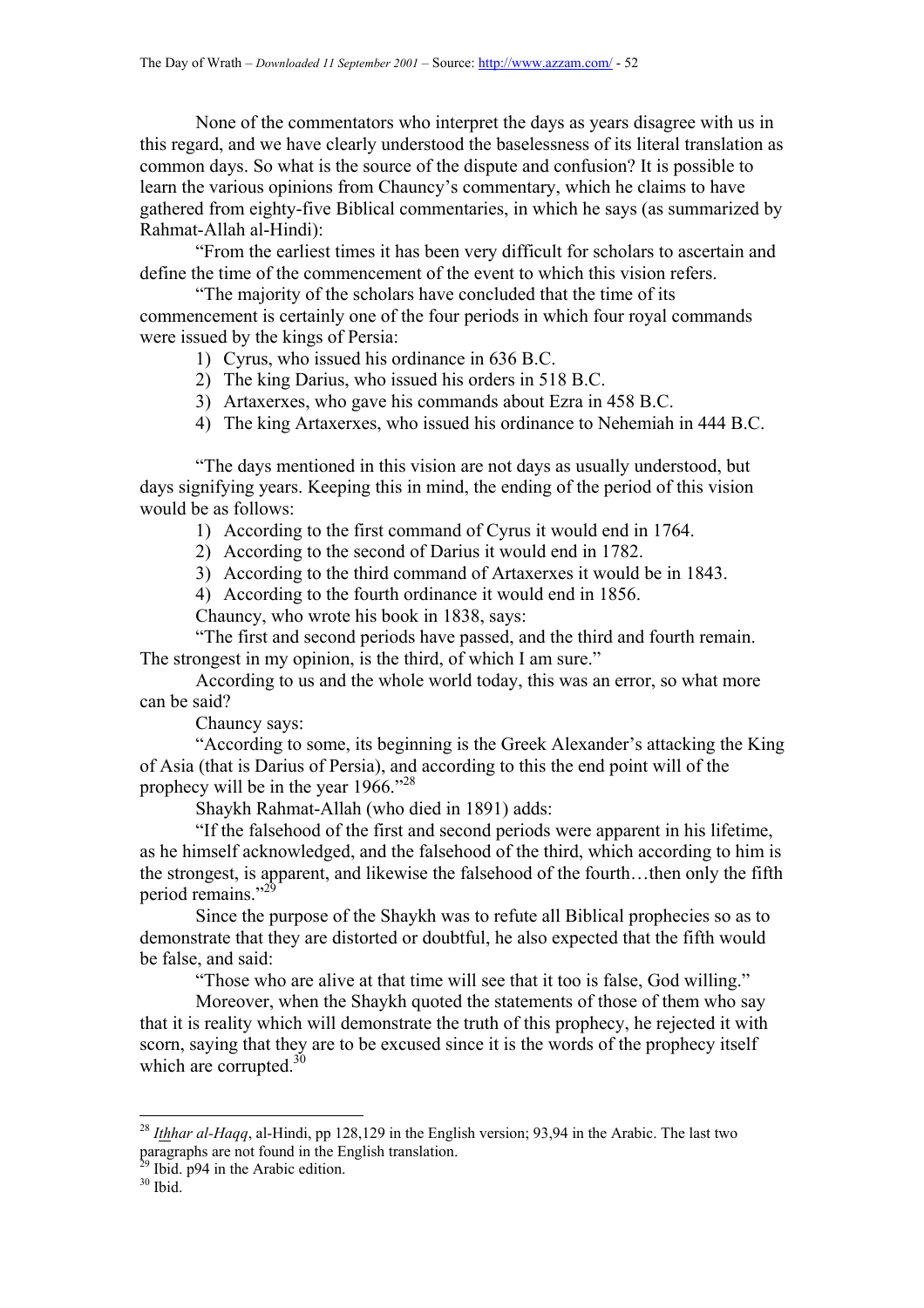Allah have mercy on Shaykh Rahmat-Allah, he could have suspended judgment since it is rash to firmly reject the occurrence of something which is a reasonable possibility, despite the fact that his purpose was to confirm the existence of distortion in the text of the Bible. Since it is agreed that not every word of the Bible is distorted, the least one can do is leave open the possibility of its occurrence.

Furthermore, that being the Shaykh's purpose, he did not attempt to rule on the relative strength or weakness of the last opinion, which is necessary, so we say:

The cause of the error of the four opinions is determining the commencement of the period by the proclamation of imperial decrees concerning the restoration of Jerusalem, which is not mentioned in the vision itself (the vision of the ram and goat), it is only mentioned in the aforementioned vision of the toes, which is a different vision altogether, and in our opinion, the phrase 'from the going forth of the command' is an interpolation, and Allah knows best. Therefore, those who interpret the commencement as the appearance of Alexander are more correct, since they derived it from the text itself. Its commencement is from the incident of his conquering Asia which was in the year 334 according to some, but was 333 according to the most correct and well-known opinion. This calendar remained in worldwide use until the Church devised the Christian calendar.

According to this the establishment of the abomination of desolation would be (2300-333)=1967, which is what actually happened, which was a very painful event for the nation of the saints, and of great joy to the Zionists and fundamentalists.

Indeed, disregarding the numerology and prophecies, it was the greatest event in Jewish history in nearly two-thousand years.

Now we have seen the establishment of the abomination of desolation, in all its abomination and its desolation, its barbarity and atrocity, its idolatry and blasphemy, its cancellation of the daily prayers in the Aqsa Mosque, and its destruction and burning. We ask Allah's protection from their evil and to preserve what remains of His sanctuary*.* Now we will go back to Christ's statement about it so as to see whether these Evangelical Zionists are truly Christians as they claim, or followers of the Zionist beast, whether they know it or not.

According to Matthew:

"Now as [Jesus] sat on the Mount of Olives, the disciples came to him privately, saying, 'Tell us, when will these things [the destruction of the Temple] be? And what will be the sign of your coming, and of the end of the age?'

"And Jesus answered them and said to them: 'Take heed that no one deceives you. For many will come in my name, saying, "I am the Christ," and will deceive many. And you will hear of wars and rumors of wars. See that you are not troubled; for all these things must come to pass, but the end is not yet. For nation will rise against nation, and kingdom against kingdom. And there will be famines, pestilences, and earthquakes in various places. All these are the beginning of sorrows…Then many false prophets will rise up and deceive many people…But he who endures to the end will be saved [through the preaching of:]…this gospel [or message of good news] of the kingdom will be preached in all the world as a witness to all the nations, and then the end will come.

"Therefore, when you see the "abomination of desolation," spoken of by Daniel the prophet, standing in the holy place (whoever reads let him understand), then let those who are in Judea flee to the mountains. Let him who is on the housetop not go down to take anything out of his house. And let him who is in the field not go back to get his clothes…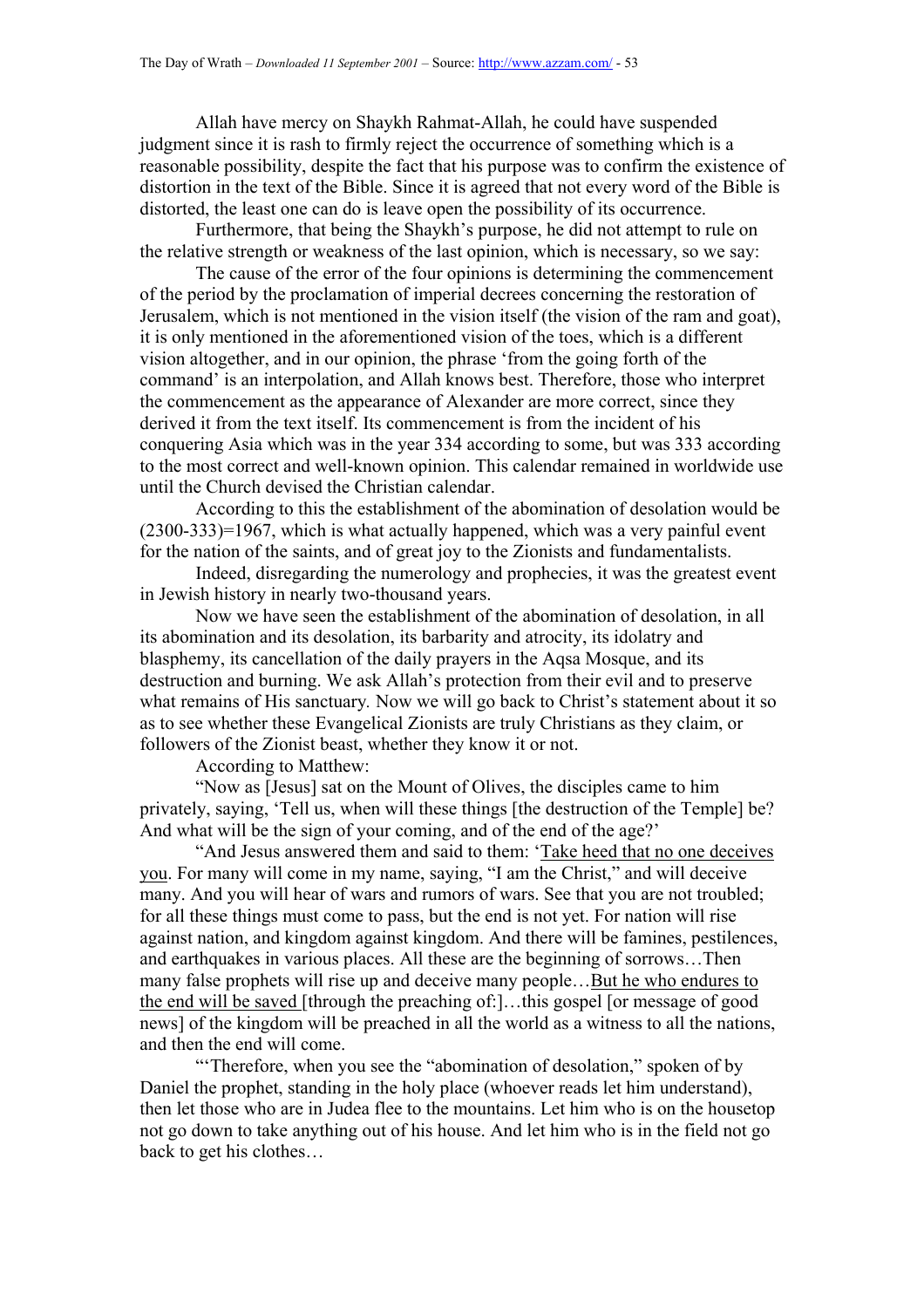"Then if anyone says to you, "Look, here is the Christ!" or "There!" do not believe it. For false christs and false prophets will rise and show great signs and wonders to deceive, if possible, even the elect. See, I have told you beforehand. Therefore, I they say to you, "Look, he is in the desert!" Do not go out; or "Look, he is in the inner rooms!" do not believe it. For as the lightening comes from the east and flashes in the west, so also will the coming of the Son of Man be. For wherever the carcass is, there the eagles will be gathered together.'" (23:3-28)

As usual, we have texts concerning tremendous events, whose vagueness is bewildering, and the Christian disputation concerning them is extreme. This is because of the distortion of emendations and omissions, yet despite this, there is only one possible, correct interpretation. The more the Jews and Christians –as we hopeuse the free keys of symbolic interpretation which we have given them, the more they will discover the acceptable interpretations –on the condition that textual distortions are always a possibility. The key in this case, is the 'Son of Man,' who is Muhammad –Allah's blessing and peace be upon him, who is mentioned in this page of the gospel for a clear purpose, which is to distinguish between him and between the Son of the Virgin, Jesus –peace be upon him. We already understand the abomination of desolation, so when it is established it will be the Son of Man who comes, in the form of his armies, not in person.

Thus, the subject is combination of what is found in the book of Daniel, and what is in the gospel. Kingdom will rise against kingdom, and the end of it will be the establishment of the kingdom of the Son of Man, whose armies will be summoned to destroy the abomination of desolation (the carcass). (Daniel 7:13,14) (Matthew 24:24- 31)

The abomination of desolation is itself. Moreover, Daniel is specified by name in Matthew and Mark (13). Luke, however, explains the abomination in such a way as to support our interpretation:

"But when you see Jerusalem surrounded by armies, then know that its desolation is near." (21:20) They all discuss the same topic, I doubt that even the fundamentalists would dispute that. In that case, what is Christ's advice to those who live to see that time, the time of the establishment of the abomination of desolation? He most clearly warns against false christs in the first part of his speech and in the last part, and he warns against being deceived by their claim that Christ has come or is present here or there. He strongly warns against remaining among unclean ones, emphasizing that one must quickly flee from among them because of Allah's painful chastisement of them at the hands of the armies of the other messiah, the son of man, not the son of the virgin, whose armies will attack the unclean, decaying Zionist state like eagles attacking unclean, decaying carrion.

It is great advice, and as clear as the sun, but do people like Jerry Falwell, Pat Robertson, or Jimmy Swaggart understand it? And will the chosen people (the Islamic community) listen so that they will not fall into error like the Jews and Christians? Perhaps the fundamentalists will debate the interpretation of this text as usual saying that the Son of Man is a heavenly personality. That may be, but what do they say about Christ's advice when the abomination is set up? Is it in harmony with the great commotion and clamor they create out of their joy and happiness over the establishment of the abomination of desolation, their announcement to the world that its establishment heralds the coming of Christ, their encouragement to their followers to visit and make pilgrimage to it so that they will be their when he suddenly comes,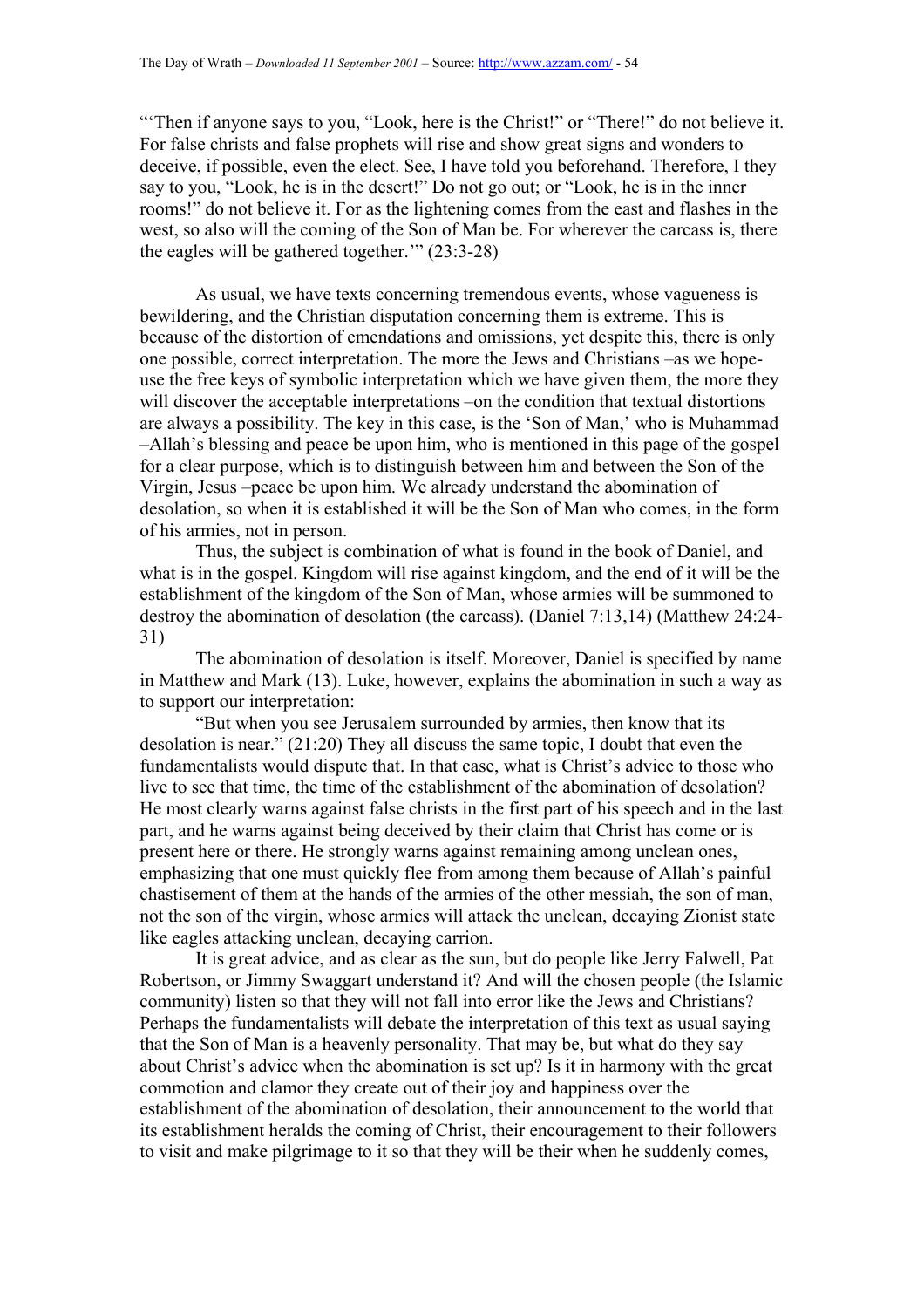and the strong pressure they put on America and the rest of the world to support the state of the abomination and enmity?

Is this not a great contradiction and rejection of Christ's advice?

Furthermore, do not all their gospels attribute the so-called killing of Christ and the plots against him to the Jews? Has any rational person heard of a community that venerates the killer of the prophet whom they worship, and fights those who love that prophet and believe in him? Does Christ not describe the Jews as broods of vipers, killers of the prophets, who worship to be seen of men, blind guides, and extorters? It is enough for you to read the twenty-third chapter of Matthew. When will the millions of fundamentalists who follow these false christs wake up?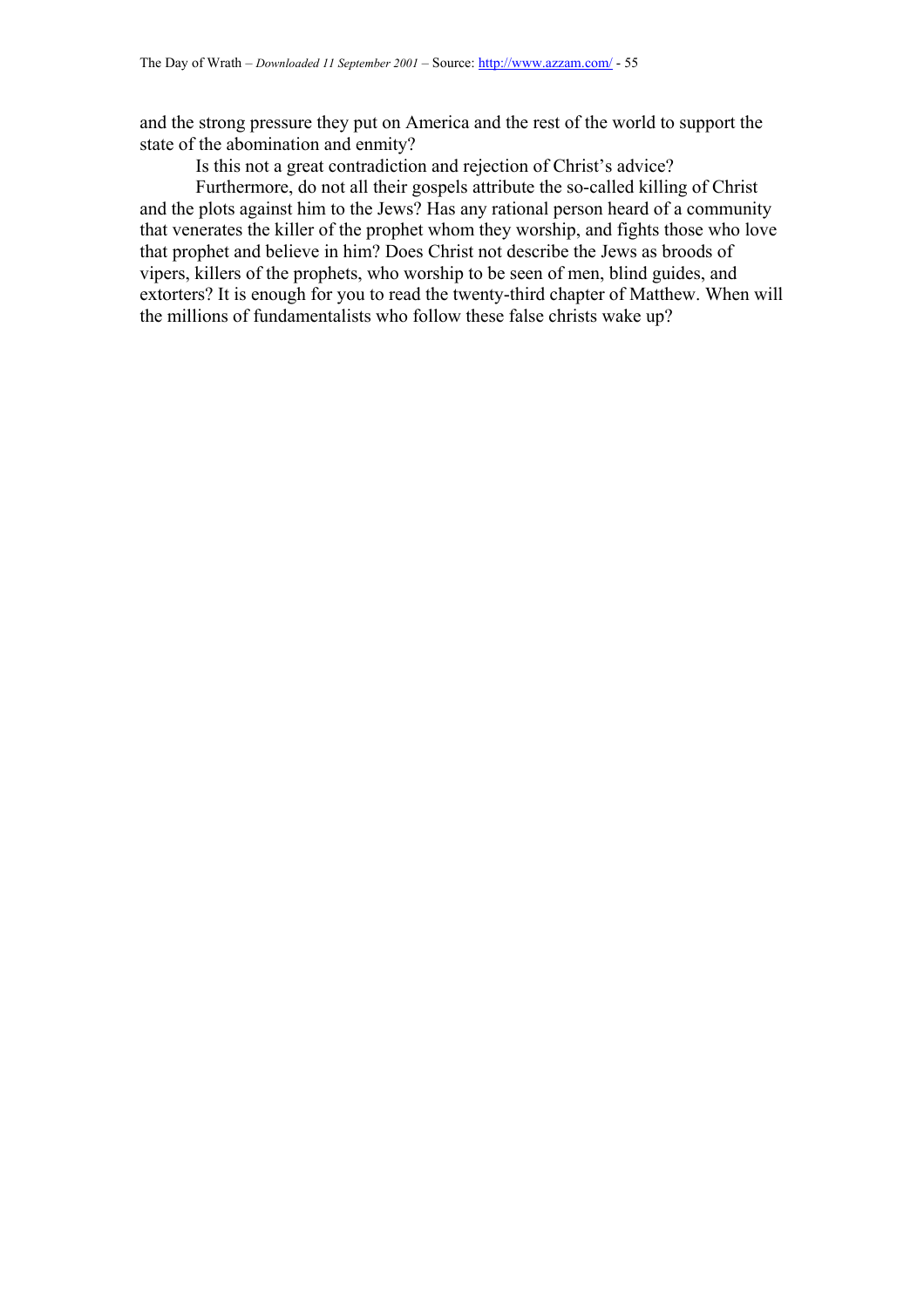### **10 The Entire Bible Describes the Abomination**

 If the discussing the criminal characteristics and behavior of the Jews is anti-Semitic, as the Zionists claim, then the most anti-Semitic book on earth is the Bible itself. If we gather together all the curses which the churches pronounced upon the Jews, the narratives about them in world literature such as Shakespeare and Dickens, and asked all the poets of the Arab world to put together a compendium of defamatory poetry against them, if we gathered all that together in one volume, it would not equal or even close to what is found in the Old Testament. The problem is that most Jews do not read it, let alone the fundamentalist Christian madmen who love Israel. Even many of the Arabs and other peoples of the world know nothing about it.

The entire Old Testament -not only Daniel- describes the identity of the abomination in a space of many chapters, using every possible means of expression and exposition such as: parable, metaphor and allegory, in both great elaboration, and brevity.

As for the reprehensible attributes ascribed to them in the Bible, they are innumerable. They include every blameworthy behavior without exception. However, there is one attribute that is repeated like a refrain in every book of the Bible, much to the reader's astonishment. His astonishment only increases because of the fact that this attribute should be the last one used to describe a people who claim to be God's chosen based on this same book. This attribute is uncleanness or impurity. It is an uncleanness comprised of blood, barbarity and violence, accompanied by excusemaking and boasting, an uncleanness of the essence, which nothing can purify.

" 'For though you wash yourself with lye, and use much soap, yet your iniquity is marked before Me', says the Lord God. 'How can you say, "I am not polluted?" '" (Jeremiah 2:22,23)

"Jerusalem has sinned gravely, therefore she has become vile (*niydah* meaning filthy, impure)". (Lamentations 1:8)

"You have polluted the land with your harlotry and wickedness." (Jeremiah 3:2)

She commits adultery "under every green tree," not with one person but many, she even commits adultery with "every stone and tree." (Jeremiah 3:9)

"In your filthiness is lewdness. Because I have cleansed you, and you were not cleansed, you will not be cleansed of your filthiness anymore, till I have caused My fury to rest upon you." (Ezekial 24:13)

"Then I saw that for all the causes for which backsliding Israel had committed adultery, I had put her away and given her a certificate of divorce." (3:8)

The cause of this punishment is clearly repeated:

"The earth [or the land] is also defiled under its inhabitants, because they have transgressed the laws, changed the ordinance, broken the everlasting covenant. Therefore the curse has devoured the earth." (Isaiah 24:5,6)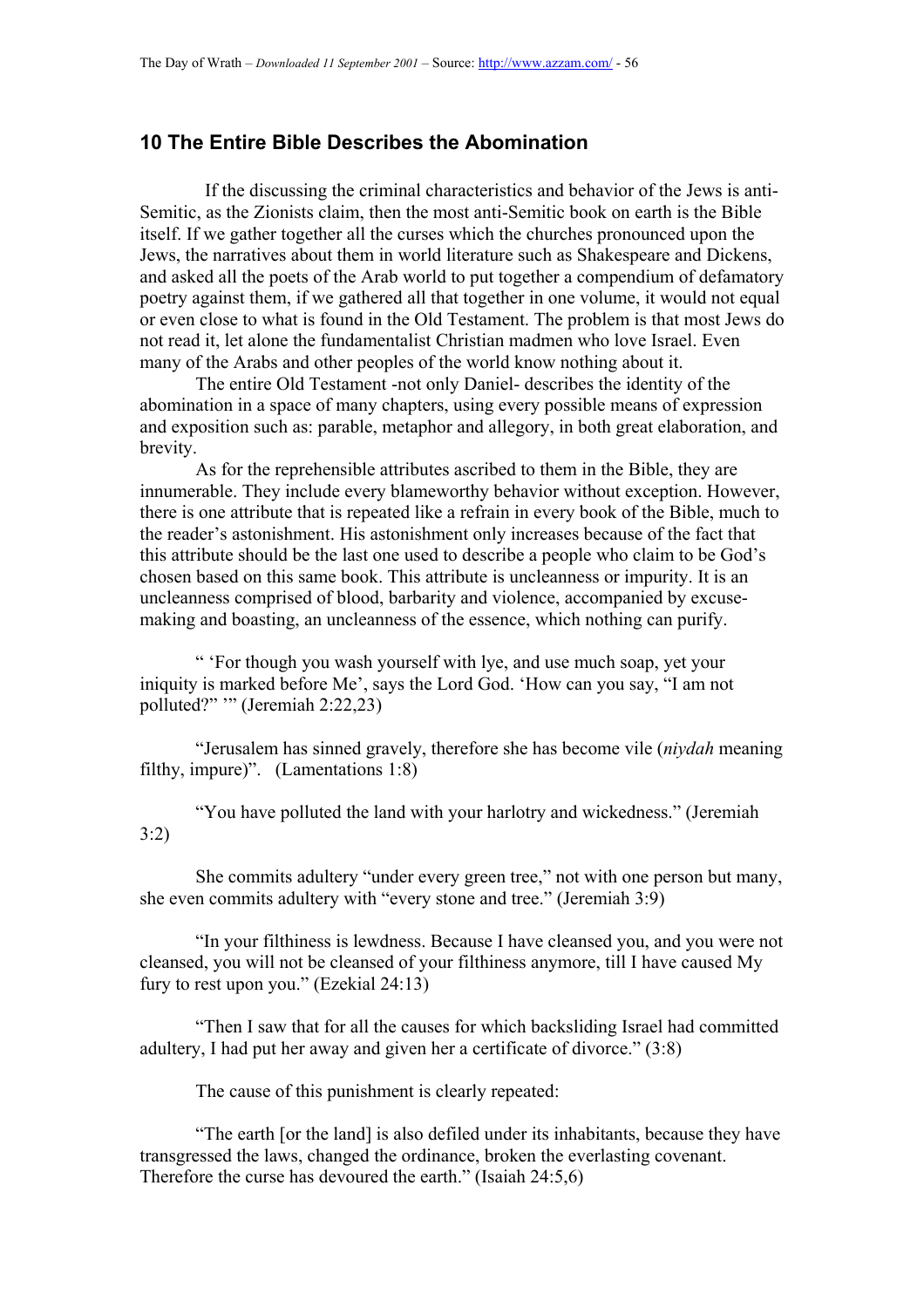These curse are recorded in Deuteronomy:

"But it shall come to pass, if you do not obey the voice of the Lord your God, to observe carefully all His commandments and His statutes which I command you today, that all these curses will come upon you and overtake you:

"Cursed shall you be in the city, and cursed shall you be in the country. Cursed shall be your basket and your kneading bowl. Cursed shall be the fruit of your body and the produce of your land, the increase of your cattle and the offspring of your flocks. Cursed shall you be when you come in, and cursed shall you be when you go out.

"The Lord will send on you cursing, confusion, and rebuke in all that you set your hand to do, until you are destroyed and until you perish quickly, because of the wickedness of your doings in which you have forsaken Me."

For twenty-four paragraphs the curses continue in unequalled terms, then he concludes by saying:

"All these curses shall come upon you and pursue you and overtake you, until you are destroyed, because you did not obey the voice of the Lord your God, to keep His commandments and His statutes which He commanded you. And they shall be upon you for a sign and a wonder, and on your descendents forever." (28:15-46)

Just as this uncleanness is combined with a curse, so too is shame:

"As the thief is ashamed when he is found out, so is the house of Israel ashamed; they and their princes, and their priests, and their prophets." (Jeremiah 2:26)

This uncleanness of Israel comes from above as well as from below. Isaiah says:

"I dwell in the midst of a people with unclean lips." (6:5)

Even after their death and casting out from the Holy Land, uncleanness still clings to them, as Amos says:

"Your wife shall be a harlot in the city; your sons and daughters shall fall by the sword; your land shall be divided by survey line; you shall die in a defiled land; and Israel shall surely be led away captive from his own land." (7:17)

Certainly they have surpassed most nations in history in abomination, lewdness, and oppression:

"The punishment of the iniquity of the daughter of my people [Jerusalem] is greater than the punishment of the sin of Sodom, which was overthrown in a moment, with no hand to help her!" (Lamentations 4:6)

"Neither your sister Sodom nor her daughters have done as you and your daughters have done." (Ezekial 16:48)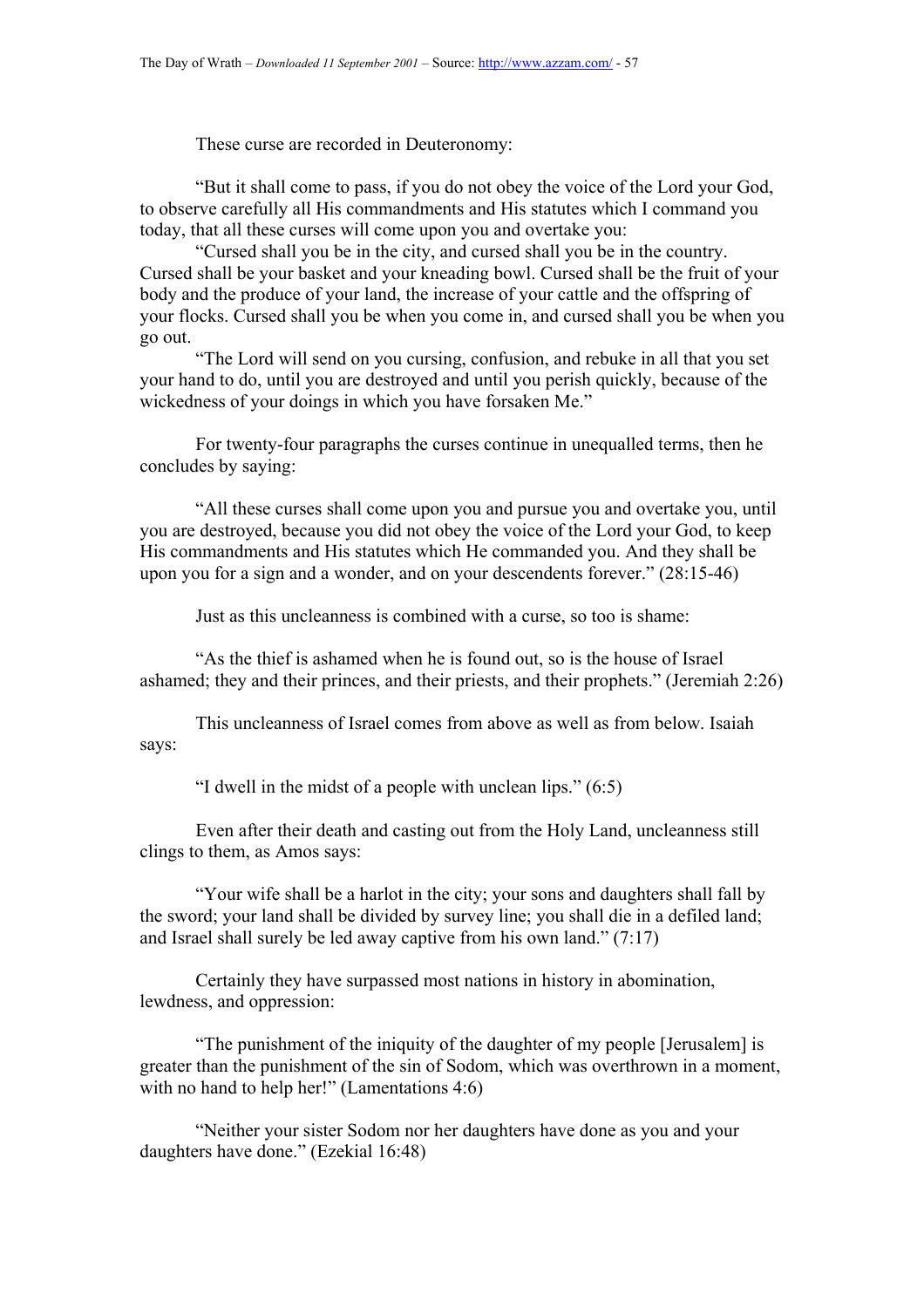One of the worst sins is barbarity and bloodthirstiness, for that reason, Ezekial asks his Lord:

"Will you destroy all the remnant of the Israel in pouring out Your fury on Jerusalem?"

(Notice that he says 'the remnant of Israel) And His Lord replies:

"The iniquity of the house of Israel and Judah is exceedingly great, and the land is full of bloodshed, and the city is full of perversity." (9:8,9)

In the Lamentations of Jeremiah, the barbarity and chaos of Zionism is depicted, as if he was describing the contemporary *intifadha*:

"Because of the sins of her prophets and the iniquities of her priests, who shed in her midst the blood of the just. They wandered blind in the streets; they have defiled themselves with blood, so that no one would touch their garments. They cried out to them, 'Go away, unclean! Go away, go away, do not touch us!'" (4:13-15)

Now listen to this phrase:

"Can the Ethiopian change his skin or the leopard change his spots? Then may you also do good who are accustomed to evil…Therefore, I will uncover your skirts over your face, that your shame may appear. I have seen your adulteries, and your lustful neighings, the lewdness of your harlotry, your abominations on the hills in the fields. Woe to you, O Jerusalem! Will you still not be made clean?" (Jeremiah 13:22,26,27)

It becomes commonplace to address them as does Isaiah:

"You sons of the sorceress, you offspring of the adulterer and the harlot! Whom do you ridicule? Against whom do you make a wide mouth and stick out the tongue? Are you not the children of transgression, offspring of falsehood?" (57:3,4)

According to Hosea, the Lord said:

"I have seen a horrible thing in the house of Israel: There is the harlotry of Ephraim; Israel is defiled." (6:10)

In respect of our and our reader's time, and out of fear of the censor's scissors, we will not go overboard in enumerating these defilements and abominations, and we will suffice with Ezekial's description of the crimes of Jerusalem:

" Moreover, the word of the Lord came to me, saying: 'Now son of man, will you judge, will you judge the bloody city? Yes, show her all her abominations! Then say, "Thus says the Lord God: 'The city sheds blood in her own midst, that her time may come; and she makes idols within herself to defile herself. You have become guilty by the blood which you have shed, and have defiled yourself with the idols which you have made. You have caused your days to draw near, and have come to the end of your years; therefore I have made you a reproach to the nations, and a mockery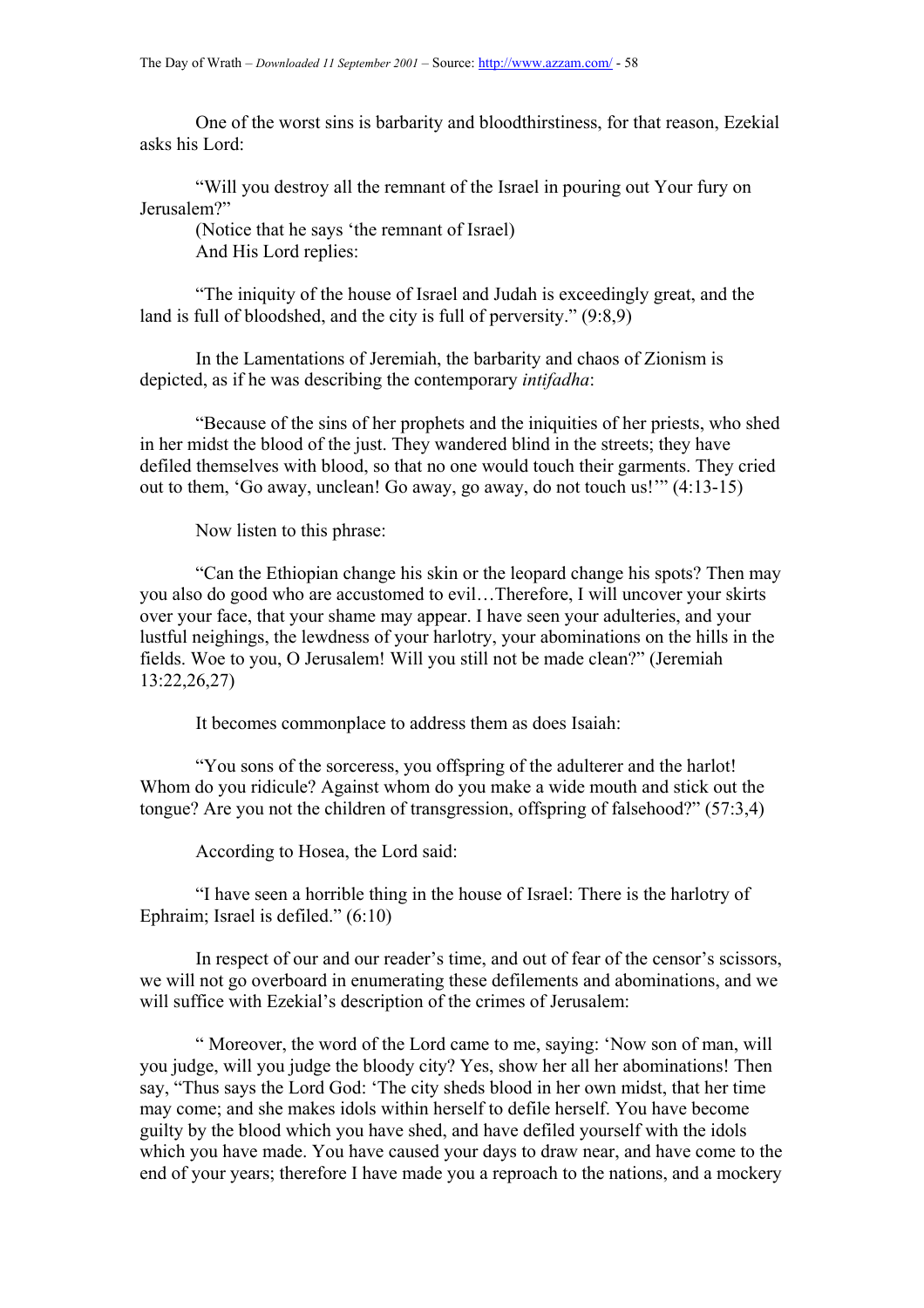to all countries. Those near and those far from you will mock you as infamous and full of tumult. Look, the princes of Israel; each one has used his power to shed blood in you. In you they have made light of father and mother; in your midst they have oppressed the stranger; in you they have mistreated the fatherless and the widow. You have despised My holy things and profaned My Sabbaths, In you are men who slander to cause bloodshed; in you are those are those who eat on the mountains; in your midst they commit lewdness. In you men uncover their fathers' nakedness; in you they violate women who are set apart during their impurity. One commits abomination with his neighbor's wife; another lewdly defiles his daughter-in-law; and another in you violates his sister, his father's daughter. In you they take bribes to shed blood; you take usury and increase; you have made profit from your neighbors by extortion, and have forgotten Me,' says the Lord God."

"Behold, therefore, I beat My fists at the dishonest profit which you have made, and at the bloodshed which has been in your midst. Can your heart endure, or can your hands remain strong, in the days when I shall deal with you? I, the Lord, have spoken, and will do it. I will scatter you among the nations, disperse you throughout the countries, and remove your filthiness completely from you. You shall defile yourself in the sight of the nations; then you shall know that I am the Lord."""

"The word of the Lord came to me, saying, 'Son of man, the house of Israel has become dross to Me; they are all bronze, tin, iron, and lead, in the midst of a furnace; they have become dross from silver. Therefore thus says the Lord God: "Because you have all become dross, therefore behold, I will gather you in the midst of Jerusalem. As men gather silver, bronze, iron, lead, and tin into the midst of a furnace, to blow fire on it, to melt it; so I will gather you in My anger and in My fury, and I will leave you there and melt you. Yes, I will gather you and blow on you with the fire of My wrath, and you shall be melted in its midst. As silver is melted in the midst of a furnace, so shall you be melted in its midst; then you shall know that I, the Lord, have poured out My fury on you.""

"And the word of the Lord came to me, saying, 'Son of man, say to her: "You are a land that is not cleansed or rained on in the day of indignation. The conspiracy of her prophets in her midst is like a roaring lion tearing the prey; they have devoured people; they have taken treasure and precious things, they have made many widows in her midst. Her priest have violated My law and profaned My holy things; they have not distinguished between the holy and unholy, nor have they made known the difference between the unclean and the clean; and they have hidden their eyes from My Sabbaths, so that I am profaned among them. Her princes in her midst are like wolves tearing the prey, to shed blood, to destroy people, and to get dishonest gain. Her prophets plastered them with untempered mortar, seeing false visions, and divining lies for them, saying, 'Thus says the Lord God,' when the Lord had not spoken. The people of the land have used oppressions, committed robbery, and mistreated the poor and needy; and they wrongfully oppress the stranger."'" (Ezekial 22: 1-29)

Yes, they have used oppression against he people of the land, and pilfered their security, their comfort, their land, and their farms. Shall we continue with Ezekial's detailing of the abominations of the abomination of desolation, or should we move on to discuss their punishment?

Answer: We must stop here, not because we have forsaken our promised brevity, but out of embarrassment for our reader, and fear of the censor's scissors, because Ezekial goes on to tell us a parable about the abominations of Samaria and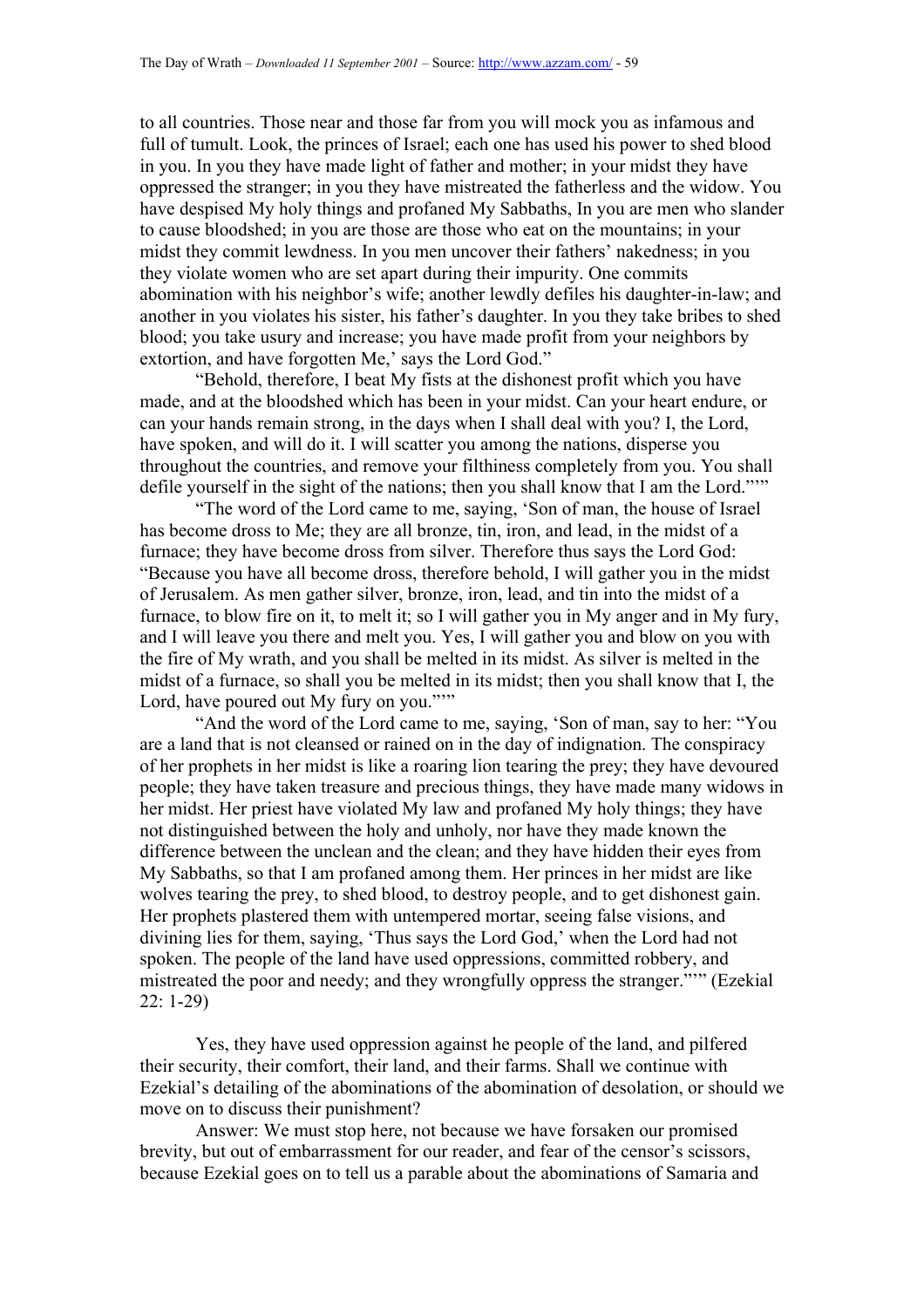Jerusalem as two adulterous women whom he calls 'Oholah' and 'Oholibah,' whose two names are a literal allusion to them. The two stories are appropriate to the articles written in the American press about Jimmy Swaggart and other leaders of Christian Zionism with low moral standards, but they are not suited to our study and we are embarrassed too embarrassed to quote them here. I don't know whether religious Christians permit their boys and girls to such subjects (in the Bible!) or whether they read it alone while watching the type of movies which come on late-night television which are restricted for those under the age of eighteen?

As for the punishment of Oholah and her sister, there is no harm from quoting it here from Ezekial:

"For thus says the Lord God: 'Bring up an assembly against them, give them up to trouble and plunder The assembly shall stone them with stones and execute them with their swords; they shall slay their sons and their daughters, and burn their houses with fire. Thus, I will cause lewdness to cease from the land'" (23:46-48)

So congratulations to the stone-throwing youth who are stoning our modernday Oholah and Oholibah! As for the swords and fire, that too will soon encompass them –Allah willing. The next chapter will elaborate on that which has received brief mention here.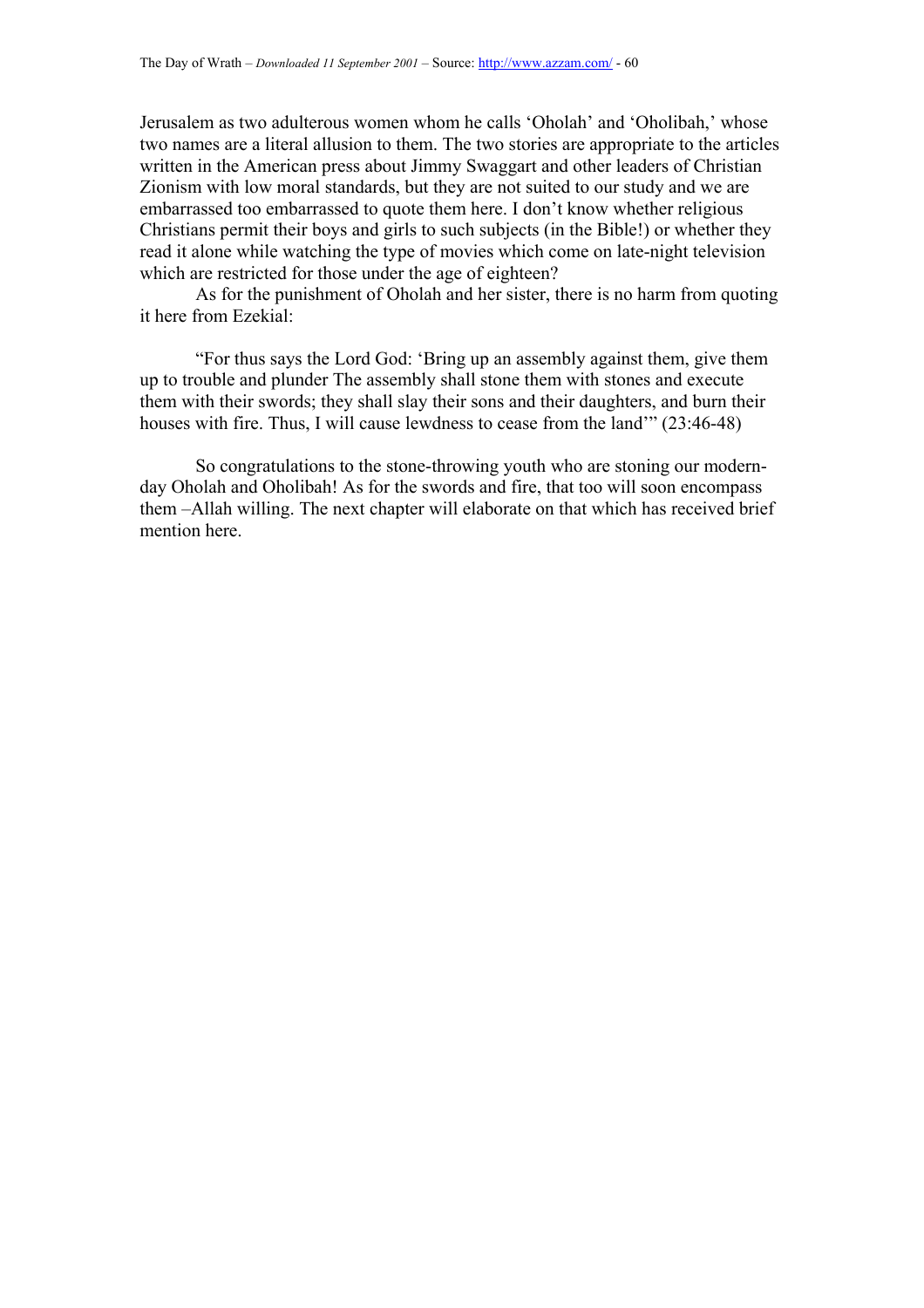## **11 Judgment not Reconciliation**

Zionists –Jewish and Christian- believe that the gathering of the remnant of Israel in the land of Palestine, is the fulfillment of God's promise of reconciliation between Him and His chosen people. For this reason, he gave them victory over the Arabs, and blesses whomever blesses them, and curses whomever curses them.

The fact is, that the Bible does summon the Jews to reconciliation with the Lord, but by doing what? It is a summons to repentance and to abandon their rejection of Allah and His messengers, to give up worshipping of other besides Allah, to observe Allah's commandments, to care for the poor and orphans, and to be kind to all people.

This is what we clearly find in most of the books of the Bible, and along with it comes a severe warning to them if they disobey and break the covenant. There is no fundamental connection with this and the prophecies and events of the latter days. Rather, it is a universal summons to repentance and faith, to individuals and groups in all places and times. As for the gathering of the wicked remnant after their expulsion, and their return to the Holy Land so that Allah's wrath may descend upon them, the prophecies concerning it are clear and particular. Because of the innumerable texts, and their explicitness, it is best to simply quote examples without attempting to be allinclusive. We will begin with those that the Zionists themselves use to support their beliefs:

Ezekial says:

"Thus, says the Lord God: 'Surely I will take the children of Israel from among the nations, wherever they have gone, and will gather them from every side and bring them into their own land; and I will make them one nation in the land, on the mountains of Israel; and one king shall be a king over them all; they shall no longer be two nations, nor shall they ever be divided into two kingdoms again." (37:21,22)

This may be the strongest and clearest evidence for Zionism. Alright, then let's finish what Ezekial has to say, and read the remainder of the paragraph;

"They shall not defile themselves anymore with their idols, nor with their detestable things, nor with any of their transgressions; but I will deliver them from all their dwelling places in which they have sinned, and will cleanse them. Then they shall be My people, and I will be their God. David My servant shall be king over them, and they shall all have one shepherd; they shall also walk in My judgments and observe My statutes, and do them." (37:23,24)

Doubtlessly the mention of 'David' here negates any possibility that it means the modern Zionist state, even Ezekial himself lived after David. Because of this we have every right to say that the text has been tampered with, but the Zionists interpret it as being symbolic of the State of Israel. Let us agree for the sake of argument, and then ask: "Is this a conditional or an unconditional promise? Do they not till our own day reject the prophethood of Jesus and Muhammad –may Allah's blessing and peace be upon them- as well as the one Faith which they both taught (Islam)? If we grant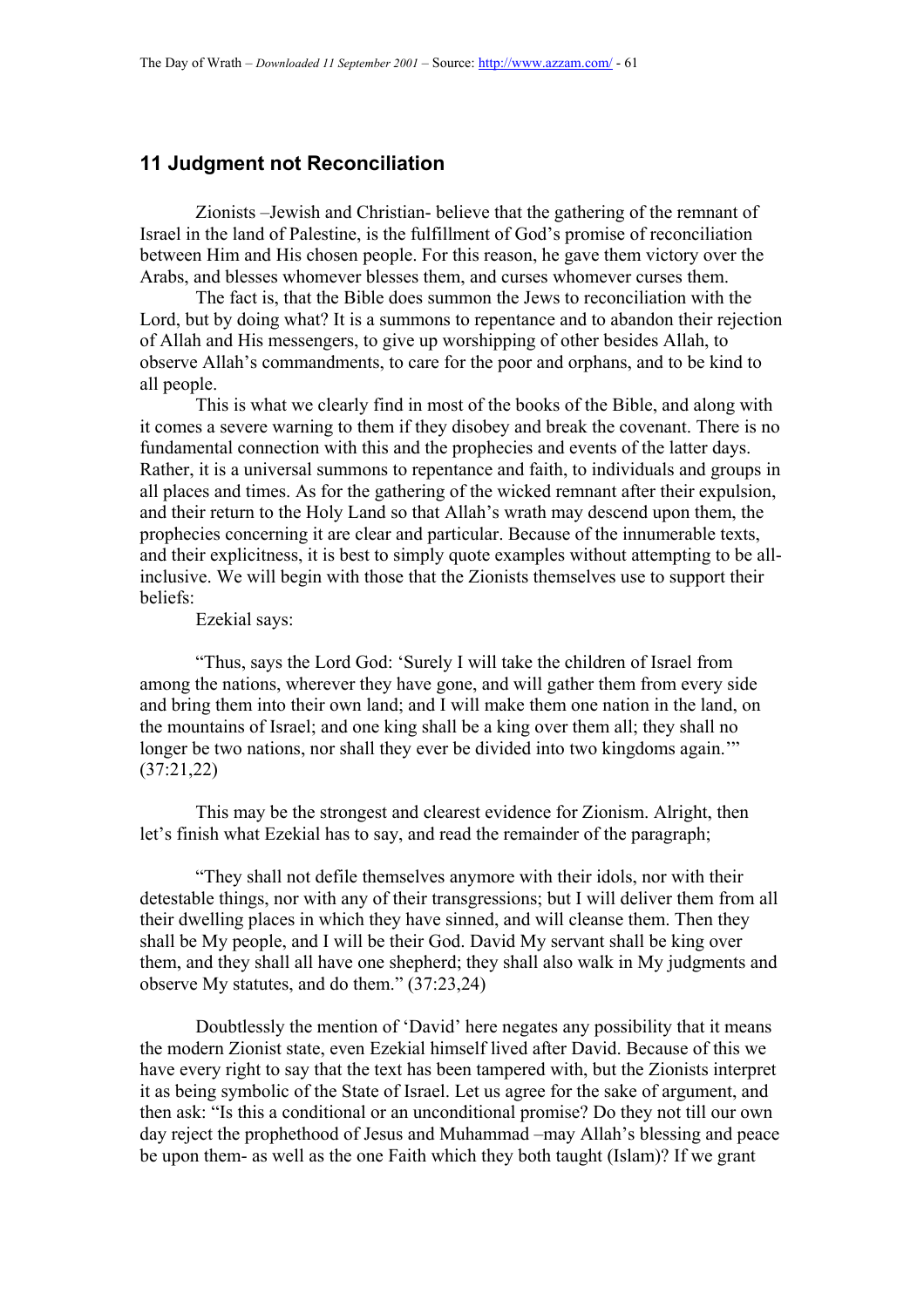that the text refers to the laws of the Torah, then where are the Israelis in relation to its observance?

The State of Israel is one of the worst areas in the world for indecency, irreligion and crime. It competes with America in gambling, homosexuality, usury, and the commission of all the mortal sins. Its founders were atheistic socialists, and leaders of criminal terrorist gangs. All of the ten commandments of Moses are openly flouted. The only part of the Bible they hold to is that they are the God's chosen people and the seed of Abraham.

Therefore, let us do a little research into the true status of this state which is established by the remnant of the children of Israel, as is described as clear as day in prophetic books, and let us begin with summary which the publishers of the Bible provide to explain the word 'remnant' when it occurs in Isaiah:

"Israel will be punished because of its treachery, but because God lives His people, there will be a small remnant spared from the sword the annihilators."

He then refers to many passages and continues:

"This remnant will continue in Jerusalem and be purified, and become a trustworthy and powerful nation! After the catastrophe of 587 B.C. (meaning the captivity) a new idea appeared, which is that the remnant would exist among the exiles, and would repent in the Diaspora (he then mentions his sources). Then God will gather them to bring to life the Messianic Kingdom (he mentions more sources). Then, after their return from exile, the remnant will once again become untrustworthy, and will be cleansed by the extermination of a portion of them…"

This is the general idea by which the fundamentalists claim that the Messianic Kingdom is represented by the establishment of the State of Israel to which the Messiah will come. As for its becoming untrustworthy, and its being cleansed by the extermination of a portion from among them, they pass over it as if it were not there!

As for the powerful nation, they themselves mention only three pages later that Allah will produce a powerful nation to carry out His vengeance against the children of Israel. Thus, it is that nation which will exterminate that portion upon which is the divine wrath and destruction. Therefore, the means of divine vengeance is the powerful, purified, and trustworthy nation.

We will lead them to the true reading of the prophecies concerning this remnant, and enter the texts into the discussion:

1) This remnant has no covenant with Allah, since Allah has no permanent covenant with anybody, unless they are steadfast in piety and obedience :

"And when the Lord of Abraham tried him with certain commands and he fulfilled them. He said, 'Verily, I shall make you a leader for mankind' He asked, 'And also my descendents?' He answered: 'My covenant includes not the evildoers."

The history of the children of Israel is a continual cycle of belief and unbelief. It is distinguished from the history of other nations only by grossness of their unbelief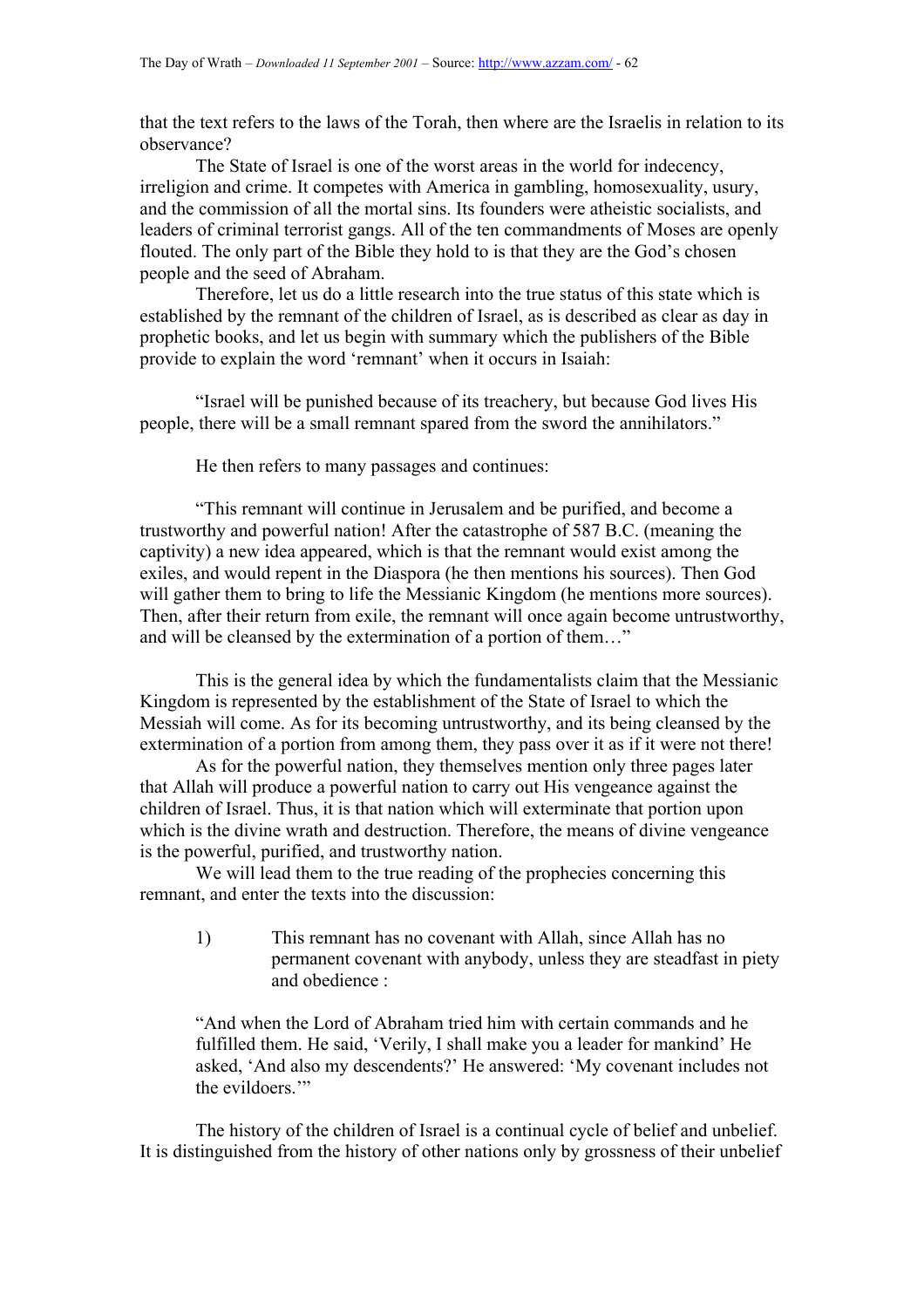which is made even worse by the large number of prophets sent to them, Allah's continual patience with them, and His blessings upon them so that they might repent.

The period of the judges –who were the chiefs of the tribes- is only a stark example of this. This stage lasted from after Joshua, the servant of Moses, until the time of David. Again and again they violate their covenant and worship Baal, Ashoreth, Tamuz, and other abominations, even sacrificing their own children to them. Therefore, Allah warns them, and sends prophets to them. Some of them repent –as Allah wills- and then right away return to their idolatry and abominations. So Allah sends one of the neighboring nations to conquer them, and give them a taste of a most-evil chastisement. Thus, it is again and again!

This is the situation as described by II Kings:

"Yet the Lord testified against Israel and against Judah, by all of His prophets, every seer, saying, 'Turn away from your evil ways, and keep My commandments and My statutes, according to all the law which I commanded your fathers, and which I sent to you by My servants the prophets.' Nevertheless, they would not hear, but stiffened their necks, like the necks of their fathers, who did not believe in the Lord their God. And they rejected His statutes and His covenant that He had made with their fathers, and His testimonies which He had testified against them; they followed idols, became idolaters, and went after the nations who were all around them, concerning whom the Lord had charged them that they should not do like them.

"So they left all the commandments of the Lord their God, made for themselves a molded image and two calves, made a wooden image and worshiped all the host of heaven, and served Baal. And they caused their sons and daughters to pass through the fire, practiced witchcraft and soothsaying… And the Lord rejected all the descendants of Israel, afflicted them, and delivered them into the hand of plunderers, until He had cast them from His sight." (17:13-17,20)

The surviving remnant is only allowed to remain as a trial and test, if it is true to its covenant then Allah keeps His covenant with them, but if it breaks the covenant, then Allah punishes them. Its survival is not because it is trustworthy and pure forever. Rather, this remnant survives to be a lesson for all nations, and a respite granted by Allah so that they might repent. Ezekial says after Allah commands him to prophecy against them of terrible destruction and death, and the cleansing of the land from their abominations:

"Yet I will leave a remnant, so that you may have some who escape the sword among the nations, when you are scattered through the countries. Then those of you who escape will remember Me among the nations where they are carried captive, because I was crushed by their adulterous heart which has departed from Me, and by their eyes which play harlot after their idols; they will loathe themselves for the evils which they committed in all their abominations. "  $(6.8,9)$ 

Jeremiah is even more frank than this; after predicting the destruction and punishment that they will endure, so that even their dead bodies are thrown out in the open so that the birds of the sky and the beasts of the earth may devour them, and so that even the bones of their kings and leaders will be dug up and spread out like garbage on the face of the earth, he then says: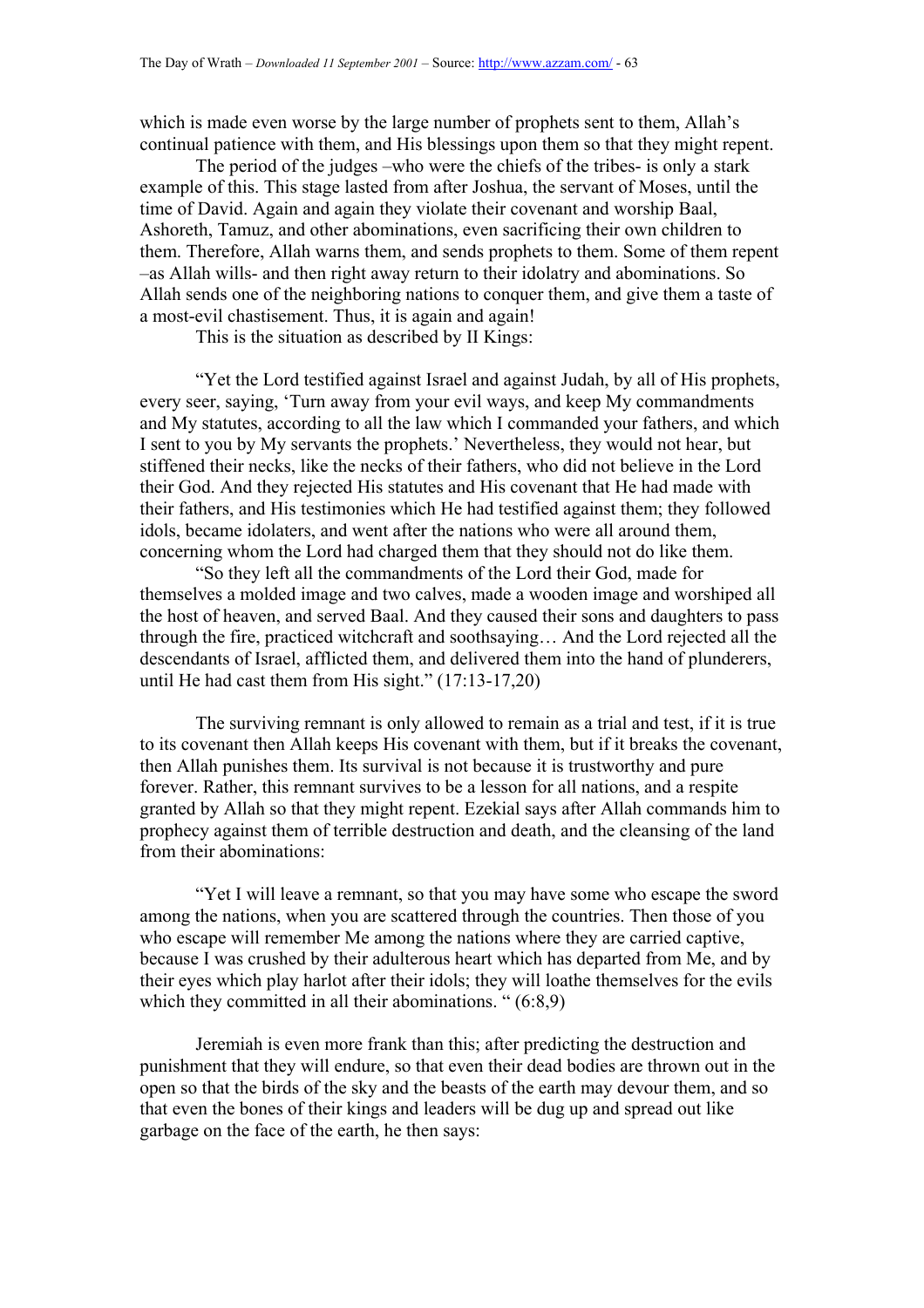" 'Then death shall be chosen rather than life by all the residue of those who remain of this evil family, who remain in all the places where I have driven them,' says the Lord of Hosts." (8:3)

As for those for those who will repent and turned back to Allah, they will be few. They are the ones who will embrace Islam and become the holy remnant, which will be discussed at the end of this chapter. That will be after Zionism loses the power on which it depends on for support, and will collapse, losing all its prestige and claims. Isaiah says, after mentioning the terrible fire that Allah will cause to overcome them:

"And it shall come to pass in that day that the remnant of Israel, and such as have escaped of the house of Jacob, will never again depend on him who defeated them, but will depend on the Lord, the Holy One of Israel, in truth. The remnant will return, the remnant of Jacob, to the Mighty God. For though your people, O Israel, be as the sand of the sea, a remnant of them will return." (10:20-22)

This explains without the least doubt, that the Jews are not Allah's sons and beloveds, but are merely humans whom He created. This is explicitly stated in Amos:

" 'Are you not like the people of Ethiopia to Me, O children of Israel?' says the Lord. 'Did I not bring up Israel from the land of Egypt, the Philistines from Caphtor, and the Syrians from Kir? Behold, the eyes of the Lord God are on the sinful kingdom, and I will destroy it from the face of the earth; yet I will not utterly destroy the house of Jacob,' says the Lord. 'For surely I will command, and will sift the house of Israel among all nations, as a grain is sifted in a sieve; yet not the smallest grain shall fall to the ground. All the sinners of My people shall die by the sword, who say, "The calamity shall not overtake nor confront us.""" (9:7-10)

We have learned that the sinful kingdom is the abomination of desolation. It will be destroyed except for those who embrace Islam, or flee. As for the remnant of the Jews throughout the world, they will be shaken and sifted.

2) This remnant has no right to the inheritance of Abraham. Ezekial says:

"Then the word of the Lord came to me, saying: 'Son of man, they who inhabit those ruins in the land of Israel are saying, "Abraham was only one, and he inherited the land. But we are many; the land has been given to us as a possession." Therefore, say to them, "Thus says the Lord God: 'You eat meat with blood, you lift up your eyes toward your idols, and shed blood. Should you then possess the land? You rely on your sword, you commit abominations, and you defile one another's wives. Should you then possess the land?"""

This is a message to the people of the abomination of desolation. Otherwise, this prophecy came at the time of the exile when the Jews had neither strength nor power, when it was their blood that was being shed. As for the modern-day abominations, every thing said here conforms to them.

For this reason, he says immediately after: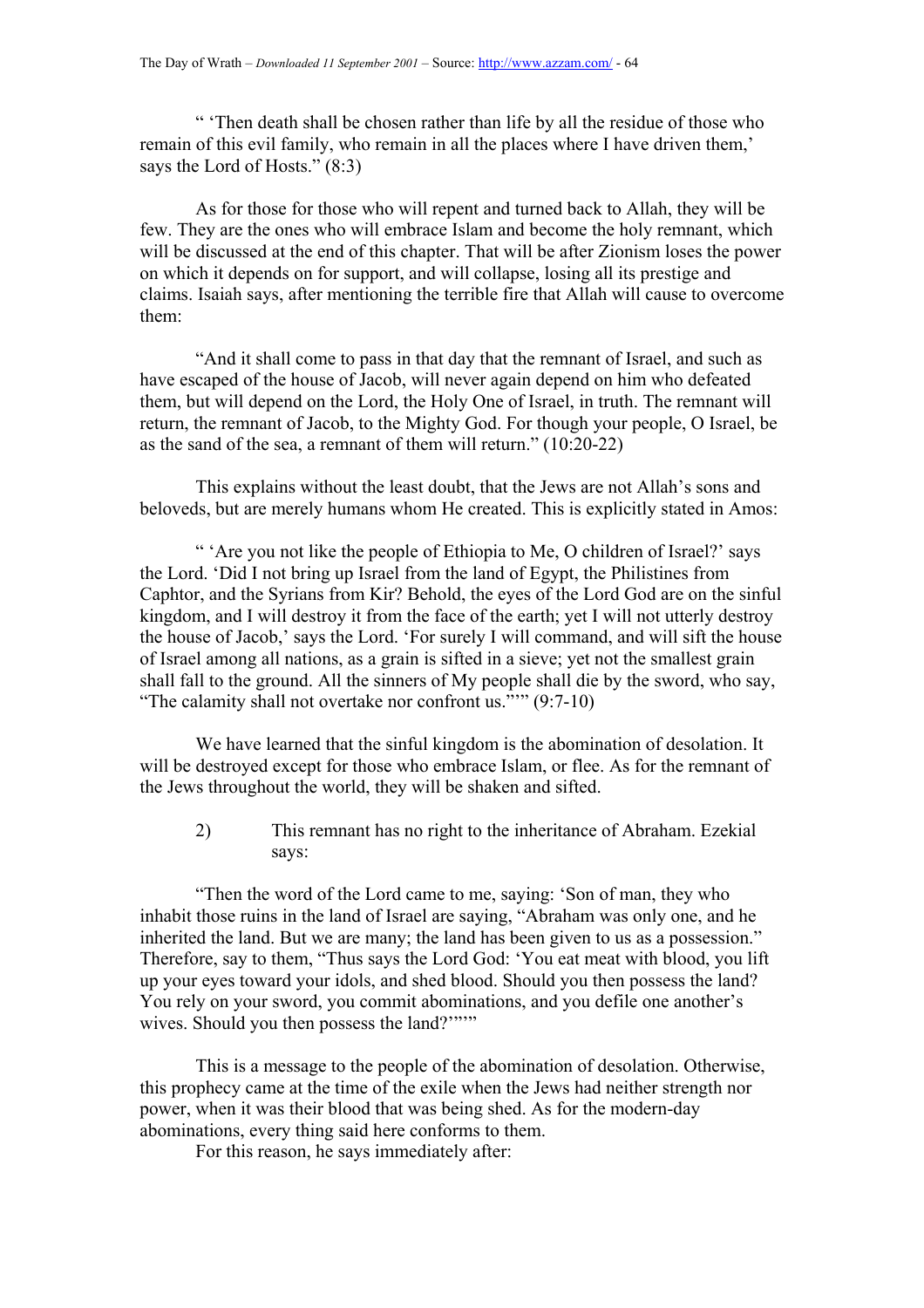"Say thus to them, 'Thus says the Lord God: "As I live, surely those who are in the ruins shall fall by the sword, and the one who is in the open field will give to the beasts to be devoured, and those who are in the strongholds and caves shall die of pestilence. For I will make the land most desolate, her arrogant strength shall cease, and the mountains of Israel shall be so desolate that no one will pass through. Then they shall know that I am the Lord, when I have made the land most desolate because of their abominations which they have committed."'" (33:23-29)

 He even rejects their descent from Abraham, which is the crux of their claim to his inheritance:

"Son of man, cause Jerusalem to know her abominations, and say, 'Thus, says the Lord God to Jerusalem: "Your birth and your nativity are from the land of Canaan; your father was an Amorite and your mother a Hittite."'" (16:2,3)

After continuing in great detail about its uncleanness, adultery, and immorality, he then says:

"Indeed everyone who quotes proverbs will use this proverb against you: 'Like mother, like daughter!' You are your mother's daughter, loathing husband and children; and you are the sister of your sisters, who loathed their husbands and children; your mother was a Hittite and your father an Amorite. Your elder sister is Samaria, who dwells with her daughters to the north of you; and your younger sister, who dwells to the south of you, is Sodom and her daughters. You did not walk in their ways nor act according to their abominations; but, as if that were too little, you became more corrupt than they in all your ways. As I live," says the Lord God, "neither your sister Sodom nor her daughters have done as you and your daughters have done." (16:44-48)

Regardless of whether this is non-literal in the manner of Allah's saying to Noah about his son, "He is not of your family,"<sup>31</sup> or like Christ's saying to them, "You are of your father the devil, and the desires of your father you want to do,<sup>332</sup> or whether it is literally true, their connection to Abraham has been severed.

What is beyond dispute, is that the Jews today are a strange mixture of the discards of many other peoples, except that most of them are of Kazar origin. Perhaps his calling them 'Hittites' was a reference to that, since the Hittites are a people of unknown origin who lived to the north of the Holy Land –in what is today, Turkey. It would not be farfetched if their original home was that of the Kazars, or that it is a reference to the direction from which most of the Jews would come from, especially, at the time of the establishment of the abomination of desolation, the State of Israel.

All of the trickery of the Zionists has failed to establish the Semitic origin of the Jews, and no authoritative researchers in the field of human ethnicity have been able to confirm it. How could they when the Jews include the Ethiopian Falashas, West Africans, Spaniards, Persians, Yemenis, and Eastern Europeans!

Because of this, Hosea<sup>33</sup> severs all connections between them and Allah and His messengers, when he symbolizes them as an adulterous woman who gives birth to a son, whom the Lord commands her to name Jezreel, the valley in which the battle of

<span id="page-64-0"></span> $31$  Hud  $11:45$ .

<span id="page-64-1"></span> $32$  John  $8.44$ .

<span id="page-64-2"></span> $33 \overline{1 \cdot 1 - 11}$ .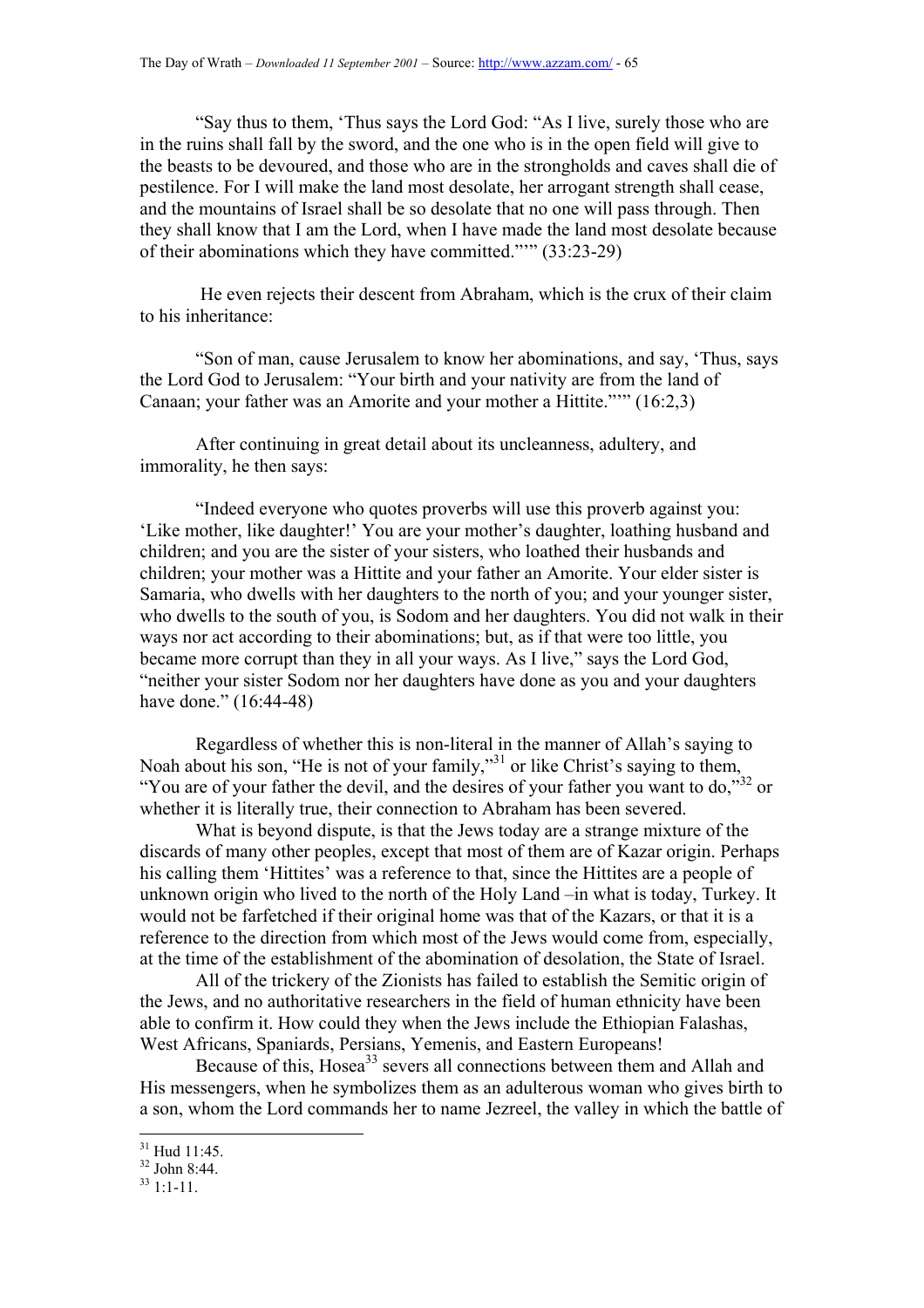Armageddon will take place. Then she gives birth to a daughter and He commands her to name her Lo-Ruhamah (no mercy). Then she gives birth to another son, whom the Lord commands to be named Lo-Ammi (not my people). It is this last name which the Catholics and others use as a curse for the Jews. Therefore, their descent is false, their mother will receive no mercy, and their descendents are not Allah's people.

3) Allah will return them to the Holy Land for judgment and punishment, not for reconciliation and reward:

Ezekial says:

"As I live," says the Lord God, "surely with a mighty hand, with an outstretched arm, and with fury poured out, I will rule over you. I will bring you out from the peoples and gather you out of the countries where you are scattered, with a mighty hand, with an outstretched arm, and with fury poured out. And I will bring you into a wilderness of the peoples, and there I will plead My case with you face to face. Just as I pleaded My case with your fathers in the wilderness of the land of Egypt, so I will plead My case with you." (20:33-36)

This is a reference to their punishment of wandering in the wilderness for forty-years, and the series of torments they received there. This is clarified by Zephaniah:

"Gather yourselves together, yes, gather yourselves together, O undesirable (or shameless) nation, before the decree is issued, or the day passes like chaff, before the Lord's fierce anger comes upon you, before the day of the Lord's fierce anger comes upon you!"

He then speaks to the oppressed people of Palestine:

"Seek the Lord, all you meek of the earth, who have upheld His justice. Seek righteousness, seek humility. It may be that you will be hidden in the day of the Lord's anger."  $(2:1-3)$ 

Thus, they gather together only so that the Lord's anger can be poured out on them. At that time they will be cast out and driven away from the Holy Land like chaff in the wind, which carries it in every direction, and the pious and oppressed who adhered to Allah's covenant will be saved.

But the fact that they will be driven out does not mean that they can escape. Some of them will seek refuge in their former countries or in other places, but most of them will end up as Ezekial says:

"Therefore thus says the Lord God: 'Because you have all become dross to Me; therefore behold, I will gather you into the midst of Jerusalem. As men gather silver, bronze, iron, lead, and tin in the midst of a furnace, to blow fire on it, to melt it; so I will gather you in My anger and in My fury, and I will leave you there and melt you. Yes, I will gather you and blow on you with the fire of My wrath, and you shall be melted in its midst. As silver is melted in the midst of a furnace, so shall you be melted in its midst; then you shall know that I, the Lord, have poured out My fury on you.'" (22:19-22)

This is what will happen on the Day of Wrath, which we will shortly discuss.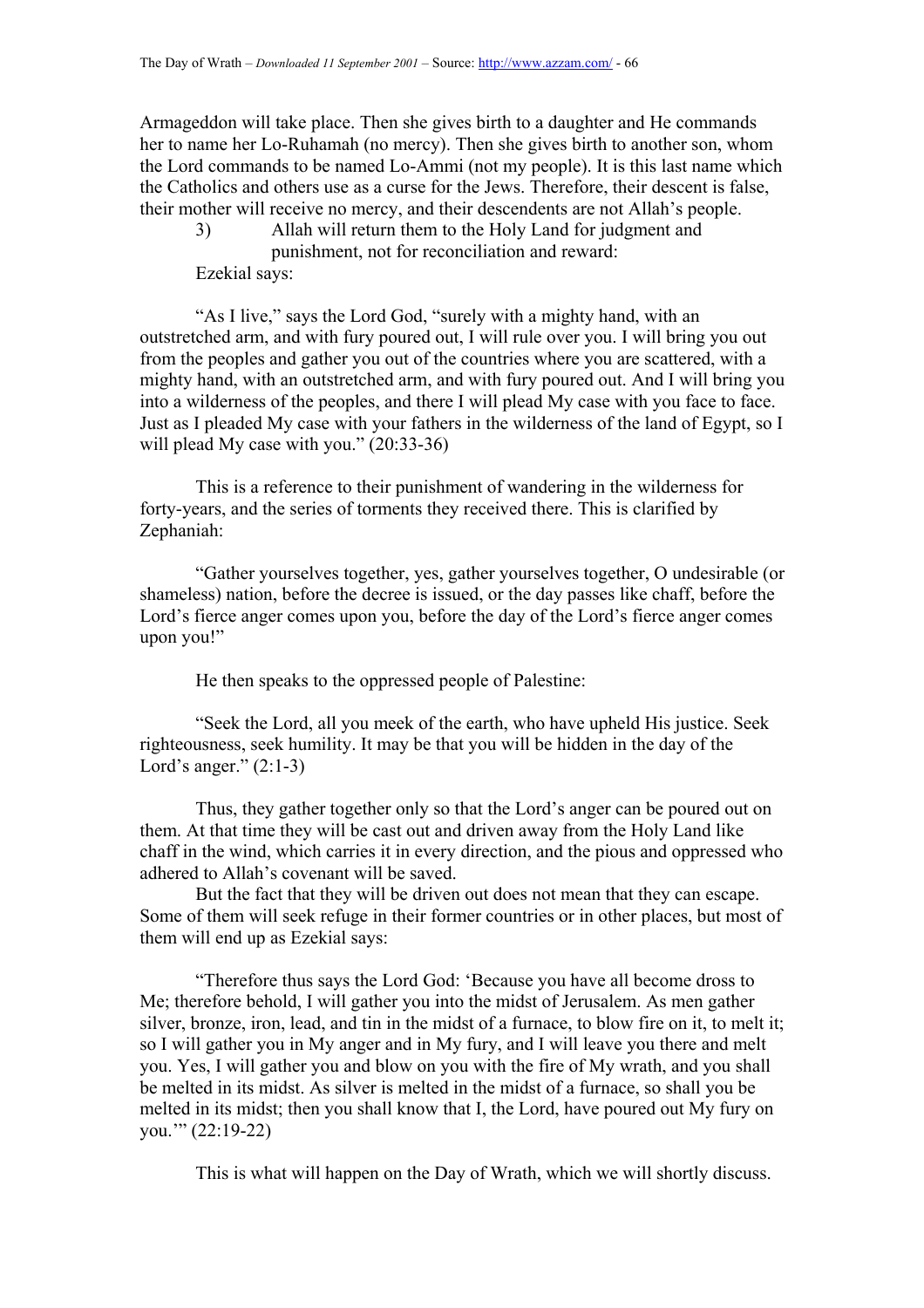At this point there is a question: What will happen to the remnant of the children of Israel who will remain in the land after the Day of Wrath? What will be the fate of the Zionists after that day?

The prophecies describe the fate of the people of Israel when the Day of Wrath arrives, in the following manner:

Isaiah says that most of them will be exterminated and punished, except for a small number of them:

"Behold, the Lord makes the earth empty and makes it a waste, distorts its surface and scatters abroad its inhabitants. And it shall be: as with the people, so with the priest; as with the servant, so with his master…the earth is defiled under its inhabitants, because they have transgressed the laws, changed the ordinance, broken the everlasting covenant. Therefore the curse has devoured the earth, and those who dwell in it are desolate. Therefore the inhabitants of the earth are burned, and few men are left." (24:1,5,6)

Zechariah is more specific, he divides them into thirds:

" 'And it shall come to pass in all the land,' says the Lord, 'that two-thirds in it shall be cut off and die, but one-third shall be left in it: I will bring the one-third through the fire, will refine them as silver is refined, and test them as gold is tested.'"  $(13:8.9)$ 

According to Ezekial:

"You shall burn with fire one-third…then you shall take one-third and strike around it with the sword, and one third you shall scatter to the wind."

He then says:

"You shall also take a small number of them and bind them in the edge of your garment. Then take some of them again [the third which was scattered] and throw them into the midst of fire, and burn them in the fire. From there a fire will go out into all the house of Israel." (5:2-4)

Zephaniah says concerning the surviving remnant in Jerusalem:

"I will leave in your midst a meek and humble people, and they shall trust in the name of the Lord. The remnant of Israel shall do no unrighteousness and speak no lies, nor shall a deceitful tongue be found in their mouth; for they shall feed their flocks and lie down, and no one shall make them afraid." (3:12,13)

This faithful remnant is also described by Isaiah:

"Until the cities are laid waste and without inhabitant, the houses are without a man, the land is utterly desolate…but yet a tenth will be in it, and will return for the consuming, as a terebinth tree or as an oak, whose stump remains when it is cut down. So the holy seed shall be as a stump." (6:11-13)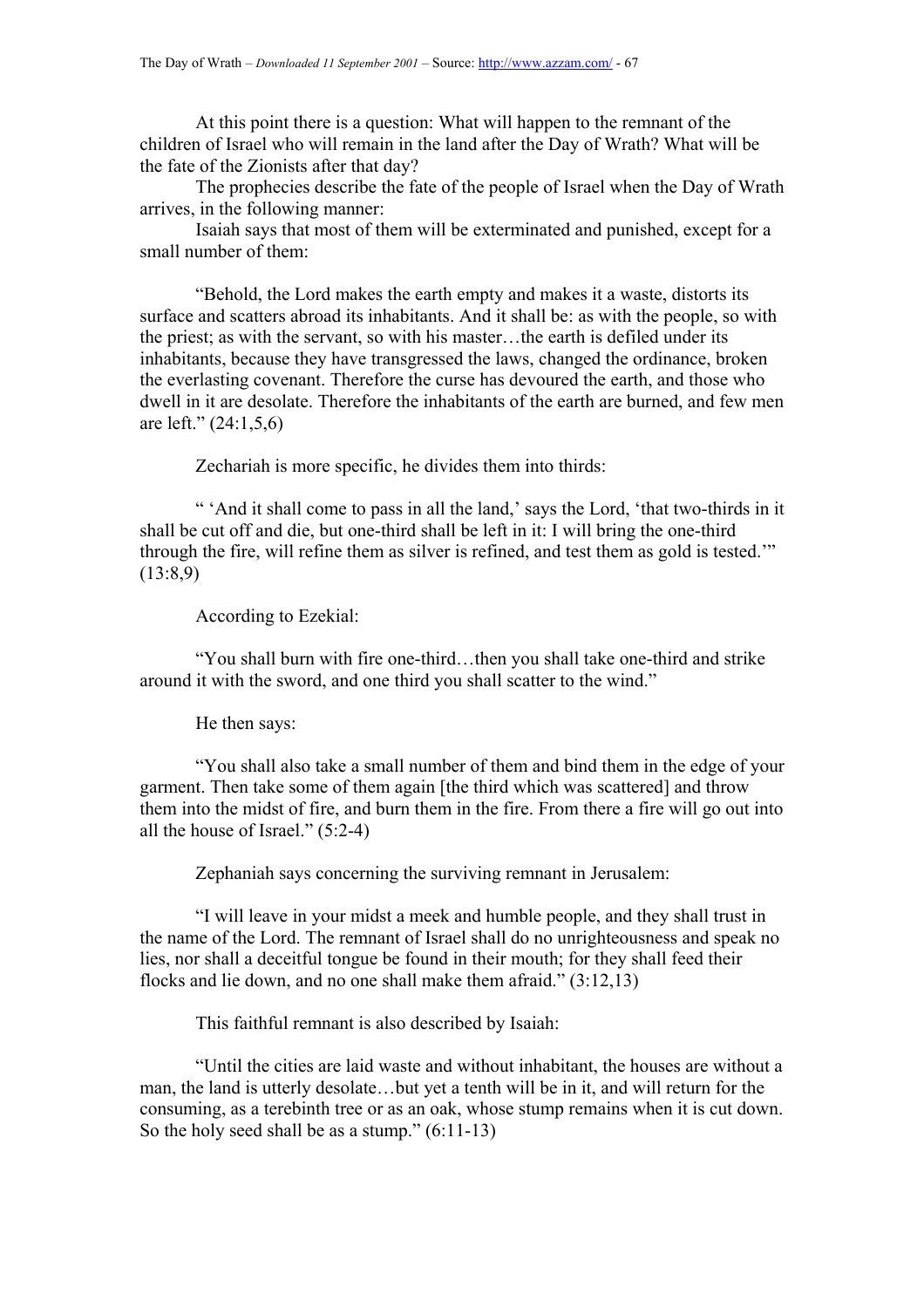There is no dispute between us and the fundamentalists that the Jews of Israel today are unbelievers, none of them are pious or holy. However, the fundamentalists say that in accordance with these prophecies, the Jews will believe in Christ at the time of his Second Coming, so that the remnant will become holy.

But we say that when the Muslims take back Jerusalem and destroy the abomination, these prophecies will be fulfilled. Some of the Jews will be killed, some of them will flee and be scattered throughout the world, and some of them will remain and enter into our covenant of security<sup>34</sup> and be protected. No one will make them afraid. Some of them will submit themselves to Allah and be guided to Islam, and they will be the holy remnant.

Those Jews who flee and those who never came to Palestine in the first place will be another remnant, which will follow the Anti-Christ in the end times. At the time of Christ's Second Coming there will not be three thirds, but two halves: one half who will be killed along with the army of the Anti-Christ, and on half who will become Muslims with Jesus –peace be upon him- since according to the authentic Islamic prophecy, he will set aside the *jizya* and allow them to choose either Islam or the sword.

<span id="page-67-0"></span><sup>34</sup> As *ahl al-dhimma* or *dhimmi*s who agree to pay a tax (*jizya*) in exchange for their security and protection of their rights.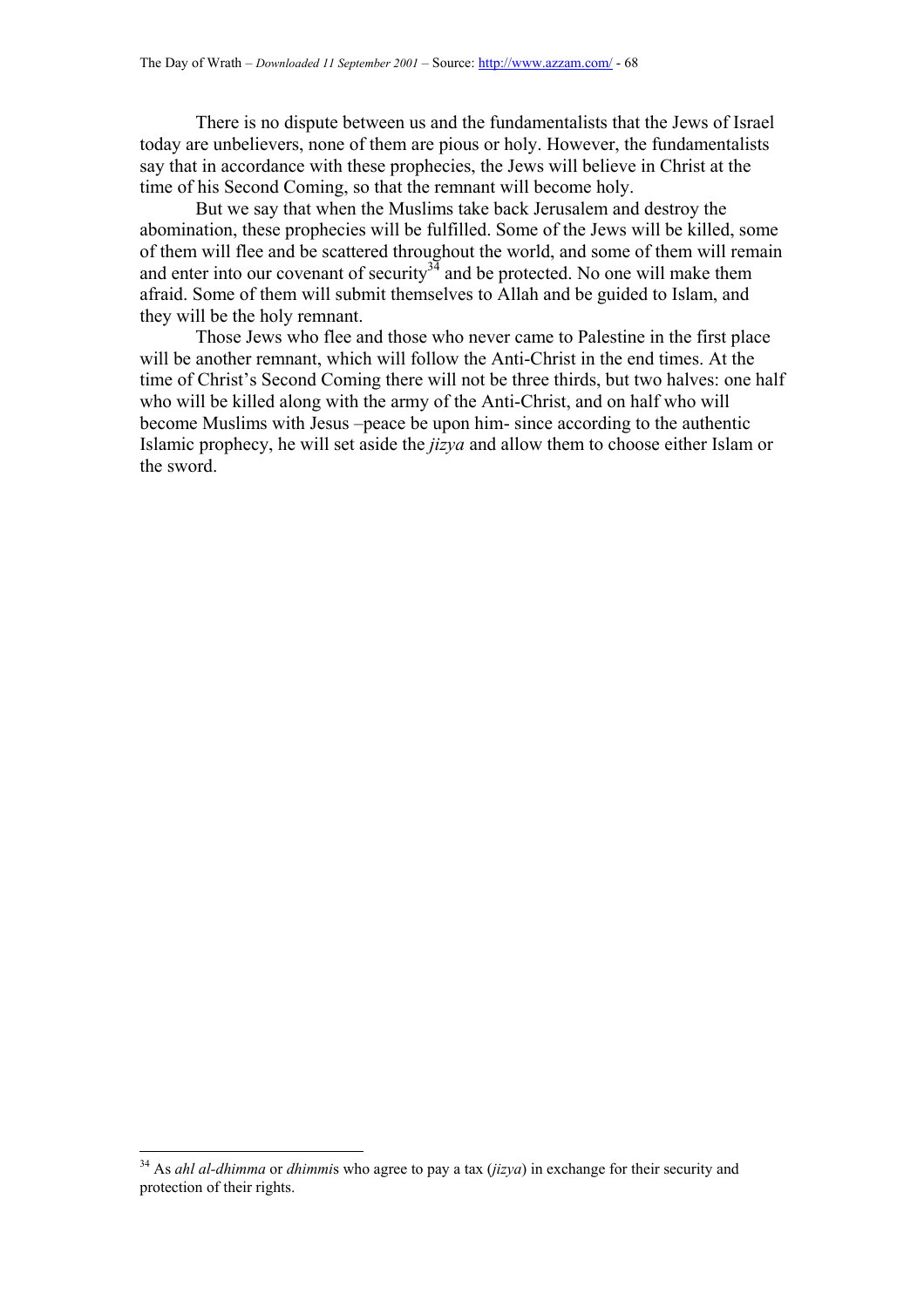## **12 The Day of the Lord's Wrath**

How will the Day of Allah's Wrath come, and how will the punishment befall Israel, the state of abomination, oppression and enmity? The prophecies clearly describe for us these matters:

1) The attributes of the victorious army.

2) The collapse of the Zionist forces.

3) The fate of the strategic ally of the Zionist state.

In every context, the cause of their punishment and destruction is repeated:

Worshipping others beside Allah, rejection of His messengers, rebellion against His commands, shedding of innocent blood, oppression, enmity, plotting, cheating, treachery, indecency, maltreatment of the poor and widows. Etc.

The beginning or the new era will be with the announcement of *jihad*, and it is our hope that this *intifadha* will be that beginning. But if it is not, it is doubtlessly a preparation for it. Therefore, *jihad* must be announced and all other slogans cease.

The editors of the Arabic edition of the Bible placed this title 'The New Era and the Day of the Lord' as the chapter heading for Joel's description of this great day, which begins by the summoning the army of Allah to *jihad*. Rather, the theme of the entire book of Joel is the incitement of people, most of whom possess neither aircraft nor heavy weapons, most of whom possess no steel other than their agricultural implements. Since most of them are poor people, who have tasted the fire of capitalist monopoly, Jewish usury, despotism and the American boycott, they are weak physically, and therefore they have some fear. The enemy is a strong nuclear power backed naturally, by the assembled powers of the world. Since that is the fact, the proclamation comes to shake off weakness and to prepare with determination:

"Prepare for war! Wake up the mighty men, Let the men of war draw near, Let them come up. Beat your plowshares into swords And your pruning hooks into spears; Let the weak say, 'I am strong.' Assemble and come, all you nations, And gather together all around. Cause Your mighty ones to go down there, O Lord."  $(4:9-11)$ 

Thus it is: *jihad* and trust in Allah, preparation to the best of our ability. It is futile for the enemies of Allah to compete with Him in weapons! \*

As for Jeremiah, he encourages us to waste no time and destroy the nation of decadence and violence:

"Prepare war against her; Arise, and let us go up at noon. Woe to us, for the day goes away, For the shadows of the evening are lengthening. Arise, let us go by night, And let us destroy her palaces."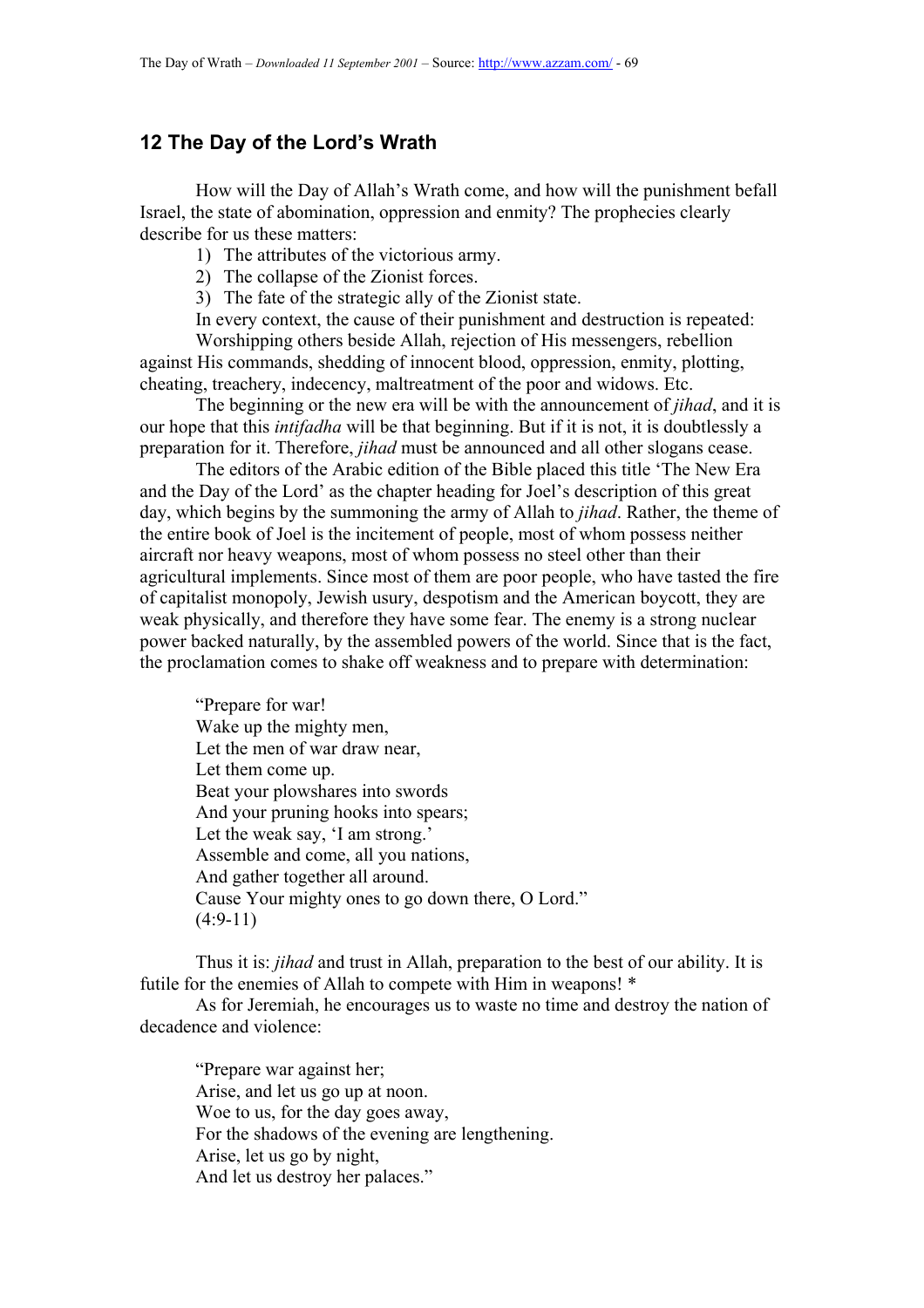For thus has the Lord of hosts said: "Cut down trees, And build a mound against Jerusalem. This is the city to be punished. She is full of oppression in her midst. As a fountain wells up with water, So she wells up with her wickedness. Violence and plundering are heard in her. Before Me continually are grief and wounds." (6:4-7)

"Behold, a people comes from the north country, And a great nation will be raised from the farthest parts of the earth. They will lay hold of bow and spear; They are cruel and have no mercy; Their voice roars like the sea; And they ride horses, As men of war set in array against you, O daughter of Zion." (6:22,23)

Since the pressing question is still: "Where is the undefeated army? Where is the army of desolation that is called the army of defense?" Isaiah answers unambiguously and finally that the Lord called to him:

"Now go, write it before them on a tablet, And note it on a scroll, That it may be for time to come, Forever and ever: Because you despise this word, And trust in oppression and perversity, And rely on them, Therefore, this iniquity shall be to you Like a breach ready to fall, A bulge in a high wall, Whose breaking comes suddenly, in an instant. And He shall break it like the breaking of the potter's vessel, Which is broken to pieces; He shall not spare. So there shall not be found among its fragments A shard to take fire from the hearth, Or to take water from the cistern. One thousand shall flee from the threat of one, At the threat of five you shall flee, Till you are left as a pole on top of a mountain And as a banner on a hill." (30:8,12-17)

This is confirmed by Amos:

"The end has come upon My people Israel; I will not pass by them anymore. And the songs of the temple Shall be wailing in that day,"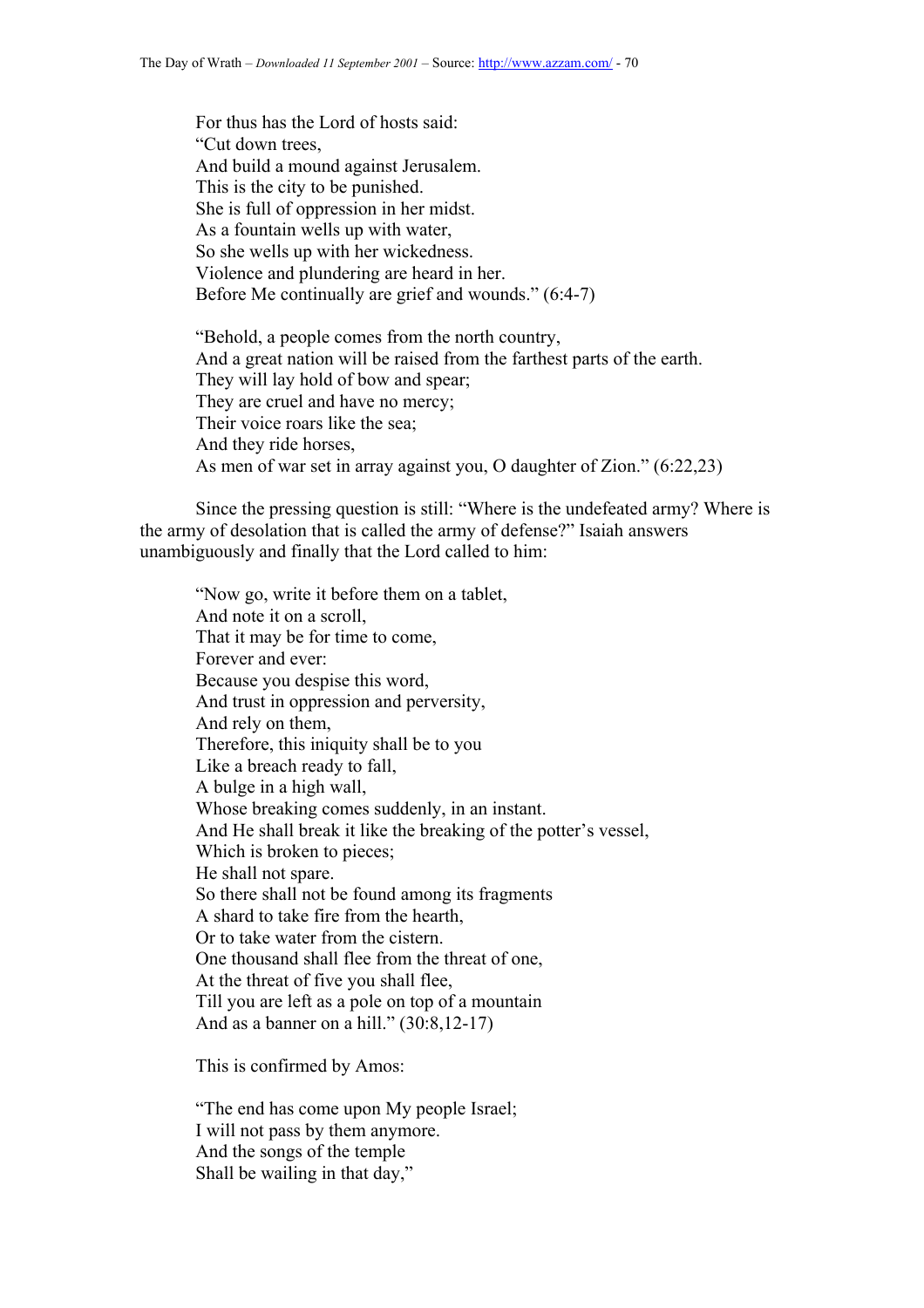Says the Lord God- "Many dead bodies everywhere, They shall be thrown out in silence."  $(8:2,3)$ 

As for the attributes of the *mujahidin* and their courage, Joel says:

"Like the morning clouds spread over the mountains. A people come, great and strong, The like of whom has never been; Nor will there ever be any such after them, Even for many successive generations. A fire devours before them, And behind them a flame burns; The land is like a Garden of Eden before them, And behind them a desolate wilderness; Surely nothing shall escape them. Their appearance is like the appearance of horses; And like swift steeds, so they run. With a noise like chariots Over mountains they leap, Like a noise of a flaming fire that devours the stubble, Like a strong people set in battle array. Before them the people writhe in pain; All faces drained of color. They run like mighty men, They climb the wall like men of war; Everyone marches in formation, And they do not break ranks. They do not push one another; Everyone marches in his own column. Though they lunge between the weapons, They are not cut down. They run to and fro in the city, They run on the wall; They climb into the houses, They enter the windows like a thief."  $(2:2-9)$ 

This is how Isaiah describes them:

"He will lift up a banner to the nations from afar, And will whistle to them from the end of the earth; Surely they will come with speed, swiftly. No one will be weary or stumble among them, No one will slumber or sleep; Nor will the belt on their loins be broken; Whose arrows are sharp, And all their bows bent; Their horses' hooves will seem like flint,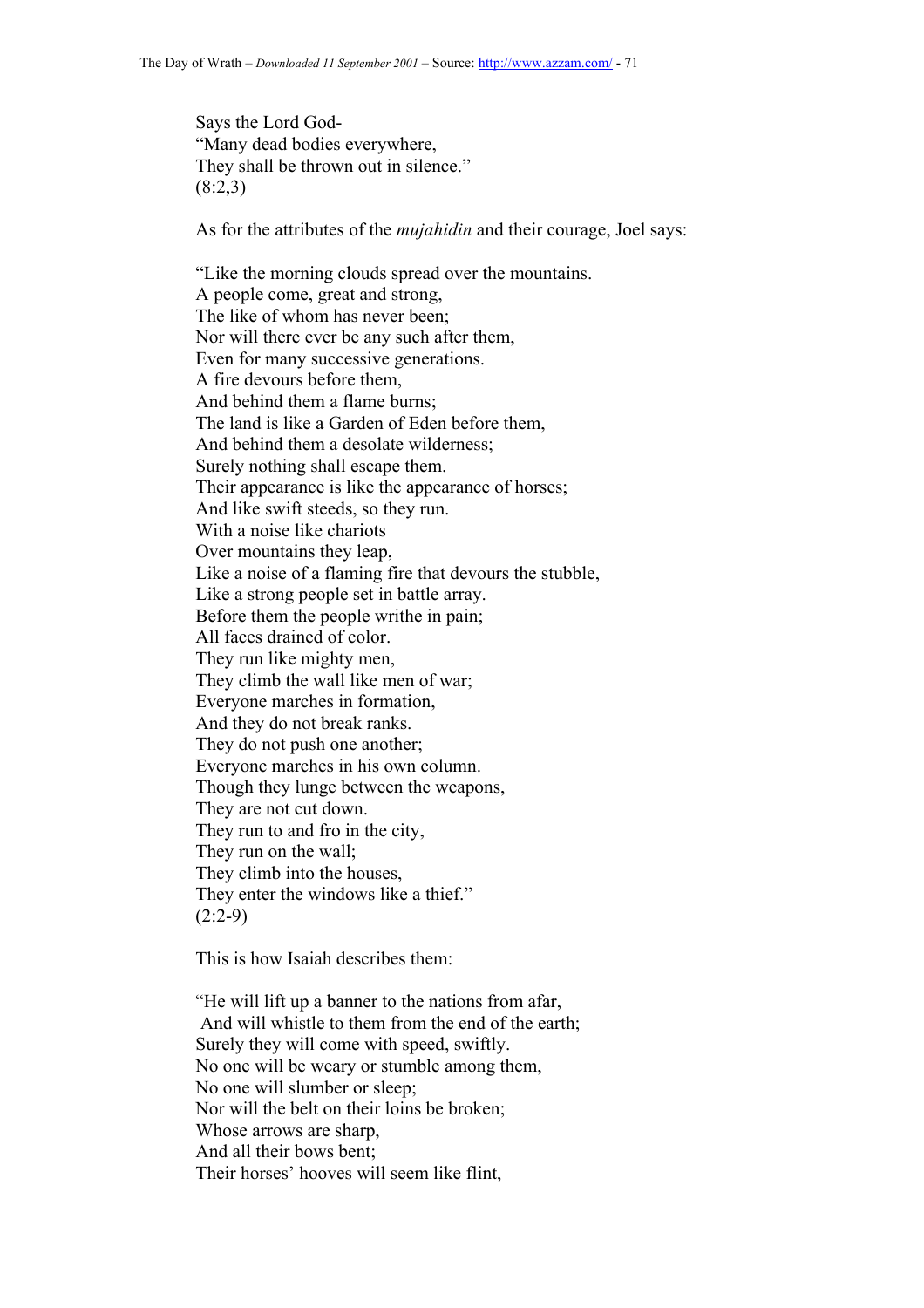And their wheels like a whirlwind. "Their roaring will be like a lion, They will roar like young lions; Yes, they will roar And lay hold of prey; They will carry it away safely, And no one will deliver. In that day they will roar against them Like a roaring of the sea. And if one looks to the land, Behold, darkness and sorrow; And the light is darkened by the clouds." (5:26-30)

As for the Zionist prisoners of war, the Bible describes their fate:

"And the Lord will take you back to Egypt in ships, by the way of which I said to you, 'You shall never see it again,' And there you shall be offered for sale to your enemies as male and female slaves, but no one will buy you." (Deuteronomy 28:68)

This is explained by Jeremiah:

"Behold, I will plead My case against you, because you say, 'I have not sinned.' Why do you gad about so much to change your way? Also you shall be ashamed in Egypt as you were ashamed in Assyria." (2:35,36)

"Is Israel a servant? Is he a homeborn slave? Why is he plundered? The young lions roared at him, and growled; they made his land waste; his cities burned, without inhabitant. Also the people of Noph [Egypt] and Tahanhes have broken the crown of your head." (2:14-16)

Without doubt, the *mujahidin* will be from all the Islamic lands, but the shame and disgrace in Egypt has its reason, it was from there that they were brought out by Allah in the beginning, when He saved them from slavery to Pharaoh, and now because of their apostasy –which the prophecies make plain again and again- they will be brought back there as slaves. But this time no one will want to buy them. Why? Because they are an abomination! They carry in their bodies the AIDS virus, and they carry in their hearts hatred and treachery. Nobody would want them, even as slaves!

On the other hand, as if at the signal of a trumpet, the Palestinian refugees return to their homes, and after the great battle is over the Muslims, especially those from Egypt and Iraq, are called to the Holy Land to visit its sanctuary and spend time in worship within its environs. Isaiah says:

"And it shall come to pass in that day that the Lord will thresh, from the channel of the River [Euphrates] to the Brook of Egypt; and you will be gathered one by one, O you children of Israel. So it shall be in that day: the great trumpet will be blown; they will come, who are about to perish in the land of Assyrian, and they who are outcasts in the land of Egypt, and shall worship the Lord in the holy mount of Jerusalem." (27:12,13)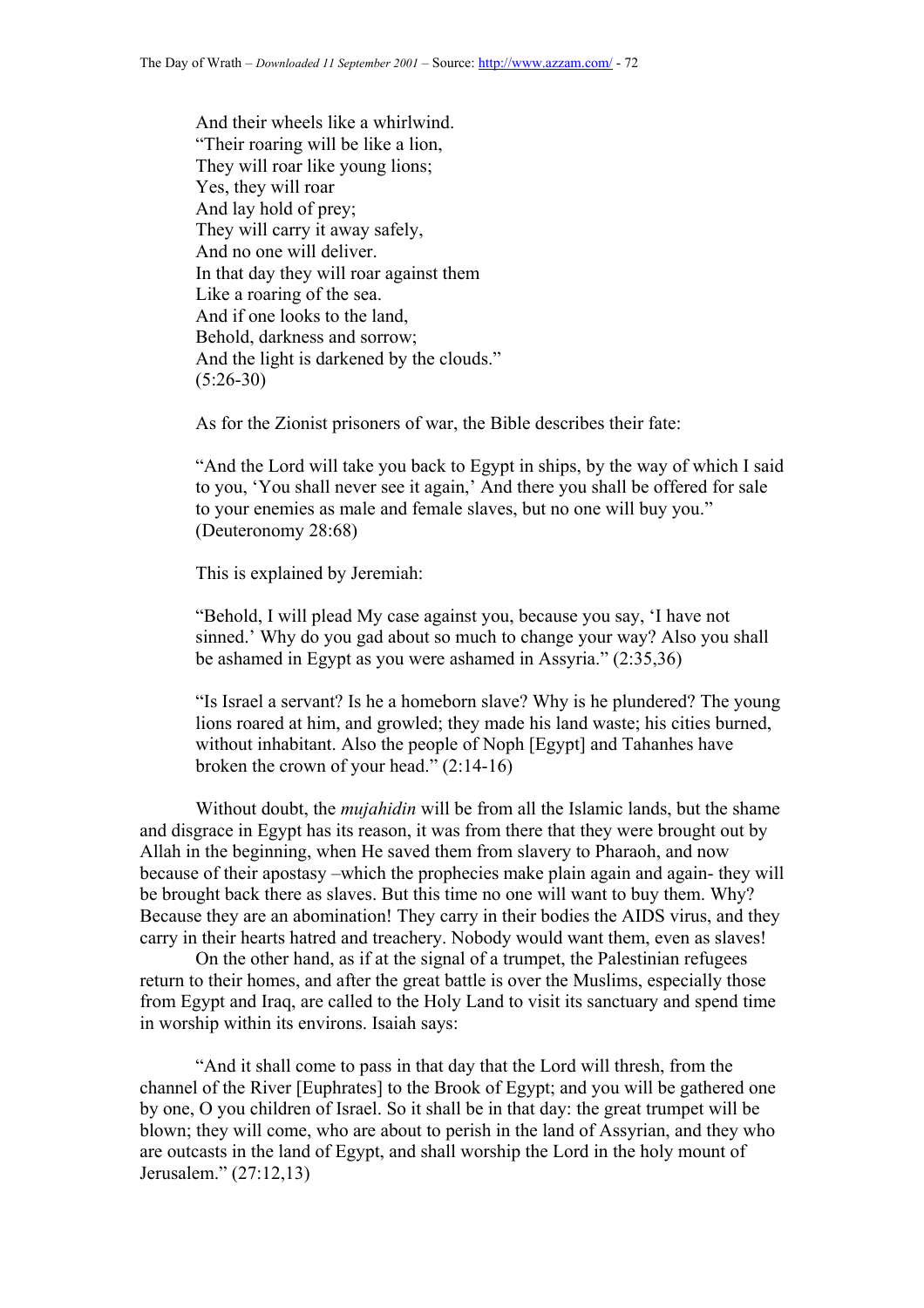Iraq is mentioned because Allah has lifted the boycott which was exhausting and destroying them, and Egypt because they feel great shame because of Camp David.

As for the fate of the strategic ally, we previously indicated in our discussion of the prophecy of Daniel. There they and we agreed that the New Roman Empire is that ally. But because those who wrote about the prophecies before the establishment of the State of Israel interpreted the New Babylon as the old one, that is, that the prophecy had already been fulfilled, or that it is Rome the headquarters of the Catholic Church, and because those who have written since the establishment of the State of Abomination have ignored it and even claimed that the greatness and strength of America is by the grace of her support of Israel, the truth about the fate of this criminal ally has been lost.

Let us recall how the prophecies describe it and its fate:

1) Isaiah says to the State of Abomination:

"When you cry out, let your collection of  $(idols)^{35}$  deliver you, but the wind will carry them all away, a breath will take them. But he who puts his trust in Me shall possess the land, and shall inherit My holy mountain." (57:13)

He also mentions them saying:

When the Lord stretches out His hand, both he who helps will fall, and he who is helped will fall down; they will perish together. (31:3)

2) Jeremiah describes the New Babylon:

"How the hammer of the whole earth has been cut apart and broking! How Babylon has become a desolation among the nations! I have laid a snare for you; you have indeed been trapped, O Babylon, and you were not aware; you have been found and also caught, because you have contended against the Lord." (50:23,24)

He also says about it:

"Repay her according to her work; according to all she has done, do to her; for she has been proud against the Lord…"

"Behold, I am against you, O most haughty one!" says the Lord God of hosts; "For you day has come, the time that I will punish you. The most proud shall stumble and fall, and no one will raise him up; I will kindle a fire in his cities, and it will devour all around him." (50:29,31,32)

Among her attributes:

 $\overline{a}$ 

a. She is "a golden cup in the Lord's hand, that made all the earth drunk. The nations drank her wine; therefore the nations are deranged."  $(51:7)$ 

<span id="page-72-0"></span><sup>&</sup>lt;sup>35</sup> The word 'idols' here is an interpolation of the English translators and is not found in the Hebrew text.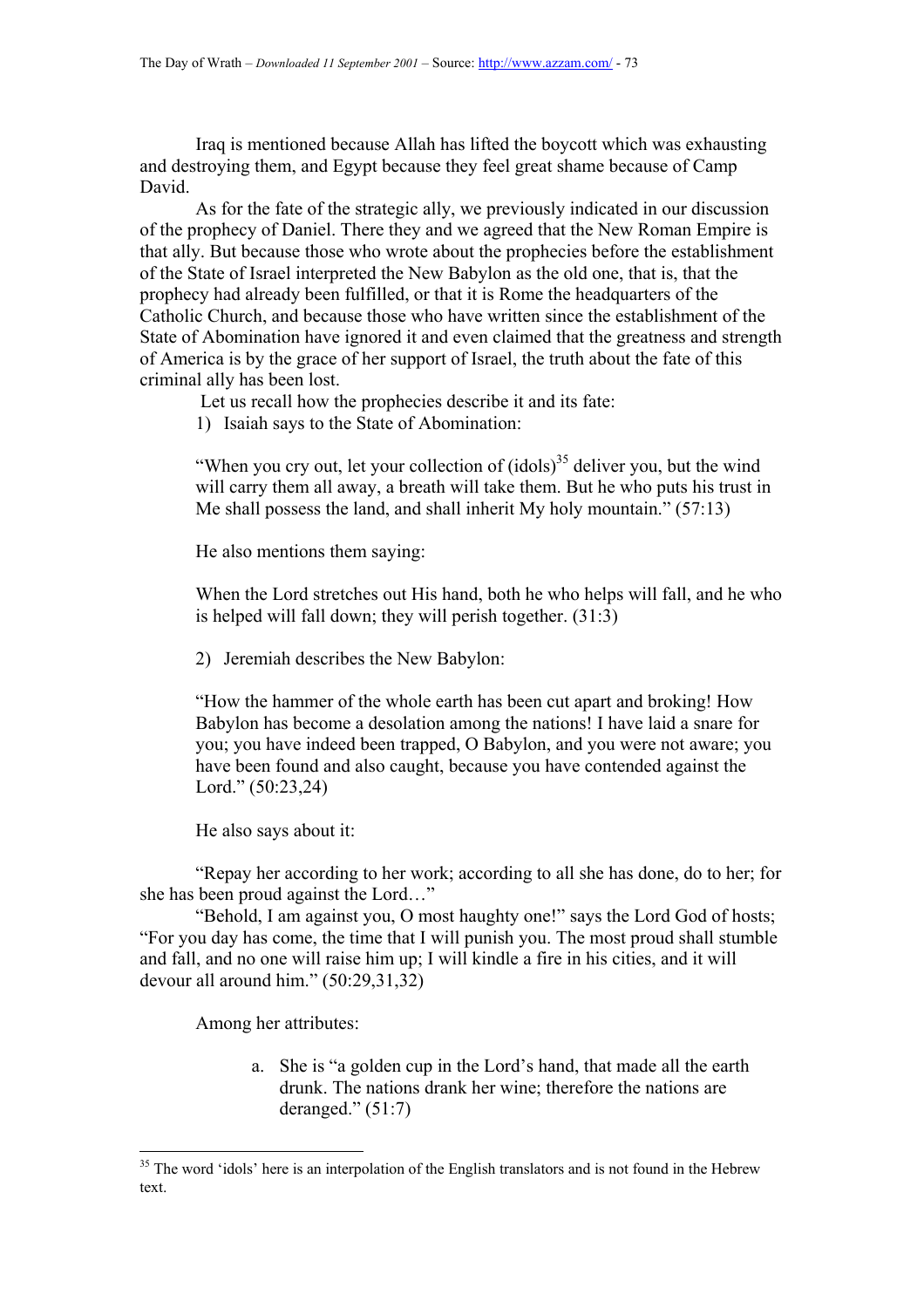- b. She "dwells by many waters" and "abundant treasures." (51:13)
- c. She is a mixture of many peoples, for that reason at the beginning of the Day of Allah's Wrath they advise each other: "Forsake her, and let us go everyone to his own country; for her judgment reaches to heaven and is lifted up in the skies. (51:9)
- 3) Isaiah mentions that the punishment on the Day of Wrath will not be limited to the abomination alone:

"In that day the Lord with His severe sword, great and strong, will punish Leviathan the fleeing serpent, leviathan the twisted serpent; and He will slay the dragon [or reptile] that is in the sea."  $(27:1)$ 

The commentators debate its interpretation, but if one considers the establishment of the Abomination of Desolation finds that there are three serpents who set it up:

- 1) The fleeing serpent which gave the Balfour declaration to the Jewish gangs and then fled (Britain).
- 2) The twisted serpent which swallowed up the Holy Land, which is the State of Israel.
- 3) The dragon or the great reptile of the sea, which is America, since it is her fleets whose aircraft and weapons are used to terrorize Muslims.

This is further reinforced by the description of the Beast (chapter eight) and that it is given its power and kingdom by sea serpent.

The Protestant commentators –to which the fundamentalists belong- interpret Babylon as the Catholic Church in the latter days (that is, for several centuries preceding the coming of Christ), and they interpret the previously cited description of the New Babylon as the city of Rome, and predict its destruction.

In fact, these prophecies do not describe a city errant in its religious doctrines, but an empire astray in its arrogance, defiance against its Creator, and reliance on its strength and hegemony. For this reason, it is easy for us to prove the error of Bates in his commentary on the book of Revelation by citing the attributes of the New Babylon as he sums them up from Revelation:

- a) The great harlot sitting on many waters, with whom the kings of the earth committed fornication, and the inhabitants of the earth were made drunk by the wine of her fornication. (17:1,2)
- b) The waters on which the harlot sits are the peoples, tribes, nations and tongues. (p245)
- c) After its destruction the merchants of the world will weep and mourn over her, for no one buys their merchandise anymore: merchandise of gold and silver, precious stones and pearls, fine linen and purple, silk and scarlet…ivory, every kind of object of most precious wood, bronze, iron, and marble; and cinnamon and incense, fragrant oil and frankincense, wine and oil, fine flour and wheat, cattle and sheep, horses and chariots, and bodies and souls of men. The merchants of these things, who became rich by her, will stand at a distance for fear of her torment, weeping and wailing, and saying, 'Alas, alas…in one hour she is made desolate.'" (18:11-19)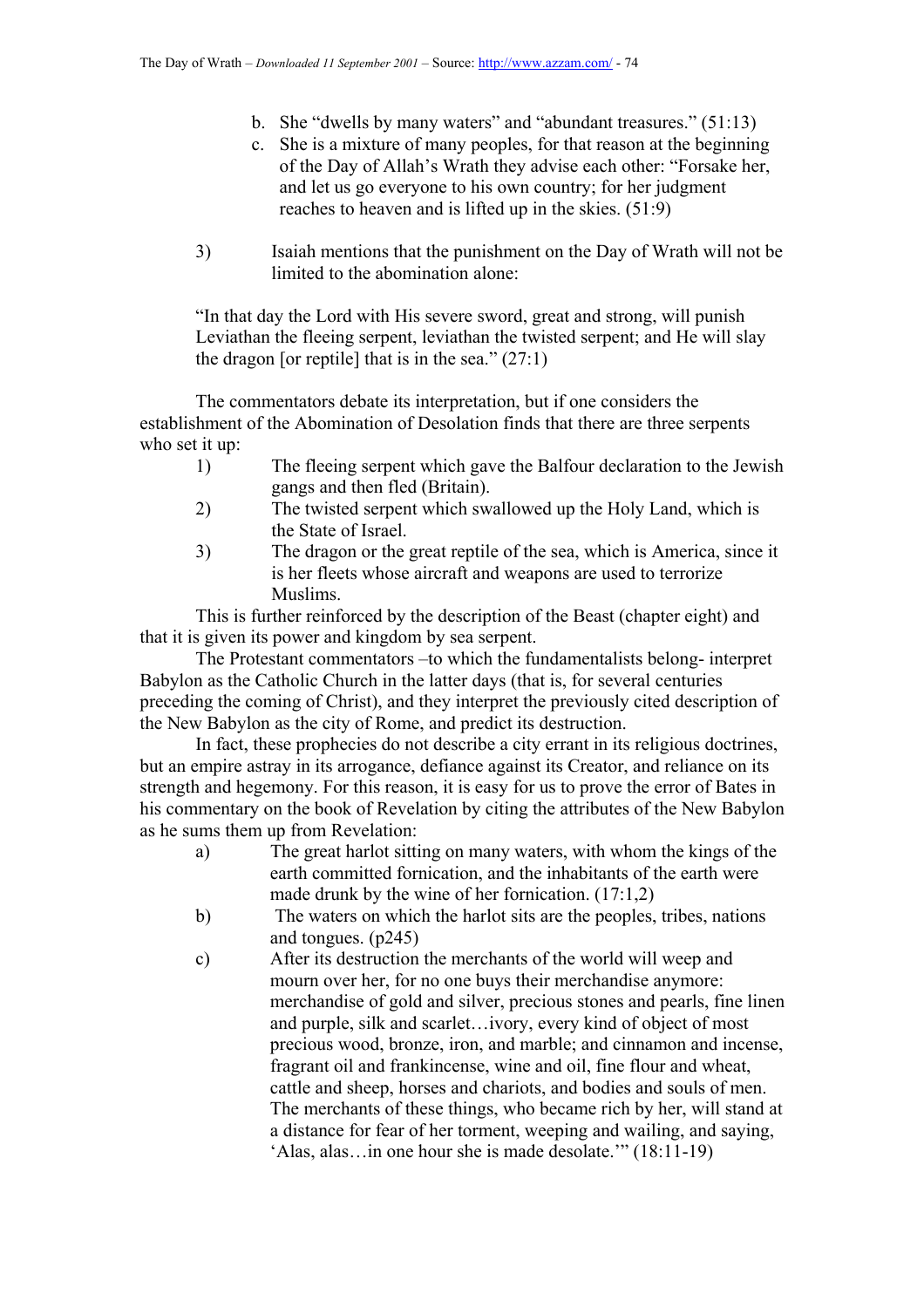It is the nation of luxurious living, international business, and gigantic corporations. What does Rome have to do with this?

Then Revelations says:

"For your merchants were the great men of the earth, for by your sorcery all the nations were deceived. And in her was found the blood of prophets and saints, and of all who were slain on the earth." (18:23,24)

Then, as Revelations says, all the people and the hosts of heaven will praise Allah saying:

"Alleluia! Salvation and glory and honor and power belong to the Lord our God! For true and righteous are His judgments, because He has judged the great harlot who corrupted the earth with her fornication; and He has avenged on her the blood of His servants shed by her." (19:1,2)

So it isn't Rome but America, and its punishments according to the prophecies, are either divine ones such as winds and storms:

" How Babylon has become desolate among the nations! The sea has come up over Babylon; she is covered with the multitude of its waves. Her cities are a desolation, a dry land and a wilderness…" (Jeremiah 51:41-43)

(In Daniel and Matthew there will be earthquakes and plagues in the earth, and doubtlessly, Babylon will get the largest share of them), or human ones which will be sent by Allah:

"O you who dwell by many waters, abundant in treasures, your end has come, the measure of your covetousness. The Lord of Hosts has sworn by Himself: 'Surely I will fill you with men, as with locusts, and they shall lift up a shout against you.' He has made the earth by His power; He has established the world by His wisdom." (Jeremiah 51:13-15)

What is the war cry that the army of Allah will sing after the total destruction of the abomination of desolation, and the great damage inflicted on America? It is a wonderful war cry told by Isaiah:

"Awake, awake! Put on your strength, O Zion (Palestine, in other words); Put on your beautiful garments, O Jerusalem, the holy city! For the uncircumcised and the unclean Shall no longer come to you. Shake yourself from the dust, arise; Sit down, O Jerusalem! Loose yourself from the bonds of your neck, O captive daughter of Zion!" (51:1,2)

Allah will bless His faithful servants who rejoice in His victory saying: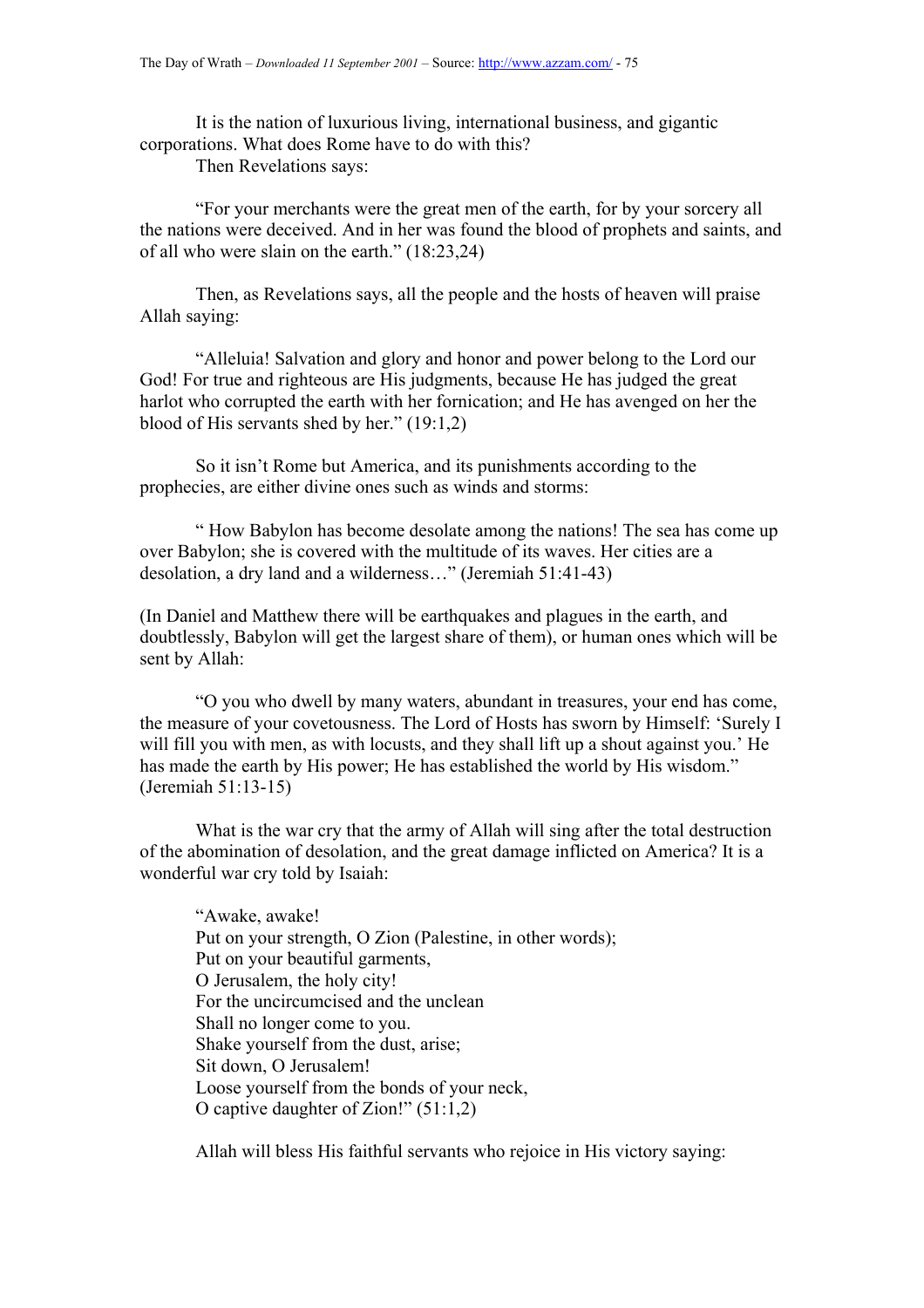"For then I will restore to the peoples (the gentiles or *ummiyun*) a pure language (not the impure language of Israel) that they may call on the name of the Lord, to serve Him with one accord (*shakem* literally shoulder, that is they worship shoulder to shoulder)." (Zephaniah 3:9)

Everybody, especially the Jews and Christians, knows that there is no religion other than Islam where the worshippers stand shoulder to shoulder like the bricks of a wall. They are also have the cleanest language since they do not curse Allah by saying that He has a son, or that He is ignorant, forgetful, or regretful –Highly Exalted is Allah above the sayings of the idolaters.